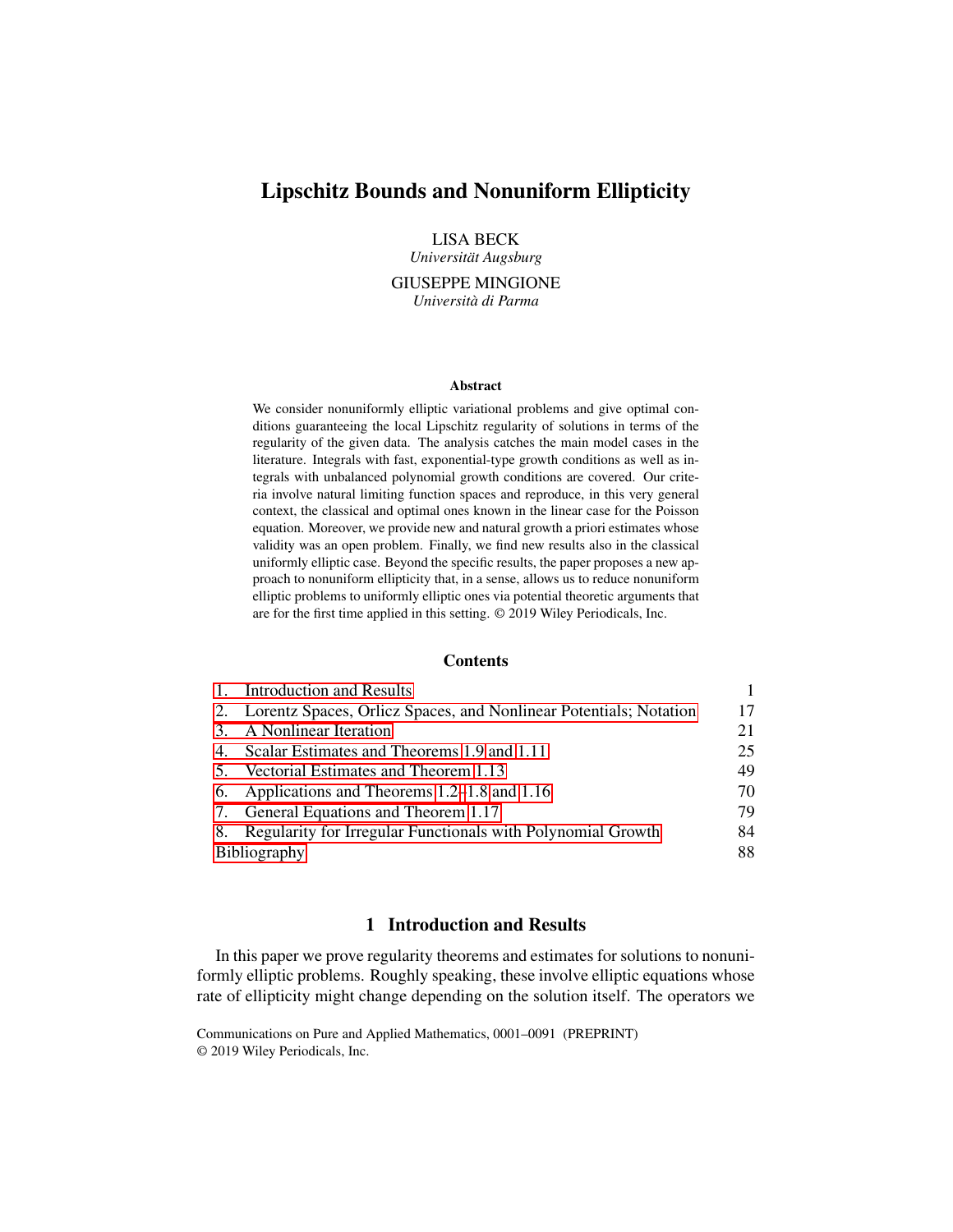are considering mostly stem from variational problems and, as such, they arise when considering the Euler-Lagrange equation of functionals of the type

<span id="page-1-0"></span>(1.1) 
$$
w \mapsto \mathscr{F}(w; \Omega) := \int_{\Omega} [F(Dw) - fw] dx,
$$

where  $\Omega \subset \mathbb{R}^n$  is an open subset and  $n \geq 2$ . In this case the nonuniform ellipticity of the integrand  $F(.)$  corresponds to the fact that the ratio between the highest and the lowest eigenvalue of the elliptic tensor  $\partial^2 F(z)$  can become unbounded when  $|z| \to \infty$ ; see also [\(1.13\)](#page-4-1) below. Nonuniform ellipticity is ubiquitous and appears in several different contexts, often motivated by geometric and physical problems [\[23,](#page-88-0) [37,](#page-89-0) [56,](#page-90-0) [63,](#page-90-1) [64\]](#page-90-2). It is a classical topic in the field of partial differential equations. In the context of the calculus of variations its study has been carried out systematically in a series of remarkable papers of Marcellini [\[44](#page-89-1)[–47\]](#page-90-3).

A classical regularity issue for minimizers  $u$  of  $(1.1)$  is to find sharp criteria on f implying  $Du \in L^{\infty}_{loc}$ . This problem has been widely studied and understood, but only in the uniformly elliptic case. On the contrary, in the nonuniformly elliptic case the issue has remained essentially untouched since the usual uniformly elliptic methods do not seem to apply. The aim of this paper is now twofold:

- $\bullet$  To identify minimal conditions on f in order to guarantee that minimizers to [\(1.1\)](#page-1-0) are locally Lipschitz-continuous, thus filling a remarkable gap in the literature.
- To introduce a new potential theoretic approach allowing us to reduce in a natural way the treatment of nonuniformly elliptic problems to the one of uniformly elliptic ones. This technique yields optimal and new local estimates when  $f \equiv 0$  and also when applied to the standard uniformly elliptic case.

Let us summarize the present situation. A number of recent results (see [\[1,](#page-87-1) [15–](#page-88-1) [17,](#page-88-2) [24,](#page-88-3) [35,](#page-89-2) [36\]](#page-89-3) and references) are concerned with the issue of determining optimal conditions on  $f$  ensuring that solutions to uniformly elliptic equations of the type

<span id="page-1-1"></span>
$$
(1.2) \t\t -div(\tilde{a}(|Du|)Du) = f
$$

are locally Lipschitz-continuous. Equation [\(1.2\)](#page-1-1) is considered in these papers under the *uniform ellipticity* assumption

<span id="page-1-2"></span>(1.3) 
$$
-1 < i_a \leq \frac{\tilde{a}'(t)t}{\tilde{a}(t)} \leq s_a < \infty \quad \text{for every } t > 0
$$

$$
\tilde{a}: (0, \infty) \to [0, \infty) \text{ is of class } C^1_{loc}(0, \infty).
$$

A prominent example in this context is given by the nonhomogeneous  $p$ -Laplacian equation, i.e.,

<span id="page-1-3"></span>(1.4) 
$$
-\operatorname{div}(|Du|^{p-2}Du) = f, \quad p > 1.
$$

This is the Euler-Lagrange equation of the functional [\(1.1\)](#page-1-0) when taking  $F(z) \equiv$  $|z|^p/p$ . Solutions to equations of the type in [\(1.2\)](#page-1-1) are local minimizers of the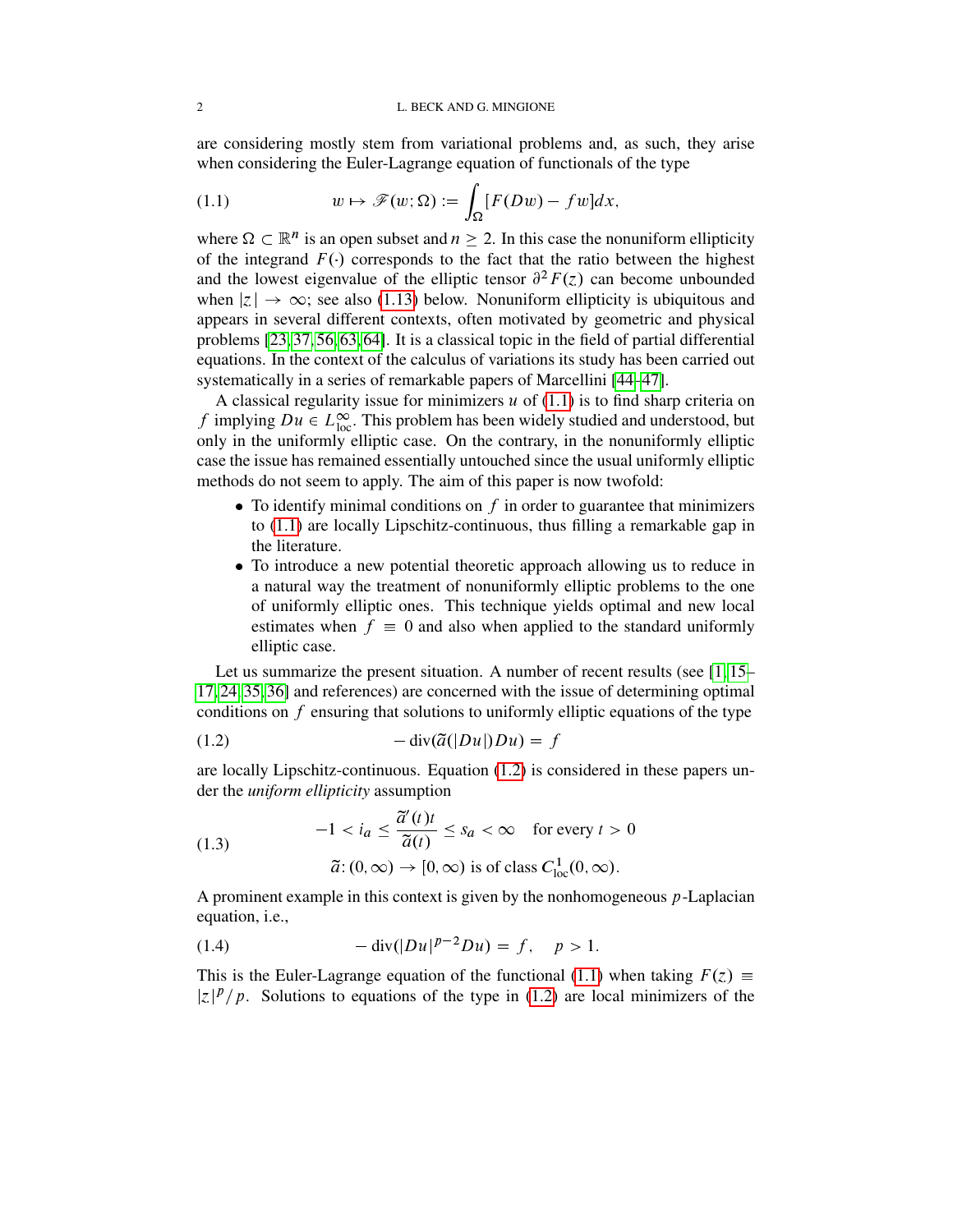functional

<span id="page-2-3"></span>
$$
(1.5) \t w \mapsto \int_{\Omega} [A(|Dw|) - fw] dx, \quad A(t) := \int_0^t \tilde{a}(s)s \, ds \text{ for } t > 0,
$$

which is defined on the Orlicz-Sobolev function space  $W^{1,A}(\Omega)$ , i.e., the space of all functions  $w \in W^{1,1}(\Omega)$  such that  $A(|Dw|) \in L^1(\Omega)$ . Cianchi and Maz'ya [\[15,](#page-88-1) [16\]](#page-88-4) consider precisely this setting. Assumptions [\(1.3\)](#page-1-2) imply that  $A(\cdot)$  satisfies the so-called  $\Delta_2$ -condition; i.e.,

<span id="page-2-1"></span>
$$
(1.6) \t\t A(2t) \le c(i_a, s_a)A(t)
$$

holds for every  $t > 0$  (see [\[15,](#page-88-1) prop. 2.9]). Moreover, fast-growth conditions (such as  $A(t) \equiv \exp(t)$  are immediately ruled out here, in the sense that [\(1.3\)](#page-1-2) also implies that  $t^{i_a+2} \leq A(t) \leq t^{s_a+2}$  holds for t sufficiently large. Apart from the specific assumptions considered, all the above-mentioned contributions assert that a sufficient condition on f to have  $Du \in L^{\infty}_{loc}$  is that f belongs to the Lorentz space  $L(n, 1)(\Omega)$ . This amounts to requiring that

<span id="page-2-0"></span>
$$
(1.7) \t\t\t||f||_{L(n,1)(\Omega)} := \int_0^\infty \left|\{x \in \Omega : |f(x)| > \lambda\}\right|^{1/n} d\lambda < \infty.
$$

Such a condition turns out to be optimal in the linear case  $\tilde{a}(\cdot) \equiv 1$ . This is essentially the nonlinear extension of a classical, linear, and sharp result of Stein [\[59\]](#page-90-4), asserting the local Lipschitz continuity of solutions to the Poisson equation  $\Delta u \in$  $L(n, 1)$ . In this respect, notice that the strict inclusions  $L^{n+\varepsilon} \subset L(n, 1) \subset L^n$  hold for every  $\varepsilon > 0$ . Indeed, the original result of Stein states that a function whose gradient belongs to  $L(n, 1)$  is continuous; the assertion for the Poisson equations then follows recalling that Lorentz spaces are interpolation spaces and using classical Calderón-Zygmund theory. Also notice that solutions to  $\Delta u \in L^n$  are in general not locally Lipschitz-continuous. For basic issues of optimality we refer to [\[13\]](#page-88-5). A remarkable feature of condition [\(1.7\)](#page-2-0) is that it is independent of the operator in question [\[1,](#page-87-1)[20,](#page-88-6)[35\]](#page-89-2). In particular, it is independent of the exponent p when looking at [\(1.4\)](#page-1-3). These results strongly rely on the uniform ellipticity of the operators; i.e., [\(1.3\)](#page-1-2) is assumed to be in force. No counterpart of any similar local Lipschitz result is available in the general nonuniformly elliptic case, even when assuming higher integrability on  $f$ .

In this paper we prove that condition  $(1.7)$  is sufficient for Lipschitz continuity in the nonuniformly elliptic setting too. This actually holds when  $n > 2$ ; we give a similar borderline characterization when  $n = 2$ . We cover the main relevant examples of nonuniformly elliptic functionals appearing in the literature. For instance, we are able to treat functionals as in  $(1.1)$  with fast growth conditions  $[12,23,40,46]$  $[12,23,40,46]$  $[12,23,40,46]$  $[12,23,40,46]$ such as

<span id="page-2-2"></span>
$$
(1.8) \t w \mapsto \int_{\Omega} [\exp(\exp(\cdots \exp(|D w|^p) \cdots)) - f w] dx, \quad p \ge 1,
$$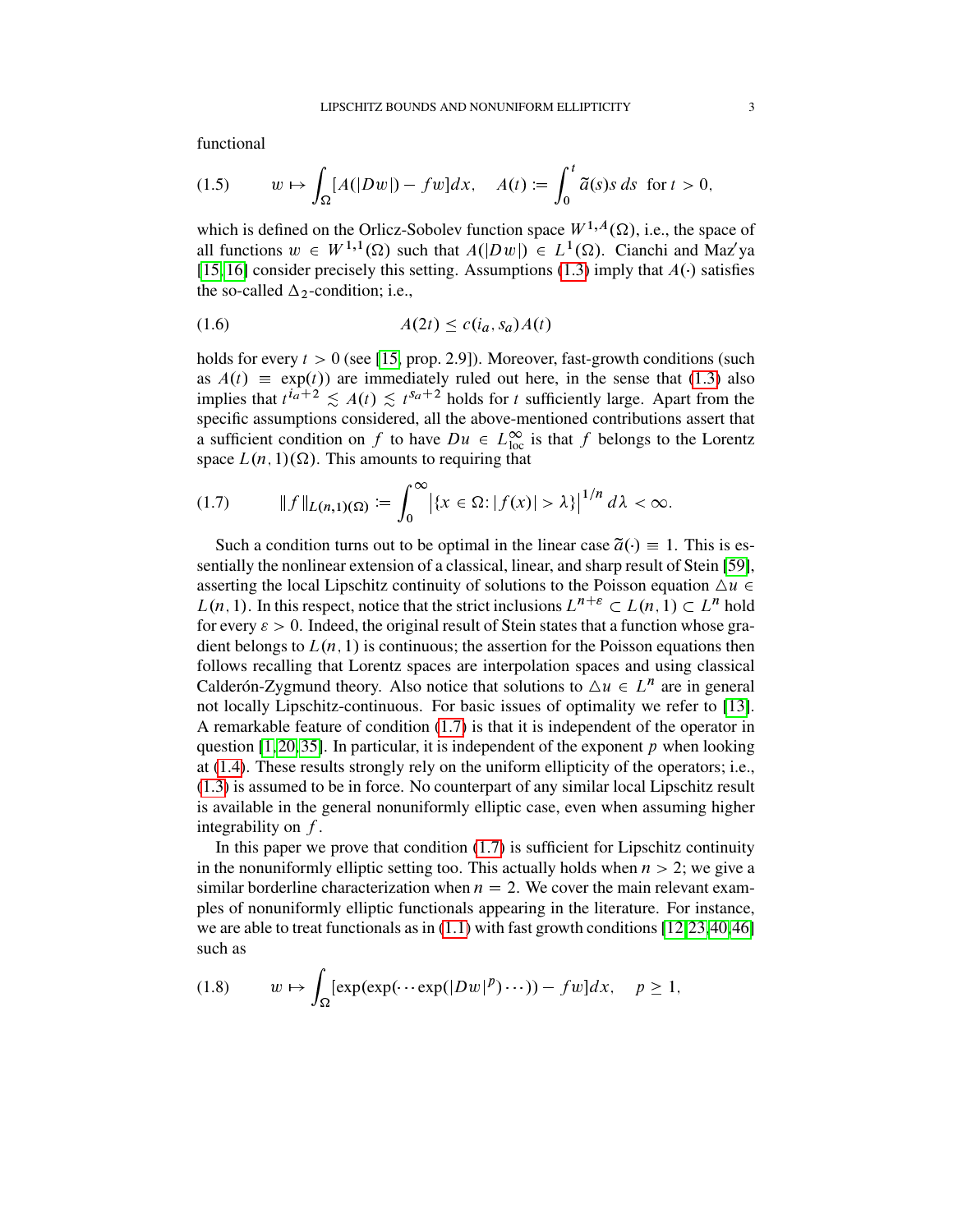for which the  $\Delta_2$ -condition [\(1.6\)](#page-2-1) fails, as well as functionals with polynomial but yet unbalanced growth conditions, as those satisfying so-called  $(p, q)$ -growth conditions, i.e.,

<span id="page-3-1"></span>(1.9) 
$$
|z|^p \lesssim F(z) \lesssim |z|^q + 1, \quad 1 < p < q.
$$

These have been pioneered by Marcellini [\[44,](#page-89-1) [45\]](#page-89-6) (see also [\[5,](#page-88-8) [7–](#page-88-9)[10,](#page-88-10) [21,](#page-88-11) [39,](#page-89-7) [40,](#page-89-4) [53,](#page-90-5) [63\]](#page-90-1) for some special cases). Typical examples in this case are given by anisotropic variational integrals as

<span id="page-3-2"></span>(1.10) 
$$
w \mapsto \int_{\Omega} \left[ (\max\{|Dw| - d, 0\})^{p} + \sum_{i=1}^{n} |D_i w|^{q_i} - f w \right] dx
$$

$$
1 < p, q_1, \dots, q_n, \quad d \ge 0,
$$

or by perturbations of functionals with standard p-growth conditions as

$$
(1.11) \t w \mapsto \int_{\Omega} [|Dw|^p \log(e + |Dw|) - fw] dx, \quad p > 1.
$$

In this paper we treat both the scalar and the vectorial case, i.e., when minimizers and competitors are scalar-valued and vector-valued maps. We are going to present the results in the following sections, while here we recall the natural notion of (local) minimizer adopted in the present setting.

<span id="page-3-0"></span>DEFINITION 1.1. A function  $u \in W^{1,1}_{loc}(\Omega; \mathbb{R}^N)$  is a *local minimizer* of the functional  $\mathscr{F}$  in [\(1.1\)](#page-1-0) with  $f \in L_{loc}^n(\Omega;\mathbb{R}^N)$  if, for every open subset  $\tilde{\Omega} \in \Omega$ , we have  $\mathscr{F}(u;\tilde{\Omega}) < \infty$  and if  $\mathscr{F}(u;\tilde{\Omega}) \leq \mathscr{F}(w;\tilde{\Omega})$  holds for every competitor  $w \in u + W_0^{1,1}$  $\mathcal{L}_0^{1,1}(\widetilde{\Omega};\mathbb{R}^N).$ 

In the vectorial case  $N > 1$  in [\(1.1\)](#page-1-0), by  $fw$  we still denote the scalar product between f and w. In Definition [1.1](#page-3-0) we have started with  $f \in L_{loc}^n(\Omega; \mathbb{R}^N)$ , so that by Sobolev embedding it follows that  $fu \in L^1_{loc}(\Omega)$ , and we conclude with  $F(Du) \in L^1_{loc}(\Omega)$ . Notice that, as described above, the  $L^n$ -integrability of f is not a restrictive assumption, as we are interested in the local Lipschitz continuity of minimizers.

We also remark that, in this setting, the focal point of regularity is the Lipschitz continuity. Indeed, once minimizers are known to be locally Lipschitz regular, the equation becomes uniformly elliptic at infinity and classical methods apply; see [\[34\]](#page-89-8), provided suitable assumptions are satisfied. The results of this paper are now presented in the following sections. We first start with special but relevant instances, i.e., functionals with  $(p, q)$ -growth conditions and functionals with exponential-type growth, in Sections [1.1](#page-4-2) and [1.2,](#page-6-0) respectively. Starting from Section [1.3](#page-8-1) we shall then present our results in full generality. For the notation used in this paper we refer to Section [2](#page-16-0) below.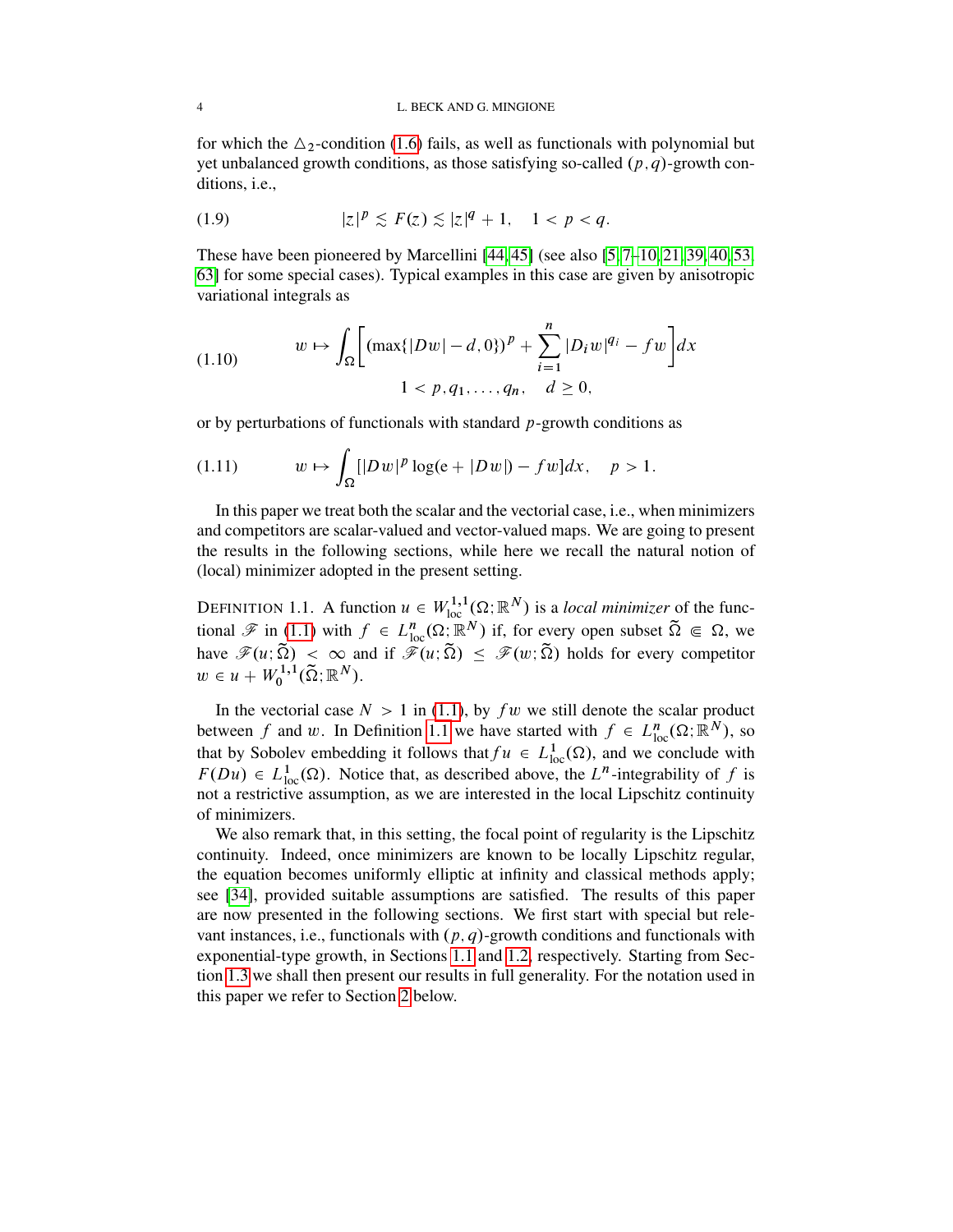### <span id="page-4-2"></span>1.1 Nonuniform Ellipticity at Polynomial Rates

We start considering functionals with  $(p, q)$ -growth as in [\(1.9\)](#page-3-1), where the integrand  $F: \mathbb{R}^n \to \mathbb{R}$  is assumed to be a convex function that is locally  $C^2$ -regular in  $\mathbb{R}^n \setminus \{0\}$  and satisfies the growth and ellipticity conditions

<span id="page-4-3"></span>
$$
(1.12) \quad\n\begin{cases}\n\nu(|z|^2 + \mu^2)^{p/2} \leq F(z) \leq \Lambda(|z|^2 + \mu^2)^{q/2} + \Lambda(|z|^2 + \mu^2)^{p/2}, \\
\n(|z|^2 + \mu^2)|\partial^2 F(z)| \leq \Lambda(|z|^2 + \mu^2)^{q/2} + \Lambda(|z|^2 + \mu^2)^{p/2}, \\
\nu(|z|^2 + \mu^2)^{(p-2)/2}|\xi|^2 \leq \langle \partial^2 F(z)\xi, \xi \rangle,\n\end{cases}
$$

for every choice of  $z, \xi \in \mathbb{R}^n$  such that  $|z| \neq 0$  and for exponents  $1 \leq p \leq q$ . Here  $0 < v \le 1 \le \Lambda$  are fixed ellipticity constants and  $\mu \in [0, 1]$  serves to distinguish the so-called degenerate case ( $\mu = 0$ ) and nondegenerate case ( $\mu > 0$ ). Assumptions [\(1.12\)](#page-4-3) allow the ellipticity ratio

<span id="page-4-1"></span>(1.13) 
$$
\mathcal{R}(z) := \frac{\text{highest eigenvalue of } \partial^2 F(z)}{\text{lowest eigenvalue of } \partial^2 F(z)} \lesssim (|z|^2 + \mu^2)^{(q-p)/2} + 1
$$

to become unbounded for  $p < q$  as  $|z| \to \infty$ , and, therefore, the Euler-Lagrange equation of  $\mathscr{F}$ , that is,  $-\text{div }\partial F(Du) = f$ , is nonuniformly elliptic. Under the assumptions in  $(1.12)$  it is known that sufficient  $[44, 45]$  $[44, 45]$  and necessary  $[28, 45]$  $[28, 45]$ conditions for regularity of minimizers are of the type  $q/p < 1 + o(n)$ , where  $\lim_{n\to\infty} o(n) = 0$ . This controls the rate of nonuniform ellipticity quantified in [\(1.13\)](#page-4-1). Different expressions for  $o(n)$  have been derived. For instance, in [\[45\]](#page-89-6) the bound

<span id="page-4-4"></span>
$$
\frac{q}{p} < 1 + \frac{2}{n}
$$

is shown to guarantee the local Lipschitz continuity of minimizers of  $\mathscr F$  when  $p > 2$ ,  $\mu = 1$ , and  $f \in L^{\infty}$ . In the uniformly elliptic case  $p = q$  the assumptions in [\(1.12\)](#page-4-3) coincide with the classical ones considered by Ladyzhenskaya and Ural'tseva [\[37\]](#page-89-0), otherwise they are known as  $(p, q)$ -growth conditions and have been the object of intensive investigation; see, for instance, [\[2,](#page-87-2) [9,](#page-88-12) [10,](#page-88-10) [18,](#page-88-13) [19,](#page-88-14) [26,](#page-89-10) [38,](#page-89-11) [44,](#page-89-1) [45,](#page-89-6) [48,](#page-90-6) [58\]](#page-90-7). As it is natural, conditions as [\(1.14\)](#page-4-4) also play a role in our setting, as shown in the following:

<span id="page-4-0"></span>THEOREM 1.2 (Scalar  $(p, q)$ -estimates). Let  $u \in W^{1,1}_{loc}(\Omega)$  be a local minimizer *of the functional*  $\mathscr F$  *in* [\(1.1\)](#page-1-0) *under assumptions* [\(1.12\)](#page-4-3) *with*  $1 < p \leq q$  *and*  $n > 2$ . *Assume*

<span id="page-4-5"></span>(1.15) 
$$
\frac{q}{p} < 1 + \min\left\{\frac{2}{n}, \frac{4(p-1)}{p(n-2)}\right\}
$$
 and  $f \in L(n, 1)(\Omega)$ .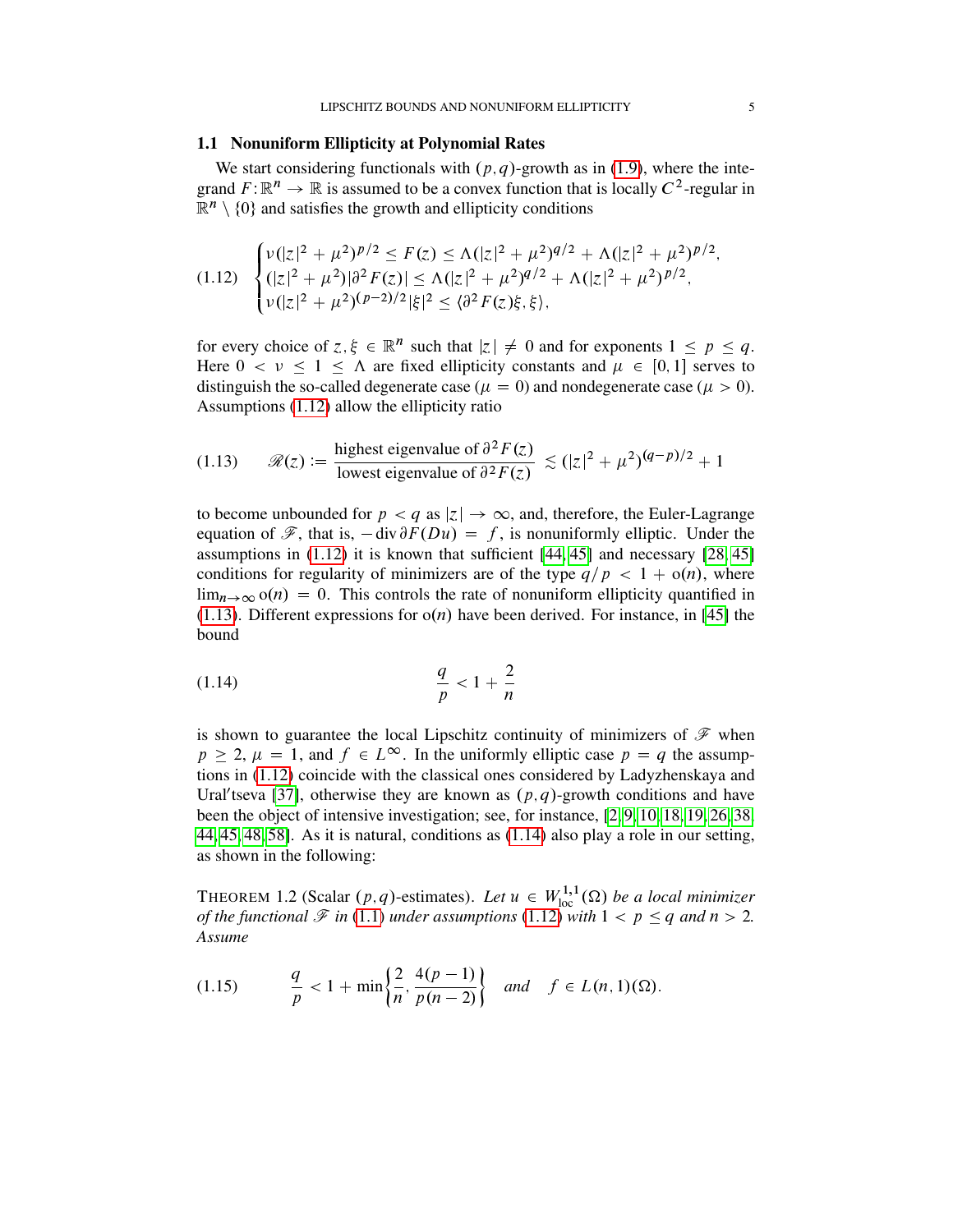*Then Du is locally bounded in* Ω. *Moreover, the local a priori estimate* 

<span id="page-5-0"></span>
$$
||Du||_{L^{\infty}(B/2)} \le c \left( \int_{B} F(Du) dx + ||f||_{L(n,1)(B)}^{\frac{p}{p-1}} \right)^{\frac{1}{p}}
$$
  
(1.16)  

$$
+ c \left( \int_{B} F(Du) dx + ||f||_{L(n,1)(B)}^{\frac{p}{p-1}} \right)^{\frac{2}{(n+2)p-nq}}
$$
  

$$
+ c ||f||_{L(n,1)(B)}^{\frac{4}{4(p-1)-(n-2)(q-p)}}
$$

*holds for a constant*  $c \equiv c(n, p, q, v, \Lambda)$  *whenever*  $B \in \Omega$  *is a ball. When*  $p \ge$  $2-4/(n+2)$  *or when*  $f \equiv 0$ , *condition* [\(1.15\)](#page-4-5) *can be replaced by condition* [\(1.14\)](#page-4-4)*.* 

When applied to special situations,  $(1.15)$  reproduces several known and classical estimates. In the familiar case of the  $p$ -Laplacian equations in [\(1.4\)](#page-1-3), we then take  $p = q$  and  $\mu \equiv 0$  so that [\(1.16\)](#page-5-0) reduces to the following optimal local estimate (see, for instance, [\[34,](#page-89-8) [36\]](#page-89-3) and related references):

<span id="page-5-4"></span>(1.17) kDukL1.B=2/ . « B jDuj <sup>p</sup> dx<sup>1</sup> p C kf k 1 p1 L.n;1/.B/:

In turn, when  $f \equiv 0$ , this is the classical  $L^{\infty} - L^p$  estimate for p-harmonic functions; see [\[43\]](#page-89-12). Again for  $f \equiv 0$  and  $p \le q$  as in [\(1.14\)](#page-4-4), estimate [\(1.16\)](#page-5-0) reduces to Marcellini's basic estimate, proved in [\[45,](#page-89-6) theorem 3.1] for  $\mu = 1$  and  $q \ge p \ge 2$  as in [\(1.14\)](#page-4-4), that is, to

<span id="page-5-5"></span>
$$
(1.18) \t\t\t\t \|Du\|_{L^{\infty}(B/2)} \lesssim \left(\int_{B} F(Du) dx\right)^{\frac{2}{(n+2)p-nq}} + 1.
$$

In the vector-valued case  $u: \Omega \to \mathbb{R}^N$ ,  $N > 1$ , similar results hold provided a radial structure is assumed on the integrand. This is precisely the statement of the next

<span id="page-5-3"></span>THEOREM 1.3 (Vectorial  $(p, q)$ -estimates). Let  $u \in W^{1,1}_{loc}(\Omega; \mathbb{R}^N)$  be a local min*imizer of the functional*  $\mathscr F$  *in* [\(1.1\)](#page-1-0) *under assumptions* [\(1.12\)](#page-4-3) *with*  $1 < p \leq q$  *and* n > 2*. Assume*

<span id="page-5-2"></span>(1.19) 
$$
\frac{q}{p} < 1 + \min\left\{\frac{1}{n}, \frac{2(p-1)}{p(n-2)}\right\}
$$
 and  $f \in L(n, 1)(\Omega; \mathbb{R}^N)$ ,

and that there exists a  $C^1_{\rm loc}[0,\infty) \cap C^2_{\rm loc}(0,\infty)$ -regular function  $\tilde{F}$ :  $[0,\infty)$   $\rightarrow$  $[0, \infty)$  such that  $F(z) = \tilde{F}(|z|)$  for every  $z \in \mathbb{R}^{N \times n}$ . Finally, assume that

<span id="page-5-1"></span>(1.20) 
$$
t \mapsto \frac{\widetilde{F}'(t)}{(t^2 + \mu^2)^{\frac{p-2}{2}}t} \text{ is nondecreasing.}
$$

*Then* Du is locally bounded in  $\Omega$  and an estimate similar to [\(1.16\)](#page-5-0) holds. More*over, assuming*  $p \ge 2$  *in* [\(1.20\)](#page-5-1) *gives that* [\(1.19\)](#page-5-2) *can be relaxed to* [\(1.15\)](#page-4-5)*.*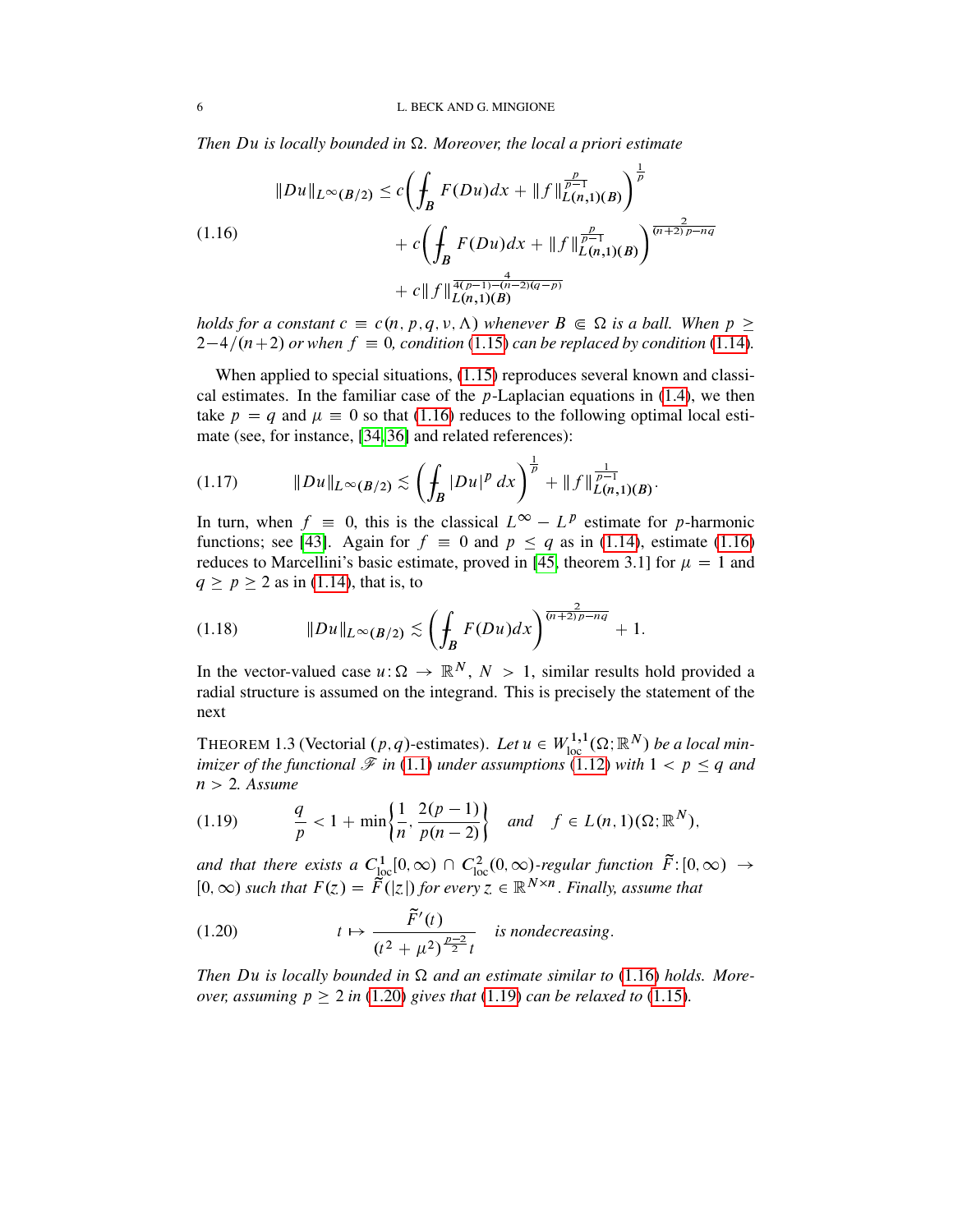Theorems [1.2](#page-4-0) and [1.3](#page-5-3) deal with the case  $n > 2$  (as in [\[14,](#page-88-15) [15,](#page-88-1) [17,](#page-88-2) [33\]](#page-89-13) in the uniformly elliptic setting). When  $n = 2$  we consider a condition different from [\(1.7\)](#page-2-0) and involving the Orlicz space  $L^2(Log L)^\alpha(\Omega)$ ,  $\alpha \ge 0$ . This space is defined via

<span id="page-6-5"></span>
$$
(1.21) \t f \in L^{2}(\text{Log } L)^{\alpha}(\Omega) : \Longleftrightarrow \int_{\Omega} |f|^{2} \log^{\alpha} (1+|f|) dx < \infty.
$$

This is an example of Orlicz spaces (see Section [2](#page-16-0) below for the relevant definitions). Its borderline character is explained by the strict inclusions  $L^{2+\epsilon} \subset$  $L^2$ (Log L)<sup> $\alpha$ </sup>  $\subset L^2$ , for every  $\varepsilon, \alpha > 0$ . Moreover, while solutions to  $\Delta u \in L^{2+\varepsilon}$ are C<sup>1</sup>-regular, they are in general not locally Lipschitz when  $\Delta u \in L^2$ . A corresponding borderline condition is given by  $\Delta u \in L^2(\text{Log } L)^\alpha(\Omega)$  for  $\alpha > 1$ , ensuring that  $Du$  is locally bounded. We reproduce almost the same borderline result by requiring  $\alpha > 2$ .

<span id="page-6-3"></span>THEOREM 1.4. Let  $u \in W^{1,1}_{loc}(\Omega)$  be a local minimizer of the functional in [\(1.1\)](#page-1-0) *under assumptions* [\(1.12\)](#page-4-3) *with*  $1 < p \leq q$  *and*  $n = 2$ *. Assume* 

<span id="page-6-2"></span>(1.22) 
$$
q < 2p
$$
 and  $f \in L^2(\text{Log } L)^\alpha(\Omega)$  for some  $\alpha > 2$ .

*Then*  $Du$  *is locally bounded in*  $\Omega$ *.* 

Correspondingly, in the vectorial case we have the following:

THEOREM 1.5. Let  $u \in W^{1,1}_{loc}(\Omega;\mathbb{R}^N)$  be a local minimizer of the functional in  $(1.1)$  *under assumptions*  $(1.12)$  *with*  $1 < p \le q$  *and*  $n = 2$ *. Assume* 

<span id="page-6-1"></span>(1.23) 
$$
q < \frac{3p}{2} \quad \text{and} \quad f \in L^{2}(\text{Log } L)^{\alpha}(\Omega; \mathbb{R}^{N}) \text{ for some } \alpha > 2,
$$

and that there exists a  $C^1_{\text{loc}}[0,\infty) \cap C^2_{\text{loc}}(0,\infty)$ -regular function  $\widetilde{F}$ :  $[0,\infty) \to$  $[0, \infty)$  such that  $F(z) = \tilde{F}(|z|)$  for every  $z \in \mathbb{R}^{N \times n}$ . Finally, assume that [\(1.20\)](#page-5-1) *is in force. Then Du is locally bounded in*  $\Omega$ *. When*  $p \geq 2$ *, assumption* [\(1.23\)](#page-6-1) *can be relaxed to* [\(1.22\)](#page-6-2)*.*

*Remark* 1.6*.* The local Lipschitz regularity results of Theorems [1.2](#page-4-0) and [1.4](#page-6-3) ex-tend to minimizers of the functional in [\(1.10\)](#page-3-2) by taking  $q \equiv \max\{q_1, \ldots, q_n\}$  and considering the bounds in  $(1.15)$ – $(1.22)$ . In this case it is sufficient to apply Theo-rem [1.9](#page-9-0) below with  $T \geq 2d$ . Estimates similar to the one in [\(1.16\)](#page-5-0) hold.

### <span id="page-6-0"></span>1.2 Nonuniform Ellipticity at Fast Rates

Here we deal with nonpolynomial growth conditions. The simplest example we have in mind is given by the functional

<span id="page-6-4"></span>
$$
(1.24) \t W^{1,1}(\Omega; \mathbb{R}^N) \ni w \mapsto \int_{\Omega} \exp(|Dw|^p) dx, \quad p \ge 1;
$$

see, for instance, [\[23,](#page-88-0) [40,](#page-89-4) [46\]](#page-89-5). More generally, with  $\{p_k\}$  being a sequence of real numbers such that  $p_0 > 1$ ,  $p_k > 0$  for every  $k \in \mathbb{N}$ , we inductively define the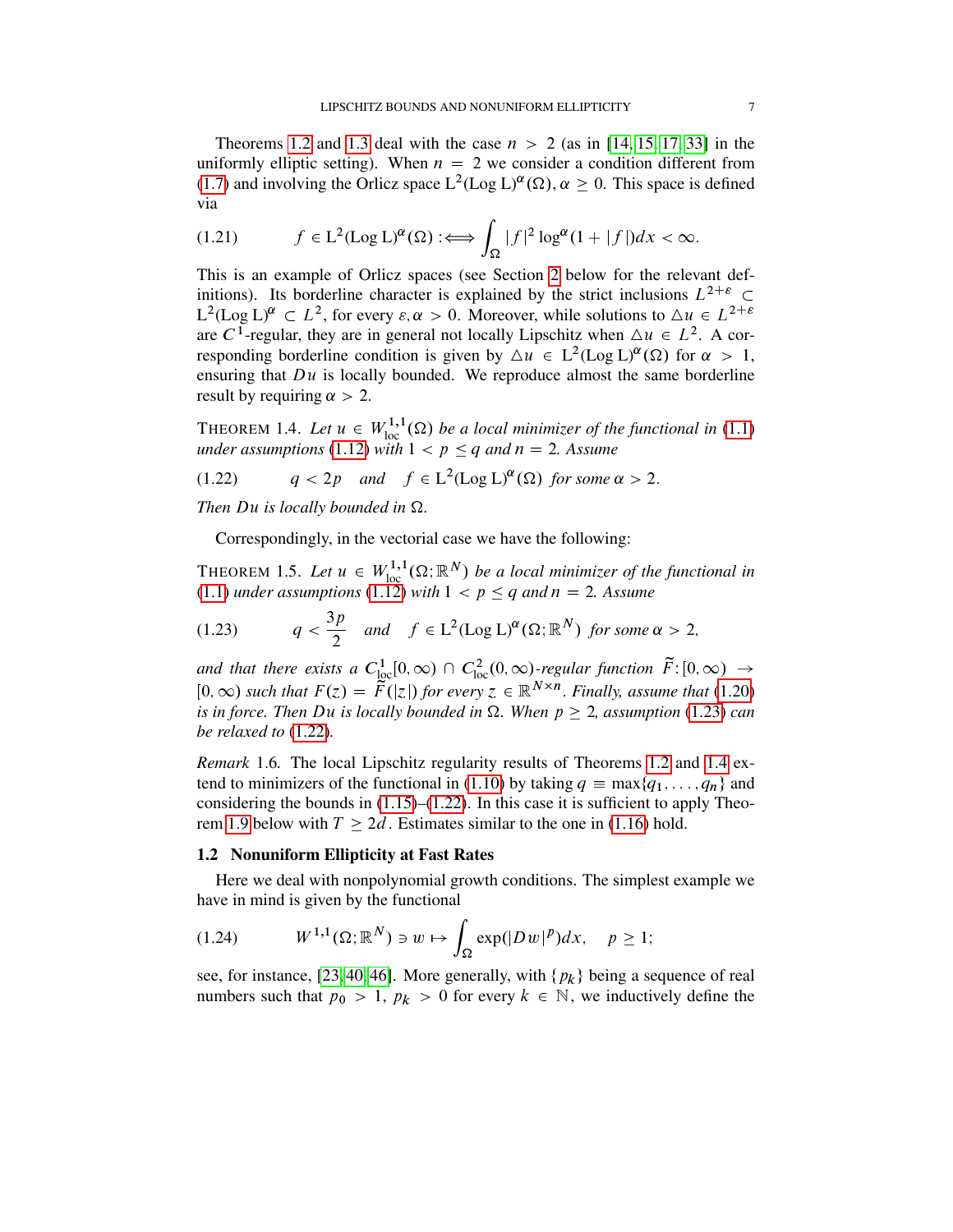functions  ${\bf e}_k: [0, \infty) \to \mathbb{R}$  as

(1.25) 
$$
\begin{cases} \mathbf{e}_{k+1}(t) := \exp[(\mathbf{e}_k(t))^{p_{k+1}}], \\ \mathbf{e}_0(t) := \exp(t^{p_0}). \end{cases}
$$

For every integer  $k \geq 0$ , we consider the variational integral

<span id="page-7-0"></span>(1.26) 
$$
W^{1,1}(\Omega; \mathbb{R}^N) \ni w \mapsto \mathscr{E}_k(w) := \int_{\Omega} [\mathbf{e}_k(|Dw|) - fw] dx.
$$

The functional in [\(1.8\)](#page-2-2) is a special instance of those displayed in [\(1.26\)](#page-7-0). Because of the radial structure of the integrand, the following result holds directly in the vectorial case with  $u: \Omega \to \mathbb{R}^N$  for  $N > 1$ .

THEOREM 1.7 (Exponential estimates). Let  $k \geq 0$  be an integer number and let  $u \in W^{1,1}_{loc}(\Omega;\mathbb{R}^N)$  be a local minimizer of the functional  $\mathscr{E}_k$  in [\(1.26\)](#page-7-0).

- *If*  $f \in L(n, 1)(\Omega; \mathbb{R}^N)$  *and*  $n > 2$ *, then Du is locally bounded in*  $\Omega$ *.*
- When  $n = 2$  the same conclusion holds provided  $f \in L^2(\text{Log } L)^\alpha(\Omega; \mathbb{R}^N)$ *for some*  $\alpha > 2$ *.*
- Finally, when  $f \equiv 0$ , the local estimate

(1.27) kDukL1.B=2/ c e 1 k « B <sup>e</sup>k.jDuj/dx C c

<span id="page-7-1"></span>*holds for a constant*  $c \equiv c(n, N, k, p_0, \ldots, p_k)$  *and for every ball*  $B \in \Omega$ .

When  $f \equiv 0$ , Marcellini [\[46–](#page-89-5)[48\]](#page-90-6) proved that  $Du \in L^{\infty}_{loc}$  for the functionals in [\(1.26\)](#page-7-0); see [\[23,](#page-88-0) [40\]](#page-89-4) for special cases. Instead, the natural growth estimate [\(1.27\)](#page-7-1) is new. This is linked to the novel approach to Lipschitz estimates we give here, which is an alternative to Marcellini's and Lieberman's and that provides sharper estimates than those available in the literature. Moreover, such an approach could be used to give alternative proofs also in the settings of Lieberman [\[39–](#page-89-7)[41\]](#page-89-14) and Simon [\[56\]](#page-90-0).

To describe the progress, let us specify the estimate [\(1.27\)](#page-7-1) to the simplest model case, namely the functional in [\(1.24\)](#page-6-4). We here get the natural growth estimate

<span id="page-7-2"></span>
$$
(1.28) \quad \|Du\|_{L^{\infty}(B/2)}^p \le c \log \left( \int_B \exp(|Du|^p) dx \right) + c \quad \text{with } c \equiv c(n, N, p)
$$

for any local minimizer  $u \in W^{1,1}(\Omega)$  of the functional [\(1.24\)](#page-6-4). This estimate par-allels the one for p-harmonic functions in [\(1.17\)](#page-5-4) (when  $f \equiv 0$ ) in that it exhibits the correct growth in the right-hand side. On the other hand, the best Lipschitz estimate for local minimizers of [\(1.24\)](#page-6-4) available in the literature up to now was in [\[46](#page-89-5)[–48\]](#page-90-6) and read as

$$
||Du||_{L^{\infty}(B/2)} \leq c_{\varepsilon} \bigg(\int_{B} \exp(|Du|^{p})dx\bigg)^{1+\varepsilon} + c_{\varepsilon} \quad \text{for every } \varepsilon > 0.
$$

This bound exhibits a loss of an exponential scale with respect to [\(1.28\)](#page-7-2). The situation worsens when considering faster growth conditions as in [\(1.8\)](#page-2-2). The estimates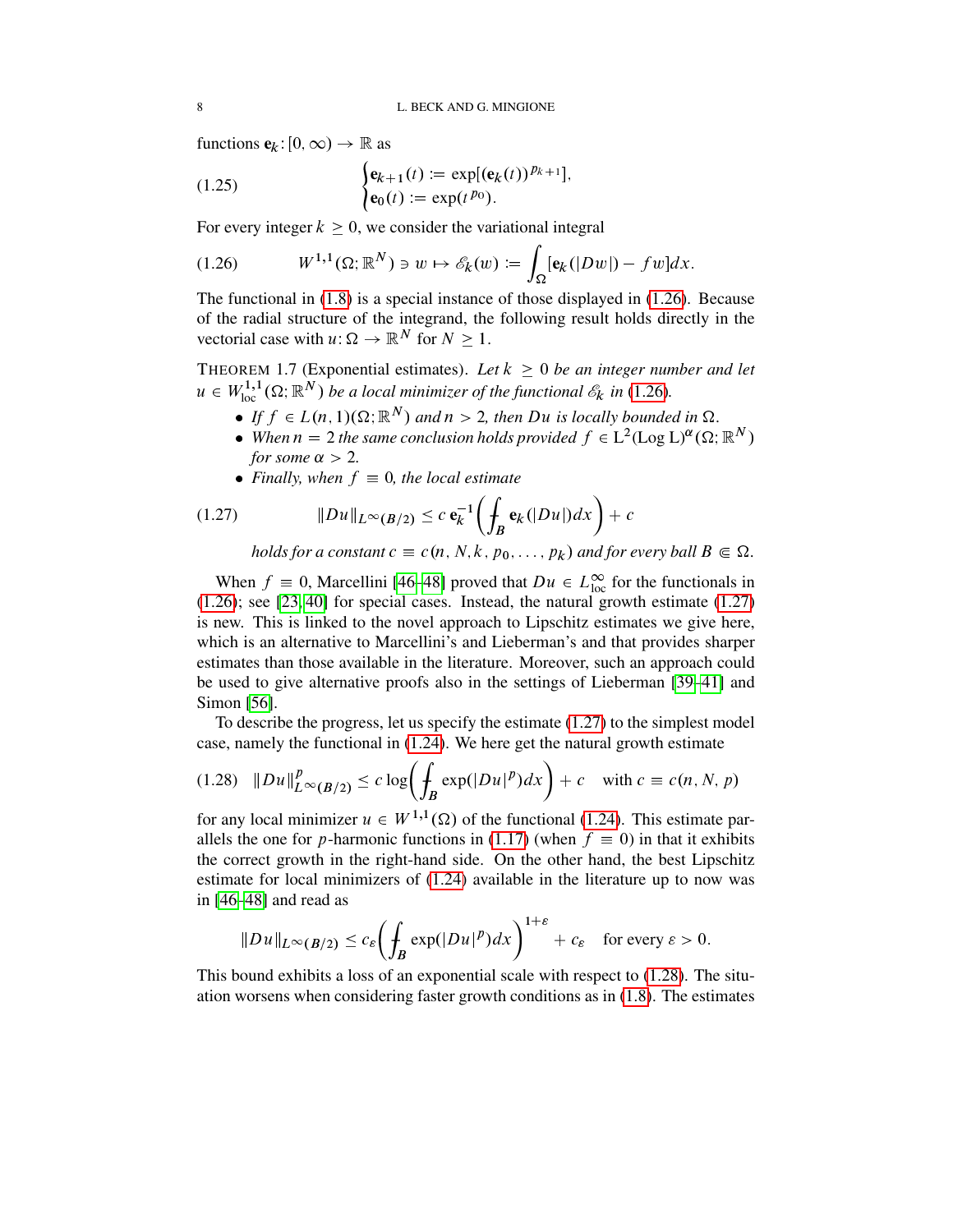in [\(1.27\)](#page-7-1)–[\(1.28\)](#page-7-2) are special occurrences of a general result that will be described in Theorem [1.16](#page-14-0) below.

Another interesting class of exponential-type functionals is given by the following anisotropic version of the one in [\(1.24\)](#page-6-4), this time obviously considered in the scalar case only:

<span id="page-8-2"></span>
$$
(1.29) \quad w \mapsto \mathscr{E}_a(w) := \int_{\Omega} \left( \exp(A_0|Dw|^p) + \sum_{i=1}^n \exp(A_i|D_iw|^p) - fw \right) dx,
$$

where here it is  $p > 1$  and  $0 < A_0 \leq A_1 \leq \cdots \leq A_n$ . When  $f \equiv 0$ , this functional falls in the realm of those in [\[47,](#page-90-3) theorem 2.1]. Marcellini's assumptions, that is,  $[47, (11)–(14)]$  $[47, (11)–(14)]$ , prescribe that

<span id="page-8-3"></span>
$$
\frac{A_n}{A_0} < 1 + \frac{2}{n}
$$

holds, and this implies the local Lipschitz continuity of (scalar) minimizers (com-pare with [\(1.15\)](#page-4-5)). The same result actually holds when  $f \in L(n, 1)(\Omega)$  for the functional [\(1.29\)](#page-8-2).

<span id="page-8-0"></span>THEOREM 1.8. Let  $u \in W^{1,1}_{loc}(\Omega)$  be a local minimizer of the functional  $\mathscr{E}_a$  in [\(1.29\)](#page-8-2)*.* Assume that  $f \in L(n, 1)(\Omega)$  holds when  $n > 2$  together with condition [\(1.30\)](#page-8-3)*. Then Du is locally bounded in*  $\Omega$ *. When*  $n = 2$  *the same conclusion holds* provided  $f \in L^2(\text{Log } L)^\alpha(\Omega)$  holds for some  $\alpha > 2$ .

### <span id="page-8-1"></span>1.3 General Growth Conditions

In the scalar case  $N = 1$ , Theorems [1.2–](#page-4-0)[1.8](#page-8-0) are relevant special occurrences of more comprehensive results, namely, Theorems [1.9](#page-9-0) and [1.11](#page-10-0) below. These are devised to cover a large number of model problems, and therefore their formulation involves a generous set of different parameters. Ellipticity is described via two locally bounded and measurable functions  $g_1, g_2: (0, \infty) \rightarrow [0, \infty)$ , aimed at controlling the lower and the upper eigenvalues of  $\partial^2 F(z)$ , respectively, when  $|z| \geq T$  and for a fixed number  $T > 0$ . They are assumed to be continuous on  $[T,\infty)$  and such that  $g_1(T), g_2(T) > 0$ ; their behavior on  $(0,T)$  will be essentially irrelevant in what follows. As a minimal requirement on  $g_1(\cdot), g_2(\cdot)$ , we assume that  $[T,\infty) \ni t \mapsto g_2(t)/g_1(t)$  and  $t \mapsto g_1(t)t$  are almost nondecreasing and nondecreasing, respectively. This means that

<span id="page-8-4"></span>
$$
(1.31) \t\t T \leq s \leq t \implies \frac{g_2(s)}{g_1(s)} \leq c_a \frac{g_2(t)}{g_1(t)} \quad \text{and} \quad g_1(s)s \leq g_1(t)t,
$$

holds for some constant  $c_a \geq 1$ . Notice that the second condition in [\(1.31\)](#page-8-4) implies that  $g_1(t) > 0$  whenever  $t \geq T$ ; in turn, this and the first condition imply that  $g_2(t) > 0$  for  $t \geq T$  as well. The ellipticity/convexity properties of the integrand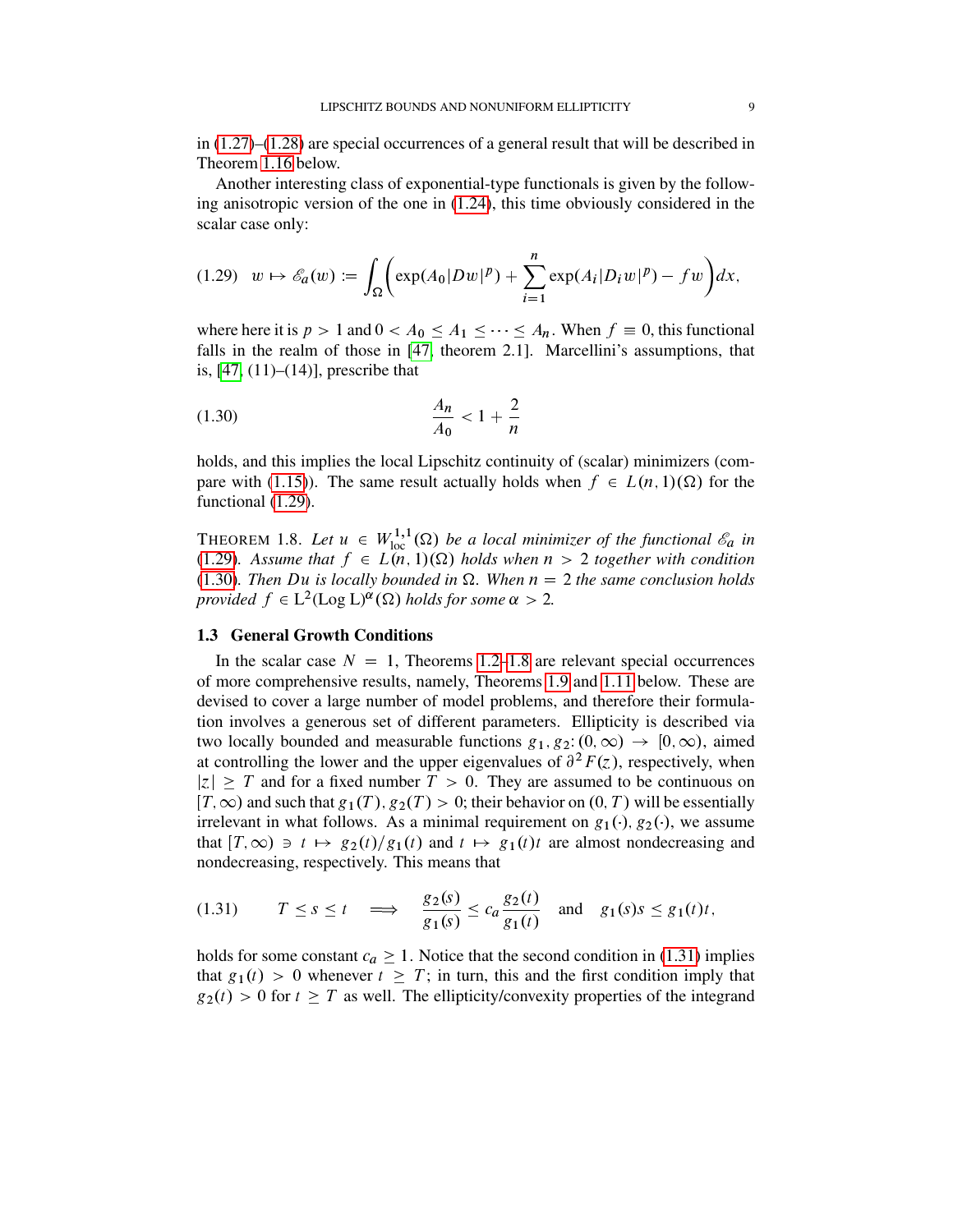$z \mapsto F(z)$  can be now described via  $g_1(\cdot)$  and  $g_2(\cdot)$  as follows:

<span id="page-9-1"></span>(1.32) 
$$
\begin{cases} z \mapsto F(z) \ge 0 & \text{is convex,} \\ z \mapsto F(z) & \text{is } C^2\text{-regular on } \{|z| > T\}, \\ |\partial^2 F(z)| \le g_2(|z|) & \text{for every } z \in \mathbb{R}^n \text{ with } |z| > T, \\ g_1(|z|) |\xi|^2 \le \langle \partial^2 F(z) \xi, \xi \rangle & \text{for every } z, \xi \in \mathbb{R}^n \text{ with } |z| > T. \end{cases}
$$

Finally, the necessary match between ellipticity [\(1.32\)](#page-9-1) and coercivity properties of  $z \mapsto F(z)$  is described via parameters  $\tau$  and  $\beta_0$ ; namely, we assume that

<span id="page-9-2"></span>(1.33) 
$$
\begin{cases} v(t^2 + \mu^2)^{\tau/2} \le g_1(t) & \text{for } t \ge T \text{ for some } \tau > -1, \\ \left( \int_T^{|z|} g_1(s) s \, ds \right)^{\beta_0} \le F(z) & \text{for } |z| \ge T \text{ for some } \frac{1}{2} < \beta_0 \le 1 \\ \text{with } \gamma := \beta_0(\tau + 2) > 1, \end{cases}
$$

where  $v > 0$  and  $0 \le \mu \le 1$  are fixed constants. We then have the following:

<span id="page-9-0"></span>THEOREM 1.9 (General scalar estimates). Let  $u \in W^{1,1}_{loc}(\Omega)$  be a local minimizer *of the functional in* [\(1.1\)](#page-1-0) *under the assumptions* [\(1.31\)](#page-8-4)*–*[\(1.33\)](#page-9-2) *for* n > 2*. Assume*  $f \in L(n, 1)(\Omega)$  and that the inequality

<span id="page-9-3"></span>
$$
(1.34) \quad \frac{g_2(t)}{g_1(t)} \le c_b \min\left\{ \left( \int_T^t g_1(s)s \, ds \right)^{\frac{2\beta_0 - \sigma}{n}}, \left( \frac{1}{t^{1/\beta_1}} \int_T^t g_1(s)s \, ds \right)^{\frac{4\beta_1}{n-2}} \right\} + c'_b
$$

*holds for every*  $t \geq T$ *, for some*  $\sigma$  with  $0 < \sigma \leq 2\beta_0$ *, and some fixed positive constants*  $\beta_1$  < 1 *and*  $c_b \geq 1$ *. Then Du is locally bounded in*  $\Omega$ *. Moreover, for every ball*  $B \n\subseteq \Omega$ *, the estimate* 

<span id="page-9-4"></span>
$$
\int_{T}^{\|Du\|_{L^{\infty}(B/2)}} g_1(s)s ds
$$
\n
$$
\leq c \left( \int_{B} F(Du) dx + \|f\|_{L^{n}(B)}^{\frac{\gamma}{\gamma-1}} + T^{\gamma} + \mu^{\gamma} \right)^{\frac{1}{\beta_0}}
$$
\n
$$
+ c \left( \int_{B} F(Du) dx + \|f\|_{L^{n}(B)}^{\frac{\gamma}{\gamma-1}} + T^{\gamma} + \mu^{\gamma} \right)^{\frac{2}{\sigma}}
$$
\n
$$
+ c \|f\|_{L(n,1)(B)}^{\frac{\tau+2}{\tau+1}} + c \|f\|_{L(n,1)(B)}^{\frac{1}{1-\beta_1}} + c (T + \mu) \|f\|_{L(n,1)(B)}
$$

*holds for a constant c depending only on n, v,*  $\tau$ *,*  $c_a$ *,*  $c_b$ *,*  $\sigma$ *,*  $\beta_0$ *<i>, and*  $\beta_1$ *, but otherwise independent of* T. Finally, when  $f \equiv 0$ , assumption [\(1.34\)](#page-9-3) *can be replaced by the weaker assumption*

<span id="page-9-5"></span>(1.36) 
$$
\frac{g_2(t)}{g_1(t)} \le c_b \bigg( \int_T^t g_1(s) s \, ds \bigg)^{\frac{2\beta_0 - \sigma}{n}} + c_b \quad \forall t \ge T.
$$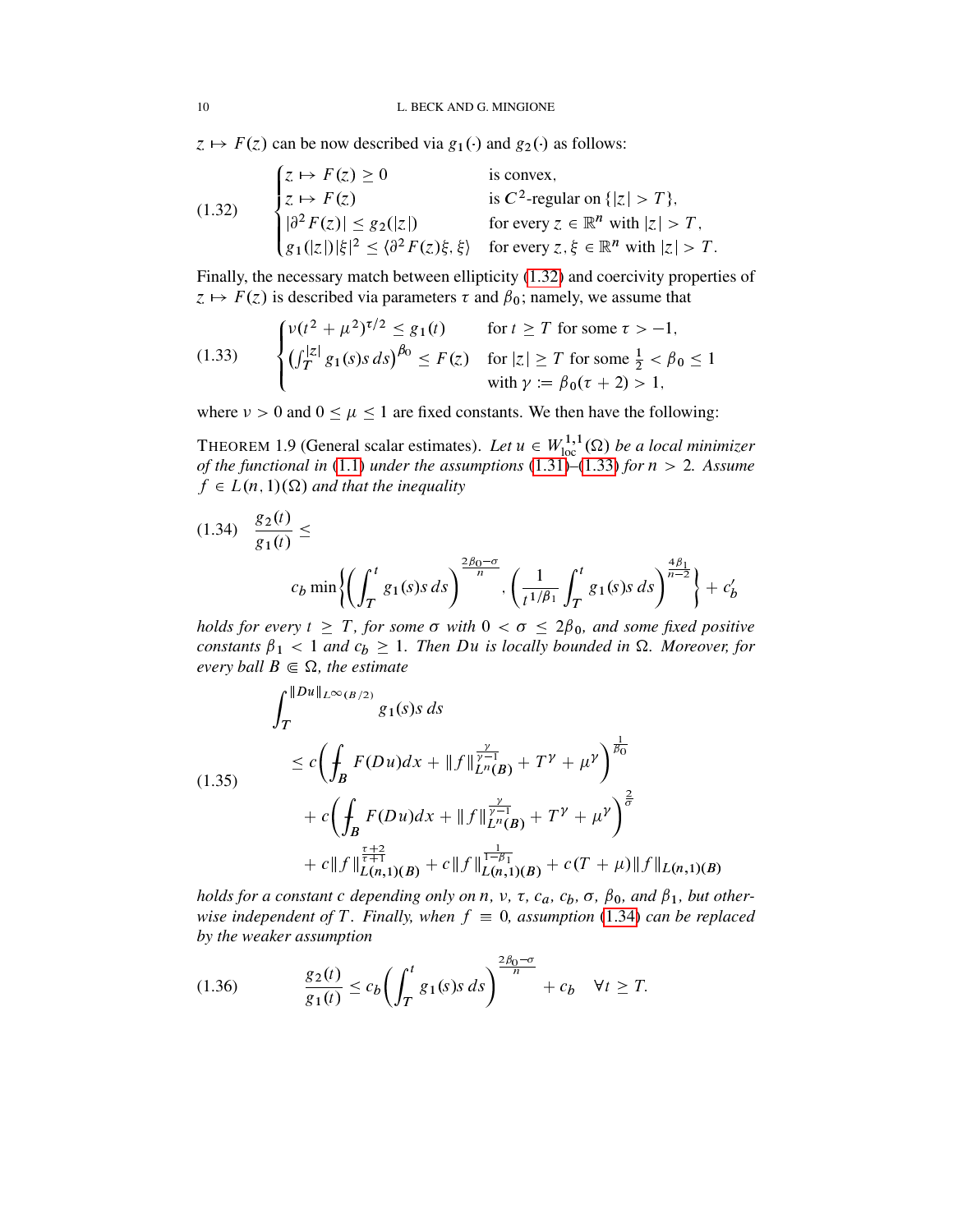In view of [\(1.32\)](#page-9-1), the nonuniform ellipticity ratio  $\mathcal{R}(z)$  in [\(1.13\)](#page-4-1) can be estimated as  $\mathcal{R}(z) \lesssim g_2(|z|)/g_1(|z|)$  for  $|z| > T$ , and indeed [\(1.32\)](#page-9-1)–[\(1.33\)](#page-9-2) reduce to [\(1.12\)](#page-4-3) with the choices in [\(6.1\)](#page-69-1) below; compare with Section [6](#page-69-0) below. In this re-spect, the main assumption [\(1.34\)](#page-9-3) serves to bound the growth of  $\mathcal{R}(z)$  with respect to |z|. It reduces to [\(1.15\)](#page-4-5) in the case of Theorem [1.2.](#page-4-0) Moreover, when  $f \equiv 0$  our assumptions essentially reduce to those considered by Marcellini [\[47\]](#page-90-3) in the scalar case; see also Section [6.6](#page-77-0) below. The local estimate [\(1.35\)](#page-9-4) might seem somehow involved, but it is actually the most general one in this setting. It provides optimal a priori estimates when applied to relevant model cases, via the tuning of the parameters  $\beta_0$ ,  $\beta_1$ ,  $\sigma$ ,  $\tau$ , and  $\mu$ . Indeed, all the estimates in [\(1.16\)](#page-5-0), [\(1.17\)](#page-5-4), [\(1.18\)](#page-5-5), [\(1.27\)](#page-7-1), and [\(1.28\)](#page-7-2) can be generated as particular cases of [\(1.35\)](#page-9-4). The parameter  $\beta_0$  describes the interplay between ellipticity  $(1.32)<sub>4</sub>$  $(1.32)<sub>4</sub>$  and coercivity  $(1.33)<sub>2</sub>$  $(1.33)<sub>2</sub>$  via  $(1.34)$ ; in most of the model cases it is  $\beta_0 = 1$ . The number T bounds the set where the functional loses its ellipticity properties. If  $Du$  belongs to  $\{|z| > T\}$ , then regularity is implied by ellipticity [\(1.32\)](#page-9-1)4. Otherwise, there is nothing to prove. The shape of [\(1.35\)](#page-9-4), which trivializes when  $||Du||_{L^{\infty}(B/2)} \leq T$ , reflects this fact. For assumptions [\(1.33\)](#page-9-2) (with the parameter  $\tau$ ), see the comments in Remark [1.12](#page-11-0) below.

*Remark* 1.10*.* The structure assumptions [\(1.32\)](#page-9-1)–[\(1.33\)](#page-9-2) cover the case of uniform ellipticity [\(1.3\)](#page-1-2)–[\(1.5\)](#page-2-3) by taking  $g_1(\cdot) \approx g_2(\cdot) \approx \tilde{a}(\cdot)$ ; see [\(6.18\)](#page-76-0) below. In partic-ular, in [\(1.33\)](#page-9-2) they are  $\tau = i_a$ ,  $\beta_0 = 1$ , and any choice of  $T > 0$  is possible. For this we refer to Theorem [1.15](#page-13-0) below and its proof in Section [6.5.](#page-76-1)

As anticipated in Theorem [1.4,](#page-6-3) the corresponding two-dimensional version of Theorem [1.9](#page-9-0) involves the Orlicz space  $L^2(Log L)^\alpha$  and it is contained in the following:

<span id="page-10-0"></span>THEOREM 1.11 (General two-dimensional scalar estimates). Let  $u \in W^{1,1}_{loc}(\Omega)$  be *a local minimizer of the functional in* [\(1.1\)](#page-1-0) *under the assumptions* [\(1.31\)](#page-8-4)*–*[\(1.33\)](#page-9-2) *for*  $n = 2$ . Assume that  $f \in L^2(\text{Log } L)^\alpha(\Omega)$  for some  $\alpha > 2$  and that the inequality

(1.37) 
$$
\frac{g_2(t)}{g_1(t)} \le c_b \left( \int_T^t g_1(s) s \, ds \right)^{\frac{2\beta_0 - \sigma}{2}} + c_b \quad \forall t \ge T
$$

*holds for*  $c_b \geq 1$ *, where*  $\sigma$  *is such that*  $0 < \sigma \leq \beta_0$ *. Then Du is locally bounded in*  $\Omega$ *. Moreover, for every*  $\theta \in (0, \sigma)$  *the estimate* 

<span id="page-10-1"></span>
$$
\int_{T}^{\|Du\|_{L^{\infty}(B/2)}} g_1(s)s ds
$$
\n(1.38)\n
$$
\leq c \left( \int_{B} F(Du) dx + \|f\|_{L^2(B)}^{\frac{\nu}{\nu-1}} + T^{\nu} + \mu^{\nu} \right)^{\frac{2}{\sigma-\theta}}
$$
\n
$$
+ c \|f\|_{L^2(\log L)^{\alpha}(B)}^{\frac{\tau+2+\theta}{\tau+1}} + c [(T+\mu) \|f\|_{L^2(\log L)^{\alpha}(B)}]^{1+\theta} + c
$$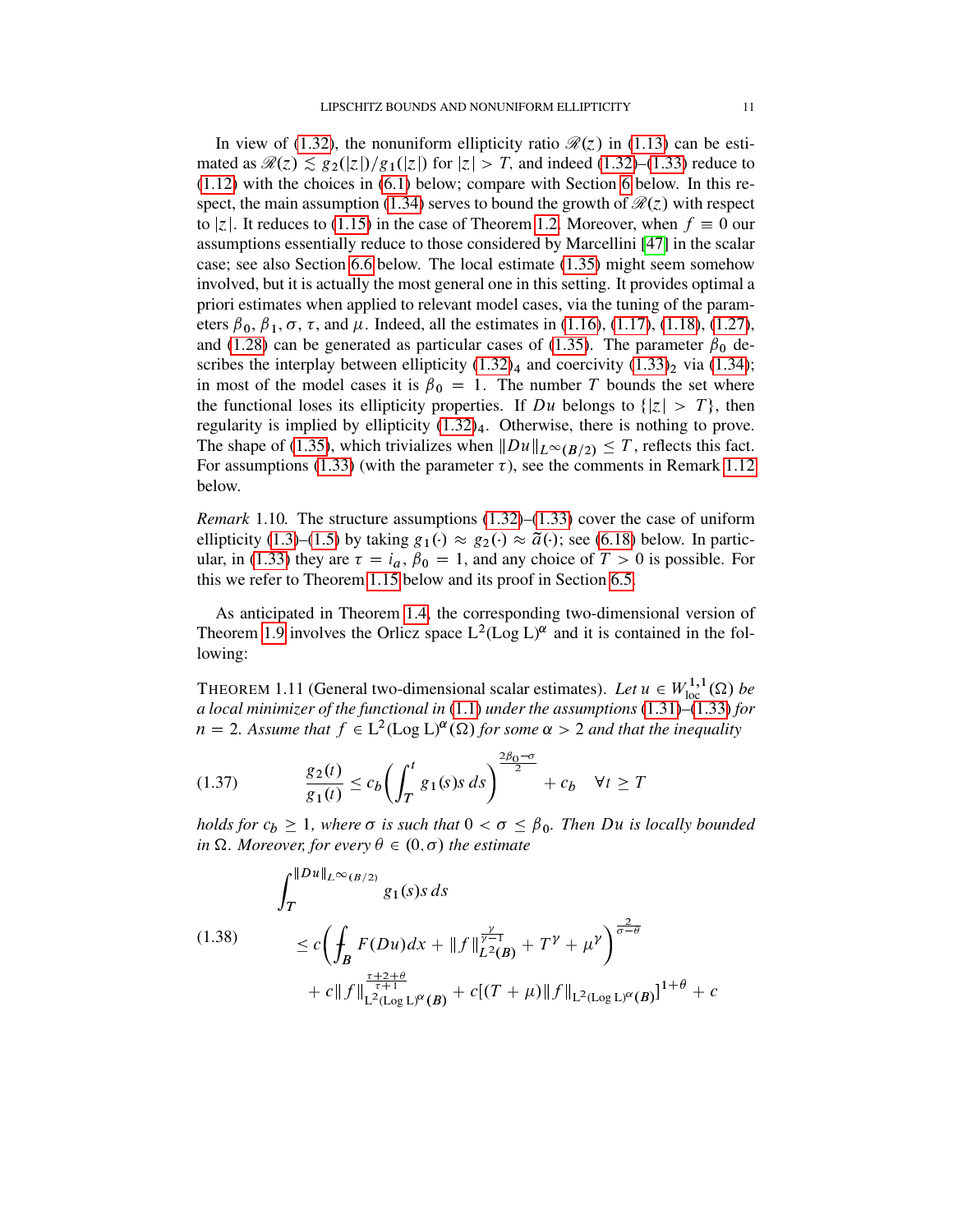*holds for every ball*  $B \subseteq \Omega$  *with radius*  $R \leq 1/2$ *, where*  $c \equiv c(v, \tau, c_a, c_b, \sigma, \tau)$  $\beta_0$ ,  $\theta$ ,  $\alpha$ ) is a constant that is independent of T.

<span id="page-11-0"></span>*Remark* 1.12 ( $\Delta_2$  and  $\nabla_2$  conditions). A main point in this paper is the treatment of functionals that necessarily satisfy the  $\triangle_2$ -condition in [\(1.6\)](#page-2-1), as in [\(1.8\)](#page-2-2). A condition that is in some sense dual to the one in [\(1.6\)](#page-2-1) is the so-called  $\nabla_2$ -condition. This means, by using the notation [\(1.6\)](#page-2-1), that

<span id="page-11-1"></span>(1.39) 
$$
A(2t) \ge (2 + \varepsilon)A(t) \text{ for some } \varepsilon > 0
$$

holds for every  $t > 0$ . This implies that the function  $A(\cdot)$  has superlinear growth, i.e.,  $t^{\tilde{\gamma}} \lesssim A(t)$ , where  $\tilde{\gamma} = \log(2 + \varepsilon) / \log 2 > 1$ . Indeed, condition [\(1.39\)](#page-11-1) serves to rule out so-called nearly linear growth and therefore functionals of the type

<span id="page-11-2"></span>(1.40) 
$$
w \mapsto \int_{\Omega} |Dw| \log(1 + |Dw|) dx.
$$

See, for instance, the results in [\[27,](#page-89-15) [48\]](#page-90-6) for related regularity results.

The theorems in this paper, while considering the case where [\(1.6\)](#page-2-1) fails, fall in the realm of [\(1.39\)](#page-11-1). Assumptions [\(1.33\)](#page-9-2) automatically rule out functionals as in [\(1.40\)](#page-11-2). On the other hand, problems in approaching nearly linear growth condi-tions as in [\(1.40\)](#page-11-2) appear by looking at the bound [\(1.15\)](#page-4-5), where  $q/p \rightarrow 1$  when  $p \rightarrow 1$ . Providing a general theory going beyond the validity of [\(1.39\)](#page-11-1) is an interesting issue that will be treated in forthcoming work. We refer to [\[3,](#page-87-3) [4\]](#page-88-16) and related references for results in this direction.

### 1.4 The Vectorial Case

In the vectorial case  $N > 1$  it is well-known that minimizers of functionals as in [\(1.1\)](#page-1-0) can develop singularities [\[51,](#page-90-8) [60\]](#page-90-9). This already occurs in the uniformly elliptic setting and when  $f \equiv 0$ , and is a genuinely vectorial phenomenon. The best one can do in the general case is to look for singular sets dimension estimates; cf. [\[32\]](#page-89-16). However, a radial structure  $F(z) = \tilde{F}(|z|)$  as in Theorem [1.3](#page-5-3) rules out singularities, as initially noticed by Uhlenbeck [\[61\]](#page-90-10) (see also Ural'ceva [\[62\]](#page-90-11)). In this case the Euler-Lagrange equation of the functional [\(1.1\)](#page-1-0) reads as

(1.41) 
$$
-\operatorname{div} a(Du) = f \quad \text{with } a(z) = \tilde{a}(|z|)z, \text{ where } \tilde{a}(|z|) := \frac{\tilde{F}'(|z|)}{|z|},
$$

for every  $z \in \mathbb{R}^{N \times n}$  such that  $|z| \neq 0$ . This will be essentially the new assumption we consider in the vectorial case that works beside the usual convexity of  $F$ . The other ones we consider to prove a vectorial version of Theorem [1.9](#page-9-0) are, up to a suitable reformulation, essentially the same, and actually simpler. The ellipticity properties of the mapping  $z \mapsto \partial^2 F(z)$  can still be described via the two control functions  $g_1(.)$ ,  $g_2(.)$  as in [\(1.31\)](#page-8-4)–[\(1.32\)](#page-9-1), while, differently from the scalar case,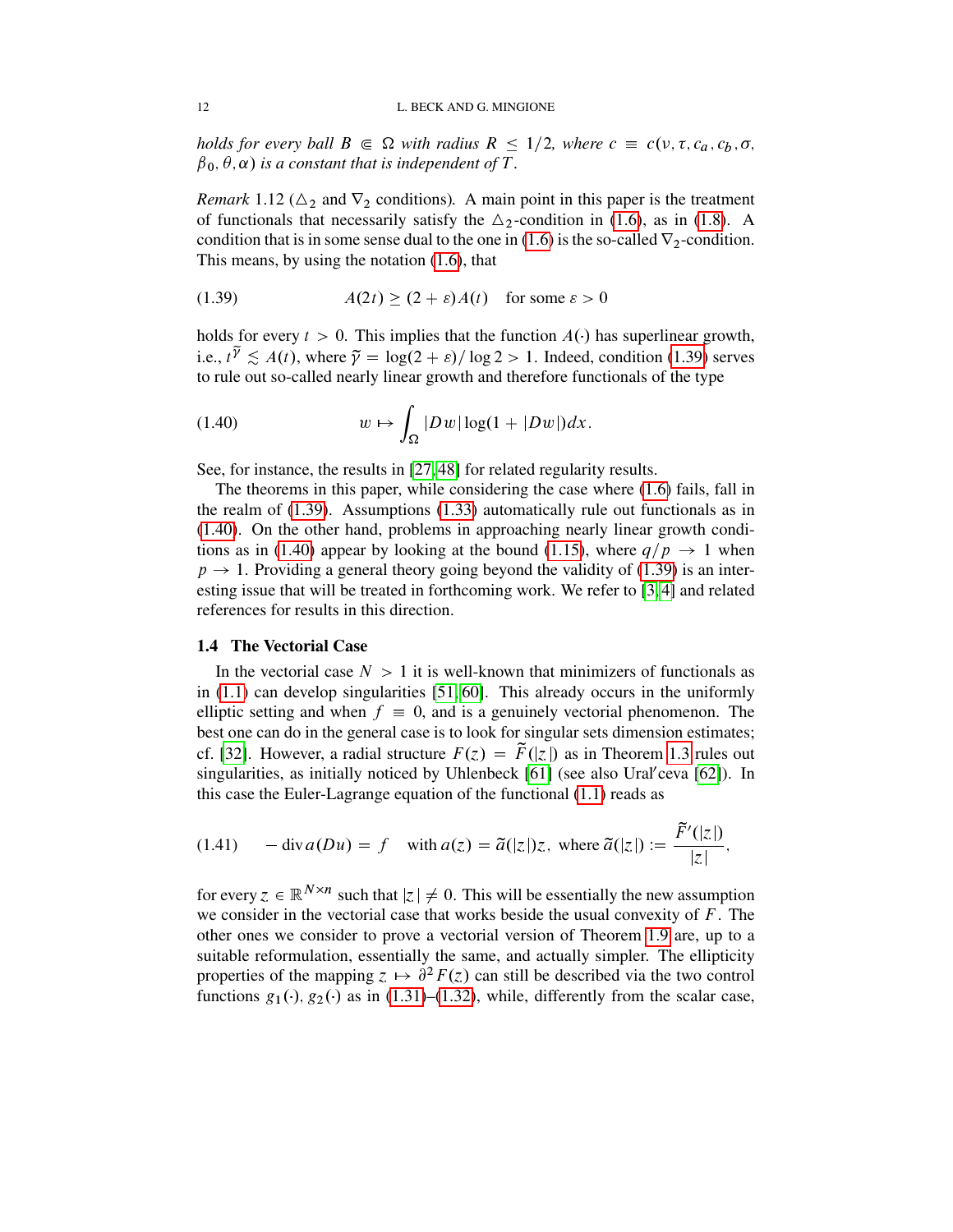[\(1.33\)](#page-9-2) can be replaced by

<span id="page-12-1"></span>
$$
(1.42) \begin{cases} t \mapsto \frac{\tilde{a}(t)}{(t^2 + \mu^2)^{\frac{\gamma - 2}{2}}} & \text{is nondecreasing on } (0, \infty) \text{ for some } \gamma > 1, \\ v(t^2 + \mu^2)^{\frac{\gamma - 2}{2}} \le g_1(t) & \text{for } t \ge T, \end{cases}
$$

where  $\nu > 0$  and  $0 \le \mu \le 1$  are fixed constants. The number  $\gamma$  here plays the role of  $\tau$  + 2 in [\(1.33\)](#page-9-2)<sub>1</sub>, according to (1.33)<sub>2</sub>, as we are going to take taking  $\beta_0 = 1$  in comparison to [\(1.33\)](#page-9-2). The main result in the vectorial case, and actually containing all the precise assumptions, is the following:

<span id="page-12-0"></span>THEOREM 1.13 (General vectorial estimates). Let  $u \in W^{1,1}_{loc}(\Omega;\mathbb{R}^N)$  be a lo*cal minimizer of the functional in* [\(1.1\)](#page-1-0)*, and assume that there exists a function*  $\tilde{F}$ :  $[0, \infty) \to [0, \infty)$  of class  $C_{\text{loc}}^1[0, \infty) \cap C_{\text{loc}}^2(0, \infty)$  such that

(1.43) 
$$
F(z) = \tilde{F}(|z|) \quad \forall z \in \mathbb{R}^{N \times n}
$$

*holds. Moreover, assume that* [\(1.31\)](#page-8-4)*–*[\(1.32\)](#page-9-1) *and* [\(1.42\)](#page-12-1) *hold together with*

<span id="page-12-2"></span>
$$
(1.44) \frac{g_2(t)}{g_1(t)} \le c_b \min \left\{ \left( \int_T^t g_1(s) s \, ds \right)^{\frac{2-\sigma}{(1+\vartheta)n}}, \left( \frac{1}{t^{1/\beta_1}} \int_T^t g_1(s) s \, ds \right)^{\frac{4\beta_1}{(1+\vartheta)(n-2)}} \right\} + c_b,
$$

*for every*  $t \geq T$ *, where*  $\sigma \in (0, 2]$ ,  $1/\gamma \leq \beta_1 < 1$ ,  $c_b \geq 1$ *. The number*  $\vartheta$  *is such that*  $\vartheta = 0$  *if*  $\gamma \ge 2$  *in* [\(1.42\)](#page-12-1) (*and, consequently, t*  $\mapsto \tilde{F}'(t)/t$  *is nondecreasing*) *and*  $\vartheta = 1$  *otherwise.* 

- If  $f \in L(n, 1)(\Omega; \mathbb{R}^N)$  and  $n > 2$ , then  $Du \in L^{\infty}_{loc}(\Omega; \mathbb{R}^{N \times n})$ . Moreover, *estimate* [\(1.35\)](#page-9-4) *holds with*  $\beta_0 = 1$  *and*  $\tau = \gamma - 2$ ; *the constant c depends only on n, N, v, c<sub>a</sub>, c<sub>b</sub>,*  $\gamma$ *,*  $\sigma$ *,*  $\beta_1$ *, and*  $\tilde{a}(1)$ *.*
- <span id="page-12-3"></span>• If  $f \equiv 0$ , then the same result holds replacing [\(1.44\)](#page-12-2) by

(1.45) g2.t / <sup>g</sup>1.t / <sup>c</sup><sup>b</sup> Z <sup>t</sup> T <sup>g</sup>1.s/s ds 2 .1C#/n C cb; 8t T:

• If  $n = 2$ , assume  $f \in L^2(\text{Log } L)^\alpha(\Omega; \mathbb{R}^N)$  for some  $\alpha > 2$ . Then  $Du \in$  $L^{\infty}_{loc}(\Omega;\mathbb{R}^{N \times n})$  *holds replacing* [\(1.44\)](#page-12-2) *by* [\(1.45\)](#page-12-3) *and estimate* [\(1.38\)](#page-10-1) *holds for every*  $\theta \in (0, \sigma)$ *, where*  $\sigma \le 1$  *and*  $\tau = \gamma - 2$ *. The constant c here also*  $de^{j}$ *depends on*  $\alpha$ .

Notice that the convexity of F coming from  $(1.32)_1$  $(1.32)_1$  implies that  $\tilde{a}(\cdot)$  is nonnegative (see [\(5.4\)](#page-49-0) below). Assumption [\(1.42\)](#page-12-1) is natural and is satisfied by the p-Laplacian system [\(1.4\)](#page-1-3) by taking  $\tilde{a}(t) \equiv t^{p-2}$ ,  $\gamma \equiv p > 1$  and  $\mu \equiv 0$ ; it holds for  $\gamma = i_a + 2 > 1$  for the case of [\(1.2\)](#page-1-1) and [\(1.5\)](#page-2-3) when [\(1.3\)](#page-1-2) is assumed. In the setting of  $(p, q)$ -growth conditions from Section [1.1,](#page-4-2) the fact that  $t \mapsto \tilde{F}'(t)/t$  is nondecreasing typically corresponds to the case  $p \geq 2$ . When no information is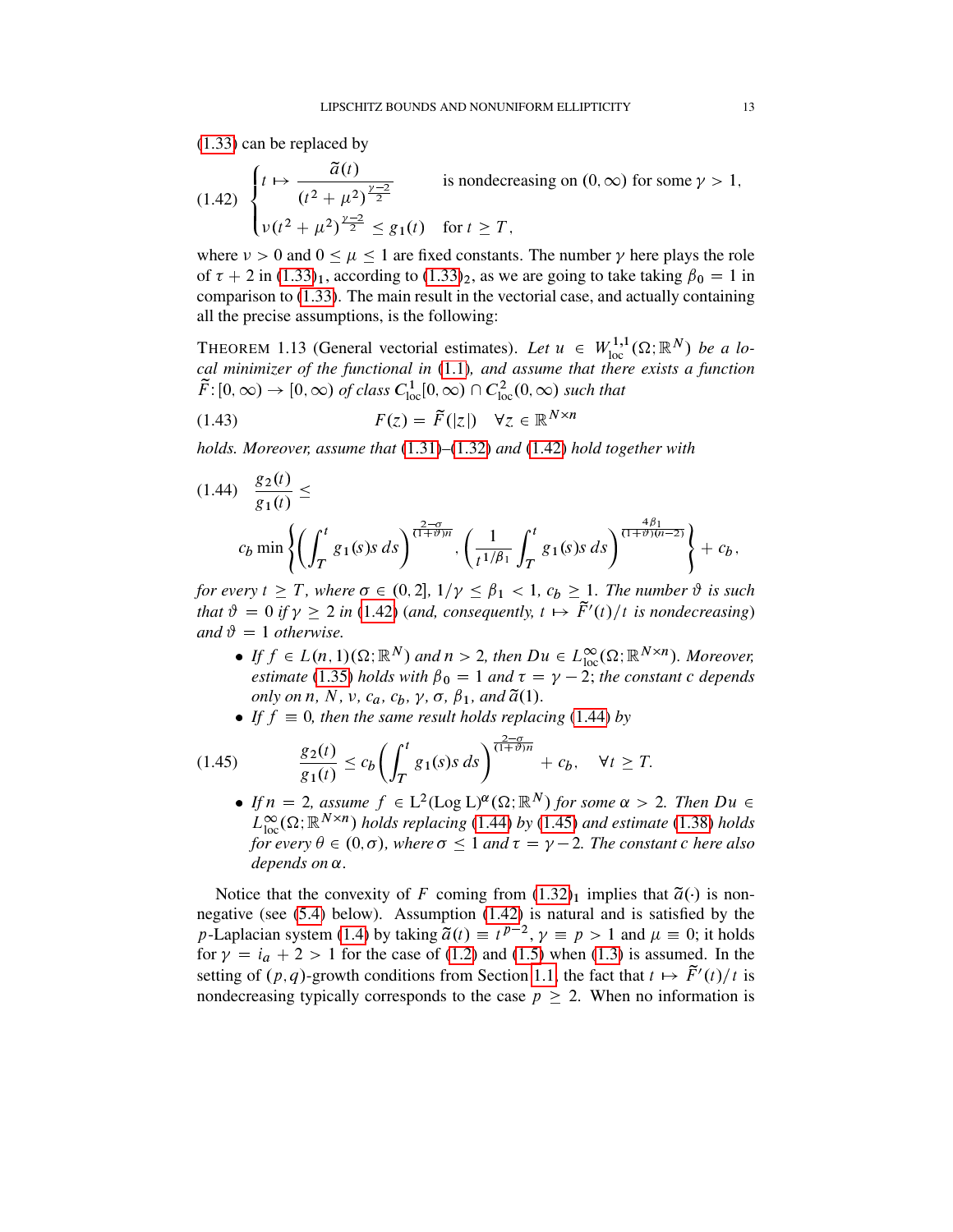available on  $t \mapsto \tilde{F}'(t)/t$  and  $f \equiv 0$  and/or  $\gamma < 2$ , the required bound becomes  $q/p < 1 + 1/n$ , and it coincides with the known bounds when  $p < 2$ ; see [\[26\]](#page-89-10). In comparison with Theorem [1.9,](#page-9-0) here we are taking  $1/\gamma \leq \beta_1 < 1$  rather than  $\beta_1 \in (0, 1)$ ; this is by no means restrictive as in this setting we try to take  $\beta_1$  as close to 1 as possible since this is going to weaken the main assumption  $(1.44)$ . When dealing with functionals with fast growth, in most of the cases it happens that  $t \mapsto \tilde{a}'(t)$  and  $\gamma \ge 2$ . In that case we often have that  $g_1(t) \approx \tilde{a}(t)$  and  $(1.42)_2$  $(1.42)_2$ follows from  $(1.42)_1$  $(1.42)_1$  with  $\nu \approx \tilde{a}(T)/(T^2 + \mu^2)^{(\gamma - 2)/2}$ ; see [\(5.6\)](#page-49-1) below. See also Section [6](#page-69-0) below for several examples in this respect.

*Remark* 1.14. When  $f \equiv 0$ , comparing Theorems [1.9](#page-9-0) and [1.13](#page-12-0) and those of Marcellini [\[45–](#page-89-6)[48\]](#page-90-6) reveals that the main model examples considered in our and Marcellini's papers can be covered by both theories. However, there are some differences and a somewhat detailed comparison is attempted in Section [6.6](#page-77-0) below.

### 1.5 Uniform Ellipticity Revisited

Theorem [1.13](#page-12-0) also yields new results in the standard uniformly elliptic case [\(1.2\)](#page-1-1), when looking at vectorial problems.

<span id="page-13-0"></span>THEOREM 1.15 (Natural growth estimates with  $\Delta_2$ -condition). Let  $u \in W^{1,1}_{loc}(\Omega)$ ;  $\mathbb{R}^{N}$ ) be a local minimizer of the functional in [\(1.5\)](#page-2-3). Assume that the uniformly *ellipticity condition* [\(1.3\)](#page-1-2) *holds and that*  $f \in L(n, 1)(\Omega; \mathbb{R}^N)$  *for*  $n > 2$ . *Then*  $Du \in L^{\infty}_{loc}(\Omega; \mathbb{R}^{N \times n})$  and the estimate

<span id="page-13-1"></span>
$$
(1.46)\ \ \|Du\|_{L^{\infty}(B/2)} \le cA^{-1}\left(\int_B A(|Du|)dx\right) + cA^{-1}\left(\|f\|_{L(n,1)(B)}^{\frac{ia+2}{ia+1}}\right) + c_2
$$

*holds for every ball*  $B \in \Omega$ *, for constants* c, c<sub>2</sub> *depending only on* n, N, i<sub>a</sub>, s<sub>a</sub>, and  $\tilde{a}(1)$ . When  $n = 2$  a similar result holds assuming that  $f \in L^2(\text{Log } L)^\alpha(\Omega; \mathbb{R}^N)$ *for some*  $\alpha > 2$ *. In the case it is* 

$$
(1.47) \t\t i2 := \liminf_{t \to 0} \frac{\tilde{a}(t)}{t^{i_a}} > 0,
$$

*then we can take*  $c_2 = 0$  *in* [\(1.46\)](#page-13-1) *and the constant c depends also on*  $i_2$ *.* 

Theorem [1.15](#page-13-0) and estimate [\(1.46\)](#page-13-1) extend the results of Baroni [\[1\]](#page-87-1) and Lieberman [\[39\]](#page-89-7) to the nonhomogeneous vector-valued case and also provides a local analogue to the global bounds of Cianchi and Maz'ya  $[15, 17]$  $[15, 17]$ . Estimate  $(1.46)$  is the best possible estimate in this setting. Testing it in the  $p$ -Laplacian case [\(1.4\)](#page-1-3), where  $\tilde{a}(t) \equiv t^{p-2}$ ,  $i_a = s_a = p-2$ , and  $i_2 = 1$ , we get back the optimal local estimate in [\(1.17\)](#page-5-4). The situation in which  $A(\cdot)$  does not satisfy the  $\Delta_2$ -condition [\(1.6\)](#page-2-1) is more delicate, and it is treated in the next section.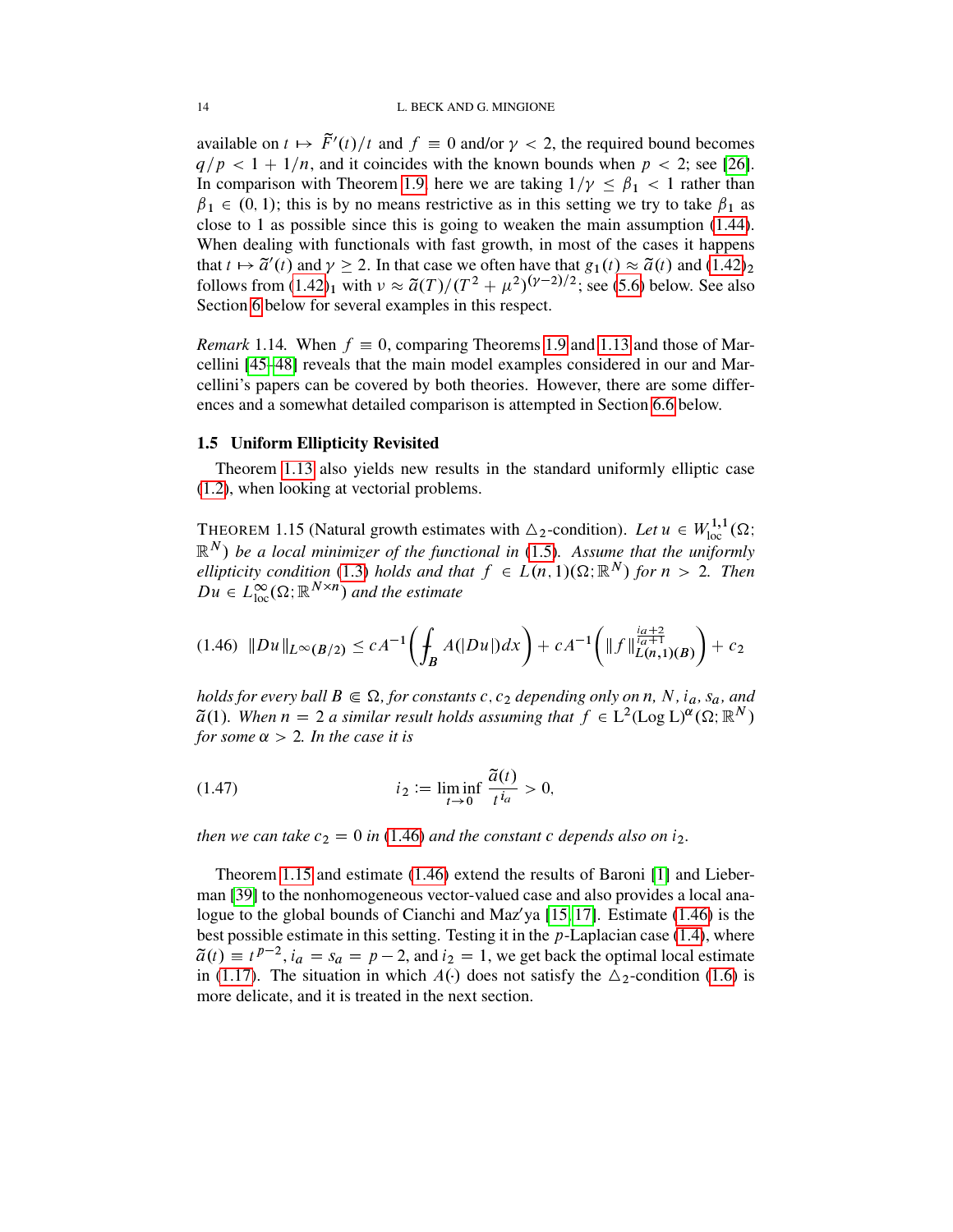# 1.6 Natural Estimates When the  $\Delta_2$ -Condition Fails

Optimal growth estimates of the form in [\(1.27\)](#page-7-1), [\(1.28\)](#page-7-2), and [\(1.46\)](#page-13-1) are natural when considering general functionals defined in Orlicz spaces as

<span id="page-14-1"></span>
$$
(1.48) \t\t\t w \mapsto \int_{\Omega} A(|Dw|)dx,
$$

when, typically,  $A(\cdot)$  is an N-function (see Section [2](#page-16-0) and [\(2.4\)](#page-18-0) below for the definition). Such estimates are known to hold in several cases, but only provided the so-called  $\Delta_2$ -condition [\(1.6\)](#page-2-1) is satisfied (this is not the case for functionals as in [\(1.24\)](#page-6-4)–[\(1.26\)](#page-7-0)). Their validity has remained a delicate open question otherwise. The next theorem fills this gap in the general case and, in fact, it implies estimates [\(1.27\)](#page-7-1) and [\(1.28\)](#page-7-2) when applied to the functionals in [\(1.26\)](#page-7-0).

<span id="page-14-0"></span>THEOREM 1.16 (Natural growth estimates when the  $\Delta_2$ -condition fails). Let  $u \in$  $W^{1,1}_{\text{loc}}(\Omega;\mathbb{R}^N)$  be a local minimizer of the functional in [\(1.48\)](#page-14-1) such that the function  $A: [0, \infty) \to [0, \infty)$  is  $C^1_{loc}[0, \infty) \cap C^2_{loc}(0, \infty)$ -regular. Assume that for some  $T > 0$ 0 *the integrand*  $F(z) := A(|z|)$  *satisfies* [\(1.31\)](#page-8-4)–[\(1.32\)](#page-9-1) *and* [\(1.42\)](#page-12-1) (*with*  $\tilde{a}(t) =$  $A'(t)/t$ , and that [\(1.45\)](#page-12-3) *holds, where*  $\vartheta = 0$  *if*  $\gamma \geq 2$  *and*  $\vartheta = 1$  *otherwise. Moreover, assume that*

<span id="page-14-2"></span>(1.49) 
$$
A(t) \leq \Lambda \left( \int_{T}^{t} g_1(s) s \, ds \right) + \Lambda \quad \forall t \geq T
$$

*holds for some*  $\Lambda \geq 1$  *and that there exist three constants*  $v, c_v, d_v > 1$  *such that* 

<span id="page-14-3"></span>
$$
(1.50) \tA-1(tv) \le cvA-1(t) + dv holds for every t \ge A(T).
$$

*Then, for every ball*  $B \in \Omega$ *, the local a priori estimate* 

<span id="page-14-4"></span>(1.51) kDukL1.B=2/ cA1 « B A.jDuj/dx C cA1 .c/

*holds for a constant c depending only on n, N, v,*  $\Lambda$ *, v,*  $c_v$ *,*  $d_v$ *,*  $c_a$ *,*  $c_b$ *,*  $\gamma$ *,*  $\sigma$ *,*  $T$ *,* and  $A'(1)$ , with the convention that  $A^{-1}(t) = T$  *for every*  $t \in [0, A(T)]$ .

Comments are in order. Condition [\(1.49\)](#page-14-2) says that the problem is well-posed in the Orlicz space generated by functions that are asymptotically equivalent to  $t \mapsto \int_0^t g_1(s) s ds$ ; see Section [2](#page-16-0) below for the precise definitions. Condition [\(1.50\)](#page-14-3) exactly relates to the typical situation where the  $\Delta_2$ -condition on  $A(\cdot)$  fails. As a matter of fact, assumption [\(1.50\)](#page-14-3) is satisfied by integrands with fast growth conditions but fails when tested on integrands with polynomial growth. From the assumptions it follows that  $t \mapsto A(t)$  is increasing, and therefore invertible, on  $[T, \infty)$ ; the inverse  $A^{-1}(\cdot)$  is defined only on  $[A(T), \infty)$ . For this reason, estimate [\(1.51\)](#page-14-4) makes sense only under the specification that  $A^{-1}(t) = T$  on [0,  $A(T)$ ]. Notice that in Theorem [1.16](#page-14-0) we are not necessarily considering a function  $A(\cdot)$ that is an N-function in the sense of Section [2](#page-16-0) below.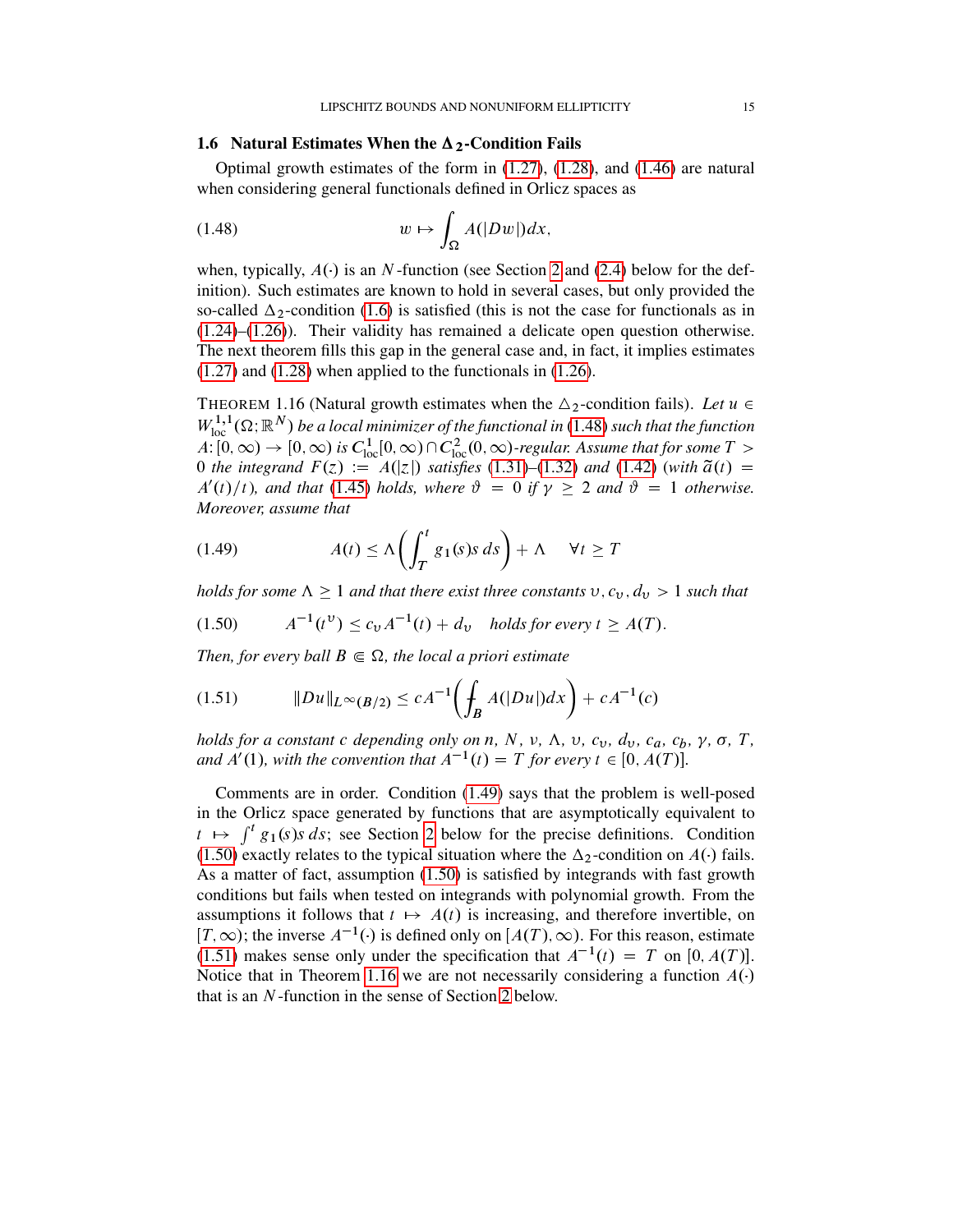### 1.7 Existence and Regularity Results

Our methods can be used to prove existence and regularity results for Dirichlet problems, not necessarily arising from integral functionals, of the type

<span id="page-15-2"></span>(1.52) 
$$
\begin{cases}\n-\operatorname{div} a(Du) = f & \text{in } \Omega, \\
u \equiv u_0 & \text{on } \partial \Omega,\n\end{cases} \quad u_0 \in W^{1, \frac{p(q-1)}{p-1}}(\Omega).
$$

Here we additionally assume that  $\Omega$  is a bounded and Lipschitz regular domain of  $\mathbb{R}^n$ . The vector field  $a: \mathbb{R}^n \mapsto \mathbb{R}^n$  is assumed to be C<sup>1</sup>-regular outside the origin and such that

<span id="page-15-1"></span>(1.53) 
$$
\begin{cases} |a(z)| + (|z|^2 + \mu^2)^{1/2} |\partial a(z)| \\ \leq \Lambda (|z|^2 + \mu^2)^{(q-1)/2} + \Lambda (|z|^2 + \mu^2)^{(p-1)/2}, \\ \nu (|z|^2 + \mu^2)^{(p-2)/2} |\xi|^2 \leq \langle \partial a(z) \xi, \xi \rangle, \end{cases}
$$

hold, as in [\(1.12\)](#page-4-3), for every choice of  $z, \xi \in \mathbb{R}^n$  with  $z \neq 0$ , exponents  $1 \leq p \leq q$ , ellipticity constants  $0 < v \le 1 \le L$ , and  $0 \le \mu \le 1$ . Marcellini's by-now classical result [\[45\]](#page-89-6) states the existence of locally Lipschitz-continuous solutions to [\(1.53\)](#page-15-1) assuming that  $f \in L^{\infty}(\Omega)$ . This can be upgraded to the following optimal version:

<span id="page-15-0"></span>THEOREM 1.17 (Existence of locally Lipschitz solutions). *With*  $1 < p \le q$ ,  $n > 2$ , and under assumptions [\(1.19\)](#page-5-2) and [\(1.53\)](#page-15-1), there exists a solution  $u \in W^{1,\infty}_{loc}(\Omega)$   $\cap$  $W^{1,p}(\Omega)$  to the Dirichlet problem in [\(1.52\)](#page-15-2). Moreover, the a priori estimate

<span id="page-15-3"></span>kDukL1.B=2/ c D jBj C c D jBj <sup>p</sup> p.qp/n C ckf k 1 p1 L.n;1/.B/ C ckf k 2 2.p1/.qp/.n2/ L.n;1/.B/ (1.54)

*holds for every ball*  $B \subseteq \Omega$ *, where*  $c \equiv c(n, p, q, v, \Lambda)$ *, and* 

$$
(1.55) \t\mathscr{D}^p := \int_{\Omega} (|Du_0|^2 + 1)^{\frac{p(q-1)}{2(p-1)}} dx + c |\Omega| \|f\|_{L^n(\Omega)}^{p/(p-1)}.
$$

When  $n = 2$  and  $f \in L^2(\text{Log } L)^\alpha(\Omega)$  holds for some  $\alpha > 2$ , again Du is locally *bounded in*  $\Omega$  *and an estimate similar to* [\(1.54\)](#page-15-3) *holds upon replacing*  $|| f ||_{L(n,1)(B)}$ by  $|| f ||_{L^2(Log L)^{\alpha}(B)}$ .

We notice that in the case when  $p = q$  and  $\Omega$  coincides with a ball B, estimate [\(1.54\)](#page-15-3) gives

$$
||Du||_{L^{\infty}(B/2)}^{p} \lesssim \int_{B} (|Du_{0}|^{p} + 1) dx + ||f||_{L(n,1)(B)}^{p/(p-1)},
$$

which is the usual a priori local estimate for the Dirichlet problems; see [\[36\]](#page-89-3) and compare with [\(1.17\)](#page-5-4).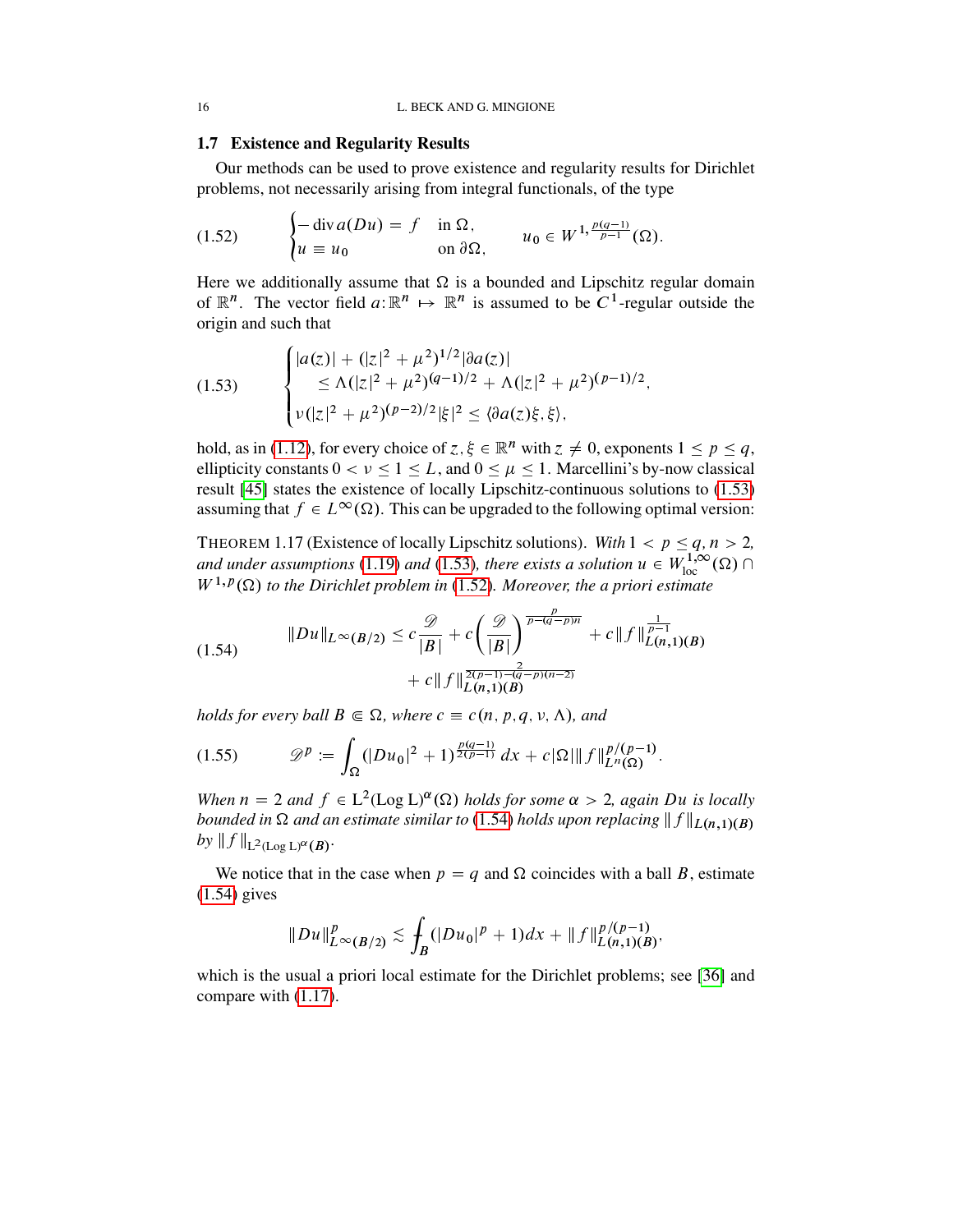### 1.8 Technical Novelties

The approach of this paper departs from previous ones on nonuniformly elliptic equations, as it is based on potential theoretic-type arguments, and it is new already in the homogeneous case  $f \equiv 0$ . To briefly explain it, we consider Theorem [1.9.](#page-9-0) The main new idea is that, by taking the so-called second variation equation, the Euler-Lagrange equation of the functional in [\(1.1\)](#page-1-0) can be treated as if it were uniformly elliptic. This is achieved by controlling the ellipticity ratio  $\mathcal{R}(Du)$  in [\(1.13\)](#page-4-1) by  $g_2(M)/g_1(M)$ , where  $M \equiv ||Du||_{L^{\infty}}$ ; see Section [4.2](#page-30-0) below. To such an equation we apply a delicate iteration argument coming from nonlinear potential theory [\[31,](#page-89-17) [52\]](#page-90-12), and that in turn finds its origins in the insights of De Giorgi [\[22\]](#page-88-17). This is in Lemma [3.1](#page-20-1) below.

Notice that such potential theoretic-type arguments work well when applied to uniformly elliptic equations; that's why we perform the uniformization procedure mentioned above. The drawback is that all the constants involved depend on  $g_2(M)/g_1(M)$ . For this reason, Lemma [3.1](#page-20-1) is devised to carefully track the quantitative dependence of the final constants on the various parameters involved in the iteration. This subtle dependence surprisingly plays a crucial role as it allows us to control the way energy estimates are affected by the quantity  $g_2(M)/g_1(M)$ . This leads to the final estimate [\(1.16\)](#page-5-0) via an iteration argument; see Lemma [4.8.](#page-36-0) The delicate interplay between Lemmas [3.1](#page-20-1) and [4.8](#page-36-0) eventually gives back the bounds [\(1.14\)](#page-4-4) and [\(1.30\)](#page-8-3) known for the case  $f \equiv 0$ . As for the right-hand side f, we notice that Lemma [3.1](#page-20-1) leads us to consider a nonlinear potential of  $f$ , that is, the one defined in [\(2.2\)](#page-18-1). As explained in Section [2](#page-16-0) below, this potential plays a role similar to that of the standard Riesz potential [\[36\]](#page-89-3). Accordingly, it easily allows us to exploit the assumed regularity properties of  $f$  and derive the corresponding implied estimates on  $Du$ .

It is worth emphasizing that the above line of proof only works at the level of a priori estimates, that is, by assuming that  $Du$  is locally bounded and differentiable. To eventually overcome this point and commute a priori estimates in real regularity results, the whole procedure must be embedded in a delicate approximation scheme; see Section [4.1](#page-24-1) below. This is aimed at approximating the original functional with more regular ones satisfying growth and ellipticity conditions compatible with those in [\(1.32\)](#page-9-1) and [\(1.34\)](#page-9-3). A different type of approximation is needed when dealing with vector-valued minimizers in Theorem [1.13.](#page-12-0) In this case the approximating functionals exhibit a polynomial behavior at infinity, and some lessknown regularity properties of minimizers of functionals with polynomial growth must be employed. These are listed and partly proved in the final Section [8.](#page-83-0)

### <span id="page-16-0"></span>2 Lorentz Spaces, Orlicz Spaces, and Nonlinear Potentials; Notation

Let us start with some notation. In this paper we denote by  $\Omega \subset \mathbb{R}^n$  an open domain; additional restrictions can be considered. Since our estimates will be local, we shall always assume, w.l.o.g., that  $\Omega$  is also bounded. We denote by c a general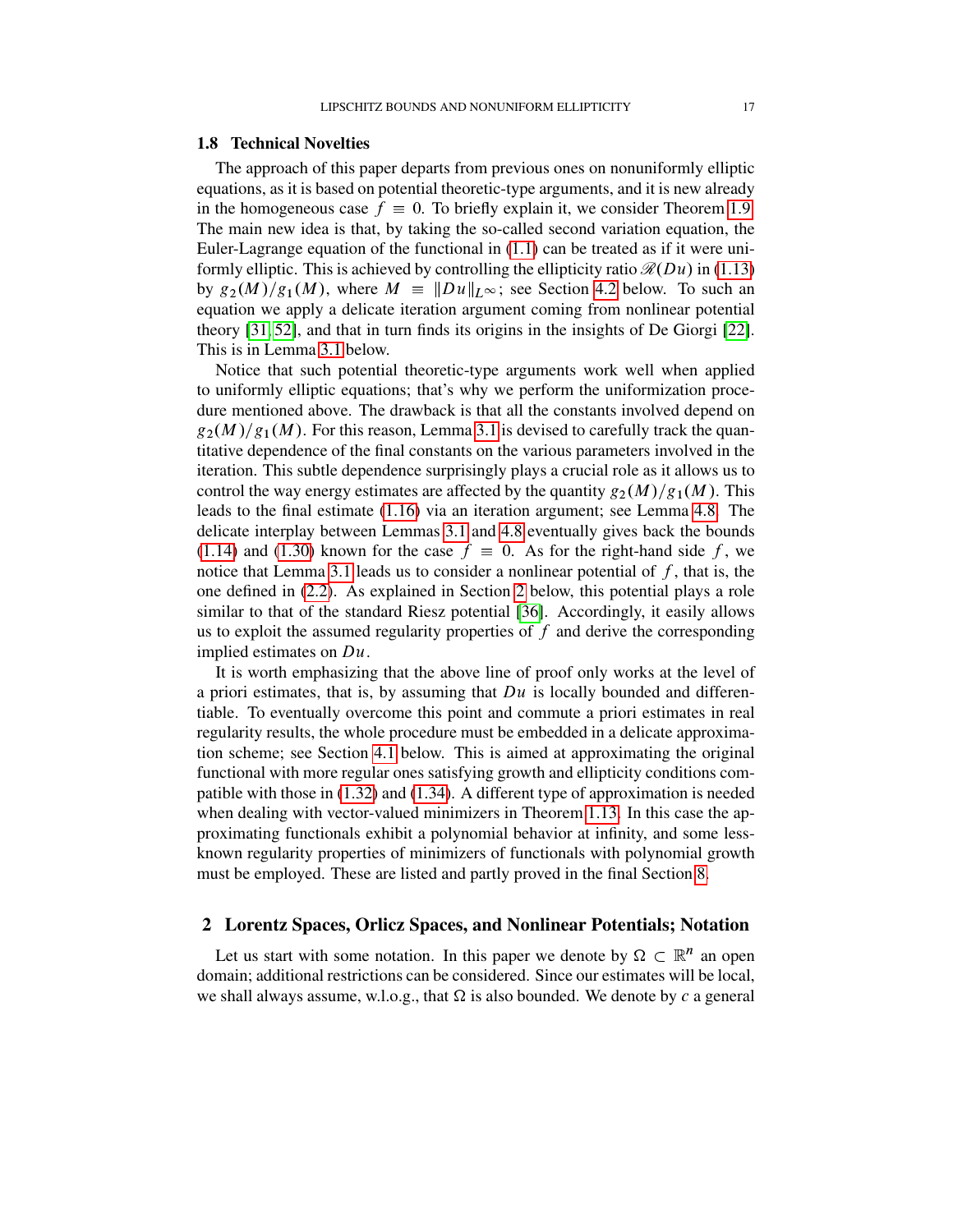constant larger than 1. Different occurrences from line to line will be still denoted by c. Special occurrences will be denoted by  $c_1$ ,  $c_2$ , or  $\tilde{c}$  or something similar. Important dependencies on parameters will be as usual emphasized by putting them in parentheses. We shall denote by  $\mathbb N$  the set of positive integers and set  $\mathbb N_0 :=$  $\mathbb{N} \cup \{0\}$ . As usual, we denote by  $B_r(x_0) := \{x \in \mathbb{R}^n : |x - x_0| < r\}$  the open ball with center  $x_0$  and radius  $r > 0$ ; when it is clear from the context, we omit denoting the center, i.e.,  $B_r \equiv B_r(x_0)$ . When not otherwise stated, different balls in the same context will share the same center. We shall also denote  $B_1 = B_1(0)$ if not differently specified. Finally, with B being a given ball with radius r and  $\theta$ being a positive number, we denote by  $\theta B$  the concentric ball with radius  $\theta r$  and by  $B/\theta \equiv (1/\theta)B$ . In denoting several function spaces like  $L^p(\Omega)$  and  $W^{1,p}(\Omega)$ , we shall denote the vector-valued version by  $L^p(\Omega; \mathbb{R}^k)$  and  $W^{1,p}(\Omega; \mathbb{R}^k)$  in the case the maps considered take values in  $\mathbb{R}^k$ ,  $k \in \mathbb{N}$ . We shall often abbreviate  $L^p(\Omega;\mathbb{R}^k) \equiv L^p(\Omega)$  and  $W^{1,p}(\Omega;\mathbb{R}^k) \equiv W^{1,p}(\Omega)$ . With  $\mathscr{B} \subset \mathbb{R}^n$  being a measurable subset with bounded positive measure  $0 < |\mathscr{B}| < \infty$ , and with  $g: \mathscr{B} \to \mathbb{R}^k$ ,  $k \geq 1$ , being a measurable map, we shall denote the integral average of g over  $\mathscr{B}$  by

$$
(g)_{\mathscr{B}} \equiv \int_{\mathscr{B}} g(x) dx := \frac{1}{|\mathscr{B}|} \int_{\mathscr{B}} g(x) dx.
$$

For the rest of the paper we shall keep the following notation:

<span id="page-17-0"></span>
$$
(2.1) \tH(t) := (t^2 + \mu^2)^{1/2}, \tH_{\varepsilon}(t) := [t^2 + (\mu + \varepsilon)^2]^{1/2},
$$

for  $t > 0$ ,  $\mu \in [0, 1]$ ,  $\varepsilon \in (0, 1]$ . The role of the constant  $\mu$  will be clear from the context; it will usually be the number introduced in [\(1.12\)](#page-4-3), [\(1.33\)](#page-9-2), etc.

We next fix some notation that will be especially useful in the vectorial case. We denote by  $\{e^{\alpha}\}_{\alpha=1}^{N}$  and  $\{e_i\}_{i=1}^{n}$  standard bases for  $\mathbb{R}^N$  and  $\mathbb{R}^n$ , respectively; we shall always assume  $n \geq 2$  and  $N \geq 1$ . The general second-order tensor of size  $(N, n)$  as  $\zeta = \zeta_i^{\alpha} e^{\alpha} \otimes e_i$  is identified with an element of  $\mathbb{R}^{N \times n}$  (here we use the standard convention on the sum of repeated indices). The Frobenius product of second-order tensors z and  $\xi$  is defined as  $\langle z, \xi \rangle = z_i^{\alpha} \xi_i^{\alpha}$ ; it follows that  $\langle \xi, \xi \rangle = |\xi|^2$ , and in the rest of the paper we shall use the classical Frobenius norm for matrices and tensors. We shall sometimes use the symbol  $\langle \cdot, \cdot \rangle$  also to denote the scalar product in  $\mathbb{R}^n$ . The gradient of a map  $u = u^{\alpha} e^{\alpha}$  is thus defined as  $Du = \partial_{x_i} u^\alpha e^\alpha \otimes e_i$ , and the divergence of a tensor  $\zeta = \zeta_i^\alpha e^\alpha \otimes e_i$  as div  $\zeta =$  $\partial_{x_i} \zeta_i^{\alpha} e^{\alpha}$ . When dealing with the integrands of the type  $F: \mathbb{R}^{N \times n} \to [0, \infty)$  of the type considered in Section [1,](#page-0-0) we interpret the second differential of  $\partial^2 F(z)$ as a fourth-order tensor defined as  $\partial^2 F(z) = \partial_{z_j^{\beta}} \partial_{z_i^{\alpha}} F(z) (e^{\alpha} \otimes e_i) \otimes (e^{\beta} \otimes e_j)$ whenever  $z \in \mathbb{R}^{N \times n}$ .

We now describe a relevant nonlinear theoretic potential quantity that will play a crucial role in our estimates, with related function spaces. The modified nonlinear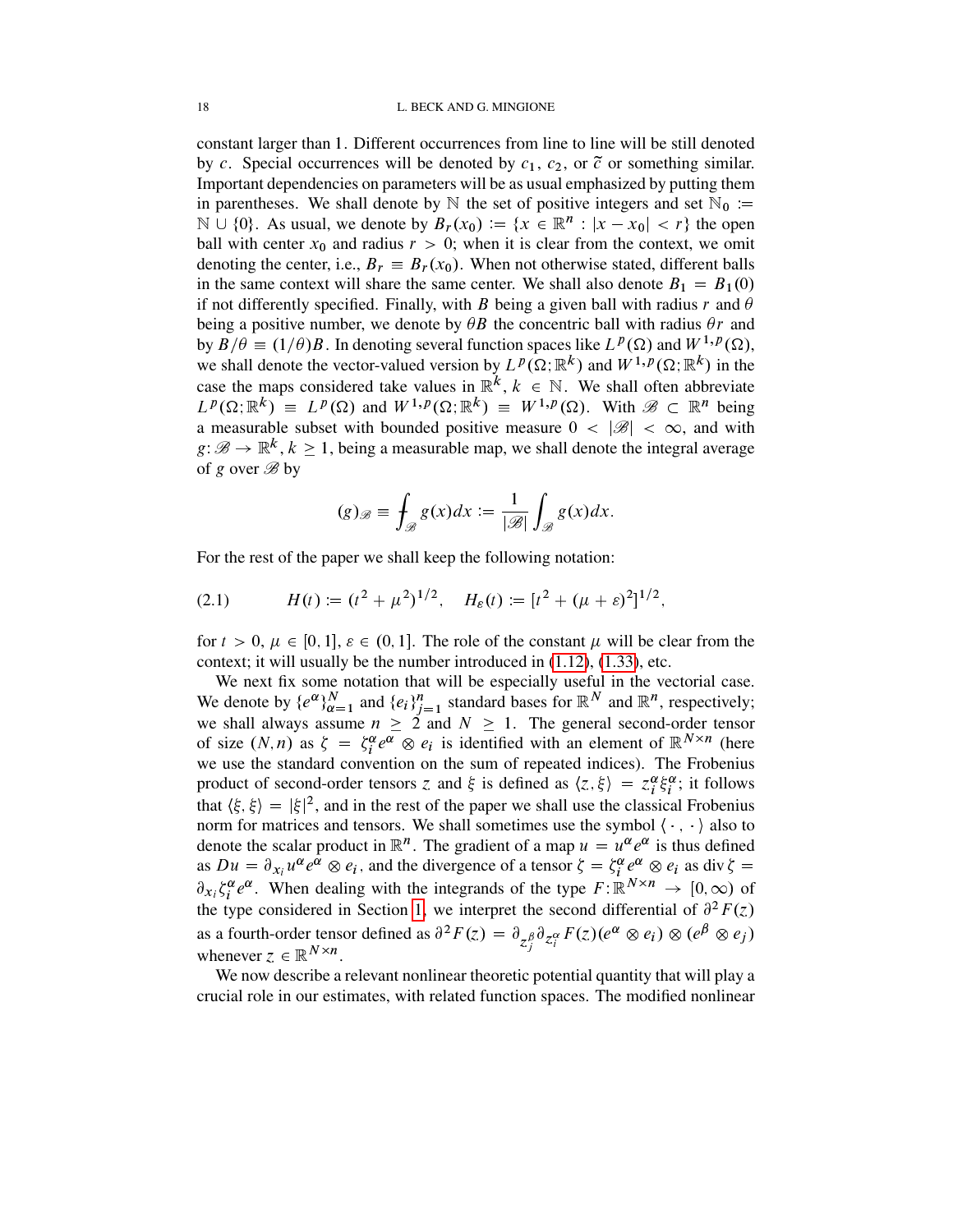Riesz potential of a map  $g \in L^2_{loc}(\mathbb{R}^n; \mathbb{R}^k)$  is defined as

<span id="page-18-1"></span>(2.2) 
$$
\mathbf{P}_1^g(x_0, R) := \int_0^R \left( \varrho^2 \int_{B_{\varrho}(x_0)} |g|^2 dx \right)^{1/2} \frac{d\varrho}{\varrho}
$$

for  $x_0 \in \mathbb{R}^n$  and  $R > 0$ . The potential  $\mathbf{P}_1^g$  $\frac{g}{1}(\cdot, R)$  plays in the present context the role of the (truncated) Riesz potential, which is instead defined by

$$
\mathbf{I}_1^g(x_0, R) := \int_0^R \frac{|g|(B_\varrho(x_0))}{\varrho^{n-1}} \, \frac{d\varrho}{\varrho} = \int_0^R \frac{1}{\varrho^n} \int_{B_\varrho(x_0)} |g| dx \, d\varrho,
$$

provided the argument function g is at least locally  $L^1$ -regular. This can be easily seen by using the Hölder inequality to estimate

$$
\mathbf{I}_1^g(x_0, R) = |B_1| \int_0^R \!\!\int_{B_{\varrho}(x_0)} |g| dx \, d\varrho \le |B_1| \mathbf{P}_1^g(x_0, R).
$$

The potential in [\(2.2\)](#page-18-1) is actually a nonlinear one. This is the right one to use when dealing with a large class of problems, from degenerate elliptic and parabolic ones to fully nonlinear equations; see, for instance, [\[20,](#page-88-6) [33\]](#page-89-13) and references therein. The potential  $\mathbf{P}_1^g$  $\frac{8}{1}$  defines an operator whose behavior is well-known in various function spaces. Here we concentrate on the Lorentz space  $L(n, 1)$  defined via [\(1.7\)](#page-2-0) when  $n > 2$ , and, in the two-dimensional case  $n = 2$ , on the Orlicz space L<sup>2</sup>(Log L)<sup> $\alpha$ </sup>, which is defined via condition [\(1.21\)](#page-6-5). Specifically, with  $B_R(x_0) \subset$  $\mathbb{R}^n$  we have that  $\mathbf{P}_1^g$  $\binom{g}{1}(x_0, R) \le c(n) \|g\|_{L(n, 1)(B_R(x_0))}$  holds (see, for instance, [\[33,](#page-89-13) lemma 2.3 and lemma 2.4] for a proof of this fact), so that

$$
(2.3) \quad \|\mathbf{P}_1^g(\cdot, R)\|_{L^{\infty}(B_R)} \leq c \|g\|_{L(n,1)(B_{2R})} \quad \text{holds for every ball } B_R \subset \mathbb{R}^n.
$$

For the corresponding estimates in  $L^2$ (Log L)<sup> $\alpha$ </sup> we need a few more preliminaries. We recall that  $A: [0,\infty) \to [0,\infty)$  is called an N-function provided it is convex, and it is such that

<span id="page-18-0"></span>(2.4) 
$$
A(0) = 0
$$
,  $\lim_{t \to 0} \frac{A(t)}{t} = 0$ , and  $\lim_{t \to \infty} \frac{A(t)}{t} = \infty$ .

In this case its convex conjugate defined by  $\tilde{A}(t) := \sup\{st - A(s) : s \ge 0\}$ , for every  $t \geq 0$ , is again an N-function. With  $\Omega \subset \mathbb{R}^n$ , the Orlicz space  $L^A(\Omega)$  is defined as the vector space of measurable maps  $w : \Omega \to \mathbb{R}^k$  such that the following Luxemburg norm is finite:

<span id="page-18-2"></span>(2.5) kwkLA./ WD inf > 0 W Z A jwj dx 1 :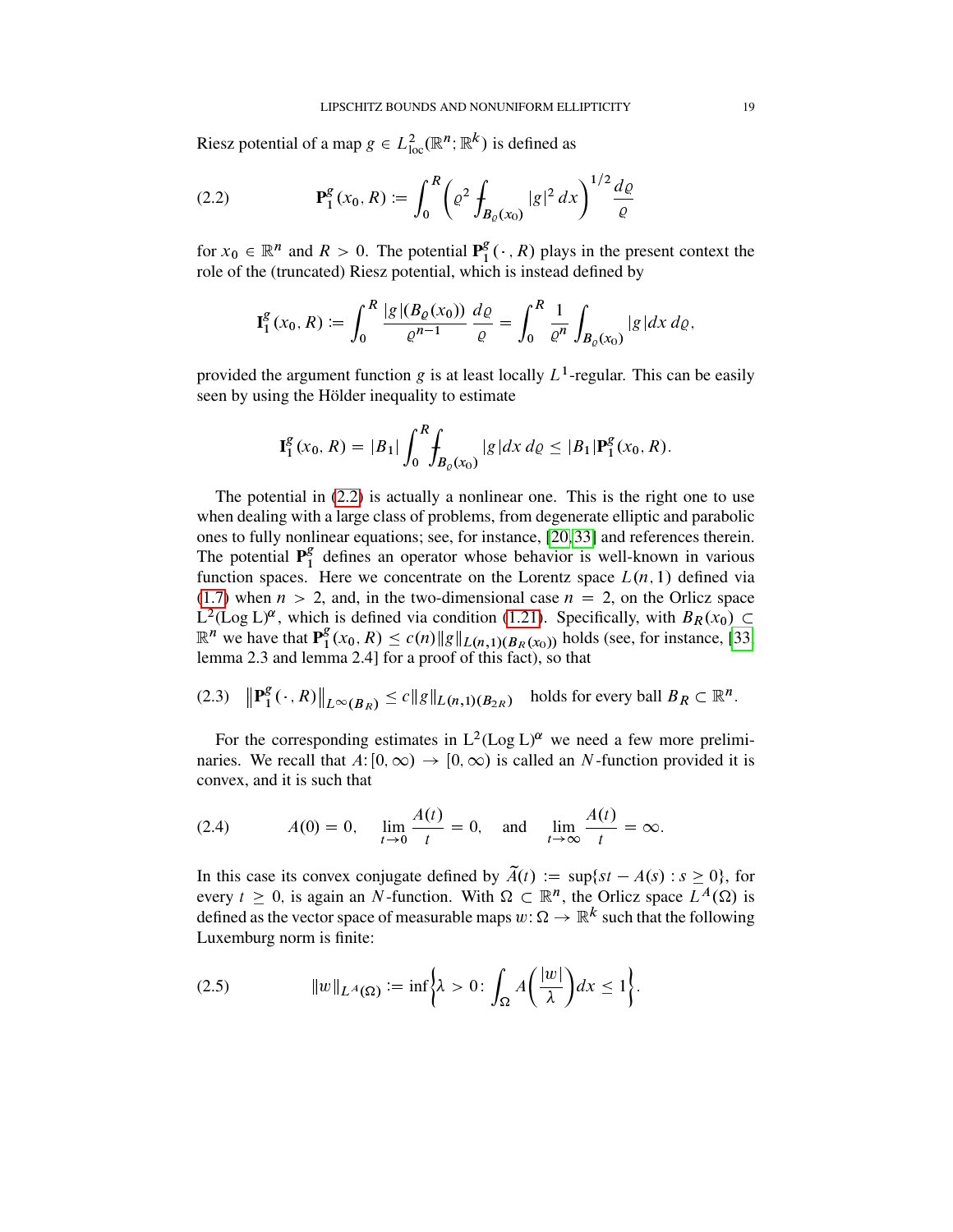This is a Banach space. We refer to [\[55\]](#page-90-13) for more on such spaces. The main information we need is the following:

<span id="page-19-0"></span>(2.6) 
$$
\left| \int_{\Omega} w v \, dx \right| \leq 2 \|w\|_{L^{A}(\Omega)} \|v\|_{L^{\tilde{A}}(\Omega)}
$$
  
and 
$$
\|{\mathbb{1}}_{B}\|_{L^{\tilde{A}}(\Omega)} = \frac{1}{(\tilde{A})^{-1}(|B|^{-1})},
$$

for every ball  $B \subset \Omega$ . The first relation appearing in the above display is the so-called Hölder inequality in Orlicz spaces. The second relation in [\(2.6\)](#page-19-0) is a straightforward consequence of the definition in [\(2.5\)](#page-18-2). Obviously, to determine the space  $L^A$ , only the asymptotic behavior of  $A(\cdot)$  matters. We are here interested in the special case  $A(t) \equiv A_{p,\alpha}(t) := t^p \log^{\alpha}(1+t)$ , for  $\alpha > 2$  and  $p \ge 1$ , with notation  $L^A \equiv L^p(\text{Log } L)^\alpha$ . It is now straightforward to show that

<span id="page-19-1"></span>(2.7) kjgj 2 kL(Log L)./ 2 kgk 2 L <sup>2</sup>(Log L)./:

Indeed, let us take  $\lambda_s > 0$  such that  $\int_{\Omega} (|g|^2/\lambda_s^2) \log^{\alpha} (1 + |g|/\lambda_s) dx \le 1$ . Then, with  $K > 1$ , we have

$$
\int_{\Omega} \left[ \frac{|g|}{K \lambda_s} \right]^2 \log^{\alpha} \left( 1 + \left[ \frac{|g|}{K \lambda_s} \right]^2 \right) dx \le \int_{\Omega} \left[ \frac{|g|}{K \lambda_s} \right]^2 \log^{\alpha} \left( 1 + \frac{|g|}{K \lambda_s} \right)^2 dx
$$
  

$$
\le \frac{2^{\alpha}}{K^2} \int_{\Omega} \frac{|g|^2}{\lambda_s^2} \log^{\alpha} \left( 1 + \frac{|g|}{\lambda_s} \right) dx \le 1,
$$

provided we take  $K^2 = 2^{\alpha}$ . This shows [\(2.7\)](#page-19-1).

Concerning  $\widetilde{A}_{1,\alpha}(t)$ , it is easy to see from the definition of the convex conjugate that it is for all  $t \geq 0$  nonnegative and that the supremum is in fact attained for some  $s \leq \exp(t^{1/\alpha})$  (otherwise the term  $st - A_{1,\alpha}(s)$  is negative); hence we obtain  $\widetilde{A}_{1,\alpha}(t) \le t \exp(t^{1/\alpha}) \le \exp((1+\alpha)t^{1/\alpha}) =: \mathscr{A}_{\alpha}(t)$  for every  $t \ge 0$ , and thus also  $\mathscr{A}_{\alpha}^{-1}(t) \leq \tilde{A}_{1,\alpha}^{-1}(t)$  holds for all  $t \geq 1$ . Therefore, whenever  $B_{\varrho} \subset \Omega \subset \mathbb{R}^2$  is a ball with radius  $\rho < 1/\sqrt{\pi}$ , we conclude via the second relation in [\(2.6\)](#page-19-0) that

<span id="page-19-2"></span>
$$
(2.8) \quad \|\mathbb{1}_{B_{\varrho}}\|_{L^{\widetilde{A}_{1,\alpha}}(\Omega)} = \frac{1}{(\widetilde{A}_{1,\alpha})^{-1}(|B_{\varrho}|^{-1})} \le \frac{1}{(\mathscr{A}_{\alpha})^{-1}(|B_{\varrho}|^{-1})} \le \frac{c}{\log^{\alpha}(1/\varrho)}
$$

for a constant  $c = c(\alpha)$ . To proceed, we estimate

$$
\left(\int_{B_{\varrho}}|g|^{2} dx\right)^{1/2} \stackrel{(2.6)}{\leq} \sqrt{2}(\| |g|^{2} \|_{\mathsf{L}(Log\,L)^{\alpha}(B_{\varrho})} \| 1_{B_{\varrho}} \|_{L^{\tilde{A}_{1,\alpha}}(\Omega)})^{1/2}
$$
\n
$$
\stackrel{(2.7)}{\leq} c \left( \|g\|_{\mathsf{L}^{2}(Log\,L)^{\alpha}(B_{\varrho})}^{2} \| 1_{B_{\varrho}} \|_{L^{\tilde{A}_{1,\alpha}}(\Omega)} \right)^{1/2}
$$
\n
$$
\stackrel{(2.8)}{\leq} \frac{c \|g\|_{\mathsf{L}^{2}(Log\,L)^{\alpha}(B_{\varrho})}}{\log^{\alpha/2}(1/\varrho)}.
$$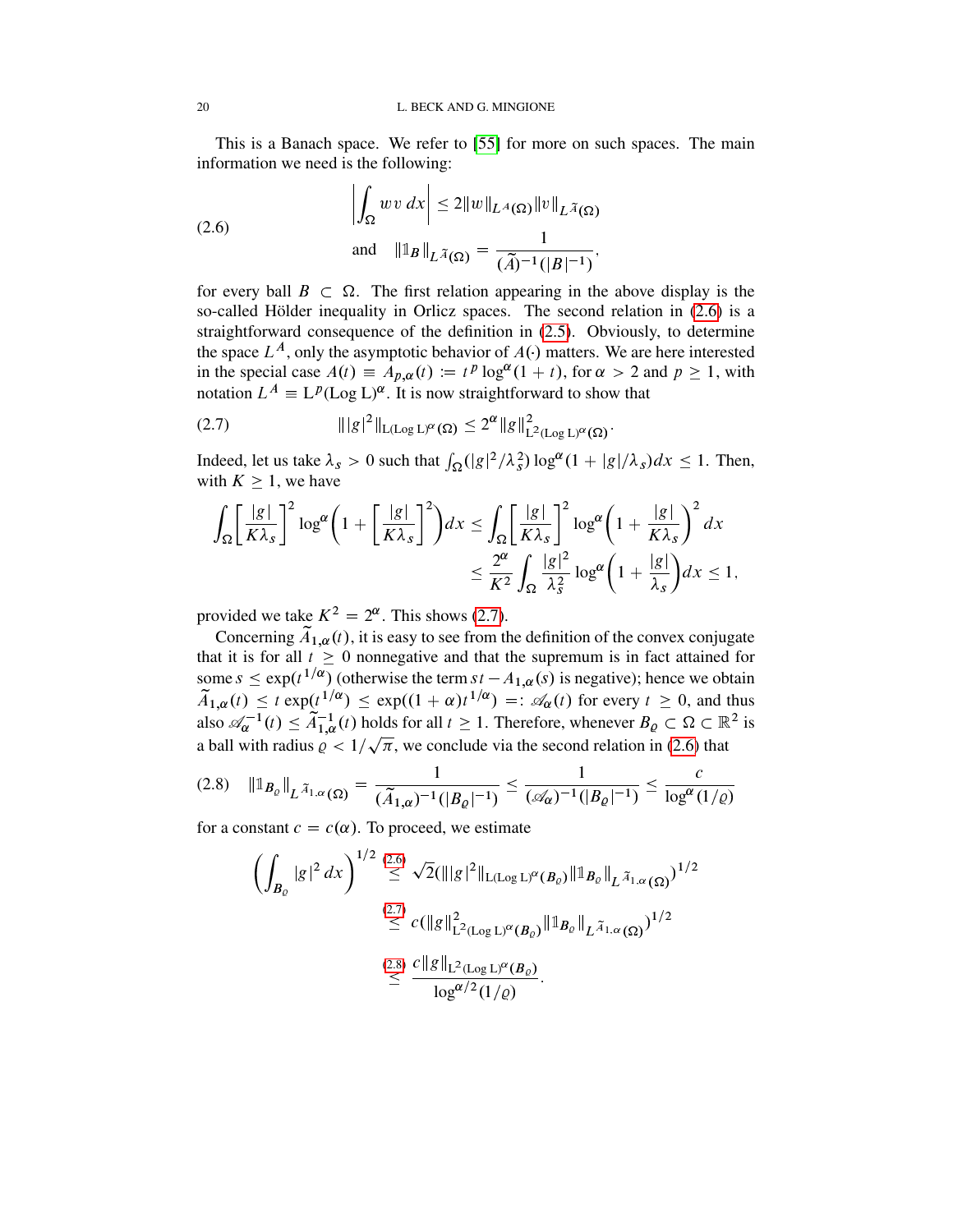Let us now consider a map  $g \in L^2_{loc}(\mathbb{R}^2; \mathbb{R}^k)$ , where we assume that  $g \in$  $L^2(\text{Log } L)^\alpha(B)$  for every ball  $B \subset \mathbb{R}^2$ . For an arbitrary ball  $B_R(x_0) \subset \mathbb{R}^2$  with  $R < 1/\sqrt{\pi}$ , we then find

$$
\mathbf{P}_1^g(x_0, R) = \int_0^R \frac{1}{\sqrt{\pi}} \Biggl( \int_{B_{\rho}(x_0)} |g|^2 \, dx \Biggr)^{1/2} \frac{d\varrho}{\varrho}
$$
  
 
$$
\leq c \, ||g||_{\mathcal{L}^2(\log \mathcal{L})^{\alpha}(B_R(x_0))} \int_0^R \frac{d\varrho}{\varrho \log^{\alpha/2}(1/\varrho)},
$$

where the integral on the right-hand side blows up when  $\alpha \searrow 2$ . Therefore, we finally conclude with the following inequality that holds for all  $\alpha > 2$  whenever  $B_R \subset \mathbb{R}^2$  is a ball with radius  $R \leq 1/2$ :

 $(2.9)$ g  $\frac{g}{1}(x_0, R) \le c(\alpha) \|g\|_{L^2(Log L)^{\alpha}(B_{2R})}$  for every  $x_0 \in B_R$  and  $R \le \frac{1}{2}$  $\frac{1}{2}$ , where  $c(\alpha) \rightarrow \infty$  when  $\alpha \searrow 2$ .

### 3 A Nonlinear Iteration

<span id="page-20-0"></span>Here we shall exploit in detail some nonlinear potential theoretic arguments developed by Kilpeläinen and Malý [\[31\]](#page-89-17), who originally obtained pointwise potential estimates building on the fundamental iteration scheme of De Giorgi [\[22\]](#page-88-17). The version proposed here is instead closer to the one given in [\[33\]](#page-89-13). For related estimates and approaches, we also refer to [\[34,](#page-89-8) [35,](#page-89-2) [52\]](#page-90-12). The main emphasis here is on the precise dependence of the various constants involved. This will eventually lead to recovering the precise bounds appearing in Theorems [1.2](#page-4-0) and [1.9](#page-9-0) (see Section [4.2](#page-30-0) below).

<span id="page-20-1"></span>LEMMA 3.1. Let  $B_{R_0}(x_0) \subset \mathbb{R}^n$ ,  $n \ge 2$ ,  $\kappa \in (0, 1/2)$  and let  $v \in W^{1,2}(B_{R_0}(x_0))$ be nonnegative, and  $f \in L^2(\mathbb{R}^n)$ ; assume that there exist positive constants  $M_1, M_2, c_m$  with  $M_1 \geq 1$  and a number  $k_0 \geq 0$  such that for all  $k \geq k_0$  and *every ball*  $B_r(x_0) \subset B_{R_0}(x_0)$  the inequality

<span id="page-20-2"></span>(3.1) 
$$
\int_{B_{r/2}(x_0)} |D(v-k)_+|^2 dx \leq \frac{c_m M_1^2}{r^2} \int_{B_r(x_0)} (v-k)_+^2 dx + c_m M_2^2 \int_{B_r(x_0)} |f|^2 dx
$$

*holds. Here we have denoted*  $(v - k)_+ := \max\{v - k, 0\}$ . If  $x_0$  *is a Lebesgue point of* v*, then*

<span id="page-20-3"></span>
$$
(3.2) \t v(x_0) \le k_0 + c M_1^{1 + \max\{k, \frac{n-2}{2}\}} \left( \int_{B_{R_0}(x_0)} (v - k_0)_+^2 dx \right)^{1/2} + c M_1^{\max\{k, \frac{n-2}{2}\}} M_2 \mathbf{P}_1^f(x_0, 2R_0)
$$

*holds for a constant c, which depends only on n and*  $c_m$  *when*  $n > 2$  *and on*  $\kappa$  *and*  $c_m$  when  $n = 2$ .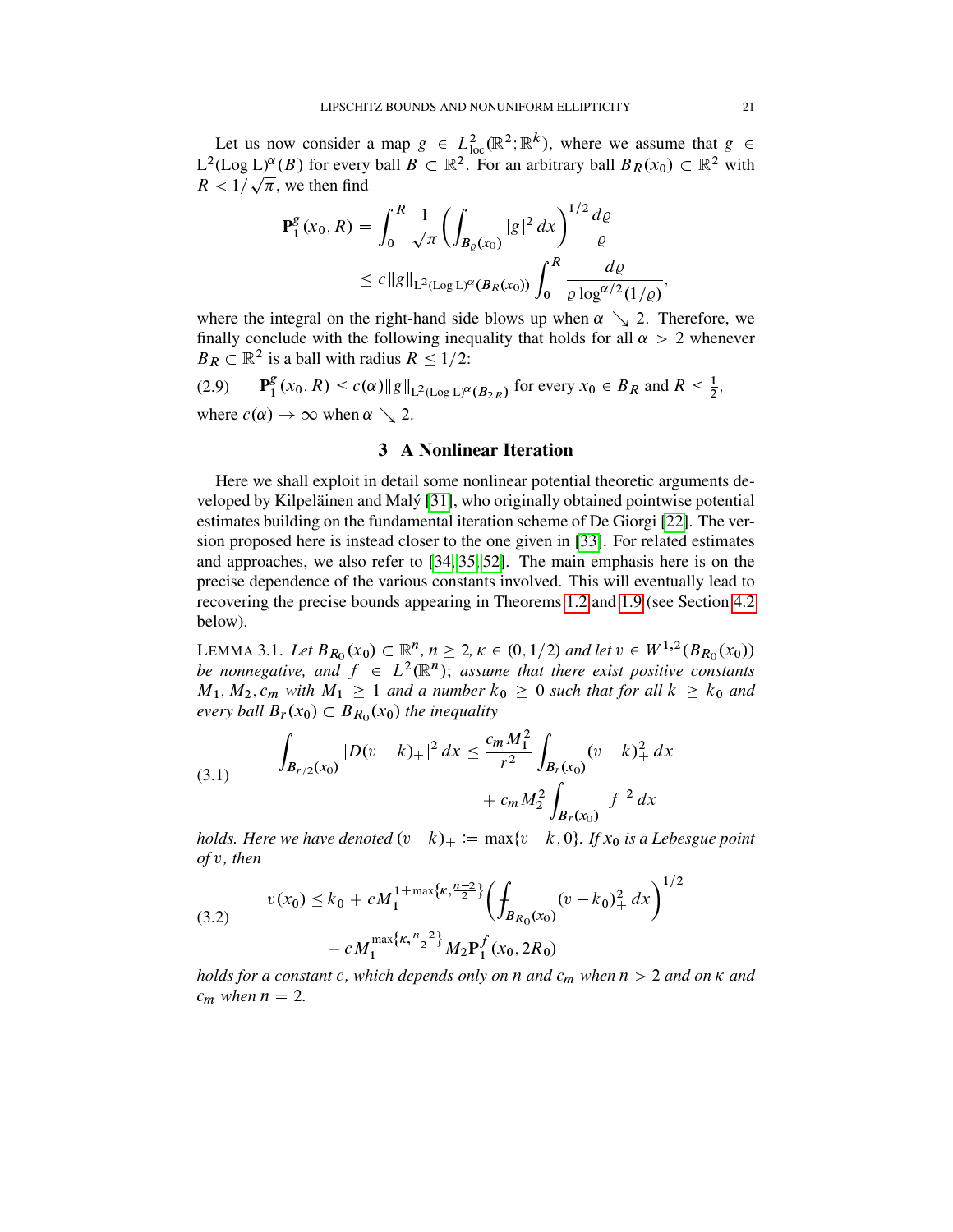PROOF. We start by defining a strictly decreasing sequence of radii  $\{r_j\}_{j\in\mathbb{N}_0}$ , via setting  $r_j := 2^{-j} R_0$  for every nonnegative integer j (so that  $r_0 = R_0$ ), and a sequence of numbers  $\{W_j\}_{j\in\mathbb{N}_0}$ , via

<span id="page-21-0"></span>
$$
W_j := r_j \left( \int_{B_{r_j}(x_0)} |f|^2 \, dx \right)^{1/2}
$$

for  $j \in \mathbb{N}_0$ . Next we recursively define a nondecreasing sequence of numbers  $\{k_j\}_{j\in\mathbb{N}_0}$ , with  $k_0$  as in the statement, and a sequence of numbers  $\{V_j\}_{j\in\mathbb{N}_0}$  in the following way: for each  $j \in \mathbb{N}$  we set

(3.3) 
$$
V_j := \left( \int_{B_{r_j}(x_0)} (v - k_j)_+^2 dx \right)^{1/2}
$$

and choose the successor  $k_{j+1}$  such that

<span id="page-21-1"></span>(3.4) 
$$
k_{j+1} = k_j + \frac{V_j}{\delta}
$$

for some  $\delta > 0$  to be determined later. By the above definition we have  $V_{j+1} \leq$  $2^{n/2}V_j$ , and therefore

<span id="page-21-2"></span>
$$
(3.5) \t\t k_{j+2} - k_{j+1} \le 2^{\frac{n}{2}}(k_{j+1} - k_j)
$$

for each  $j \in \mathbb{N}_0$ . We now recall the classical Sobolev inequality and for this, with  $\kappa \in (0, 1/2)$  as in the statement, we set

(3.6) 
$$
1 < \chi := \begin{cases} \frac{n}{n-2} & \text{if } n > 2, \\ 1 + \frac{1}{\kappa} & \text{if } n = 2. \end{cases}
$$

Also using [\(3.1\)](#page-20-2), we write

<span id="page-21-3"></span>
$$
\left(\int_{B_{r_{j+1}}(x_0)} (v-k_j)_+^{2\chi} dx\right)^{\frac{1}{\chi}}
$$
\n
$$
\leq c r_{j+1}^2 \int_{B_{r_{j+1}}(x_0)} |D(v-k_j)_+|^2 dx + c \int_{B_{r_{j+1}}(x_0)} (v-k_j)_+^2 dx
$$
\n
$$
\leq c M_1^2 \int_{B_{r_j}(x_0)} (v-k_j)_+^2 dx + c M_2^2 r_j^2 \int_{B_{r_j}(x_0)} |f|^2 dx
$$

for a constant c depending only on  $\chi$  and  $c_m$ . On the other hand, we have in view of [\(3.3\)](#page-21-0)

$$
(k_{j+1} - k_j)^{\frac{\chi-1}{\chi}} (V_{j+1})^{\frac{1}{\chi}} = (k_{j+1} - k_j)^{\frac{\chi-1}{\chi}} \left( \int_{B_{r_{j+1}}(x_0)} (v - k_{j+1})^2_+ dx \right)^{\frac{1}{2\chi}}
$$
  
 
$$
\leq \left( \int_{B_{r_{j+1}}(x_0)} (v - k_j)^{2(\chi-1)} (v - k_{j+1})^2_+ dx \right)^{\frac{1}{2\chi}} \leq
$$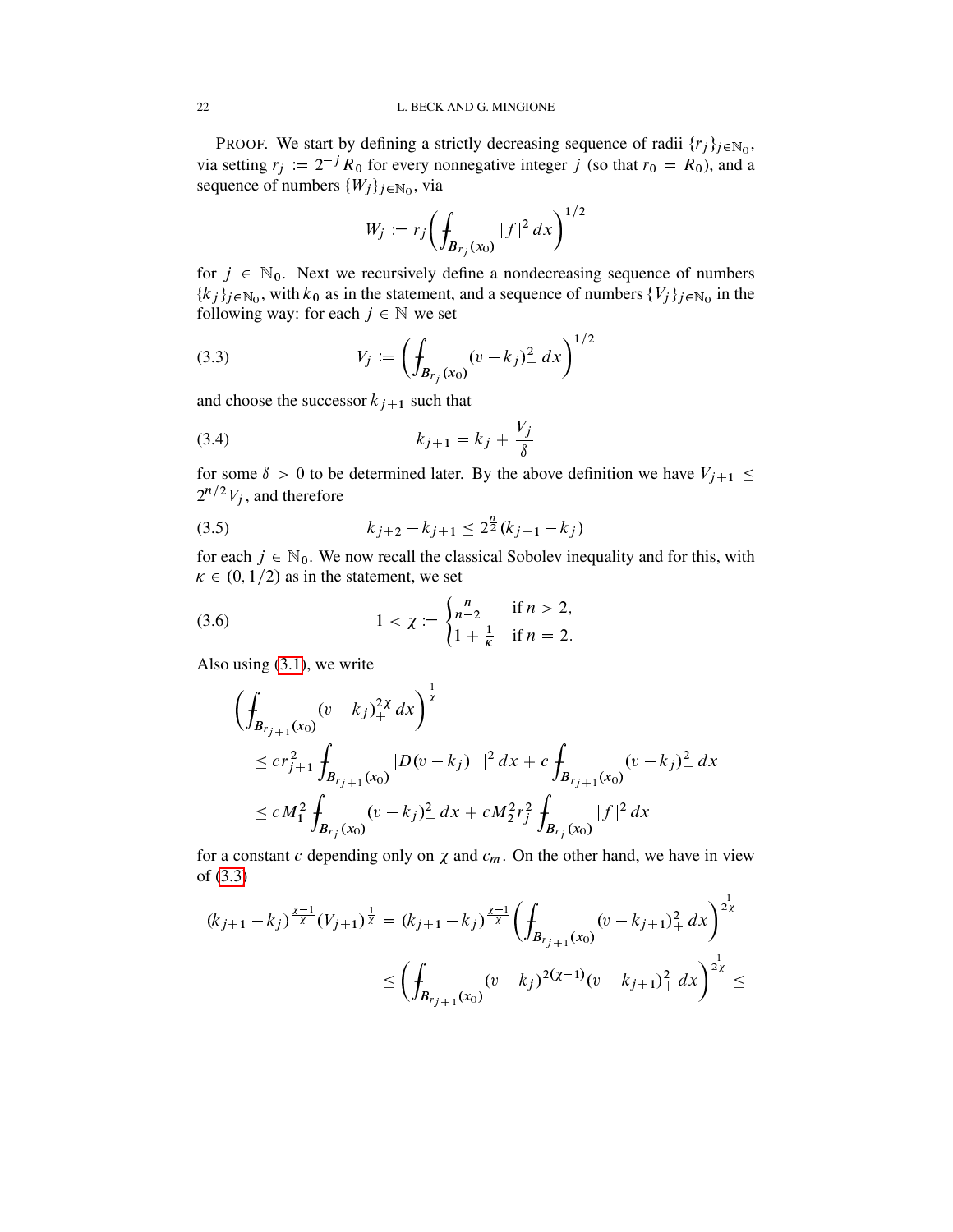$$
\leq \left(\int_{B_{r_{j+1}}(x_0)} (v-k_j)_+^{2\chi} dx\right)^{\frac{1}{2\chi}}.
$$

Combining the estimates in the last two displays yields

<span id="page-22-0"></span>(3.7) 
$$
(k_{j+1}-k_j)^{\frac{\chi-1}{\chi}}(V_{j+1})^{\frac{1}{\chi}} \leq c_0(\chi,c_m)(M_1V_j+M_2W_j).
$$

This is precisely the starting point of the iteration scheme, for which the ultimate goal is to show that in the limit  $j \to \infty$  the sequence  $\{V_j\}_{j \in \mathbb{N}_0}$  vanishes, while the sequence  $\{k_j\}_{j \in \mathbb{N}_0}$  remains bounded. This in turn will imply boundedness of v with a corresponding estimate (provided that  $x_0$  is a Lebesgue point). Concerning a suitable choice of  $\delta > 0$  from [\(3.4\)](#page-21-1) (which shall be independent of the index j), we first assume that

<span id="page-22-2"></span>(3.8) 
$$
k_{j+2} - k_{j+1} \geq \frac{1}{2}(k_{j+1} - k_j)
$$

holds. By definition of the sequence  $\{k_j\}_{j \in \mathbb{N}}$ , we then deduce from [\(3.4\)](#page-21-1) and [\(3.7\)](#page-22-0) the estimate

<span id="page-22-1"></span>
$$
2^{-\frac{1}{\chi}} \delta^{\frac{1}{\chi}}(k_{j+1} - k_j) \leq \delta^{\frac{1}{\chi}}(k_{j+1} - k_j)^{\frac{\chi-1}{\chi}}(k_{j+2} - k_{j+1})^{\frac{1}{\chi}}
$$
  
\n
$$
\leq (k_{j+1} - k_j)^{\frac{\chi-1}{\chi}}(V_{j+1})^{\frac{1}{\chi}}
$$
  
\n
$$
\leq c_0 M_1 \delta(k_{j+1} - k_j) + c_0 M_2 W_j.
$$

Therefore, if

$$
2^{-\frac{1}{\chi}}\delta^{\frac{1}{\chi}} = 2c_0 M_1 \delta
$$
, i.e.,  $\delta := 2^{-\frac{\chi+1}{\chi-1}} c_0^{-\frac{\chi}{\chi-1}} M_1^{-\frac{\chi}{\chi-1}}$ ,

then  $(3.9)$  reduces with  $(3.5)$  to

$$
k_{j+2} - k_{j+1} \leq 2^{\frac{n}{2}}(k_{j+1} - k_j) \leq c_1 M_1^{\frac{1}{\chi-1}} M_2 W_j
$$

for some constant  $c_1$  still depending only on  $\chi$  and  $c_m$ . This last inequality holds provided [\(3.8\)](#page-22-2) is satisfied. Consequently, we may work in any case with the inequality

$$
k_{j+2} - k_{j+1} \leq \frac{1}{2}(k_{j+1} - k_j) + c_1 M_1^{\frac{1}{\chi - 1}} M_2 W_j
$$

for all  $j \in \mathbb{N}_0$ . Summing up the above inequalities, we infer first

$$
\sum_{j=0}^{\infty} (k_{j+2} - k_{j+1}) \le k_1 - k_0 + 2c_1 M_1^{\frac{1}{\chi-1}} M_2 \sum_{j=0}^{\infty} W_j
$$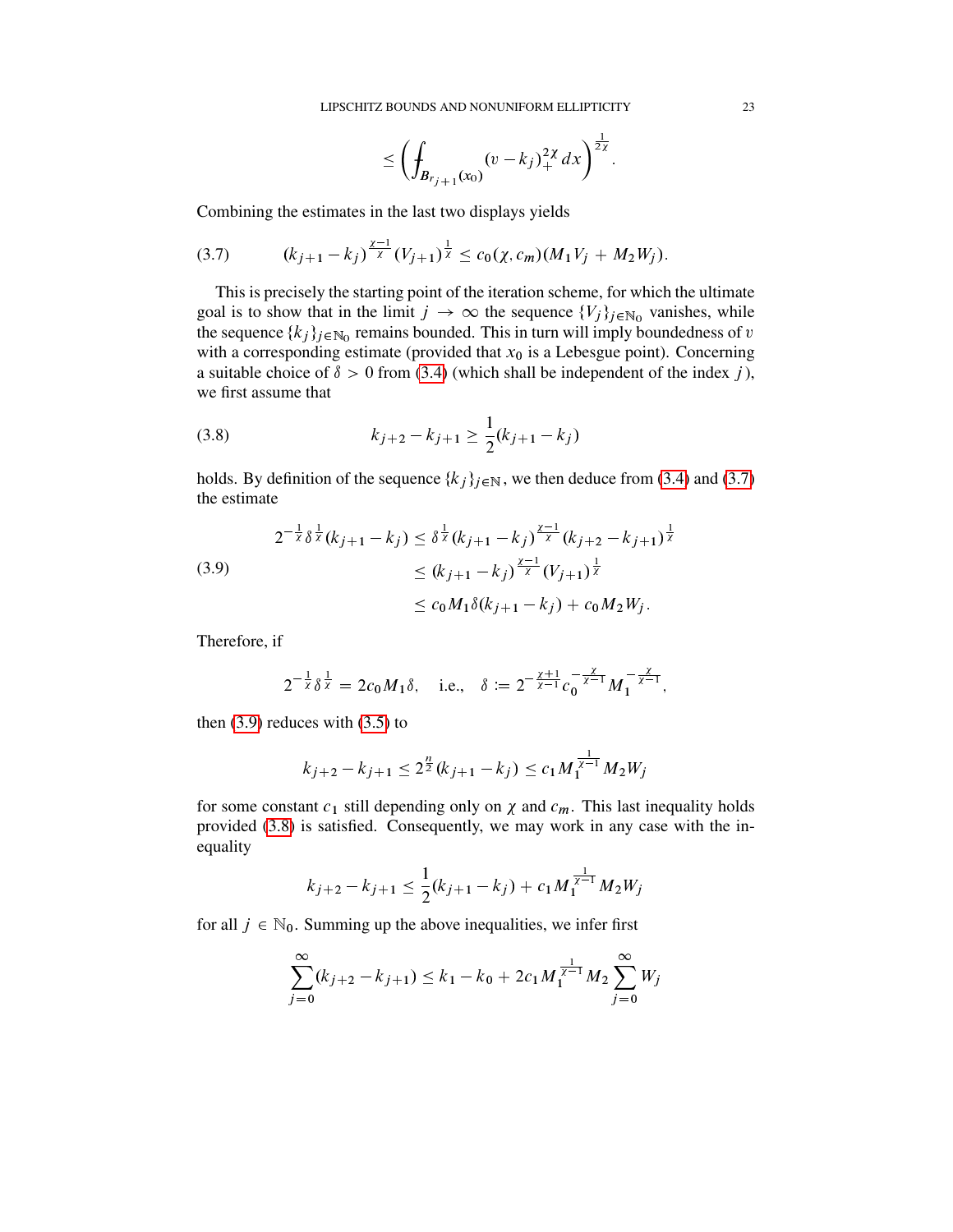and then, telescoping, we get

$$
\lim_{j \to \infty} k_j = \sum_{j=0}^{\infty} (k_{j+2} - k_{j+1}) + k_1
$$
\n
$$
\leq k_0 + 2(k_1 - k_0) + 2c_1 M_1^{\frac{1}{\chi - 1}} M_2 \sum_{j=0}^{\infty} W_j
$$
\n
$$
\leq k_0 + \frac{2}{\delta} V_0 + 2c_1 M_1^{\frac{1}{\chi - 1}} M_2 \sum_{j=0}^{\infty} W_j
$$
\n
$$
\leq k_0 + c_2 M_1^{\frac{\chi}{\chi - 1}} V_0 + c_2 M_1^{\frac{1}{\chi - 1}} M_2 \sum_{j=0}^{\infty} W_j
$$

with  $c_2$  depending only on  $\chi$  and  $c_m$ .

Next, we estimate the latter sum (setting  $r_{-1} := 2R_0$ ) in terms of the potential of  $f$  via

<span id="page-23-1"></span>
$$
\sum_{j=0}^{\infty} W_j = \sum_{j=0}^{\infty} r_j \left( \int_{B_{r_j}(x_0)} |f|^2 dx \right)^{1/2}
$$
  
\n
$$
= \sum_{j=0}^{\infty} \int_{r_j}^{r_{j-1}} d\varrho \left( \int_{B_{r_j}(x_0)} |f|^2 dx \right)^{1/2}
$$
  
\n
$$
\leq 2^{\frac{n}{2}} \sum_{j=0}^{\infty} \int_{r_j}^{r_{j-1}} \left( \varrho^2 \int_{B_{\varrho}(x_0)} |f|^2 dx \right)^{1/2} \frac{d\varrho}{\varrho}
$$
  
\n
$$
\leq 2^{\frac{n}{2}} \int_0^{2R_0} \left( \varrho^2 \int_{B_{\varrho}(x_0)} |f|^2 dx \right)^{1/2} \frac{d\varrho}{\varrho} = 2^{\frac{n}{2}} \mathbf{P}_1^f(x_0, 2R_0).
$$

If  ${\bf P}^f_1$  $\int_{1}^{1} (x_0, 2R_0)$  is finite (otherwise, there is nothing to prove), then  $\{k_j\}_{j \in \mathbb{N}_0}$  is a nondecreasing, bounded sequence and consequently converges. In turn, by [\(3.4\)](#page-21-1) this allows us to conclude the convergence  $V_j \searrow 0$  as  $j \to \infty$ . Then, since  $x_0$  is a Lebesgue point for  $v$ , we have

$$
v(x_0) = \lim_{j \to \infty} \oint_{B_{r_j}(x_0)} v \, dx \le \limsup_{j \to \infty} \left( \oint_{B_{r_j}(x_0)} v^2 \, dx \right)^{1/2}
$$
  

$$
\le \lim_{j \to \infty} V_j + \lim_{j \to \infty} k_j
$$
  

$$
= \lim_{j \to \infty} k_j \stackrel{(3.10)}{\le} k_0 + c_2 M_1^{\frac{\gamma}{\gamma - 1}} V_0 + c_2 M_1^{\frac{1}{\gamma - 1}} M_2 \sum_{j=0}^{\infty} W_j.
$$

<span id="page-23-0"></span>(3.10)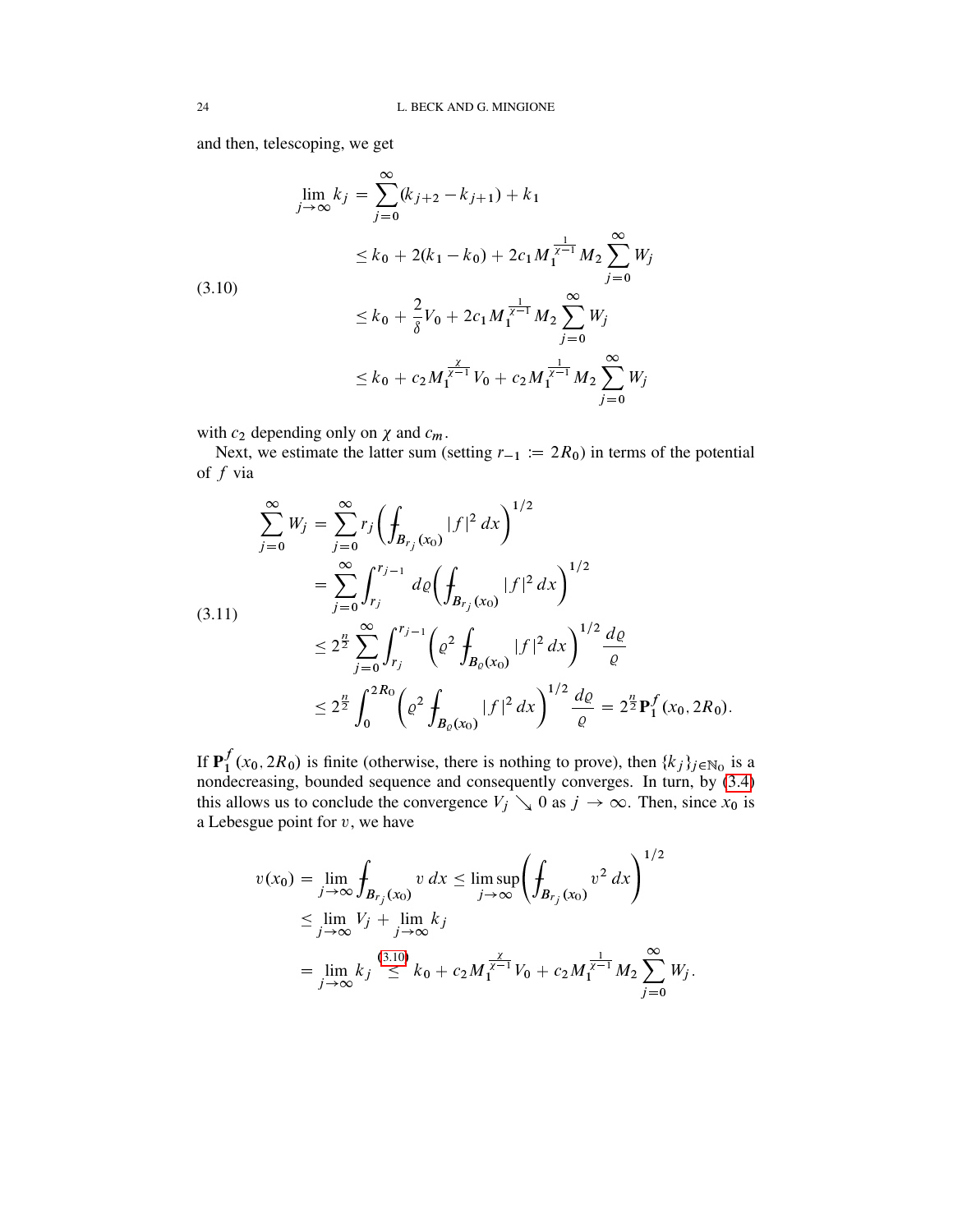In order to estimate the right-hand side in the last display we use the definition of  $V_0$  in [\(3.3\)](#page-21-0) and [\(3.11\)](#page-23-1), thereby concluding the proof of the lemma by recalling the definition of  $\chi$  in [\(3.6\)](#page-21-3).

### 4 Scalar Estimates and Theorems [1.9](#page-9-0) and [1.11](#page-10-0)

<span id="page-24-0"></span>Here we give the proofs of Theorems [1.9](#page-9-0) and [1.11;](#page-10-0) therefore, in Section [4](#page-24-0) we shall consider the corresponding assumptions to be in force. The proof goes in several steps, which are described in Sections [4.1](#page-24-1)[–4.4.](#page-41-0) We notice that some of the forthcoming lemmas also hold in the two-dimensional case  $n = 2$ , and this will be emphasized in the corresponding statements. In the same way, we shall keep a level of generality that is larger than the one needed in the proof of Theorem [1.9;](#page-9-0) this will be useful when proving Theorem [1.13](#page-12-0) later on. Upon setting  $f \equiv 0$ outside  $\Omega$ , in the following we can assume that  $f \in L(n, 1)(\mathbb{R}^n)$ ; in particular, we have  $f \in L^2(\mathbb{R}^n)$ .

### <span id="page-24-1"></span>4.1 Approximation Tools Without the  $\Delta_2$ -Condition

In this section we build up a family of integrands  $\{F_{\varepsilon}\}\$  aimed at approximating the original integrand  $z \mapsto F(z)$  considered in [\(1.1\)](#page-1-0) with globally  $C^2$ -regular and strictly convex integrands. This means we are aiming at correcting the potential lack of strict convexity and smoothness of  $z \mapsto F(z)$  on the set  $\{|z| \leq T\}$  expressed in condition  $(1.32)_{3}$  $(1.32)_{3}$ . The first idea would be to take a smoothed version  $F_{\varepsilon}$  of F via convolution with  $\varepsilon$ -mollifiers. However, this strategy might not work immediately since it would not be completely clear how to get uniform estimates of the type in [\(1.32\)](#page-9-1) on the approximation functionals. Therefore, we take a different path and modify  $z \mapsto F(z)$  essentially only on the set  $\{|z| \leq T\}$ . The details are as follows.

<span id="page-24-3"></span>We start by choosing a number  $\overline{T}$  such that

$$
(4.1) \t\t T < \overline{T} \le T + \min\{1, T\},\
$$

where T is the number fixed in  $(1.31)$ – $(1.33)$ . We then consider a family of standard, nonnegative, smooth, and radially symmetric mollifiers  $\{\phi_{\varepsilon}\}_{\varepsilon}$  so that

$$
(4.2) \t\t \phi \in C_0^{\infty}(B_1), \t ||\phi||_{L^1} = 1, \t \phi_{\varepsilon}(x) := \varepsilon^{-n} \phi(x/\varepsilon),
$$

while in the following we shall always consider numbers  $\varepsilon$  that satisfy

<span id="page-24-2"></span>(4.3) 
$$
0 < \varepsilon < \frac{\min\{g_2(T)T, \overline{T} - T\}}{8\sqrt{n}(1 + c_a)} =: \overline{\varepsilon}_0 < 1.
$$

Here the constant  $c_a$  is the one appearing in [\(1.31\)](#page-8-4). We remark that the righthand side in the above display is indeed positive, which comes from the fact that  $g_1(T), g_2(T) > 0$ , which is one of the initial assumptions on  $g_1(\cdot), g_2(\cdot)$ . Furthermore, we take a cutoff function  $\eta \in C_0^{\infty}([0, \overline{T}); [0, 1])$  such that  $\eta \equiv 1$  on  $[0, (T + \overline{T})/2]$  and  $|\eta'|^2 + |\eta''| \leq 400/(\overline{T} - T)^2$ .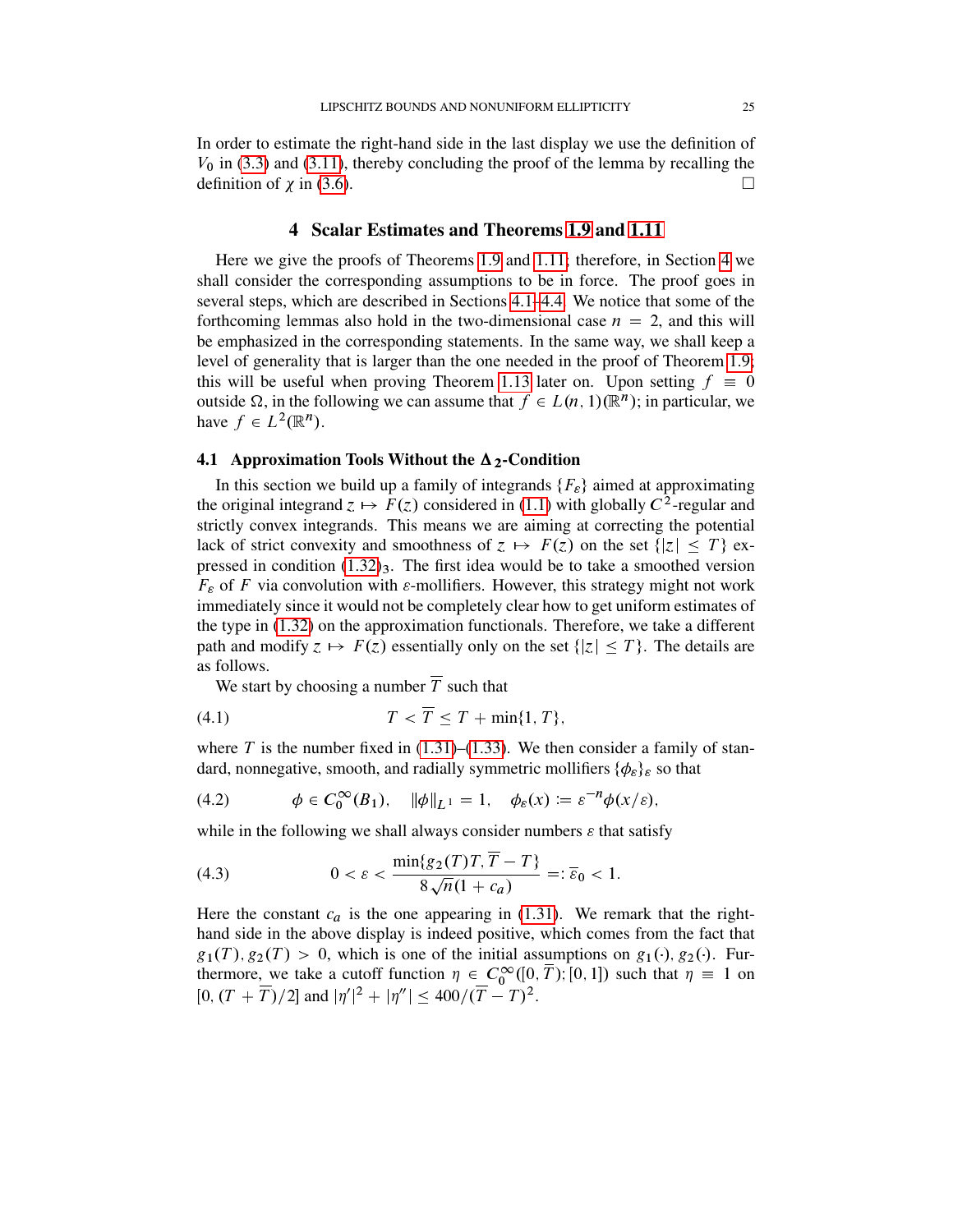Now, we set up the construction of the  $C^2$ -regular and strictly convex integrands. To this end, we define the new integrand

$$
L(z) \equiv \widetilde{L}(|z|) := \sqrt{|z|^2 + 1} - 1,
$$

which has linear growth at infinity and is strictly convex. Moreover, it satisfies

<span id="page-25-3"></span>(4.4) 
$$
\frac{|\xi|^2}{(|z|^2 + 1)^{3/2}} \le \langle \partial^2 L(z) \xi, \xi \rangle \text{ and } |\partial^2 L(z)| \le \frac{2\sqrt{n}}{\sqrt{|z|^2 + 1}}
$$

<span id="page-25-0"></span>for every choice of  $z, \xi \in \mathbb{R}^n$ . Finally, for every  $\varepsilon$  as in [\(4.3\)](#page-24-2), we define

(4.5) 
$$
F_{\varepsilon}(z) := \eta(|z|)\bar{F}_{\varepsilon}(z) + [1 - \eta(|z|)]F(z) + \varepsilon L(z)
$$

where

<span id="page-25-4"></span>(4.6) 
$$
\overline{F}_{\varepsilon}(z) := (F * \phi_{\varepsilon})(z) = \int_{B_1} F(z + \varepsilon y) \phi(y) dy
$$

is the standard mollification of  $z \mapsto F(z)$  via  $\phi_{\varepsilon}$ . Hence, each approximated integrand  $F_{\varepsilon}$  is a regularized version of the original integrand F in  $B_T$  (where it is only known to be convex and thus locally Lipschitz-continuous), and it coincides with  $F + \varepsilon L$ .) outside of  $B_{\overline{T}}$ , which ensures a quantified strict convexity also in  $B_T$ . Since by [\(1.32\)](#page-9-1) we also have that  $z \mapsto F(z)$  is locally  $C^2$ -regular outside  $B_T$ , we therefore have the following:

<span id="page-25-6"></span>LEMMA 4.1. Let  $F: \mathbb{R}^n \to \mathbb{R}$  be the integrand of Theorem [1.9](#page-9-0) with  $n \geq 2$ , and let  ${F<sub>\varepsilon</sub>}_{\varepsilon \in (0,\overline{\varepsilon}_0)}$  be the family of integrands introduced in [\(4.5\)](#page-25-0). The following proper*ties hold*:

<span id="page-25-1"></span>(4.7) 
$$
\begin{cases} F_{\varepsilon} & \text{is strictly convex and globally } C^2\text{-}regular, \\ F_{\varepsilon} \equiv F + \varepsilon L & \text{on } \{|z| \geq \overline{T}\}, \\ F_{\varepsilon} \to F & \text{uniformly on compact sets of } \mathbb{R}^n, \\ \partial F_{\varepsilon} \to \partial F & \text{uniformly in the annulus } (T + \overline{T})/2 \leq |z| \leq \overline{T}. \end{cases}
$$

Notice that all the properties in [\(4.7\)](#page-25-1) are a straightforward consequence of the definitions except for the convexity of  $F_s$ . This will be proved in Lemma [4.2](#page-25-2) below, together with a quantitative estimate. For every  $\varepsilon \in [0, 1]$  we further define

<span id="page-25-7"></span>(4.8) 
$$
g_{2,\varepsilon}(t) := g_2(t) + \frac{2\sqrt{n}\varepsilon}{\sqrt{t^2 + 1}} \quad \text{for every } t > 0.
$$

We now want to derive the growth and ellipticity conditions satisfied by the regularized integrands  $F_{\varepsilon}$  in terms of the functions  $g_1(\cdot), g_{2,\varepsilon}(\cdot)$ , especially in comparison to those satisfied by the original integrand  $F$ , that is, to [\(1.32\)](#page-9-1). We have the following:

<span id="page-25-2"></span>LEMMA 4.2. Let  $F: \mathbb{R}^n \to \mathbb{R}$  be the integrand of Theorem [1.9](#page-9-0) with  $n \geq 2$ , and *let*  $\{F_s\}_{s\leq \overline{s}_0}$  *be the family of integrands introduced in* [\(4.5\)](#page-25-0)*, where*  $\overline{T}$  *is defined in*  $(4.1)$  *and*  $\overline{\epsilon}_0$  *is defined in* [\(4.3\)](#page-24-2). There exists a positive number

<span id="page-25-5"></span>(4.9) 
$$
\overline{\varepsilon} \equiv \overline{\varepsilon}(g_1(\cdot), g_2(\cdot), F(\cdot), \partial F(\cdot), T, \overline{T}, c_a, \nu, \tau, \beta_0) < \overline{\varepsilon}_0 < 1
$$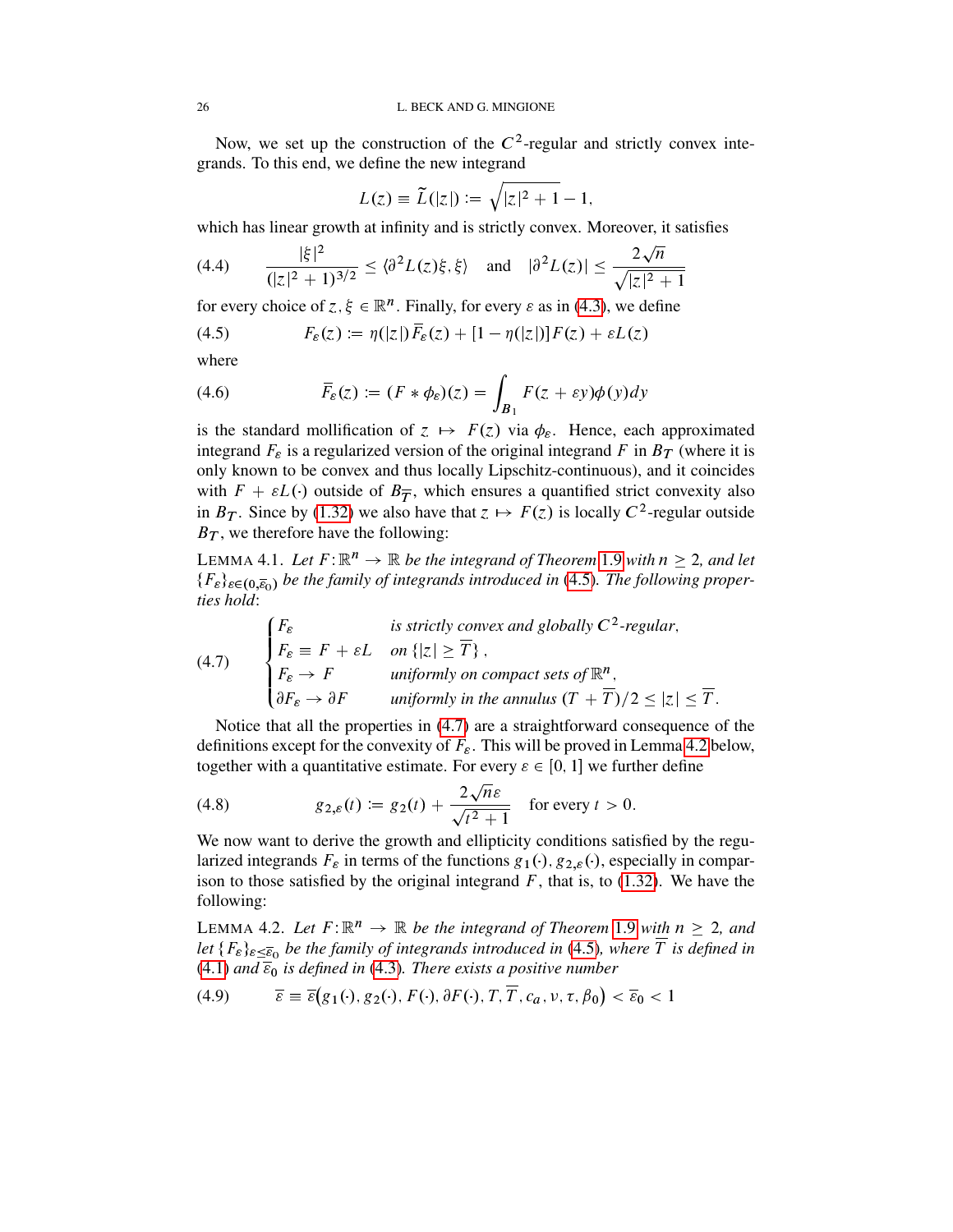*such that, if*  $0 < \varepsilon < \overline{\varepsilon}$ *, then the following growth and ellipticity properties hold:* 

<span id="page-26-0"></span>
$$
(4.10) \qquad \begin{cases} |\partial^2 F_{\varepsilon}(z)| \leq g_{2,\varepsilon}(|z|) & \text{on } \{|z| \geq \overline{T}\}, \\ g_1(|z|) |\xi|^2 \leq \langle \partial^2 F_{\varepsilon}(z) \xi, \xi \rangle & \text{on } \{|z| \geq \overline{T}\} \text{ for every } \xi \in \mathbb{R}^n, \\ \frac{\varepsilon}{(1+|\overline{T}|^2)^{3/2}} |\xi|^2 \leq \langle \partial^2 F_{\varepsilon}(z) \xi, \xi \rangle & \text{on } \{|z| < \overline{T}\} \text{ for every } \xi \in \mathbb{R}^n. \end{cases}
$$

*Moreover, the following coercivity properties hold*:

<span id="page-26-2"></span>(4.11) 
$$
F_{\varepsilon}(z) \ge F(z)
$$
  

$$
\ge \frac{\nu^{\beta_0}}{(\tau+2)^{\beta_0}} \Big[ (|z|^2 + \mu^2)^{\gamma/2} - (T^2 + \mu^2 f)^{\gamma/2} \Big] \quad on \{ |z| \ge \overline{T} \}.
$$

*Finally, we also have*

<span id="page-26-3"></span>(4.12) 
$$
F_{\varepsilon}(z) \leq 2F(z) + (\overline{T}^{\gamma} + 1) + \sup_{|\xi| \leq 2\overline{T}} F(\xi) \text{ for all } z \in \mathbb{R}^n.
$$

PROOF. We initially consider positive numbers  $\varepsilon$  such that  $\varepsilon < \overline{\varepsilon}_0$ , with  $\overline{\varepsilon}_0$  as defined in [\(4.3\)](#page-24-2); further restrictions will be made later. We start with the proof of the inequalities  $(4.10)_{1,2}$  $(4.10)_{1,2}$ . In these cases we work on the set  $\{z \mid \geq \overline{T}\}$ , where  $F_{\varepsilon} \equiv F + \varepsilon L$ . It follows by [\(1.32\)](#page-9-1)<sub>3</sub> and [\(4.4\)](#page-25-3) that for every  $\varepsilon < \overline{\varepsilon}_0$  it holds that

$$
|\partial^2 F_{\varepsilon}(z)| \leq |\partial^2 F(z)| + \varepsilon |\partial^2 L(z)| \leq g_{2,\varepsilon}(|z|) \quad \text{provided } |z| \geq \overline{T},
$$

that is,  $(4.10)<sub>1</sub>$  $(4.10)<sub>1</sub>$ . Next, via  $(1.32)<sub>4</sub>$  $(1.32)<sub>4</sub>$  and  $(4.4)$ , we have  $g_1(|z|)|\xi|^2 \le \langle \partial^2 F(z)\xi, \xi \rangle + \varepsilon \langle \partial^2 L_{\varepsilon}(z)\xi, \xi \rangle = \langle \partial^2 F_{\varepsilon}(z)\xi, \xi \rangle$  provided  $|z| \ge \overline{T}$ for every  $\xi \in \mathbb{R}^n$ , that is,  $(4.10)_2$  $(4.10)_2$ . In order to prove estimate  $(4.10)_3$ , we first observe the identity

<span id="page-26-1"></span>
$$
\partial^2 F_{\varepsilon}(z) = \varepsilon \partial^2 L(z) + \eta(|z|) \partial^2 \overline{F}_{\varepsilon}(z) + [1 - \eta(|z|)] \partial^2 F(z)
$$

$$
+ 2\eta'(|z|) \frac{z}{|z|} \otimes [\partial \overline{F}_{\varepsilon}(z) - \partial F(z)]
$$

$$
+ \eta''(|z|) [\overline{F}_{\varepsilon}(z) - F(z)] \frac{z}{|z|} \otimes \frac{z}{|z|}
$$

$$
+ \frac{\eta'(|z|)}{|z|} [\overline{F}_{\varepsilon}(z) - F(z)] \Big[ \mathbb{I}_n - \frac{z}{|z|} \otimes \frac{z}{|z|} \Big],
$$

where  $\mathbb{I}_n$  denotes the identity  $n \times n$  matrix. Recalling that by our assumptions we have that  $g_1(\cdot)$  is continuous on  $[T,\infty)$  with  $g_1(T) > 0$ , we then introduce the positive quantities

$$
\mathscr{K}_{i,\varepsilon} := \inf_{(T+\overline{T})/2 \leq |z| \leq \overline{T}} \frac{\int_{B_1} g_1(|z+\varepsilon y|) \phi(y) dy}{g_1(|z|)} > 0
$$

and

$$
\mathscr{K}_i := \inf_{(T+\overline{T})/2 \leq |z| \leq \overline{T}} g_1(|z|) > 0.
$$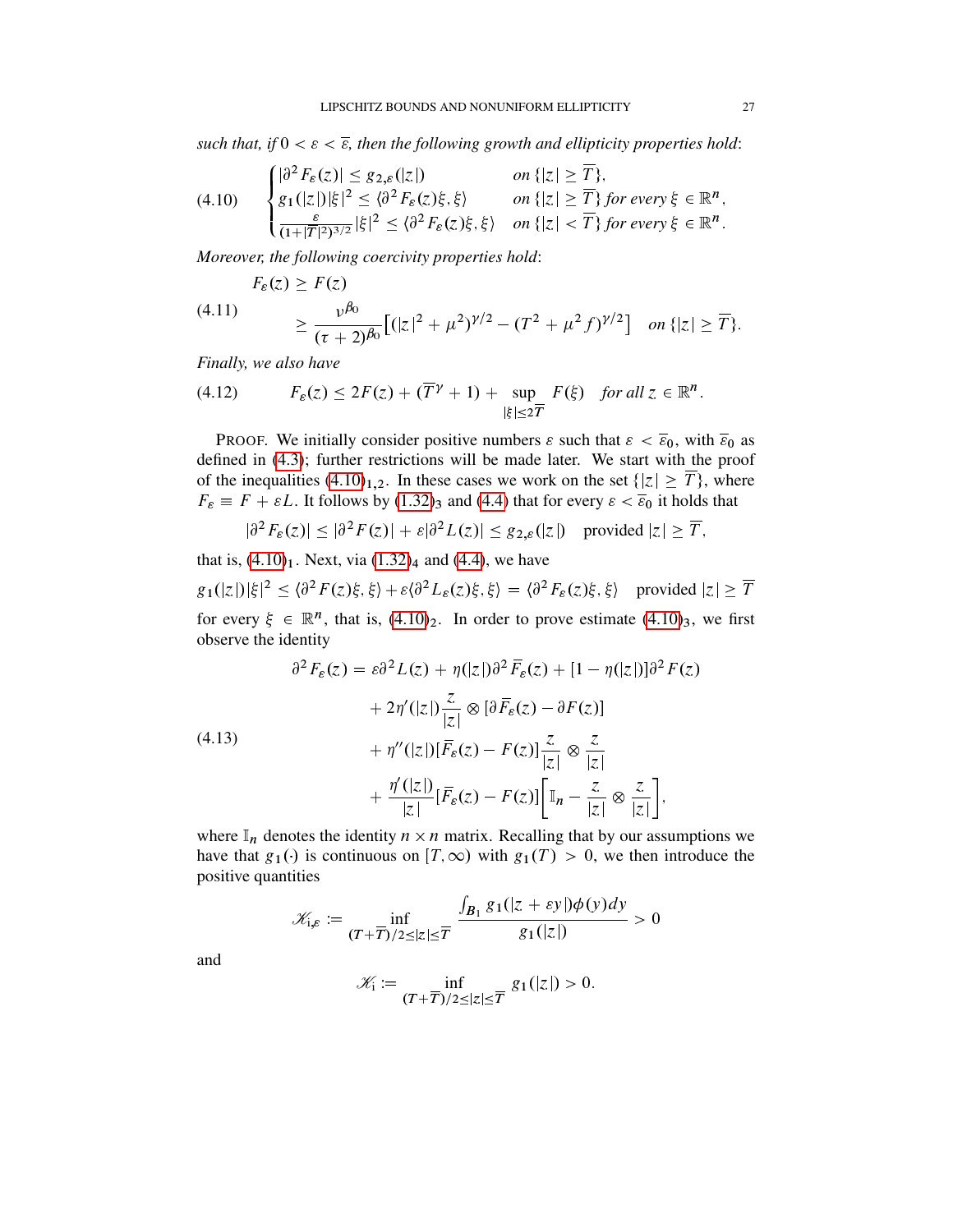By the continuity of  $g_1(\cdot)$ , we have  $\mathcal{K}_{i,\varepsilon} \to 1$  as  $\varepsilon \to 0$ . Therefore, we can choose a positive number  $\overline{\epsilon}_1 \equiv \overline{\epsilon}_1(g_1(.), g_2(.), T, \overline{T}, c_a) < \overline{\epsilon}_0$  such that

<span id="page-27-1"></span>
$$
(4.14) \t\t 0 < \varepsilon < \overline{\varepsilon}_1 \implies \mathscr{K}_{i,\varepsilon} \ge 1/2.
$$

From the definitions in  $(4.6)$  and  $(1.32)_4$  $(1.32)_4$ , it follows that

<span id="page-27-0"></span>(4.15) 
$$
\int_{B_1} g_1(|z + \varepsilon y|) \phi(y) dy |\xi|^2 \leq \langle \partial^2 \overline{F}_{\varepsilon}(z) \xi, \xi \rangle
$$

holds for all  $z, \xi \in \mathbb{R}^n$  with  $|z| \ge (T + \overline{T})/2$ . Notice that here we have again employed the fact that  $\varepsilon \le \bar{\varepsilon}_0 \le (\bar{T}-T)/8$ , which ensures  $|z+\varepsilon y| > T$  whenever  $|z| \ge (T + \overline{T})/2$  and  $|y| \le 1$  so that we can use  $(1.32)_4$  $(1.32)_4$  with z replaced by  $z + \varepsilon y$ for the estimate from below in [\(4.15\)](#page-27-0). For the same reason we deduce from  $(1.33)<sub>2</sub>$  $(1.33)<sub>2</sub>$ that

$$
\int_{B_1} \left( \int_T^{|z+\varepsilon y|} g_1(s) s \, ds \right)^{\beta_0} \phi(y) dy \leq \overline{F}_{\varepsilon}(z)
$$

holds for all  $z \in \mathbb{R}^n$  with  $|z| \ge (T + T)/2$ . With these prerequisites, we now come to the proof of [\(4.10\)](#page-26-0)<sub>3</sub> for all  $z, \xi \in \mathbb{R}^n$  such that  $(\overline{T} + \overline{T})/2 \le |z| \le \overline{T}$ . By using again [\(4.4\)](#page-25-3) and [\(4.15\)](#page-27-0) in the identity [\(4.13\)](#page-26-1), and with  $\overline{T} - T \leq T$  coming from  $(4.1)$ , we find

$$
\langle \partial^2 F_{\varepsilon}(z)\xi, \xi \rangle \geq \varepsilon \langle \partial^2 L(z)\xi, \xi \rangle + \eta(|z|) \langle \partial^2 \overline{F}_{\varepsilon}(z)\xi, \xi \rangle + [1 - \eta(|z|)] \langle \partial^2 F(z)\xi, \xi \rangle
$$
  

$$
- \frac{10^5}{(\overline{T} - T)^2} \Big[ |\partial \overline{F}_{\varepsilon}(z) - \partial F(z)| + |\overline{F}_{\varepsilon}(z) - F(z)| \Big] |\xi|^2
$$
  

$$
\geq \frac{\varepsilon |\xi|^2}{(|z|^2 + 1)^{3/2}} + \eta(|z|) \int_{B_1} g_1(|z + \varepsilon y|) \phi(y) dy |\xi|^2
$$
  

$$
+ [1 - \eta(|z|)] g_1(|z|) |\xi|^2
$$
  

$$
- \frac{10^5}{(\overline{T} - T)^2} \Big[ |\partial \overline{F}_{\varepsilon}(z) - \partial F(z)| + |\overline{F}_{\varepsilon}(z) - F(z)| \Big] |\xi|^2
$$
  

$$
\geq \frac{\varepsilon |\xi|^2}{(|z|^2 + 1)^{3/2}} + \min{\{\mathcal{K}_{i,\varepsilon}, 1\} \mathcal{K}_{i} |\xi|^2}
$$
  

$$
- \frac{10^5}{(\overline{T} - T)^2} \Big[ |\partial \overline{F}_{\varepsilon}(z) - \partial F(z)| + |\overline{F}_{\varepsilon}(z) - F(z)| \Big] |\xi|^2.
$$

With  $\overline{\varepsilon}_1$  determined according to [\(4.14\)](#page-27-1), we can now define another positive number  $\overline{\epsilon}_2 \leq \overline{\epsilon}_1$  by choosing it—by means of [\(4.7\)](#page-25-1) and depending on  $g_1(\cdot)$ ,  $g_2(.), F(), \partial F(), T, T, c_a$ —in such a way that

$$
\frac{10^5}{(\overline{T} - T)^2} \sup_{(T + \overline{T})/2 \le |z| \le \overline{T}} \left[ \left| \partial \overline{F}_{\varepsilon}(z) - \partial F(z) \right| + \left| \overline{F}_{\varepsilon}(z) - F(z) \right| \right]
$$
  

$$
\le \frac{1}{2} \mathcal{K}_i \stackrel{(4.14)}{\le} \min\{\mathcal{K}_{i,\varepsilon}, 1\} \mathcal{K}_i
$$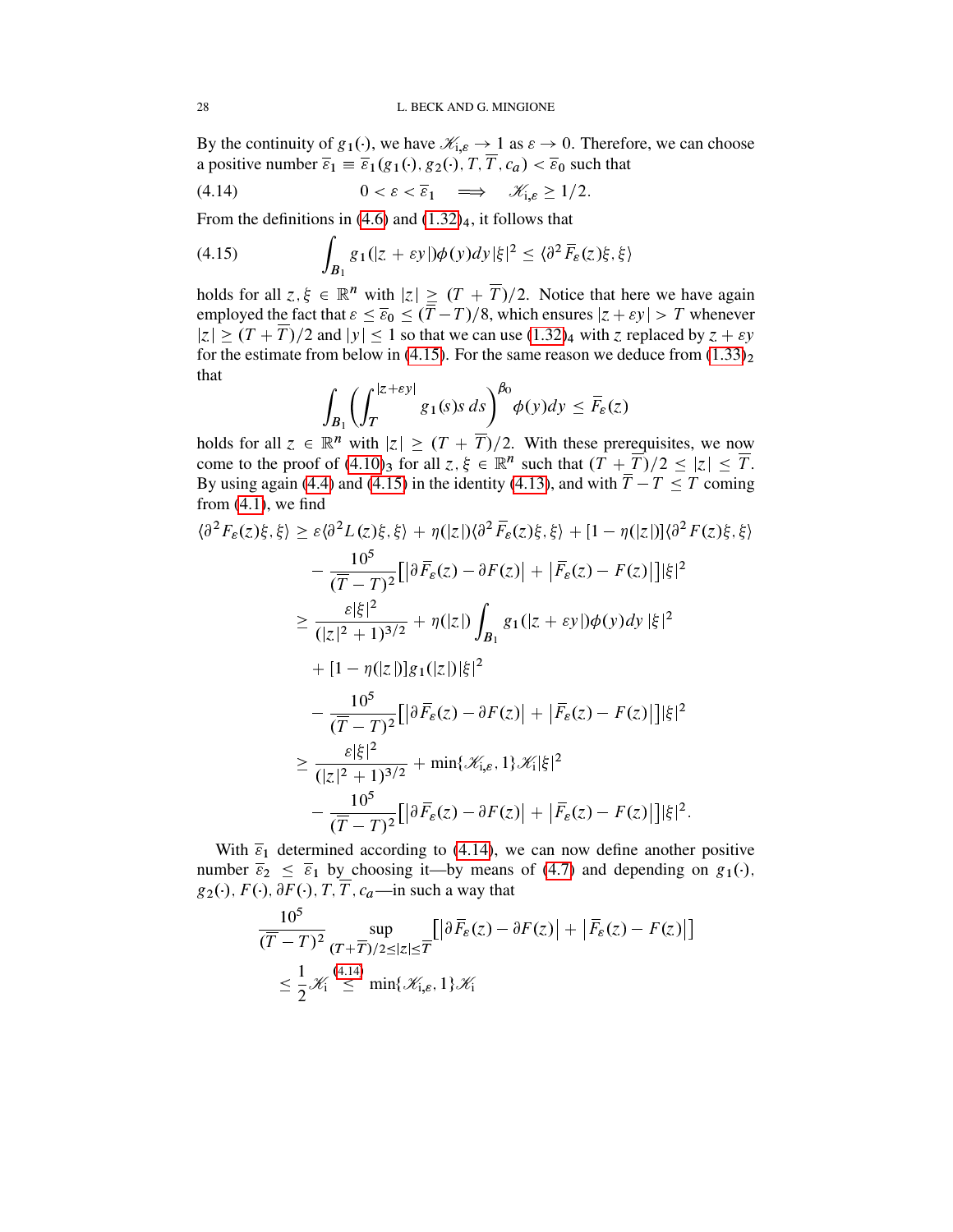holds for all  $\varepsilon \in (0, \overline{\varepsilon}_2]$ . Therefore, we conclude with

<span id="page-28-0"></span>
$$
(4.16) \qquad \frac{\varepsilon |\xi|^2}{(|z|^2 + 1)^{3/2}} \le \langle \partial^2 F_{\varepsilon}(z)\xi, \xi \rangle \quad \text{for } (T + \overline{T})/2 \le |z| \le \overline{T}
$$

and every  $\xi \in \mathbb{R}^n$ . In the remaining case, when  $|z| \leq (T + \overline{T})/2$ , we have  $\eta(|z|) = 1$ , and since  $\overline{F}_\varepsilon$  is  $C^2$ -regular and convex, we have

<span id="page-28-1"></span>(4.17) 
$$
\frac{\varepsilon |\xi|^2}{(|z|^2 + 1)^{3/2}} \leq \varepsilon \langle \partial^2 L(z) \xi, \xi \rangle
$$

$$
\leq \langle \partial^2 F_{\varepsilon}(z) \xi, \xi \rangle \quad \text{for } |z| \leq (T + \overline{T})/2,
$$

every  $\xi \in \mathbb{R}^n$  and all  $\varepsilon \in (0, \overline{\varepsilon}_0)$ . Now  $(4.10)_3$  $(4.10)_3$  follows by taking into account both inequalities [\(4.16\)](#page-28-0) and [\(4.17\)](#page-28-1). Next, the assertion [\(4.11\)](#page-26-2) follows immediately by [\(1.33\)](#page-9-2) (recall that  $\beta_0 \le 1$ ) in combination with  $F_{\varepsilon} \equiv F + \varepsilon L$  on  $\{|z| \ge \overline{T}\}$  stated in  $(4.7)_2$  $(4.7)_2$ . Finally, with the help of the definition of  $L(.)$ , the last claim [\(4.12\)](#page-26-3) is obvious for  $|z| \leq \overline{T}$ , while for  $|z| > \overline{T}$  it follows from [\(4.7\)](#page-25-1)<sub>2</sub> and [\(4.11\)](#page-26-2) provided we take  $\epsilon < \bar{\epsilon} \equiv \bar{\epsilon}(v, \tau, \beta_0) \leq \bar{\epsilon}_2$ . This finally determines the number  $\bar{\epsilon}$  appearing in [\(4.9\)](#page-25-5), and with the specified dependence on the constants in that display (that also takes into account the dependence on the constants of the previously defined numbers  $\overline{\varepsilon}_0$ ,  $\overline{\varepsilon}_1$ , and  $\overline{\varepsilon}_2$ ). The proof of the lemma is complete.

*Remark* 4.3*.* By the properties verified in Lemmas [4.1](#page-25-6) and [4.2,](#page-25-2) and in particular by [\(4.7\)](#page-25-1)<sub>2</sub> and [\(4.12\)](#page-26-3), it trivially follows that, for any given  $w \in W^{1,1}_{loc}(\Omega)$ , we have  $F(Dw) \in L^1_{loc}(\Omega)$  if and only if  $F_{\varepsilon}(Dw) \in L^1_{loc}(\Omega)$ .

We conclude this section with yet another technical lemma concerning the properties of the newly defined function  $g_{2,\varepsilon}(\cdot)$ . Specifically, together with the original function  $g_1(\cdot)$ , the function  $g_{2,\varepsilon}(\cdot)$  is found to satisfy suitable versions of the as-sumptions [\(1.31\)](#page-8-4) and [\(1.34\)](#page-9-3) from Theorem [1.9.](#page-9-0)

<span id="page-28-4"></span>LEMMA 4.4. *For every*  $\varepsilon \in (0, \overline{\varepsilon}_0)$  as in [\(4.3\)](#page-24-2) the following statements are true:

• The functions  $[T,\infty) \ni t \mapsto g_{2,\varepsilon}(t)/g_1(t)$  and  $t \mapsto g_1(t)t$  are almost *nondecreasing and nondecreasing, respectively, in the sense that*

$$
(4.18) \quad T \leq s \leq t \quad \Longrightarrow \quad \frac{g_{2,\varepsilon}(s)}{g_1(s)} \leq 2c_a \frac{g_{2,\varepsilon}(t)}{g_1(t)} \quad \text{and} \quad g_1(s)s \leq g_1(t)t.
$$

<span id="page-28-2"></span> *If* [\(1.34\)](#page-9-3) *is in force for* n > 2*, then also the following inequality holds for every choice of t and*  $\overline{T}$  *such that*  $t \geq \overline{T} \geq T$ :

$$
\frac{g_{2,\varepsilon}(t)}{g_1(t)} \le 2^5 c_b \min\left\{ \left( \int_{\overline{T}}^t g_1(s)s \, ds \right)^{\frac{2\beta_0 - \sigma}{n}}, \left( \frac{1}{t^{1/\beta_1}} \int_{\overline{T}}^t g_1(s)s \, ds \right)^{\frac{4\beta_1}{n-2}} \right\} + 2^5 c_{b,\overline{T}}
$$

<span id="page-28-3"></span> $(4)$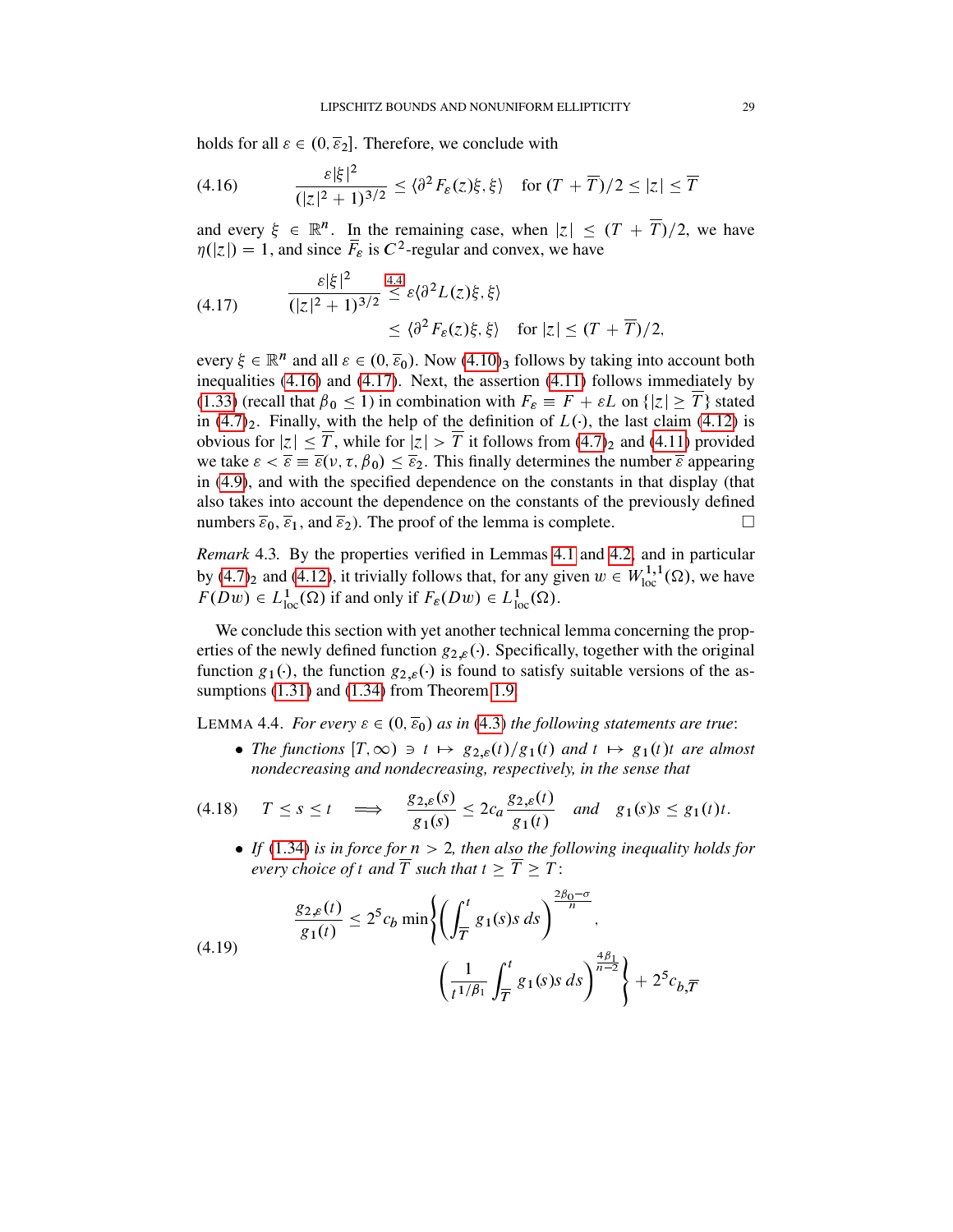*where*

(4.20) 
$$
c_{b,\overline{T}} := c_b + c_b \left[ g_1(\overline{T}) \overline{T} (\overline{T} - T) \right]^{2\beta_0 - \sigma} + c_b \left[ g_1(\overline{T}) \overline{T}^{1 - 1/\beta_1} (\overline{T} - T) \right]^{4\beta_1 - \sigma} = 0
$$

*and therefore*  $c_{b\bar{T}} \rightarrow c_{b}$  *as*  $\overline{T} \rightarrow T$  *in the case*  $\sigma < 2\beta_0$ *, and*  $c_{b\bar{T}} \rightarrow 2c_{b}$ *when*  $\sigma = 2\beta_0$ *.* 

;

:

 *If* [\(1.36\)](#page-9-5) *holds, then the following inequality holds for every choice of* t *and*  $\overline{T}$  *such that*  $t \geq \overline{T} \geq T$ :

(4.21) 
$$
\frac{g_{2,\varepsilon}(t)}{g_1(t)} \le 4c_b \left( \int_{\overline{T}}^t g_1(s)s \, ds \right)^{\frac{2\beta_0 - \sigma}{n}} + 4c_{b,\overline{T}}
$$

<span id="page-29-1"></span>*where*  $c_{b,\overline{T}} = c_b + c_b[g_1(\overline{T})\overline{T}(\overline{T} - T)]^{(2\beta_0 - \sigma)/n}$  *and therefore*  $c_{b,\overline{T}} \to c_b$  $as\ \overline{T} \rightarrow \overline{T}$  *in the case*  $\sigma < 2\beta_0$ *, and*  $c_{b,\overline{T}} \rightarrow 2c_b$  *when*  $\sigma = 2\beta_0$ *.* 

• For every  $t \geq T$  *it holds that* 

$$
(4.22) \t\t \t\t \frac{g_1(t)}{g_{2,\varepsilon}(t)} \le 1.
$$

PROOF. Since  $t \mapsto g_1(t)t$  is nondecreasing on  $[T,\infty)$  by assumption [\(1.31\)](#page-8-4), we first observe

<span id="page-29-2"></span>
$$
T \leq s \quad \Longrightarrow \quad g_1(s) \geq \frac{g_1(T)T}{s} \geq \frac{g_1(T)T}{\sqrt{s^2 + 1}}.
$$

Similarly, since  $t \mapsto g_2(t)/g_1(t)$  is almost nondecreasing by again [\(1.31\)](#page-8-4) in combination with the above inequality, we have

<span id="page-29-0"></span>
$$
(4.23) \tT \le s \implies g_2(s) \ge \frac{1}{c_a} \frac{g_2(T)}{g_1(T)} g_1(s) \ge \frac{1}{c_a} \frac{g_2(T)T}{\sqrt{s^2 + 1}}
$$

Therefore, for  $T \leq s \leq t$ , we can estimate

$$
\frac{g_{2,\varepsilon}(s)}{g_1(s)} = \frac{g_2(s) + \frac{2\sqrt{n}\varepsilon}{\sqrt{s^2+1}}}{g_1(s)} \stackrel{(4.3)}{\leq} \frac{g_2(s) + \frac{1}{c_a} \frac{g_2(T)T}{\sqrt{s^2+1}}}{g_1(s)} \n\stackrel{(4.23)}{\leq} 2 \frac{g_2(s)}{g_1(s)} \stackrel{(1.31)}{\leq} 2c_a \frac{g_2(t)}{g_1(t)} \leq \frac{2c_a \left[g_2(t) + \frac{2\sqrt{n}\varepsilon}{\sqrt{t^2+1}}\right]}{g_1(t)} = 2c_a \frac{g_{2,\varepsilon}(t)}{g_1(t)},
$$

which proves [\(4.18\)](#page-28-2). Notice that in fact we have proved that

$$
(4.24) \t\t T \leq s \quad \Longrightarrow \quad \frac{g_{2,\varepsilon}(s)}{g_1(s)} \leq 2 \frac{g_2(s)}{g_1(s)}.
$$

As a consequence, we immediately arrive at the claims [\(4.19\)](#page-28-3) and [\(4.21\)](#page-29-1), which fol-low straightaway from [\(1.34\)](#page-9-3) and [\(1.36\)](#page-9-5), respectively, by recalling that  $t \mapsto g_1(t)t$ is nondecreasing. The final claim [\(4.22\)](#page-29-2) follows directly from the observation that by  $(1.32)_{3,4}$  $(1.32)_{3,4}$  with  $|z| = t \geq T$  we have  $g_1(t) / g_2(t) \leq 1$ .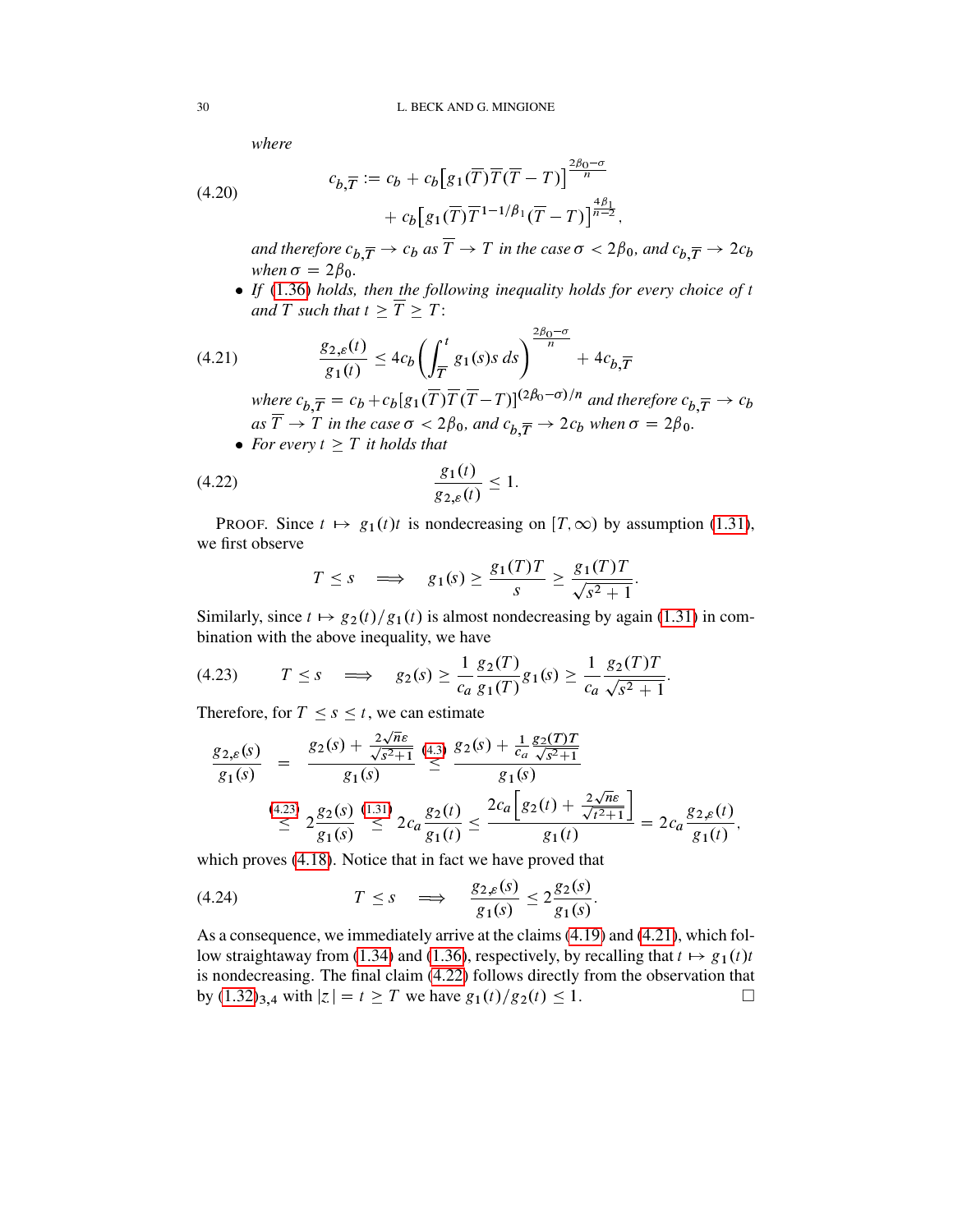### <span id="page-30-0"></span>4.2 A Priori Estimates Using Additional Regularity

Again in the setting and under the assumptions of Theorem [1.9,](#page-9-0) in this section we consider the special situation in which we have a *regular* (weak) solution  $u \in$  $W^{1,\infty}_{\text{loc}}(B)$  of the equation

<span id="page-30-1"></span>
$$
(4.25) \qquad \qquad -\operatorname{div} a(Du) = f \quad \text{in } B \subset \mathbb{R}^n, \ f \in L^{\infty}(\mathbb{R}^n),
$$

where B is a fixed ball and the vector field  $a: \mathbb{R}^n \to \mathbb{R}^n$  is  $C^1$ -regular and satisfies the following assumptions:

<span id="page-30-2"></span>(4.26) 
$$
\begin{cases} |\partial a(z)| \leq g_{2,\varepsilon}(|z|) & \text{on } \{|z| \geq \overline{T}\}, \\ g_1(|z|) |\xi|^2 \leq \langle \partial a(z) \xi, \xi \rangle & \text{on } \{|z| \geq \overline{T}\} \text{ for every } \xi \in \mathbb{R}^n, \\ \partial a(z) & \text{is strictly positive definite on } \{|z| \leq \overline{T}\}. \end{cases}
$$

Here the function  $g_1(\cdot)$  is from our original setup,  $g_{2,\varepsilon}(\cdot)$  is as defined in [\(4.8\)](#page-25-7), and we take  $\varepsilon$  as in [\(4.3\)](#page-24-2), so that, in particular, this gives us that the results of Lemma [4.4](#page-28-4) are available. Indeed, we shall use [\(4.18\)](#page-28-2) repeatedly. The number  $\overline{T}$  > T is the one initially chosen in [\(4.1\)](#page-24-3). Before going on, it will be useful to work, for every  $T_0 \geq T$ , with the integral function  $G_{T_0}: [0, \infty) \to [0, \infty)$  defined as

<span id="page-30-3"></span>
$$
(4.27) \tG_{T_0}(t) := \int_{T_0}^{\max\{t, T_0\}} g_1(s) s \, ds \quad \text{so that} \quad \lim_{t \to \infty} G_{T_0}(t) = \infty.
$$

We then have the following:

<span id="page-30-6"></span>LEMMA 4.5 (Caccioppoli-type inequality). Let  $u \in W^{1,\infty}_{loc}(B)$  be a weak solution *to* [\(4.25\)](#page-30-1) *under the assumptions* [\(4.26\)](#page-30-2) *and*  $n \ge 2$ *. Moreover, assume that*  $\partial a(z)$  *is symmetric, i.e.,*

<span id="page-30-4"></span>(4.28) 
$$
\partial_{z_i} a_j(z) = \partial_{z_j} a_i(z) \text{ for all } z \in \mathbb{R}^n \text{ and } i, j \in \{1, \ldots, n\}.
$$

*Let*  $B_r(x_0) \in B$  *be another ball and* M *be such that*  $||Du||_{L^{\infty}(B_r(x_0))} \leq M$  *and*  $\overline{T} \leq M$ *. Then, for each*  $k \geq 0$ *, the inequality* 

<span id="page-30-5"></span>
$$
(4.29) \qquad \int_{B_{r/2}(x_0)} \left| D(G_{\overline{T}}(|Du|) - k)_{+} \right|^{2} dx
$$
\n
$$
\leq \frac{c}{r^{2}} \left[ \frac{g_{2,\varepsilon}(M)}{g_{1}(M)} \right] \int_{B_{r}(x_0)} (G_{\overline{T}}(|Du|) - k)_{+}^{2} dx
$$
\n
$$
+ c M^{2} \int_{B_{r}(x_0) \cap \{G_{\overline{T}}(|Du|) > k\}} |f|^{2} dx
$$

*holds for a constant* c *depending only on* ca*, but otherwise independent of* M*,* k*,*  $T, \overline{T}$ *, and*  $\varepsilon$ *.*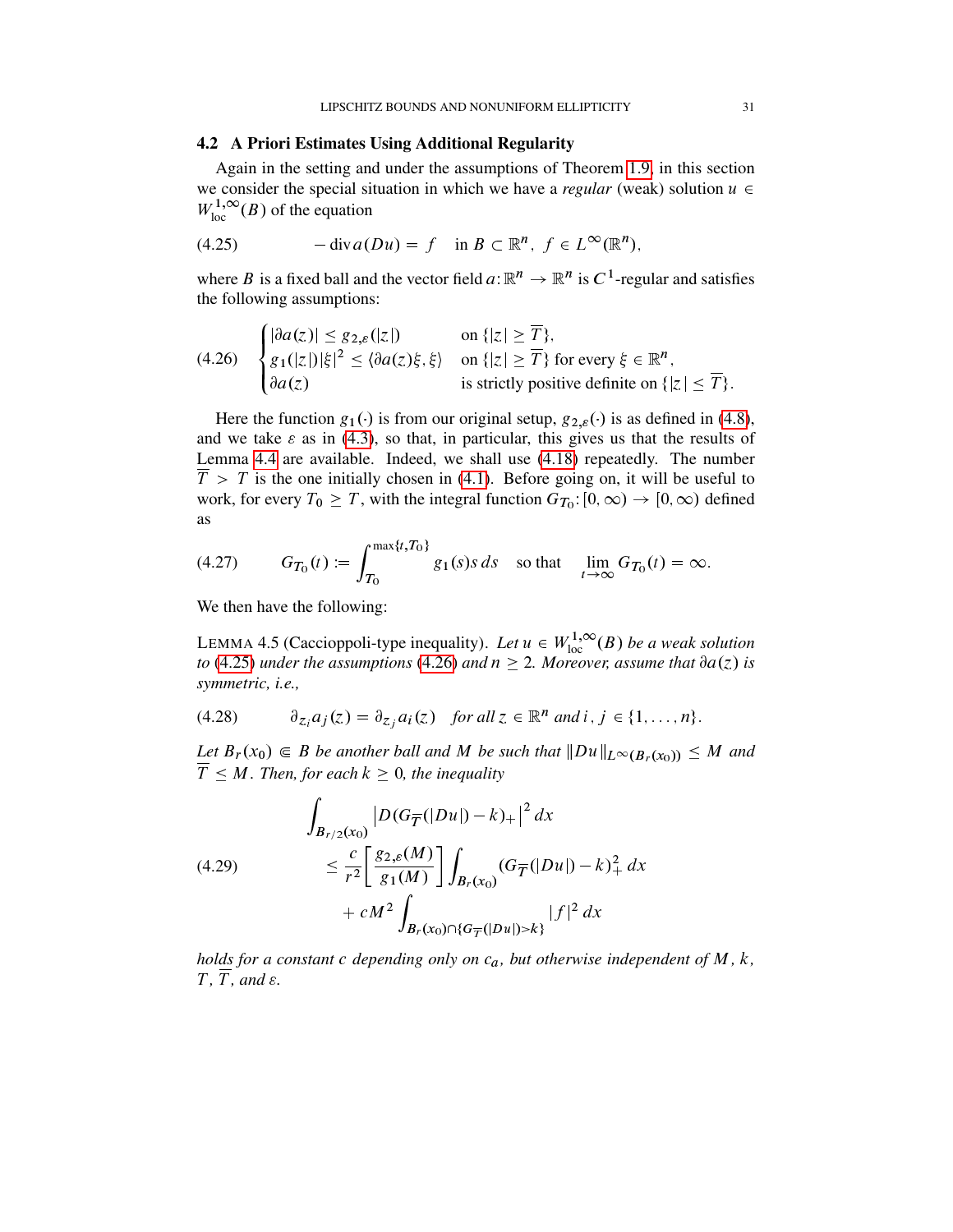PROOF. We first observe that under the assumptions considered, that is [\(4.26\)](#page-30-2), we find numbers  $\overline{v}$ ,  $\overline{L}$  depending only on M,  $\overline{T}$ , and  $a(\cdot)$  such that

$$
(4.30) \t\t |\partial a(z)| \le \overline{L} \t \text{ and } \t \overline{\nu} |\xi|^2 \le \langle \partial a(z)\xi, \xi \rangle
$$

provided  $|z| \leq \overline{T} + M$ , where

$$
\overline{L} = \max_{|z| \leq \overline{T} + M} |\partial a(z)| \quad \text{and} \quad \overline{\nu} := \min_{|z| \leq \overline{T} + M, \xi \in \mathbb{R}^n} \frac{\langle \partial a(z) \xi, \xi \rangle}{|\xi|^2}.
$$

Notice that  $\overline{L}$  is finite since  $a(\cdot)$  is  $C^1$ -regular and  $(4.26)_1$  $(4.26)_1$  is in force. Moreover,  $\overline{v} > 0$  by [\(4.26\)](#page-30-2)<sub>2,3</sub> and the positivity of  $g_1$  on  $\{s \in [\overline{T}, \overline{T} + M]\}$ . Since we assume  $\|Du\|_{L^{\infty}(B_r(x_0))} \leq M$ , standard regularity theory applies and it follows that

<span id="page-31-1"></span>(4.31) 
$$
\begin{cases} u \in W^{2,2}(B_r(x_0)), \\ u \in C^{1,\alpha}(B_r(x_0)) \text{ for some } \alpha \in (0,1), \\ a(Du) \in W^{1,2}(B_r(x_0); \mathbb{R}^n). \end{cases}
$$

For this see, for instance, [\[26,](#page-89-10) [34\]](#page-89-8). We can therefore differentiate the equation [\(4.25\)](#page-30-1). This means that, whenever  $s \in \{1, \ldots, n\}$ , we have that

<span id="page-31-0"></span>(4.32) 
$$
\int_{B} \langle \partial a(Du) DD_{s}u, D\varphi \rangle dx = - \int_{B} f D_{s} \varphi dx
$$

holds for every choice of  $\varphi \in C_0^{\infty}(B_r(x_0))$  and for every  $\varphi \in W_0^{1,2}$  $\int_0^{1,2} (B_r(x_0))$  with compact support in  $B_r(x_0)$ . In the identity [\(4.32\)](#page-31-0) we now choose  $\varphi = \varphi_s :=$  $\eta^2(\overline{G}_{\overline{T}}(|Du|) - k) + D_s u, k \ge 0$ , where  $\eta \in C_0^{\infty}(B_r(x_0), [0, 1])$  is a localization function satisfying  $1_{B_r/2}(x_0) \leq \eta \leq 1_{B_r}(x_0)$  and  $|D\eta| \leq 4/r$ . By the regularity properties of u in [\(4.31\)](#page-31-1),  $\varphi$  is an admissible test function. Notice that by the very definition in [\(4.27\)](#page-30-3) it follows, in particular, that  $||Du||_{L^{\infty}(B_r(x_0))} \leq \overline{T}$  implies that  $\varphi_s = 0$ . Furthermore, we have

<span id="page-31-2"></span>(4.33) 
$$
D\varphi_s = \eta^2 (G_{\overline{T}}(|Du|) - k)_{+} DD_s u + \eta^2 D_s u D (G_{\overline{T}}(|Du|) - k)_{+} + 2\eta (G_{\overline{T}}(|Du|) - k)_{+} D_s u D \eta,
$$

and whenever  $G_{\overline{T}}(|Du|) > k$  (which is only possible for  $|Du| > \overline{T}$ ), then there holds

$$
D(G_{\overline{T}}(|Du|) - k)_{+} = D[G_{\overline{T}}(|Du|)] = g_1(|Du|) \sum_{s=1}^{n} D_s u D_s u
$$
  
and  $g_1(|Du|) > 0$ .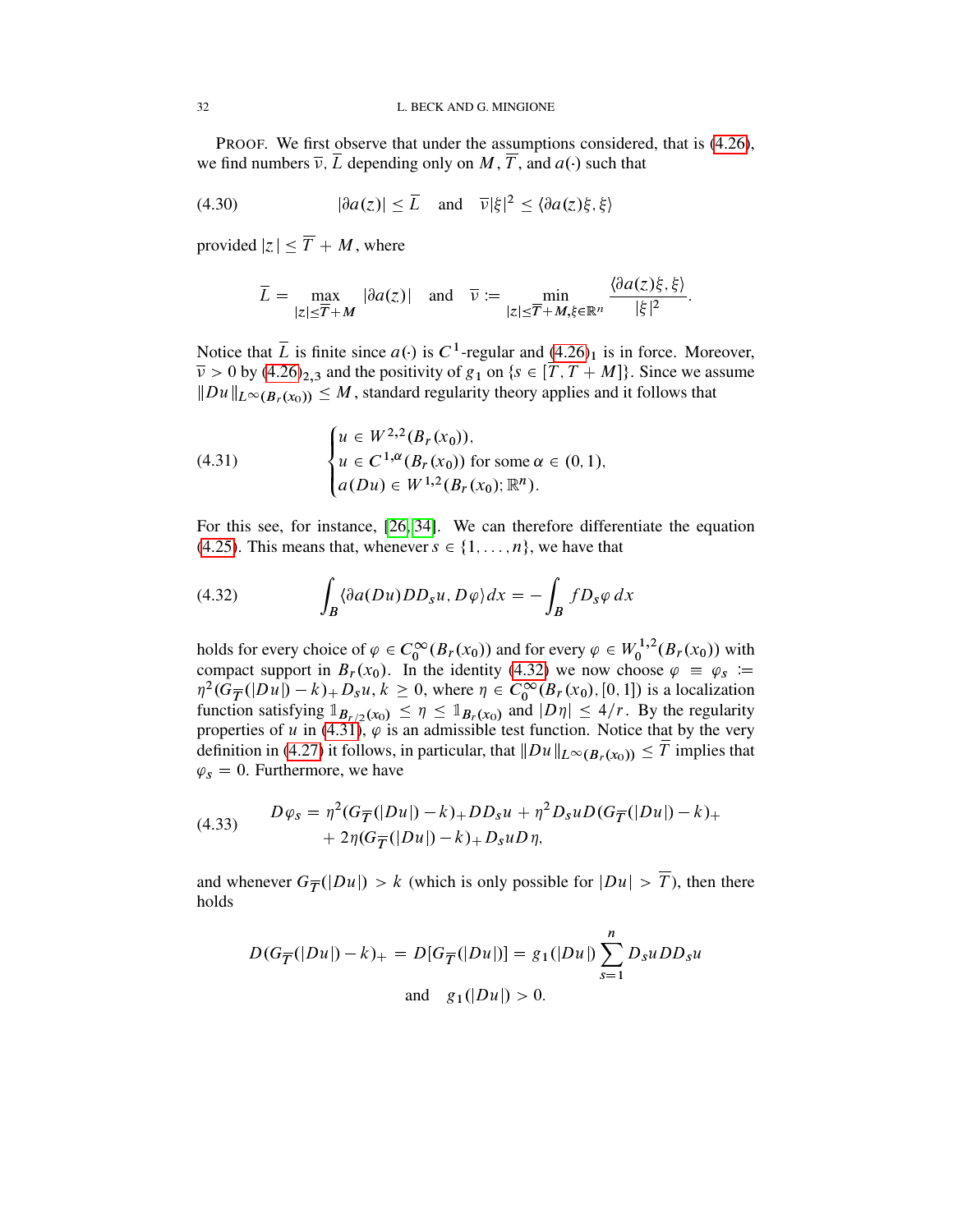Using the identities in the last two displays, from [\(4.32\)](#page-31-0) with  $\varphi = \varphi_s$  and summing over  $s \in \{1, \ldots, n\}$ , we get

<span id="page-32-0"></span>
$$
\sum_{s=1}^{n} \int_{B} \langle \partial a(Du)DD_{s}u, DD_{s}u \rangle (G_{\overline{T}}(|Du|) - k) + \eta^{2} dx
$$
  
+ 
$$
\int_{B} [g_{1}(|Du|)]^{-1}
$$
  
 
$$
\cdot \langle \partial a(Du)D(G_{\overline{T}}(|Du|) - k) + D(G_{\overline{T}}(|Du|) - k) + \eta^{2} dx
$$
  
= 
$$
\sum_{s=1}^{n} \int_{B} \langle \partial a(Du)DD_{s}u, (G_{\overline{T}}(|Du|) - k) + DD_{s}u \rangle \eta^{2} dx
$$
  
+ 
$$
\sum_{s=1}^{n} \int_{B} \langle \partial a(Du)DD_{s}u, D_{s}uD(G_{\overline{T}}(|Du|) - k) + \eta^{2} dx
$$
  
= 
$$
-2 \sum_{s=1}^{n} \int_{B} \langle \partial a(Du)DD_{s}u, D\eta \rangle D_{s}u(G_{\overline{T}}(|Du|) - k) + \eta dx
$$
  
- 
$$
\sum_{s=1}^{n} \int_{B} fD_{s} \varphi_{s} dx
$$
  
= 
$$
-2 \int_{B} [g_{1}(|Du|)]^{-1} \langle \partial a(Du)D(G_{\overline{T}}(|Du|) - k) + D\eta \rangle
$$
  
 
$$
\cdot (G_{\overline{T}}(|Du|) - k) + \eta dx
$$
  
= 
$$
\sum_{s=1}^{n} \int_{B} fD_{s} \varphi_{s} dx.
$$

By the assumed symmetry on  $\partial a$  in [\(4.28\)](#page-30-4), we can apply the Cauchy-Schwarz inequality to estimate the first integral on the right-hand side from above via

<span id="page-32-1"></span>
$$
-2\int_{B} [g_1(|Du|)]^{-1} \langle \partial a(Du)D(G_{\overline{T}}(|Du|) - k)_{+}, D\eta \rangle (G_{\overline{T}}(|Du|) - k)_{+} \eta \, dx
$$
  
\n
$$
\leq \frac{1}{2} \int_{B} [g_1(|Du|)]^{-1}
$$
  
\n
$$
\cdot \langle \partial a(Du)D(G_{\overline{T}}(|Du|) - k)_{+}, D(G_{\overline{T}}(|Du|) - k)_{+})\eta^2 \, dx
$$
  
\n
$$
+ 8 \int_{B} [g_1(|Du|)]^{-1} \langle \partial a(Du)D\eta, D\eta \rangle (G_{\overline{T}}(|Du|) - k)_{+}^2 \, dx.
$$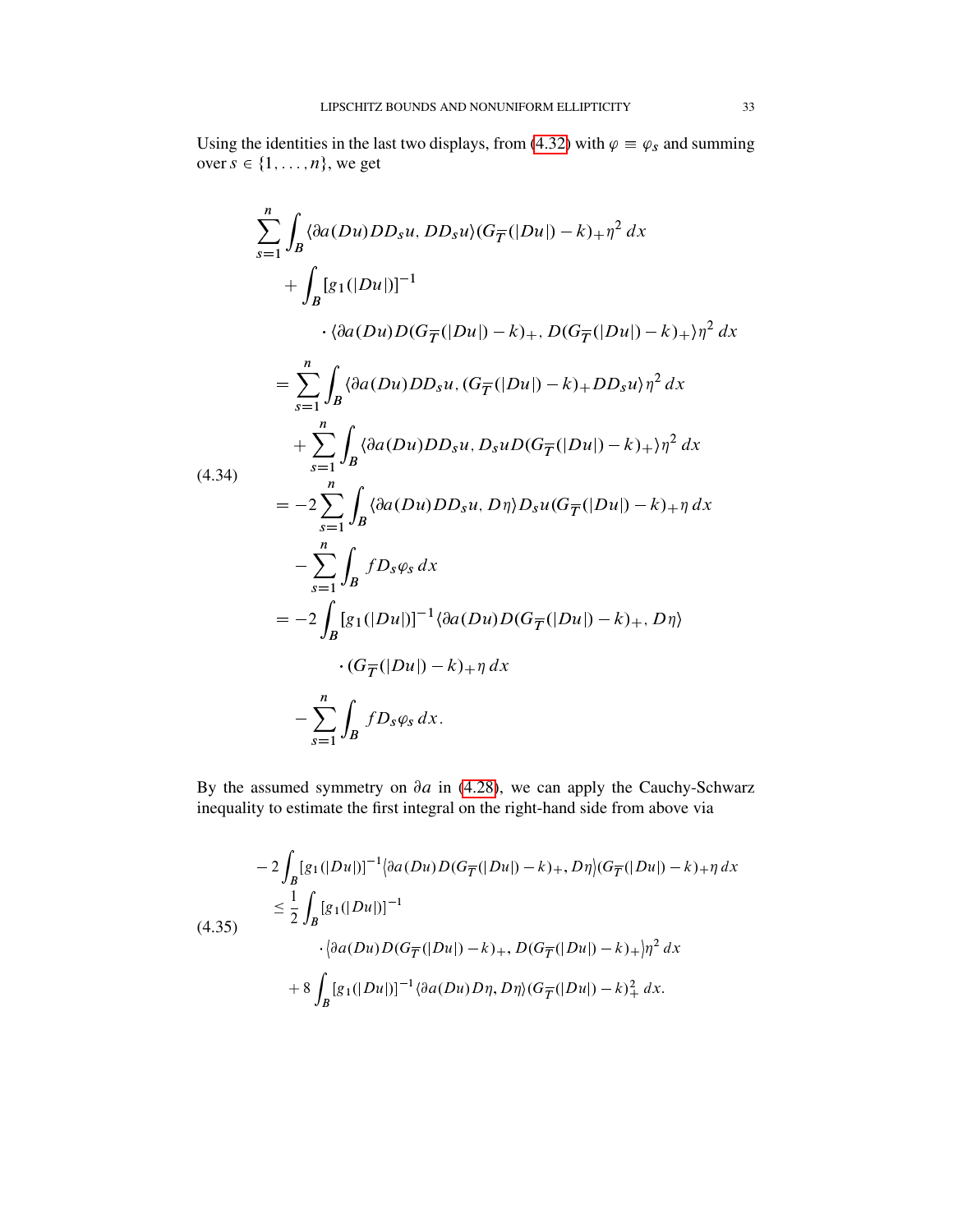Combining [\(4.34\)](#page-32-0) and [\(4.35\)](#page-32-1), reabsorbing terms, and using [\(4.26\)](#page-30-2) (recall that  $(G_{\overline{T}}(|Du|) - k)_{+} > 0$  implies in particular  $|Du| > \overline{T}$ ), we then deduce

<span id="page-33-0"></span>
$$
\int_{B} (g_{1}(|Du|)(G_{\overline{T}}(|Du|) - k) + |D^{2}u|^{2} + |D(G_{\overline{T}}(|Du|) - k) + |^{2})\eta^{2} dx
$$
\n
$$
(4.36) \leq c \int_{B} \left[ \frac{g_{2,\varepsilon}(|Du|)}{g_{1}(|Du|)} \right] (G_{\overline{T}}(|Du|) - k)_{+}^{2} |D\eta|^{2} dx
$$
\n
$$
+ 2 \sum_{s=1}^{n} \int_{B} |f||D_{s}\varphi_{s}| dx.
$$

Recalling [\(4.33\)](#page-31-2), for the latter integral the Young inequality yields

$$
2\sum_{s=1}^{n} \int_{B} |f||D_{s}\varphi_{s}| dx
$$
  
\n
$$
\leq \frac{1}{2} \int_{B} [g_{1}(|Du|)(G_{\overline{T}}(|Du|) - k) + |D^{2}u|^{2} + |D(G_{\overline{T}}(|Du|) - k) + |^{2}] \eta^{2} dx
$$
  
\n
$$
+ c \int_{B \cap \{G_{\overline{T}}(|Du|) > k\}} (G_{\overline{T}}(|Du|) - k)^{2} + |D\eta|^{2} dx
$$
  
\n
$$
+ c \int_{B \cap \{G_{\overline{T}}(|Du|) > k\}} |f|^{2} \{[g_{1}(|Du|)]^{-1}(G_{\overline{T}}(|Du|) - k) + |Du|^{2}\} \eta^{2} dx.
$$

We notice that all the terms in the above display make sense as  $g_1(t) > 0$  for  $t \geq T$ , and all the terms are evaluated only where  $|Du| > \overline{T} > T$ . Moreover, we observe from [\(4.18\)](#page-28-2)

$$
G_{\overline{T}}(t) = \int_{\overline{T}}^{t} g_1(s)s \, ds \le g_1(t)t \int_{\overline{T}}^{t} ds = g_1(t)t(t - \overline{T}) \le g_1(t)t^2
$$

for all  $t \geq \overline{T}$  so that

$$
\int_{B \cap \{G_{\overline{T}}(|Du|) > k\}} |f|^2 \{ [g_1(|Du|)]^{-1} (G_{\overline{T}}(|Du|) - k)_+ + |Du|^2 \} \eta^2 dx
$$
  
\n
$$
\leq 2 \int_{B \cap \{G_{\overline{T}}(|Du|) > k\}} |f|^2 |Du|^2 \eta^2 dx.
$$

Gathering the content of the last four displays and reabsorbing terms once again, we find

$$
\int_{B} (g_1(|Du|)(G_{\overline{T}}(|Du|) - k) + |D^2u|^2 + |D(G_{\overline{T}}(|Du|) - k) + |^2)\eta^2 dx
$$
\n
$$
\leq c \int_{B} \left[ \frac{g_{2,\varepsilon}(|Du|)}{g_1(|Du|)} + 1 \right] (G_{\overline{T}}(|Du|) - k)^2 + |D\eta|^2 dx
$$
\n
$$
+ c \int_{B \cap \{G_{\overline{T}}(|Du|) > k\}} |f|^2 |Du|^2 \eta^2 dx,
$$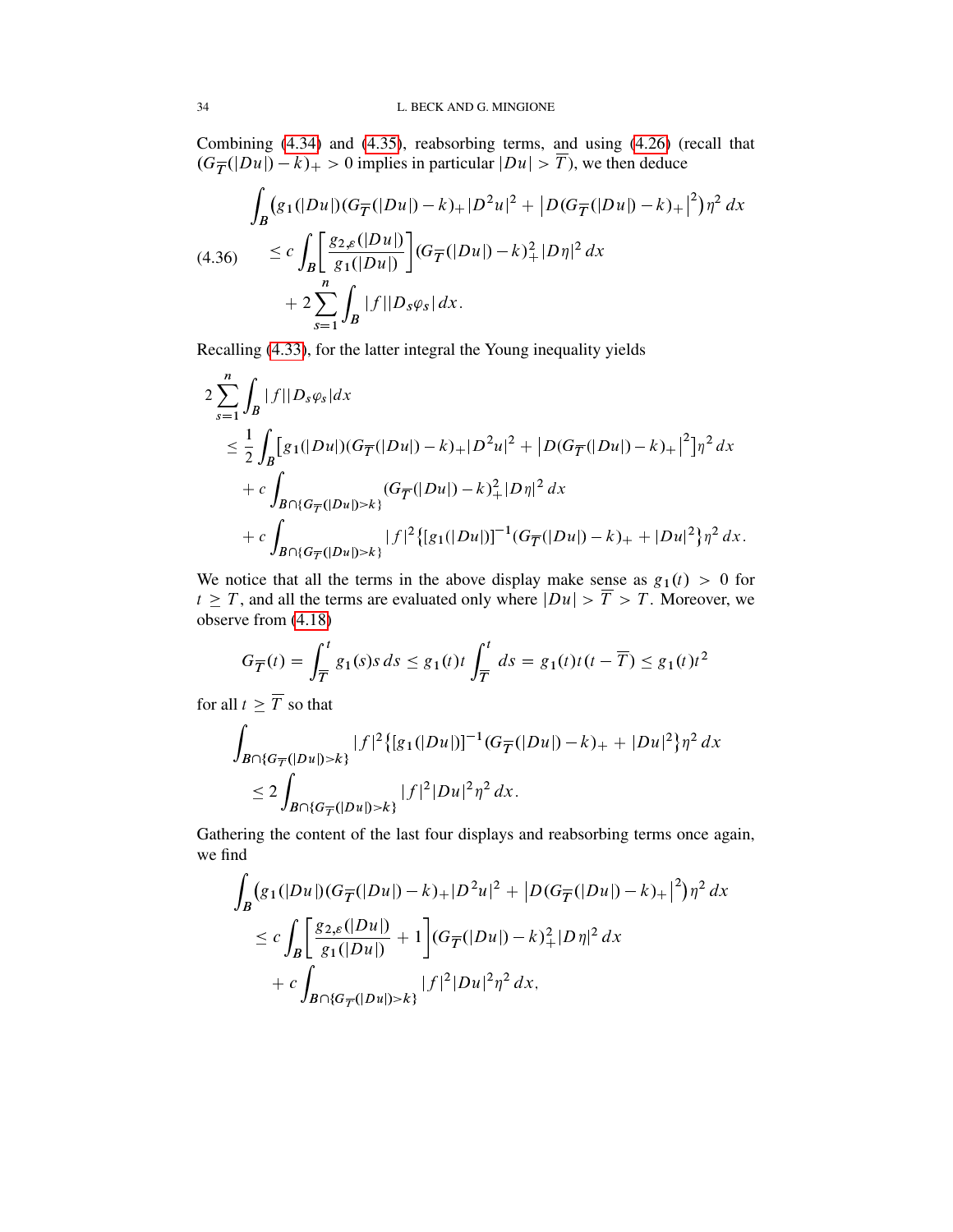where c is an absolute constant. By estimating (when  $|Du| \geq \overline{T}$ )

$$
\left[\frac{g_{2,\varepsilon}(|Du|)}{g_1(|Du|)}+1\right] \stackrel{(4.18)}{\leq} 2c_a \left[\frac{g_{2,\varepsilon}(M)}{g_1(M)}\right]+1 \stackrel{(4.22)}{\leq} 3c_a \left[\frac{g_{2,\varepsilon}(M)}{g_1(M)}\right]
$$

and taking into account the properties of the localization function  $\eta$ , we conclude with [\(4.29\)](#page-30-5), and the proof of the lemma is complete.  $\Box$ 

A corresponding version of the Caccioppoli-type inequality, with different con-stants, holds if the symmetry assumption [\(4.28\)](#page-30-4) on  $\partial a(.)$  is dropped.

LEMMA 4.6. Let  $u \in W^{1,\infty}_{loc}(B)$  be a solution to [\(4.25\)](#page-30-1) under the assumptions [\(4.26\)](#page-30-2)*, with*  $n \geq 2$ *. Let*  $B_r(x_0) \in B$  *be another ball and* M *be such that*  $\|Du\|_{L^{\infty}(B_r(x_0))} \leq M$  and  $\overline{T} \leq M$ . Then, for each  $k \geq 0$ , the inequality

<span id="page-34-0"></span>
$$
\int_{B_{r/2}(x_0)} |D(G_{\overline{T}}(|Du|) - k)_{+}|^2 dx
$$
\n
$$
\leq \frac{c}{r^2} \bigg[ \frac{g_{2,\varepsilon}(M)}{g_1(M)} \bigg]^2 \int_{B_r(x_0)} (G_{\overline{T}}(|Du|) - k)_{+}^2 dx
$$
\n
$$
+ cM^2 \int_{B_r(x_0) \cap \{G_{\overline{T}}(|Du|) > k\}} |f|^2 dx
$$

*holds for a constant c depending only on*  $c_a$ *, but otherwise independent of*  $M, k, T$ *,*  $\overline{T}$ *, and*  $\varepsilon$ *.* 

PROOF. The proof follows that given for Lemma [4.5,](#page-30-6) with some minor modifications due to the fact that [\(4.28\)](#page-30-4) is not in force here. We proceed as for Lemma [4.5](#page-30-6) and arrive at  $(4.34)$ . At this point we directly use assumption  $(4.26)<sub>1</sub>$  $(4.26)<sub>1</sub>$  in order to estimate the right-hand side. The outcome is

$$
\int_{B} (g_1(|Du|)(G_{\overline{T}}(|Du|)-k)_+|D^2u|^2+|D(G_{\overline{T}}(|Du|)-k)_+|^2)\eta^2 dx
$$
\n
$$
\leq 2\int_{B} \frac{g_{2,\varepsilon}(|Du|)}{g_1(|Du|)}|D(G_{\overline{T}}(|Du|)-k)_+|(G_{\overline{T}}(|Du|)-k)_+|D\eta|\eta dx
$$
\n
$$
+\sum_{s=1}^n \int_{B} |f||D_s\varphi_s| dx.
$$

Using the Young inequality and reabsorbing terms yields

$$
\int_{B} (g_1(|Du|)(G_{\overline{T}}(|Du|) - k)_+|D^2u|^2 + |D(G_{\overline{T}}(|Du|) - k)_+|^2)\eta^2 dx
$$
\n
$$
\leq c \int_{B} \left[ \frac{g_{2,s}(|Du|)}{g_1(|Du|)} \right]^2 (G_{\overline{T}}(|Du|) - k)_+^2|D\eta|^2 dx
$$
\n
$$
+ c \sum_{s=1}^n \int_{B} |f||D_s\varphi_s| dx.
$$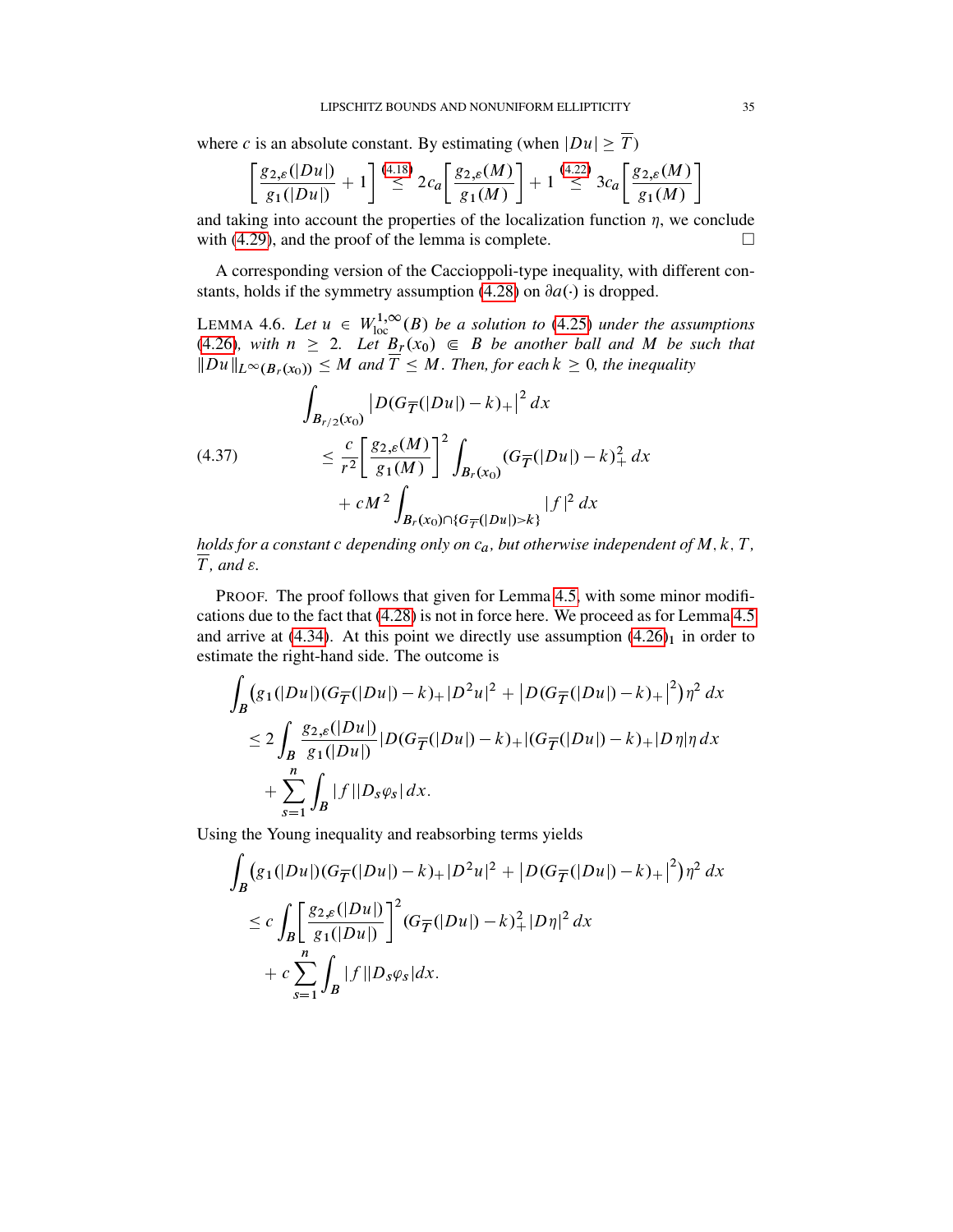The last integral can be then treated as for Lemma [4.5—](#page-30-6)see [\(4.36\)](#page-33-0) and subsequent estimates—which leads to

$$
\int_{B} (g_1(|Du|)(G_{\overline{T}}(|Du|)-k)_+|D^2u|^2+|D(G_{\overline{T}}(|Du|)-k)_+|^2)\eta^2 dx
$$
\n
$$
\leq c \int_{B} \left( \left[ \frac{g_{2,\varepsilon}(|Du|)}{g_1(|Du|)} \right]^2 + 1 \right) (G_{\overline{T}}(|Du|)-k)_+^2|D\eta|^2 dx
$$
\n
$$
+ c \int_{B \cap \{G_{\overline{T}}(|Du|)>k\}} |f|^2|Du|^2\eta^2 dx.
$$

From this inequality, the assertion  $(4.37)$  follows as for Lemma [4.5.](#page-30-6)

As a consequence of the Caccioppoli-type inequalities [\(4.29\)](#page-30-5) and [\(4.37\)](#page-34-0), we can now give a first quantitative  $L^{\infty}$ -estimate for the gradient, still formulated in terms of the intrinsic function  $G_{\overline{T}}$  defined in [\(4.27\)](#page-30-3).

LEMMA 4.7. Let  $u \in W^{1,\infty}_{loc}(B)$  be a solution to [\(4.25\)](#page-30-1) under the assumptions  $(4.26)$ *, with*  $n \geq 2$ *. Let*  $\kappa \in (0, 1/2)$  *be a number, let*  $B_{R_0}(x_0) \subseteq B$  *be another ball,* and M *be such that*  $||Du||_{L^{\infty}(B_{R_0}(x_0))} \leq M$  and  $\overline{T} \leq M$ . Then the inequality

<span id="page-35-0"></span>
$$
G_{\overline{T}}(|Du(x_0)|)
$$
\n
$$
\leq k + c \left[ \frac{g_{2,\varepsilon}(M)}{g_1(M)} \right]^{(\frac{1+\vartheta}{2})(1+\max\{\kappa, \frac{n-2}{2}\})}
$$
\n
$$
\cdot \left( \int_{B_{R_0}(x_0)} (G_{\overline{T}}(|Du|) - k)_{+}^2 dx \right)^{1/2}
$$
\n
$$
+ c \left[ \frac{g_{2,\varepsilon}(M)}{g_1(M)} \right]^{(\frac{1+\vartheta}{2}) \max\{\kappa, \frac{n-2}{2}\}} M P_1^f(x_0, 2R_0)
$$

*holds for every*  $k \geq 0$ *, where the constant c depends only on n and c<sub>a</sub> when*  $n > 2$ *and on*  $\kappa$  *and*  $c_a$  *when*  $n = 2$  (*but is independent of* M, k, T, T, *and*  $\epsilon$ )*. Then the number*  $\vartheta$  *is such that*  $\vartheta = 0$  *in the case where the symmetry assumptions* [\(4.28\)](#page-30-4) *are in force and*  $\vartheta = 1$  *otherwise.* 

PROOF. Using [\(4.29\)](#page-30-5) and [\(4.37\)](#page-34-0), we are able to verify [\(3.2\)](#page-20-3) with the obvious choices  $v = G_T^{-}(|Du|), M_1 := [g_{2,\varepsilon}(M)/g_1(M)]^{(1+\vartheta)/2} \geq 1$ , and  $M_2 := M$ , and for a proper constant  $c_m$  that depends only on  $c_a$ ; at this point the claim [\(4.38\)](#page-35-0) follows directly by [\(3.2\)](#page-20-3) from Lemma [3.1.](#page-20-1) Notice that Lemma [3.1](#page-20-1) applies, as by [\(4.31\)](#page-31-1) we have that every point  $x_0 \in B$  is actually a Lebesgue point for Du and therefore also for  $G_{\overline{T}}(|Du|)$ .

We can finally conclude with the first basic a priori estimate. For this, recall the notation introduced in [\(2.1\)](#page-17-0).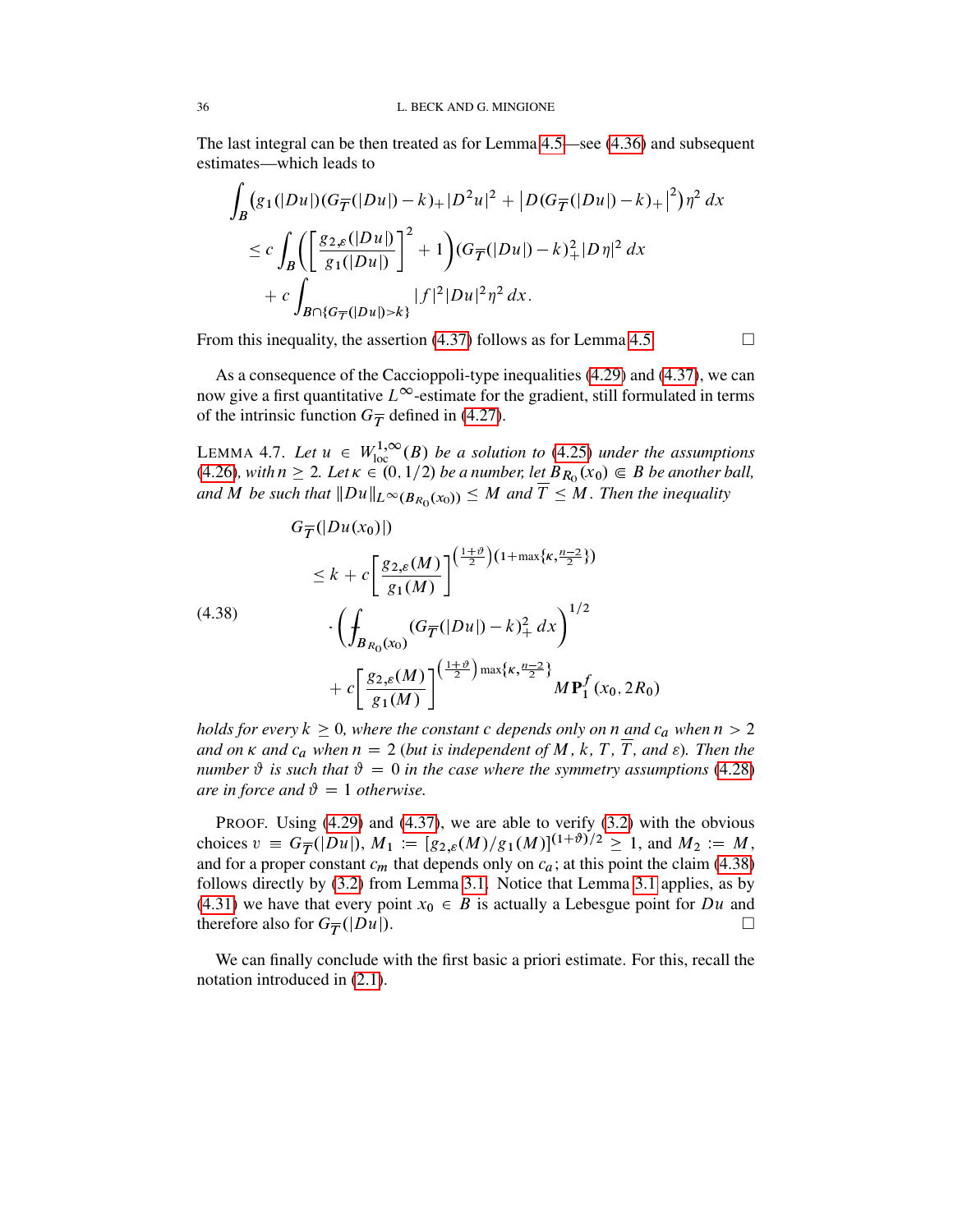<span id="page-36-0"></span>LEMMA 4.8. Let  $u \in W^{1,\infty}_{loc}(B)$  be a solution to [\(4.25\)](#page-30-0) under the assumptions [\(4.26\)](#page-30-1) and [\(4.28\)](#page-30-2) and with  $n \geq 3$ . Let  $\{F_{\varepsilon}\}\$  be the family of approximating inte*grands introduced in Lemma* [4.2](#page-25-0) (*and recall that* [\(1.31\)](#page-8-0)*,* [\(1.33\)](#page-9-0)*, and* [\(1.34\)](#page-9-1) *hold* as in the statement of Theorem [1.9](#page-9-2) for some  $\sigma \in (0, 2\beta_0]$  and  $\beta_1 \in (0, 1)$ *). Let*  $B_R \in B$  be a ball and denote  $f_{B_R} := \mathbb{1}_{B_R} f$  so that  $f_{B_R} \in L^2(\mathbb{R}^n)$ . Then the *inequality*

<span id="page-36-1"></span>
$$
G_{\overline{T}}(\|Du\|_{L^{\infty}(B_{R/2})})
$$
\n
$$
\leq c \left(\int_{B_R} F_{\varepsilon}(Du)dx\right)^{\frac{2}{\sigma}} + c \left(\int_{B_R} F_{\varepsilon}(Du)dx\right)^{\frac{1}{\beta_0}}
$$
\n
$$
+ c \left\| \mathbf{P}_1^{f_{B_R}}(\cdot, R) \right\|_{L^{\infty}(B_R)}^{\frac{1}{1-\beta_1}} + c \left\| \mathbf{P}_1^{f_{B_R}}(\cdot, R) \right\|_{L^{\infty}(B_R)}^{\frac{\tau+2}{\tau+1}}
$$
\n
$$
+ cH(\overline{T}) \left\| \mathbf{P}_1^{f_{B_R}}(\cdot, R) \right\|_{L^{\infty}(B_R)}
$$

*holds for a constant*  $c \equiv c(n, \nu, \tau, c_a, c_{b,\overline{T}}, \sigma, \beta_0, \beta_1)$ *. The constant*  $c_{b,\overline{T}}$  *was defined in* [\(4.20\)](#page-29-0) *and*  $c_b$  *was introduced in* [\(1.34\)](#page-9-1).

PROOF. The main ingredient in the proof is the local a priori estimate [\(4.38\)](#page-35-0) that is going to be applied under the symmetry assumption [\(4.28\)](#page-30-2) with  $\vartheta = 0$ . Indeed, later on we shall use Lemma [4.8](#page-36-0) with the choice  $a(\cdot) \equiv \partial F_{\varepsilon}$ , where  $\{F_{\varepsilon}\}\$  is the family of approximating integrands introduced in Section [4.1](#page-24-0) (see Lemmas [4.1](#page-25-1) and [4.2\)](#page-25-0); this justifies the assumption made here that  $\partial a$  is symmetric. However, for the first part of the proof we shall keep formally  $(1 + \vartheta)/2 = 1/2$  and general dimensions  $n \geq 2$ , as this will give us the opportunity to use some computations made here for later proofs. It is sufficient to consider the case  $||Du||_{L^{\infty}(B_{R/2})} \geq T$ ; otherwise, [\(4.39\)](#page-36-1) is trivial by the very definition of  $G_{\overline{T}}(\cdot)$ .

To proceed and use Lemma [4.7](#page-35-1) in a proper way, with  $B_R$  denoting the ball from the statement of Lemma [4.8,](#page-36-0) let us observe that we can immediately localize everything to  $B_R$ , so that we can consider  $u \in W^{1,\infty}(B_R)$  as a solution to the equation  $-\text{div}\,a(Du) = f = f_{B_R}$  in  $B_R$ , so that Lemma [4.7](#page-35-1) applies with f replaced by  $f_{B_R}$  and  $B = B_R$ . To begin the proof, we now consider concentric balls  $B_{R/2} \in B_s \in B_t \in B_R$ , a point  $x_0 \in B_s$ , and  $R_0 = t - s$  such that  $B_{R_0}(x_0) \subset B_t$ . We then apply estimate [\(4.38\)](#page-35-0) with  $k = 0$  and  $\kappa \in (0, 1/2)$ , thereby obtaining via  $||Du||_{L^{\infty}(B_{R_0}(x_0))} \leq ||Du||_{L^{\infty}(B_t)} = M$ 

$$
G_{\overline{T}}(|Du(x_0)|)
$$

$$
\leq c \left[ \frac{g_{2,\varepsilon}(\|Du\|_{L^{\infty}(B_{t})})}{g_{1}(\|Du\|_{L^{\infty}(B_{t})})} \right]^{(\frac{1+\vartheta}{2})(1+\max\{\kappa,\frac{n-2}{2}\})}
$$
  

$$
\cdot \left( \int_{B_{R_{0}}(x_{0})} [G_{\overline{T}}(|Du|)]^{2} dx \right)^{1/2}
$$
  

$$
+ c \left[ \frac{g_{2,\varepsilon}(\|Du\|_{L^{\infty}(B_{t})})}{g_{1}(\|Du\|_{L^{\infty}(B_{t})})} \right]^{(\frac{1+\vartheta}{2}) \max\{\kappa,\frac{n-2}{2}\}} \|Du\|_{L^{\infty}(B_{t})} \mathbf{P}_{1}^{f_{B_{R}}}(x_{0}, 2R_{0}) \leq
$$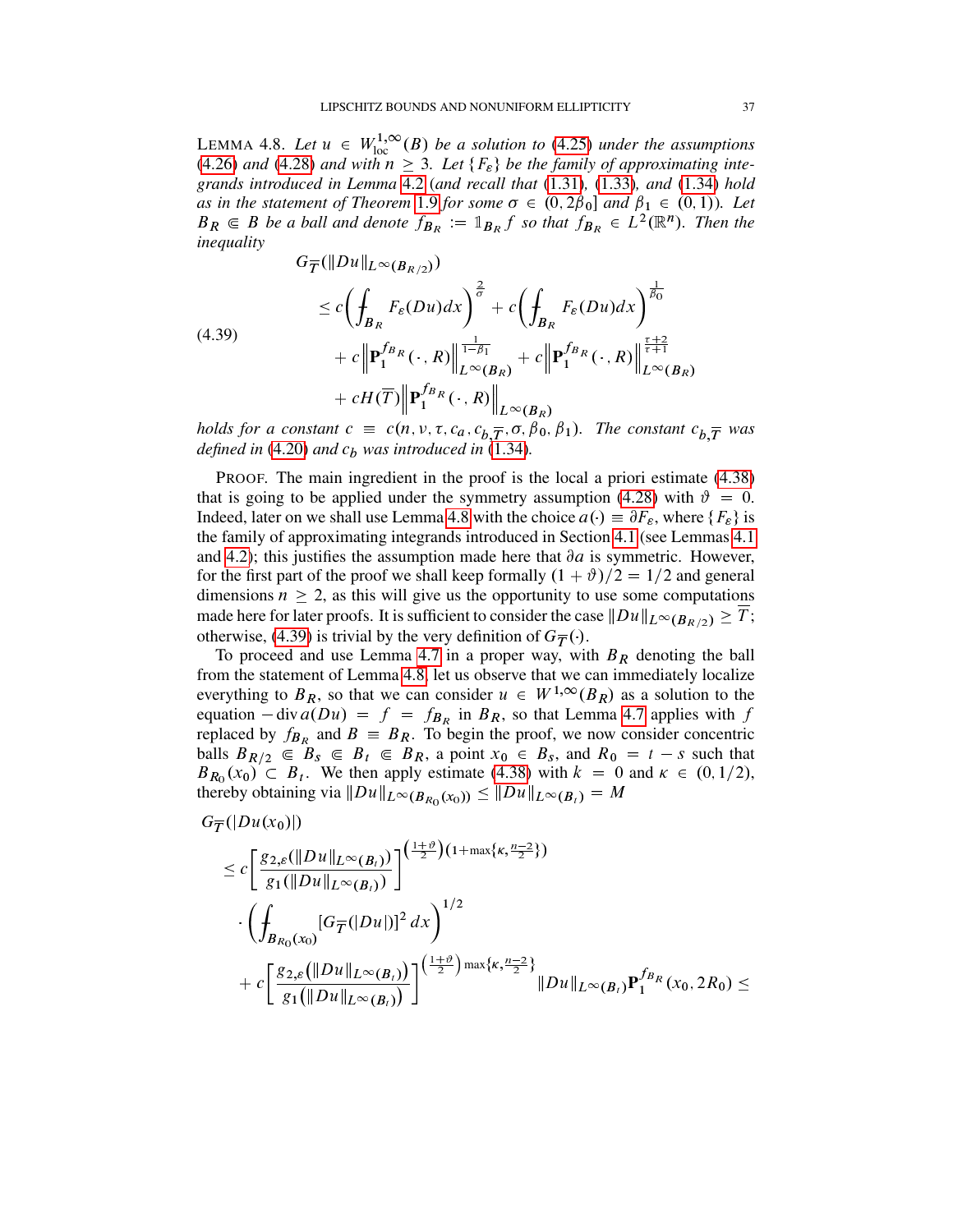$$
\leq \frac{c}{(t-s)^{n/2}} \Bigg[ \frac{g_{2,\varepsilon}(\|Du\|_{L^{\infty}(B_t)})}{g_1(\|Du\|_{L^{\infty}(B_t)})} \Bigg]^{(\frac{1+\vartheta}{2})(1+\max\{\kappa,\frac{n-2}{2}\})} \cdot \Biggl( \int_{B_t} [G_{\overline{T}}(|Du|)]^2 dx \Biggr)^{1/2} \n+ c \Biggl[ \frac{g_{2,\varepsilon}(\|Du\|_{L^{\infty}(B_t)})}{g_1(\|Du\|_{L^{\infty}(B_t)})} \Biggr]^{(\frac{1+\vartheta}{2}) \max\{\kappa,\frac{n-2}{2}\}} \cdot \|Du\|_{L^{\infty}(B_t)} \Biggl\| \mathbf{P}_1^{f_{B_R}}(\cdot, 2(t-s)) \Biggr\|_{L^{\infty}(B_t)}
$$

with c depending only on n and  $c_a$  (and also on  $\kappa$  when  $n = 2$ ). By definition of  $G_{\overline{T}}(\cdot)$  and since  $y \mapsto G_{\overline{T}}(y)$  is nondecreasing, we further estimate by means of  $(1.33)_2$  $(1.33)_2$ 

<span id="page-37-1"></span>
$$
\int_{B_t} [G_{\overline{T}}(|Du|)]^2 dx
$$
\n
$$
\leq \int_{B_t \cap \{|Du| > \overline{T}\}} \left( \int_{\overline{T}}^{|Du|} g_1(y) y \, dy \right)^2 dx
$$
\n
$$
\leq [G_{\overline{T}}(\|Du\|_{L^{\infty}(B_t)})]^{2-\beta_0} \int_{B_t \cap \{|Du| > \overline{T}\}} \left( \int_{\overline{T}}^{|Du|} g_1(y) y \, dy \right)^{\beta_0} dx
$$
\n
$$
\leq [G_{\overline{T}}(\|Du\|_{L^{\infty}(B_t)})]^{2-\beta_0} \int_{B_t} F_{\varepsilon}(Du) dx,
$$

where we have also used  $(4.7)_2$  $(4.7)_2$ . Combining the last two inequalities and recalling that the point  $x_0 \in B_s$  is arbitrary, we then have

<span id="page-37-0"></span>
$$
G_{\overline{T}}(\|Du\|_{L^{\infty}(B_{s})})
$$
\n
$$
\leq \frac{c}{(t-s)^{n/2}} \left[ \frac{g_{2,\varepsilon}(\|Du\|_{L^{\infty}(B_{t})})}{g_{1}(\|Du\|_{L^{\infty}(B_{t})})} \right]^{(\frac{1+\vartheta}{2})(1+\max\{k,\frac{n-2}{2}\})}
$$
\n
$$
\cdot [G_{\overline{T}}(\|Du\|_{L^{\infty}(B_{t})})]^{1-\frac{\beta_{0}}{2}} \left( \int_{B_{R}} F_{\varepsilon}(Du)dx \right)^{\frac{1}{2}}
$$
\n
$$
+ c \left[ \frac{g_{2,\varepsilon}(\|Du\|_{L^{\infty}(B_{t})})}{g_{1}(\|Du\|_{L^{\infty}(B_{t})})} \right]^{(\frac{1+\vartheta}{2}) \max\{k,\frac{n-2}{2}\}} \cdot \|Du\|_{L^{\infty}(B_{t})} \left\| P_{1}^{f_{B_{R}}}(\cdot,2(t-s)) \right\|_{L^{\infty}(B_{t})},
$$

with  $c$  depending now in addition on  $\nu$ .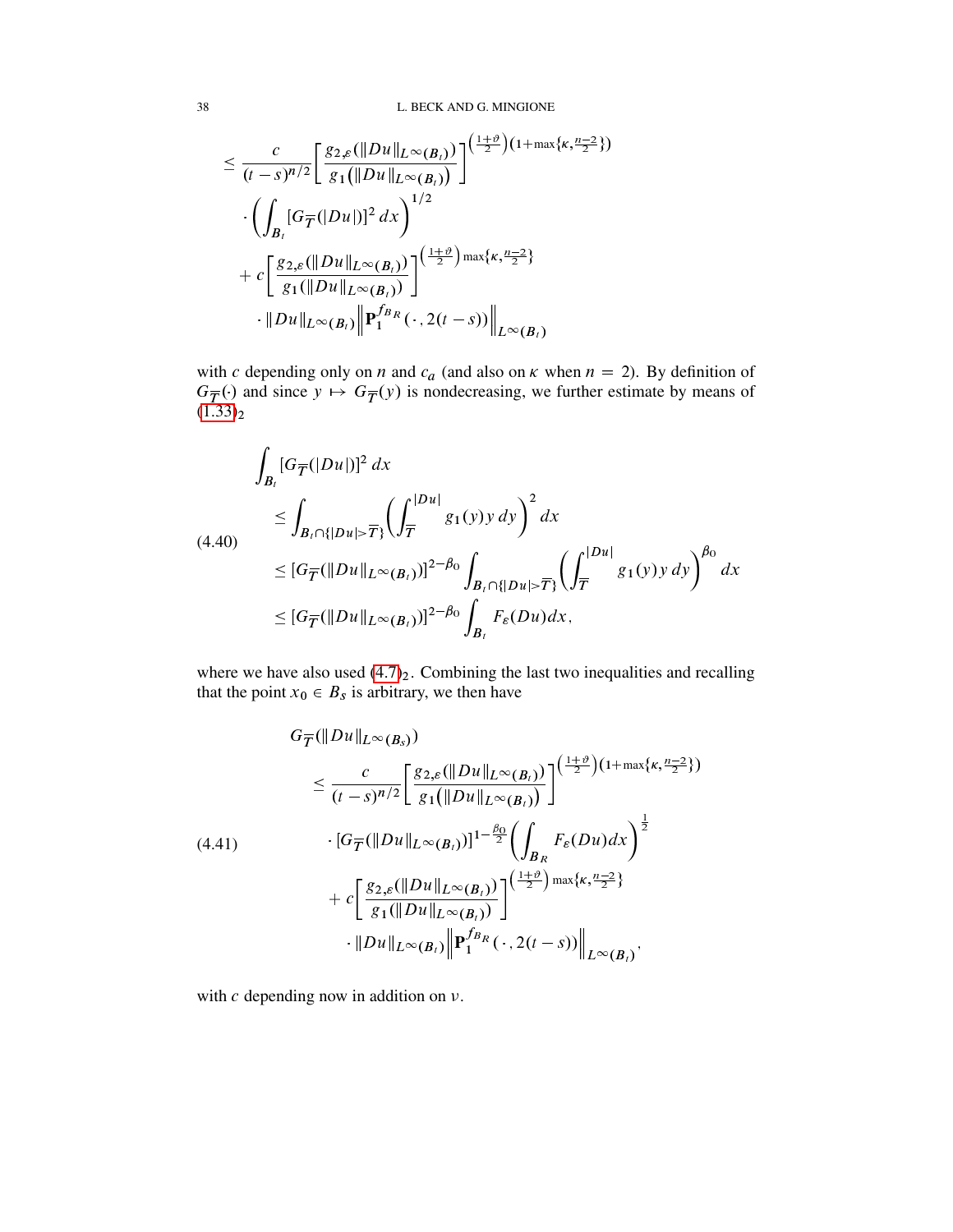Recalling that  $\tau + 2 \ge 1$  and the notation in [\(2.1\)](#page-17-0), we have

<span id="page-38-0"></span>
$$
[H(||Du||_{L^{\infty}(B_s)}) - H(\overline{T})]^{t+2}
$$
  
(4.42) 
$$
\leq [H(||Du||_{L^{\infty}(B_s)})]^{t+2} - [H(\overline{T})]^{t+2}
$$

$$
\leq \frac{\tau+2}{\nu} \int_{\overline{T}}^{||Du||_{L^{\infty}(B_s)}} g_1(y) y \, dy = \frac{\tau+2}{\nu} G_{\overline{T}}(||Du||_{L^{\infty}(B_s))},
$$

which is a consequence of  $(1.33)_1$  $(1.33)_1$ . We now specialize to the case  $n > 2$ , which is the one of interest for Theorem [1.9,](#page-9-2) and notice that in this case we have that  $1 + \max{\kappa}$ ,  $(n-2)/2$  =  $n/2$ . Recalling that here  $\vartheta = 0$ , we may now combine the estimates [\(4.41\)](#page-37-0) and [\(4.42\)](#page-38-0) and bound the right-hand side of [\(4.41\)](#page-37-0) via [\(4.19\)](#page-28-0) and  $||Du||_{L^{\infty}(B_t)} \leq H(||Du||_{L^{\infty}(B_t)})$ . In this way we find

<span id="page-38-1"></span>
$$
G_{\overline{T}}(\|Du\|_{L^{\infty}(B_{s})}) + [H(\|Du\|_{L^{\infty}(B_{s})}) - H(\overline{T})]^{t+2}
$$
\n
$$
\leq \frac{c}{(t-s)^{n/2}} [G_{\overline{T}}(\|Du\|_{L^{\infty}(B_{t})})]^{1-\sigma/4} \Biggl(\int_{B_{R}} F_{\varepsilon}(Du)dx\Biggr)^{1/2} + \frac{c}{(t-s)^{n/2}} [G_{\overline{T}}(\|Du\|_{L^{\infty}(B_{t})})]^{1-\beta_{0}/2} \Biggl(\int_{B_{R}} F_{\varepsilon}(Du)dx\Biggr)^{1/2} + c [G_{\overline{T}}(\|Du\|_{L^{\infty}(B_{t})})]^{\beta_{1}} \Biggl\| \mathbf{P}_{1}^{f_{B_{R}}}(\cdot, 2(t-s)) \Biggr\|_{L^{\infty}(B_{t})} + c [H(\|Du\|_{L^{\infty}(B_{t})}) - H(\overline{T})] \Biggl\| \mathbf{P}_{1}^{f_{B_{R}}}(\cdot, 2(t-s)) \Biggr\|_{L^{\infty}(B_{t})} + c H(\overline{T}) \Biggl\| \mathbf{P}_{1}^{f_{B_{R}}}(\cdot, 2(t-s)) \Biggr\|_{L^{\infty}(B_{t})},
$$

with  $c \equiv c(n, \nu, \tau, c_a, c_b, \overline{T})$ . We next apply the Young inequality four times to estimate the first four terms on the right-hand side of [\(4.43\)](#page-38-1), with conjugate exponents  $(4/(4 - \sigma), 4/\sigma), (2/(2 - \beta_0), 2/\beta_0), (1/\beta_1, 1/(1 - \beta_1)),$  and finally  $(\tau + 2, (\tau + 2)/(\tau + 1))$ ; the outcome is

<span id="page-38-2"></span>
$$
G_{\overline{T}}(\|Du\|_{L^{\infty}(B_{s})}) + [H(\|Du\|_{L^{\infty}(B_{s})}) - H(\overline{T})]^{\tau+2}
$$
  
\n
$$
\leq \frac{1}{2}G_{\overline{T}}(\|Du\|_{L^{\infty}(B_{t})}) + \frac{1}{2}[H(\|Du\|_{L^{\infty}(B_{t})}) - H(\overline{T})]^{\tau+2}
$$
  
\n
$$
+ \frac{c}{(t-s)^{2n/\sigma}} \left(\int_{B_{R}} F_{\varepsilon}(Du)dx\right)^{\frac{2}{\sigma}}
$$
  
\n
$$
+ \frac{c}{(t-s)^{n/\beta_{0}}} \left(\int_{B_{R}} F_{\varepsilon}(Du)dx\right)^{\frac{1}{\beta_{0}}
$$
  
\n
$$
+ c \left\| \mathbf{P}_{1}^{f_{B_{R}}}(\cdot, R) \right\|_{L^{\infty}(B_{R})}^{\frac{1}{1-\beta_{1}}} + c \left\| \mathbf{P}_{1}^{f_{B_{R}}}(\cdot, R) \right\|_{L^{\infty}(B_{R})}^{\frac{\tau+2}{\tau+1}}
$$
  
\n
$$
+ c H(\overline{T}) \left\| \mathbf{P}_{1}^{f_{B_{R}}}(\cdot, R) \right\|_{L^{\infty}(B_{R})}^{\tau}
$$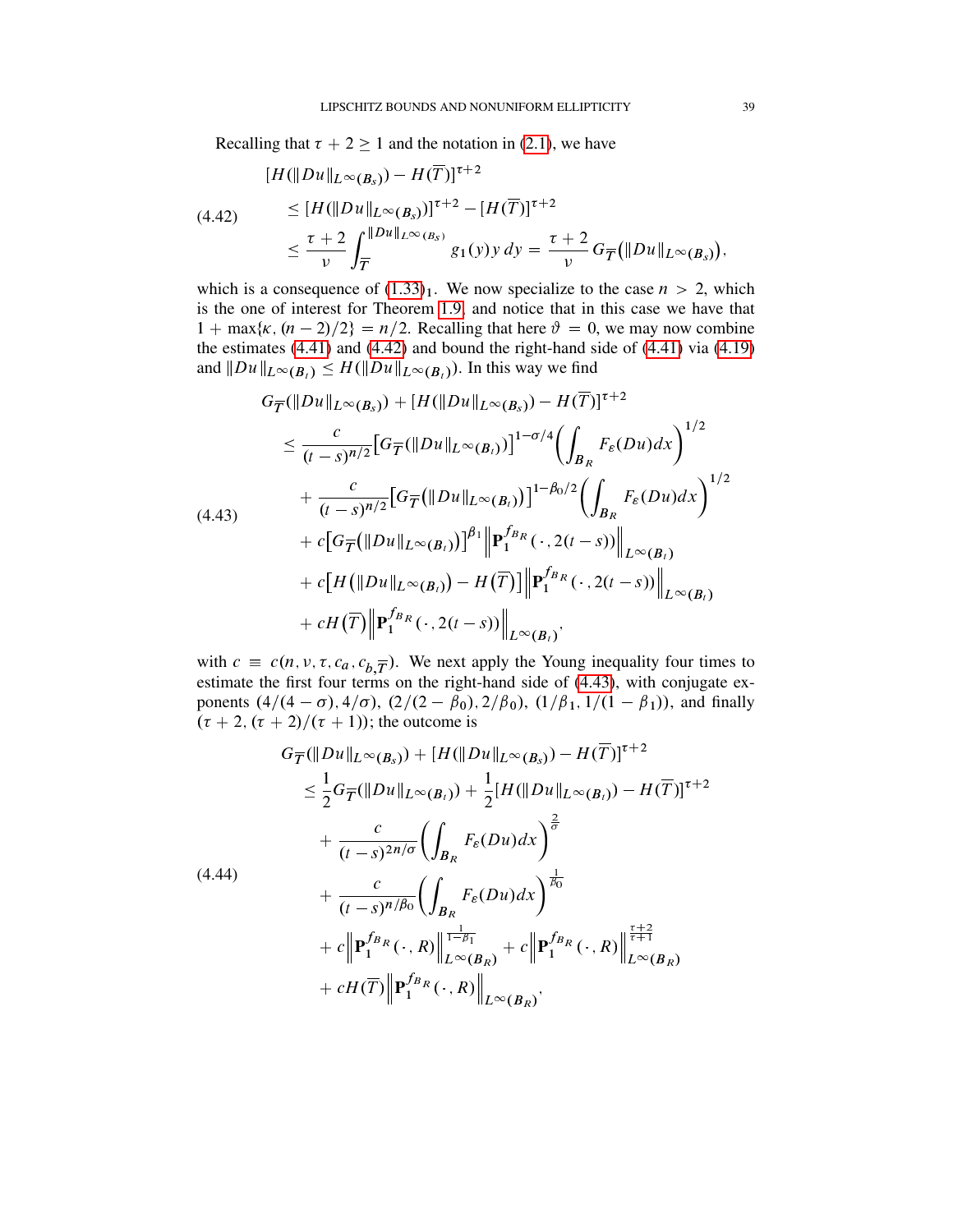where  $c \equiv c(n, \nu, \tau, c_a, c_b, \overline{T}, \sigma, \beta_0, \beta_1)$ . We are now able to apply Lemma [4.9](#page-39-0) below with the obvious choice

<span id="page-39-3"></span>
$$
(4.45) \qquad \phi(y) := G_{\overline{T}}(\|Du\|_{L^{\infty}(B_y)}) + [H(\|Du\|_{L^{\infty}(B_y)}) - H(\overline{T})]^{\tau+2} \ge 0
$$

for  $y \in [R/2, R]$ . This completes the proof of Lemma [4.8](#page-36-0) by establishing the claim  $(4.39)$  with the asserted dependencies of the constants.

The following lemma, which has been used in the above proof, is a standard variant of a classical iteration result [\[29,](#page-89-0) chap. 6, lemma 6.1].

<span id="page-39-0"></span>LEMMA 4.9. Let  $\phi$ :  $[R/2, R] \rightarrow \mathbb{R}$  be a nonnegative, bounded function. Assume *that for all s, t such that*  $R/2 \leq s < t \leq R$  *it holds that* 

$$
\phi(s) \le \frac{1}{2}\phi(t) + \frac{a_1}{(t-s)^{\gamma_1}} + \frac{a_2}{(t-s)^{\gamma_2}} + b
$$

*for some nonnegative constants*  $a_1, a_2, b$  *and nonnegative exponents*  $\gamma_1 \geq \gamma_2$ *.* Then the following inequality holds with  $c \equiv c(\gamma_1)$ :

$$
\phi(R/2) \le c \left[ \frac{a_1}{R^{\gamma_1}} + \frac{a_2}{R^{\gamma_2}} + b \right].
$$

#### <span id="page-39-4"></span>4.3 A Theorem of Bousquet and Brasco Revisited

In this section we restate a nice result of Bousquet and Brasco [\[6\]](#page-88-0) concerning the existence of Lipschitz solutions to variational problems satisfying the so-called bounded slope condition. The restatement below follows from the original formulation of the main result in [\[6\]](#page-88-0) and is adapted to the special case we are considering. We include some details for the sake of completeness.

<span id="page-39-2"></span>THEOREM 4.10 ([\[6,](#page-88-0) Main Theorem]). *Consider the Dirichlet minimization problem*

$$
\min_{w \in u_0 + W_0^{1,1}(B)} \int_B [F(Dw) - fw] dx
$$

where  $B \subset \mathbb{R}^n$  is a ball,  $n \geq 2$ ,  $u_0 \in C^2(B)$ , and  $f \in L^\infty(B)$ . Furthermore, *we assume that the integrand*  $F: \mathbb{R}^n \to \mathbb{R}$  *satisfies*  $(1.32)_{1,2}$  $(1.32)_{1,2}$  *and*  $(1.32)_4$  *for a function*  $g_1$ :  $[0, \infty) \to \mathbb{R}$  *such that*  $(1.33)$ <sub>1</sub> *holds. Then the problem admits at least one solution and every solution* u *satisfies*  $Du \in L^{\infty}(B; \mathbb{R}^n)$ .

PROOF. Notice that the assumption  $u_0 \in C^2(B)$  ensures that  $u_0$  satisfies the bounded slope condition on  $B$ ; see [\[29,](#page-89-0) chap. 1, theorem 1.1]. It is therefore sufficient to check that the assumptions of [\[6,](#page-88-0) Main Theorem] are satisfied; we therefore adopt the terminology of [\[6\]](#page-88-0). For this purpose, we first observe that  $u_0|_{\partial B}$  satisfies, for some  $K \geq 0$ , the bounded slope condition of rank K. Second, we need to verify that the following type of strictly uniform convexity condition

<span id="page-39-1"></span>(4.46) 
$$
\theta F(z_1) + (1 - \theta)F(z_2) - F(\theta z_1 + (1 - \theta)z_2)
$$

$$
\geq \theta (1 - \theta) \Psi_1(|z_1| + |z_2|)|z_1 - z_2|^2
$$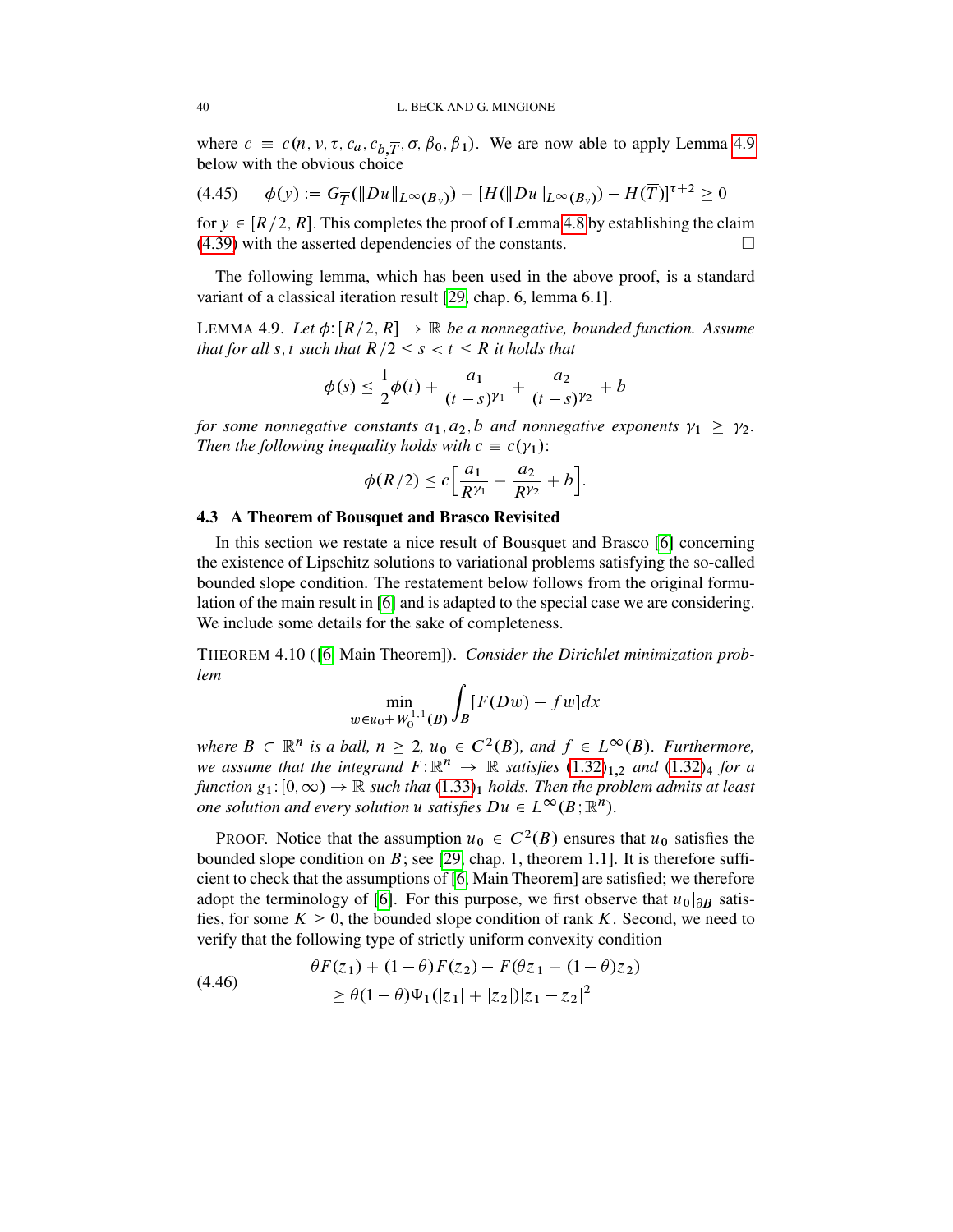holds for all  $\theta \in [0, 1]$  whenever the segment  $[z_1, z_2]$  lies in  $\{|z| > T\}$  for some  $T > 0$  and a function  $\Psi_1: [0, \infty) \to [0, \infty)$  satisfying  $t \Psi_1(t) \to \infty$  when  $t \to \infty$ . Indeed, we can take T from [\(1.32\)](#page-9-3) and  $\Psi_1(t) \approx (t^2 + \mu^2)^{\tau/2}$ , where  $\tau$ ,  $\mu$  are from [\(1.33\)](#page-9-0). To see [\(4.46\)](#page-39-1), we introduce the vectors  $\overline{\theta} := \theta z_1 + (1 - \theta)z_2$ ,  $\overline{\theta}_1(t) := tz_1 + (1-t)\overline{\theta}$ , and  $\overline{\theta}_2(t) := t\overline{\theta} + (1-t)z_2$  and observe that the segment  $[\overline{\theta}_1(t), \overline{\theta}_2(t)]$  lies in  $[z_1, z_2] \subset \{|z| > T\}$  for all  $t \in [0, 1]$ . Thus, we have

<span id="page-40-0"></span>
$$
\theta F(z_1) + (1 - \theta) F(z_2) - F(\theta z_1 + (1 - \theta) z_2)
$$
  
=  $\theta [F(z_1) - F(\bar{\theta})] - (1 - \theta) [F(\bar{\theta}) - F(z_2)]$   
=  $\theta (1 - \theta) \int_0^1 \langle \partial F(t z_1 + (1 - t) \bar{\theta}) dt, z_1 - z_2 \rangle$   
 $-\theta (1 - \theta) \int_0^1 \langle \partial F(t \bar{\theta} + (1 - t) z_2) dt, z_1 - z_2 \rangle$   
=  $\theta (1 - \theta) \int_0^1 \int_0^1 [t (1 - \theta) + (1 - t) \theta]$   
 $\cdot \langle \partial^2 F(s \bar{\theta}_1(t) + (1 - s) \bar{\theta}_2(t)) (z_1 - z_2), z_1 - z_2 \rangle ds dt$   
 $\ge \theta (1 - \theta) \int_0^1 \int_0^1 [t (1 - \theta) + (1 - t) \theta]$   
 $\cdot g_1 (s \bar{\theta}_1(t) + (1 - s) \bar{\theta}_2(t)) ds dt |z_1 - z_2|^2$   
 $\ge v \theta (1 - \theta) \int_0^1 \int_0^1 [t (1 - \theta) + (1 - t) \theta]$   
 $\cdot (|s \bar{\theta}_1(t) + (1 - s) \bar{\theta}_2(t)|^2 + \mu^2)^{\tau/2} ds dt |z_1 - z_2|^2$ .

Observe that the estimation in the last line is a consequence of assumptions  $(1.32)<sub>4</sub>$  $(1.32)<sub>4</sub>$ and  $(1.33)_1$  $(1.33)_1$  and of the fact that  $T < |\overline{s\theta_1}(t) + (1 - s)\overline{\theta_2}(t)| \leq |z_1| + |z_2|$  for all  $s \in [0, 1]$ . Finally, using a standard algebraic inequality (see, for instance, [\[30\]](#page-89-1)) and that  $\tau > -1$ , we conclude with

$$
\theta F(z_1) + (1 - \theta) F(z_2) - F(\theta z_1 + (1 - \theta) z_2)
$$
  
\n
$$
\geq \frac{\nu \theta (1 - \theta)}{c(\tau)} [(|z_1| + |z_2|)^2 + \mu^2]^{t/2} |z_1 - z_2|^2,
$$

which is precisely the strict convexity condition [\(4.46\)](#page-39-1) with the choice  $\Psi_1(t)$  =  $\nu(t^2 + \mu^2)^{\tau/2}/c(\tau)$ . Again, since  $\tau > -1$ , it then follows that  $t\Psi_1(t) \to \infty$ when  $t \to \infty$ . We are therefore able to apply [\[6,](#page-88-0) Main Theorem], which yields the boundedness of u in  $W^{1,\infty}(B)$  in terms of a constant depending only on n, T,  $\nu$ ,  $\tau$ ,  $\|u_0\|_{C^2(B)}$ ,  $\|f\|_{L^{\infty}}$ , and B. We finally note that, from the computation in [\(4.47\)](#page-40-0), it follows, whenever  $z_1, z_2 \in \mathbb{R}^n$  are such that  $[z_1, z_2] \cap \mathbb{R}^n \setminus B_T \neq \emptyset$ , there exists a set  $\mathscr{C} \subset [0, 1]$  with positive measure such that

$$
\theta \in \mathscr{C} \quad \Longrightarrow \quad \theta F(z_1) + (1 - \theta) F(z_2) - F(\theta z_1 + (1 - \theta) z_2) > 0.
$$

The proof is complete.  $\Box$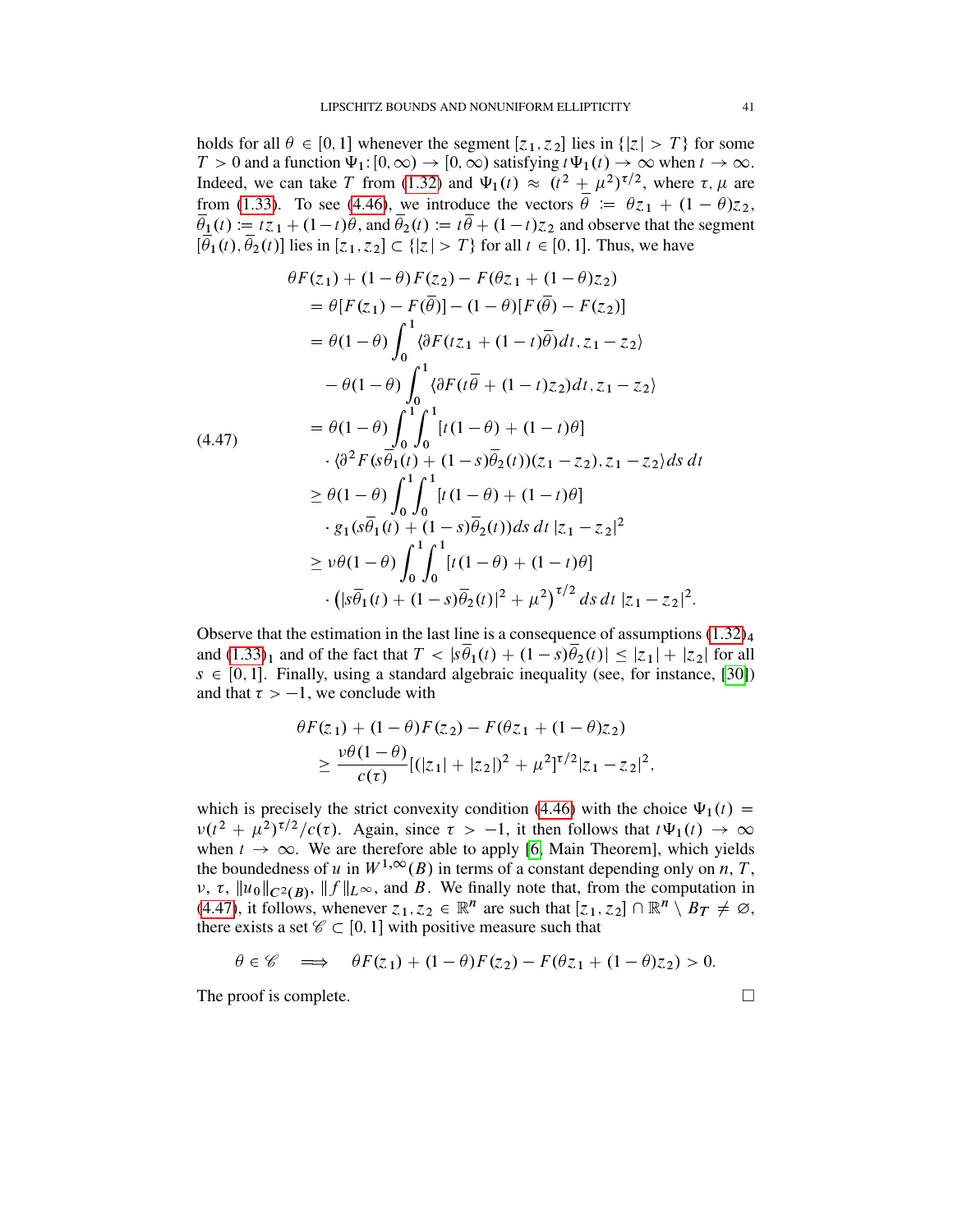## <span id="page-41-1"></span>4.4 Passage to the Limit and Proof of Theorem [1.9](#page-9-2)

We are now ready to complete the proof of Theorem [1.9.](#page-9-2) With  $u \in W^{1,1}_{loc}(\Omega)$ being the local minimizer from the statement of Theorem [1.9,](#page-9-2) as observed immedi-ately after Definition [1.1,](#page-3-0) we have that  $F(Du) \in L^1_{loc}(\Omega)$ . Then, as a consequence of [\(4.11\)](#page-26-0), this implies that  $u \in W^{1, \gamma}_{loc}(\Omega)$ . Now, let  $B \in \Omega$  be a fixed ball. We take a sequence  $\{\varepsilon_m\}$  of positive numbers such that  $\varepsilon_m \to 0$  as  $m \to \infty$  and  $\varepsilon_m < \min\{\text{dist}(B, \partial \Omega), |B|^{1/n}, \overline{\varepsilon}\} < 1$  for all  $m \in \mathbb{N}$ , where  $\overline{\varepsilon}$  is the number in-troduced in [\(4.9\)](#page-25-3) in Lemma [4.2.](#page-25-0) We consider the usual family of mollifiers  $\{\phi_{\varepsilon}\}\$ in [\(4.2\)](#page-24-1) and take the regularized functions

<span id="page-41-2"></span>(4.48) 
$$
\overline{u}_m(x) := (u * \phi_{\varepsilon_m})(x) := \int_{B_1} u(x + \varepsilon_m y) \phi(y) dy
$$

for  $m \in \mathbb{N}$ . The sequence  $\{u_m\}$  is bounded in  $W^{1,\gamma}(B)$ . We then define, for every  $m \in \mathbb{N}$ ,  $f_m(x) := \min\{\max\{f(x), -m\}, m\}$ , so that  $f_m \in L^{\infty}(B)$  and  $|f_m| \le \min\{|f|, m\}$ , and we consider the functional

<span id="page-41-3"></span>(4.49) 
$$
\mathscr{F}_m(w; B) := \int_B [F_m(Dw) - f_m w] dx,
$$

where  $F_m := F_{\varepsilon_m}$  is the regularized integrand that was introduced in [\(4.5\)](#page-25-4) and described in Lemmas [4.1](#page-25-1) and [4.2.](#page-25-0) Note that  $\mathcal{F}_m$  is defined for every  $w \in W^{1,1}(B)$ . With  $\gamma := \beta_0(\tau + 2) > 1$  as defined in [\(1.33\)](#page-9-0), we look at the variational Dirichlet problem

<span id="page-41-4"></span>(4.50) 
$$
\min_{w \in \overline{u}_m + W_0^{1,1}(B)} \int_B [F_m(Dw) - f_m w] dx.
$$

This problem is of the type considered in Theorem [4.10,](#page-39-2) which in fact ensures the existence of a globally Lipschitz-continuous solution  $u_m$ . As a consequence, it is a distributional solution to the Euler-Lagrange equation

<span id="page-41-0"></span>
$$
(4.51) \t -\text{div}\,\partial F_m(Du_m) = f_m, \quad u_m \in \left(\overline{u}_m + W_0^{1,1}(B)\right) \cap W^{1,\infty}(B).
$$

In what follows, we prove that the sequence  $\{u_m\}$  is uniformly bounded in  $W_{\text{loc}}^{1,\infty}(B)$  with suitable uniform local estimates. Finally, we pass to the limit  $m \to \infty$ , recovering in the end a minimizer  $\bar{u}$  of the original functional  $\mathscr{F}$  in  $(1.1)$ , which coincides with the original minimizer u for large values of the gradients  $Du$  and  $D\overline{u}$ , and for which we additionally have established the desired  $W^{1,\infty}$ -estimate. Let us denote by  $\gamma^*$  the Sobolev conjugate of  $\gamma$  in the sense that  $\gamma^* = n\gamma/(n - \gamma)$  if  $\gamma < n$  and  $\gamma^* = 2n/(n - 1)$  otherwise. Hölder and Sobolev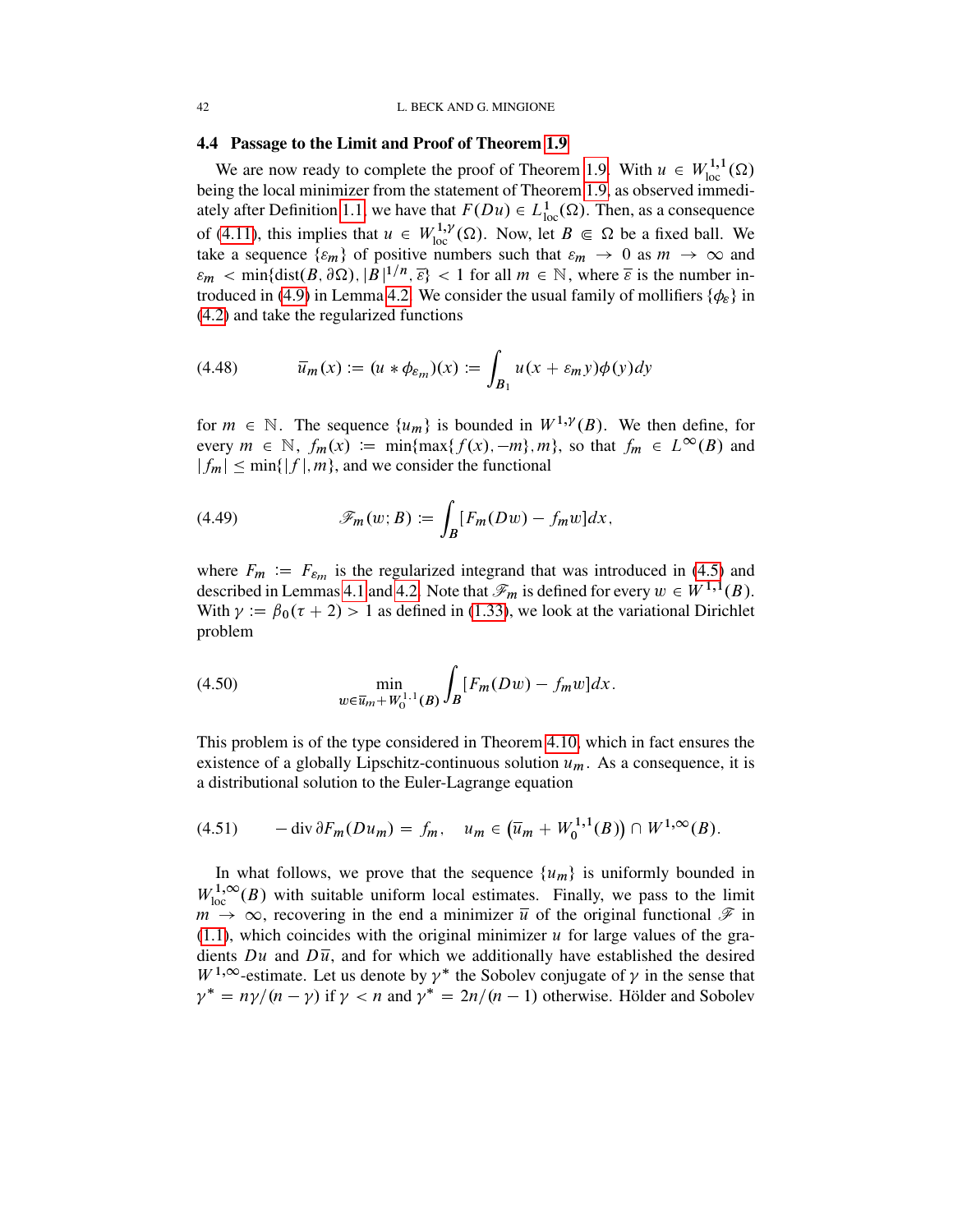inequalities then give

<span id="page-42-2"></span>
$$
\int_{B} |f_{m}(u_{m} - \bar{u}_{m})| dx
$$
\n
$$
\leq \left( \int_{B} |f_{m}|^{n} dx \right)^{1/n} \left( \int_{B} |u_{m} - \bar{u}_{m}|^{\frac{n}{n-1}} dx \right)^{1-1/n}
$$
\n
$$
\leq \left( \int_{B} |f_{m}|^{n} dx \right)^{1/n} \left( \int_{B} |u_{m} - \bar{u}_{m}|^{\gamma^{*}} dx \right)^{1/\gamma^{*}}
$$
\n
$$
\leq c(n, \gamma) \|f_{m}\|_{L^{n}(B)} \left( \int_{B} |Du_{m} - D\bar{u}_{m}|^{\gamma} dx \right)^{1/\gamma}
$$
\n
$$
\leq c \|f_{m}\|_{L^{n}(B)}
$$
\n
$$
\cdot \left( \int_{B} F_{m}(Du_{m}) dx + \int_{B} F_{m}(D\bar{u}_{m}) dx + \overline{T}^{\gamma} + \mu^{\gamma} \right)^{1/\gamma},
$$

with a constant c depending only on  $n, v, \beta_0$ , and  $\tau$ , and where in the last line we have used [\(4.11\)](#page-26-0) (with  $\varepsilon \equiv \varepsilon_m$ ). Since  $F_m(\cdot)$  is convex, the Jensen inequality gives

<span id="page-42-0"></span>(4.53) 
$$
\int_{B} F_m(D\overline{u}_m)dx \leq \int_{B+\varepsilon_m B_1} F_m(Du)dx.
$$

Notice that the right-hand side is finite by Remark [4.3\)](#page-28-1) so that by the Young inequality we find

<span id="page-42-1"></span>
$$
\int_{B} |f_{m}(u_{m} - \overline{u}_{m})| dx
$$
\n
$$
\leq c \|f_{m}\|_{L^{n}(B)}
$$
\n
$$
\cdot \left(\int_{B} F_{m}(Du_{m}) dx + \frac{|B + \varepsilon_{m}B_{1}|}{|B|} \int_{B + \varepsilon_{m}B_{1}} F_{m}(Du) dx + \overline{T}^{\gamma} + \mu^{\gamma}\right)^{1/\gamma}
$$
\n
$$
\leq \frac{1}{2} \int_{B} F_{m}(Du_{m}) dx + \frac{|B + \varepsilon_{m}B_{1}|}{|B|} \int_{B + \varepsilon_{m}B_{1}} F_{m}(Du) dx + c \|f\|_{L^{n}(B)}^{\frac{\gamma}{\gamma - 1}} + c \overline{T}^{\gamma} + c\mu^{\gamma},
$$

with a constant c depending only on n, v,  $\tau$ ,  $\beta_0$ , and  $\gamma$ . To proceed, we notice that the minimality of  $u_m$  and inequalities [\(4.53\)](#page-42-0) and [\(4.54\)](#page-42-1) yield

$$
\int_{B} F_m(Du_m)dx
$$
\n
$$
\leq \int_{B} F_m(D\overline{u}_m)dx + \int_{B} f_m(u_m - \overline{u}_m)dx \leq
$$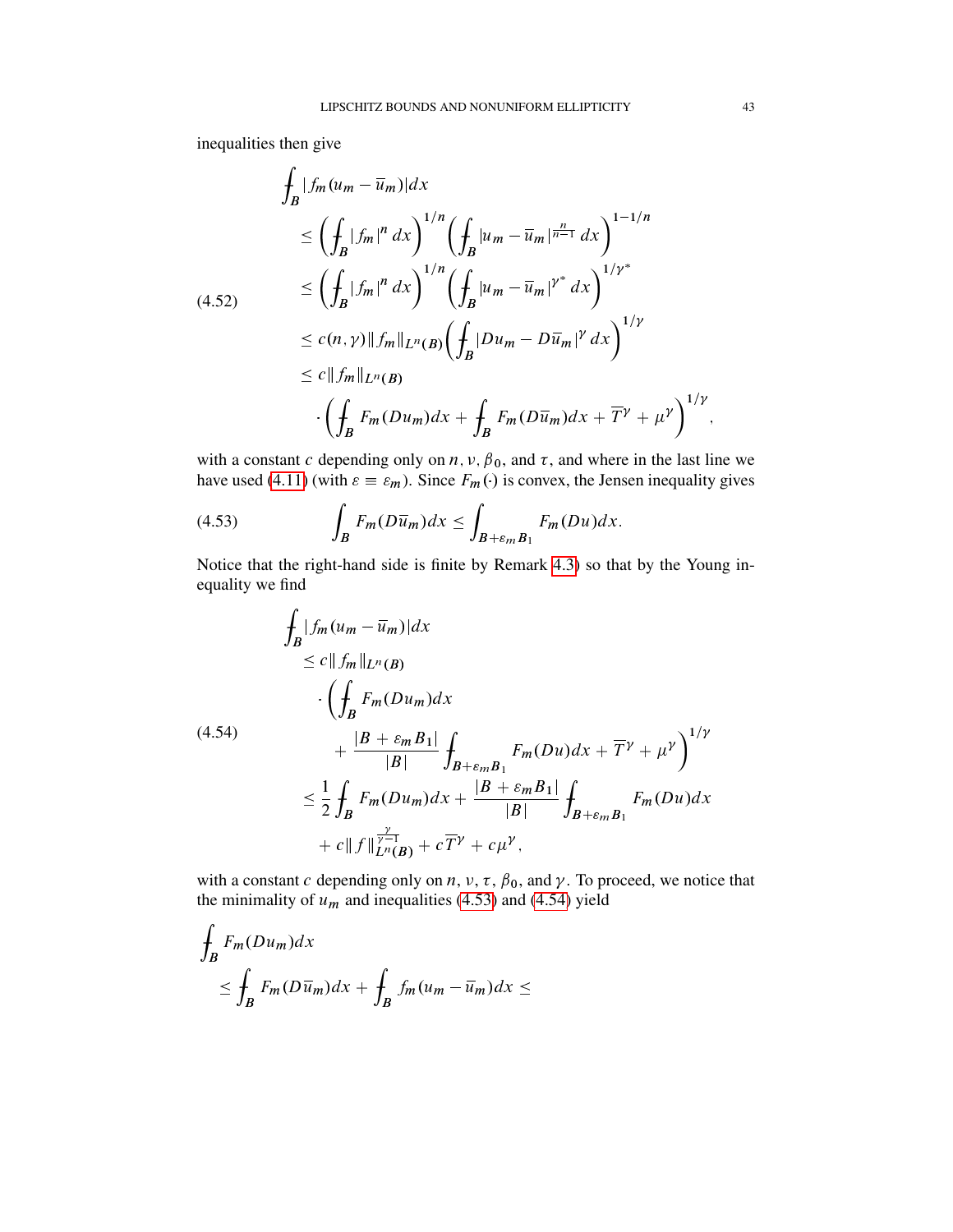44 L. BECK AND G. MINGIONE

$$
\leq \frac{|B+\varepsilon_m B_1|}{|B|} \int_{B+\varepsilon_m B_1} F_m(Du) dx + \int_B |f_m(u_m - \overline{u}_m)| dx
$$
  

$$
\leq \frac{1}{2} \int_B F_m(Du_m) dx + c \int_{B+\varepsilon_m B_1} F_m(Du) dx + c ||f||_{L^n(B)}^{\frac{\nu}{\nu-1}} + c \overline{T}^{\nu} + c \mu^{\nu},
$$

where in the last inequality we have also used that  $\varepsilon_m \leq |B|^{1/n}$ . Reabsorbing terms we arrive at

<span id="page-43-0"></span>
$$
(4.55)\quad \int_{B} F_m(Du_m)dx \leq c\int_{B+\varepsilon_m B_1} F_m(Du)dx + c\|f\|_{L^n(B)}^{\frac{\gamma}{\gamma-1}} + c\overline{T}^{\gamma} + c\mu^{\gamma},
$$

for a constant c depending only on n, v,  $\tau$ , and  $\gamma$ . Next, let us fix another ball  $B_R$ of radius R and with  $B_R \in B$ . Thanks to [\(4.51\)](#page-41-0), which is of the type in [\(4.25\)](#page-30-0)– [\(4.26\)](#page-30-1) by Lemmas [4.1](#page-25-1) and [4.2,](#page-25-0) and keeping in mind the Lipschitz regularity of  $u_m$ , we are in the setting of Section [4.2.](#page-30-3) We can therefore apply to  $u_m$  the a priori estimates stated there. By Lemma [4.8](#page-36-0) in combination with the estimate in [\(2.3\)](#page-18-0) and the previous inequality [\(4.55\)](#page-43-0), we deduce

<span id="page-43-1"></span>
$$
G_{\overline{T}}(\|Du_m\|_{L^{\infty}(B_{R/2}))}
$$
\n
$$
\leq c \left[ \frac{|B|}{|B_R|} \left( \int_{B+\varepsilon_m B_1} F_m(Du) dx + \|f\|_{L^{\pi}(B)}^{\frac{\gamma}{\gamma-1}} + \overline{T}^{\gamma} + \mu^{\gamma} \right) \right]^{\frac{2}{\sigma}}
$$
\n
$$
+ c \left[ \frac{|B|}{|B_R|} \left( \int_{B+\varepsilon_m B_1} F_m(Du) dx + \|f\|_{L^{\pi}(B)}^{\frac{\gamma}{\gamma-1}} + \overline{T}^{\gamma} + \mu^{\gamma} \right) \right]^{\frac{1}{\beta_0}}
$$
\n
$$
+ c \|f\|_{L(n,1)(B_R)}^{\frac{1}{1-\beta_1}} + c \|f\|_{L(n,1)(B_R)}^{\frac{\tau+2}{\tau+1}} + c \|f\|_{L(n,1)(B_R)}^{\frac{\tau+2}{\tau+1}}.
$$

The constant c depends only on n, v,  $\tau$ ,  $c_a$ ,  $c_{b,\overline{T}}$ ,  $\sigma$ ,  $\beta_0$ , and  $\beta_1$ . Notice that we have applied [\(2.3\)](#page-18-0) in order to estimate

$$
\left\| \mathbf{P}_{1}^{f_{B_R}}(\,\cdot\,,R) \right\|_{L^{\infty}(B_R)} \leq c \, \|f_{B_R}\|_{L(n,1)(B_{2R})} = c \, \|f\|_{L(n,1)(B_R)}.
$$

Let us collect what we have established so far. We first notice that, by [\(4.12\)](#page-26-1), the sequence  $\{\Vert F_m(Du)\Vert_{L^1(B+\varepsilon_m B_1)}\}$  is bounded. Therefore, by [\(4.55\)](#page-43-0), the sequence  $\{\Vert F_m(Du_m)\Vert_{L^1(B)}\}$  is also bounded. In turn, this implies that the sequence  $\{u_m\}$  is bounded in  $W^{1,\gamma}(B)$  via [\(4.11\)](#page-26-0). Moreover, by [\(4.56\)](#page-43-1) and the fact that  $G_{\overline{T}}(t) \to \infty$  as  $t \to \infty$ , we also have boundedness of  $\{u_m\}$  in  $W^{1,\infty}(B_{R/2})$ . As a consequence, we conclude that, up to a not-relabeled subsequence, there exists  $\overline{u} \in u + W_0^{1,\gamma}$  $\binom{1, \gamma}{0}$  such that

<span id="page-43-2"></span>(4.57) 
$$
\begin{cases} u_m \rightharpoonup \overline{u} & \text{weakly in } W^{1,\gamma}(B), \\ u_m \rightarrow \overline{u} & \text{strongly in } L^{n/(n-1)}(B), \\ u_m \rightharpoonup \overline{u} & \text{weakly-* in } W^{1,\infty}(B_{R/2}). \end{cases}
$$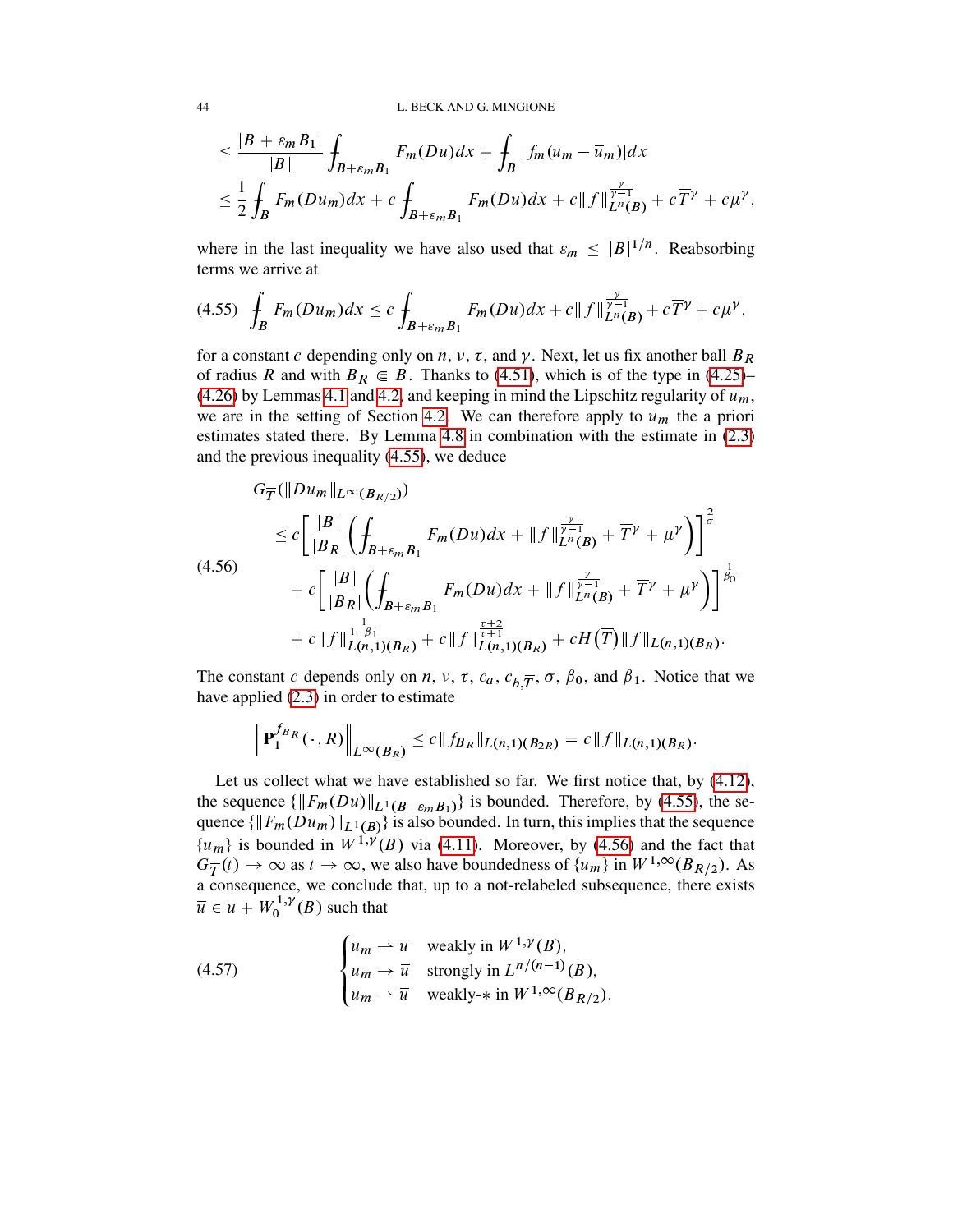Since the integrand  $z \mapsto F(z)$  is convex, we then infer that

(4.58) 
$$
\int_{B} F(D\overline{u})dx \leq \liminf_{m\to\infty} \int_{B} F(Du_m) dx.
$$

On one hand, the boundedness of  $\{Du_m\}$  in  $L^{\gamma}(B)$  and the linear growth of the integrand L give  $\varepsilon_m \int_B L(Du_m)dx \to 0$  as  $m \to \infty$ . Therefore, by  $(4.7)_2$  $(4.7)_2$ , we can compute

<span id="page-44-0"></span>
$$
\lim_{m \to \infty} \int_{B} [F_m(Du_m) - F(Du_m)]dx
$$
  
= 
$$
\lim_{m \to \infty} \int_{B \cap \{|Du_m| \le T\}} [F_m(Du_m) - F(Du_m)]dx
$$
  
+ 
$$
\lim_{m \to \infty} \varepsilon_m \int_{B} L(Du_m)dx = 0,
$$

where we have employed the fact that by construction the convergence  $F_m \to F$ is uniform on compact sets; see  $(4.7)_3$  $(4.7)_3$ . Using the last identity together with  $(4.58)$ we conclude with

$$
\int_{B} F(D\overline{u})dx \leq \liminf_{m \to \infty} \int_{B} F_m(Du_m)dx.
$$

On the other hand, since we have  $u_m \to \bar{u}$  as well as  $\bar{u}_m \to u$  strongly in  $L^{n/(n-1)}(B)$  and  $f_m \to f$  strongly in  $L^n(B)$ , we also get, relying once again on the minimality of  $u_m$ , [\(4.53\)](#page-42-0), and [\(4.7\)](#page-25-2), that

$$
\mathscr{F}(\overline{u};B) \le \liminf_{m \to \infty} \mathscr{F}_m(u_m;B) \le \liminf_{m \to \infty} \mathscr{F}_m(\overline{u}_m;B)
$$
  

$$
\le \lim_{m \to \infty} \int_{B+\varepsilon_m B_1} F_m(Du)dx - \lim_{m \to \infty} \int_B f_m \overline{u}_m dx = \mathscr{F}(u;B).
$$

The minimality of  $u$  then implies

<span id="page-44-1"></span>
$$
\mathscr{F}(u;B)=\mathscr{F}(\overline{u};B),
$$

while we also record the obvious identity

<span id="page-44-3"></span>(4.60) 
$$
\lim_{m \to \infty} \int_{B+\varepsilon_m B_1} F_m(Du) dx = \int_B F(Du) dx.
$$

Let us continue by recalling a standard convexity argument (see, for instance, [\[6,](#page-88-0)47]), reported here for the sake of completeness. Setting  $w_{\theta} := (1 - \theta)u + \theta\overline{u}$ for  $\theta \in [0, 1]$ , we get  $\mathscr{F}(w_{\theta}; B) \leq (1 - \theta)\mathscr{F}(u; B) + \theta \mathscr{F}(\overline{u}; B)$  by convexity, which in turn yields  $\mathscr{F}(w_{\theta}; B) = \mathscr{F}(u; B)$  via [\(4.59\)](#page-44-1) and thus

<span id="page-44-2"></span>
$$
\int_{B} F(Dw_{\theta}) dx = \int_{B} \left[ (1 - \theta) F(Du) + \theta F(D\overline{u}) \right] dx.
$$

Since  $z \mapsto F(z)$  is convex, we even get the pointwise equality of the integrands

(4.61) 
$$
F(Dw_{\theta}) = (1 - \theta)F(Du) + \theta F(D\overline{u}) \text{ a.e. in } B.
$$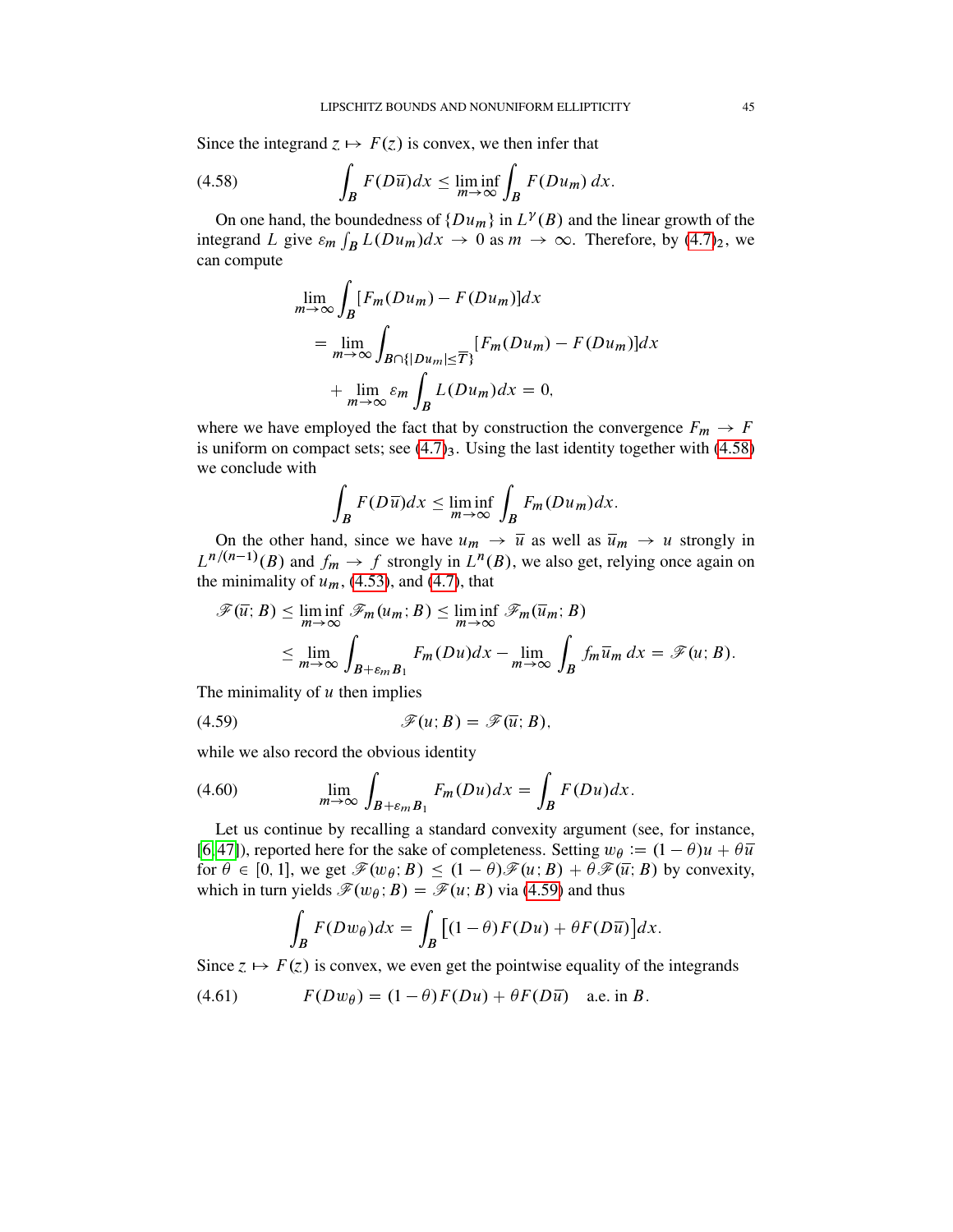We now take a point x with equality for all rational  $\theta \in [0, 1]$ . If one of the two vectors  $Du(x)$  and  $D\overline{u}(x)$  does not belong to  $\overline{B}_T$ , then we conclude  $Du(x) = D\overline{u}(x)$ , since otherwise a nonempty subsegment of  $[Du(x), D\overline{u}(x)]$  would lie in  $\mathbb{R}^n \setminus \overline{B}_T$ , where we have strict convexity of  $F$  (see, for instance, the computation [\(4.47\)](#page-40-0)), and this would be in contradiction to the equality in [\(4.61\)](#page-44-2) for a suitable rational  $\theta \in (0, 1)$ . Hence, for a.e.  $x \in B$  we have

<span id="page-45-0"></span>
$$
(4.62) \qquad \text{either } Du(x) = D\overline{u}(x) \quad \text{or } \max\{|Du(x)|, |D\overline{u}(x)|\} \leq T \, .
$$

We finally want to let  $m \to \infty$  in [\(4.56\)](#page-43-1). By the fact that  $s \mapsto g_1(s)s$  in nondecreasing on  $[T,\infty)$  by assumption and by  $\overline{T} > T$ , the map  $s \mapsto G_{\overline{T}}(s)$  is convex on the same set. For this reason, for any  $q > 1$ , also the function  $z \mapsto [G_{\overline{T}}(|z|)]^q$ is still convex, so that, by lower semicontinuity of convex integral functionals with respect to the weak convergence in Sobolev spaces, we get

$$
\left(\int_{B_{R/2}} [G_{\overline{T}}(|D\overline{u}|)]^q dx\right)^{1/q} \leq \liminf_{m\to\infty} \left(\int_{B_{R/2}} [G_{\overline{T}}(|D u_m|)]^q dx\right)^{1/q}.
$$

Therefore, since  $G_{\overline{T}}(\cdot)$  is nondecreasing and continuous on  $(0,\infty)$ , we first find

$$
\left(\int_{B_{R/2}} [G_{\overline{T}}(|D\overline{u}|)]^q dx\right)^{1/q} \leq \liminf_{m\to\infty} G_{\overline{T}}(\Vert Du_m \Vert_{L^{\infty}(B_{R/2}))})
$$

and then, letting  $q \rightarrow \infty$ , we conclude with

$$
G_{\overline{T}}(\Vert D\overline{u}\Vert_{L^{\infty}(B_{R/2})})\leq \liminf_{m\to\infty}G_{\overline{T}}(\Vert Du_m\Vert_{L^{\infty}(B_{R/2})}).
$$

Using this information in  $(4.56)$ , as well as the convergence in  $(4.60)$ , we first let  $m \to \infty$ , and then with  $\overline{T} \to T$  we finally obtain

$$
G_T(\|D\overline{u}\|_{L^{\infty}(B_{R/2})})
$$
  
\n
$$
\leq c \left[ \frac{|B|}{|B_R|} \left( \int_B F(Du) dx + \|f\|_{L^n(B)}^{\frac{\gamma}{\gamma-1}} + T^{\gamma} + \mu^{\gamma} \right) \right]^{\frac{2}{\sigma}}
$$
  
\n
$$
+ c \left[ \frac{|B|}{|B_R|} \left( \int_B F(Du) dx + \|f\|_{L^n(B)}^{\frac{\gamma}{\gamma-1}} + T^{\gamma} + \mu^{\gamma} \right) \right]^{\frac{1}{\beta_0}}
$$
  
\n
$$
+ c \|f\|_{L(n,1)(B_R)}^{\frac{1}{1-\beta_1}} + c \|f\|_{L(n,1)(B_R)}^{\frac{\tau+2}{\tau+1}} + c H(T) \|f\|_{L(n,1)(B_R)},
$$

where we have also used the definition of  $c_{b,\overline{T}}$  in [\(4.20\)](#page-29-0) and  $c \equiv c(n, \nu, \tau, c_a)$ ,  $c_b$ ,  $\sigma$ ,  $\beta_0$ ,  $\beta_1$ ). Using this last inequality in combination with [\(4.62\)](#page-45-0) and the definition of  $G_T(\cdot)$  in [\(4.27\)](#page-30-4), we then obtain [\(1.35\)](#page-9-4) by taking  $B_R$  concentric with B and eventually letting  $B_R \rightarrow B$ . In order to finish the proof of Theorem [1.9,](#page-9-2) it only remains to justify the last assertion concerning [\(1.36\)](#page-9-5). To this end, it is sufficient to note that the need for the full assumption [\(1.34\)](#page-9-1) only enters when  $f \neq 0$ . In the case when  $f = 0$ , the last term in the last line of [\(4.41\)](#page-37-0) does not appear and we do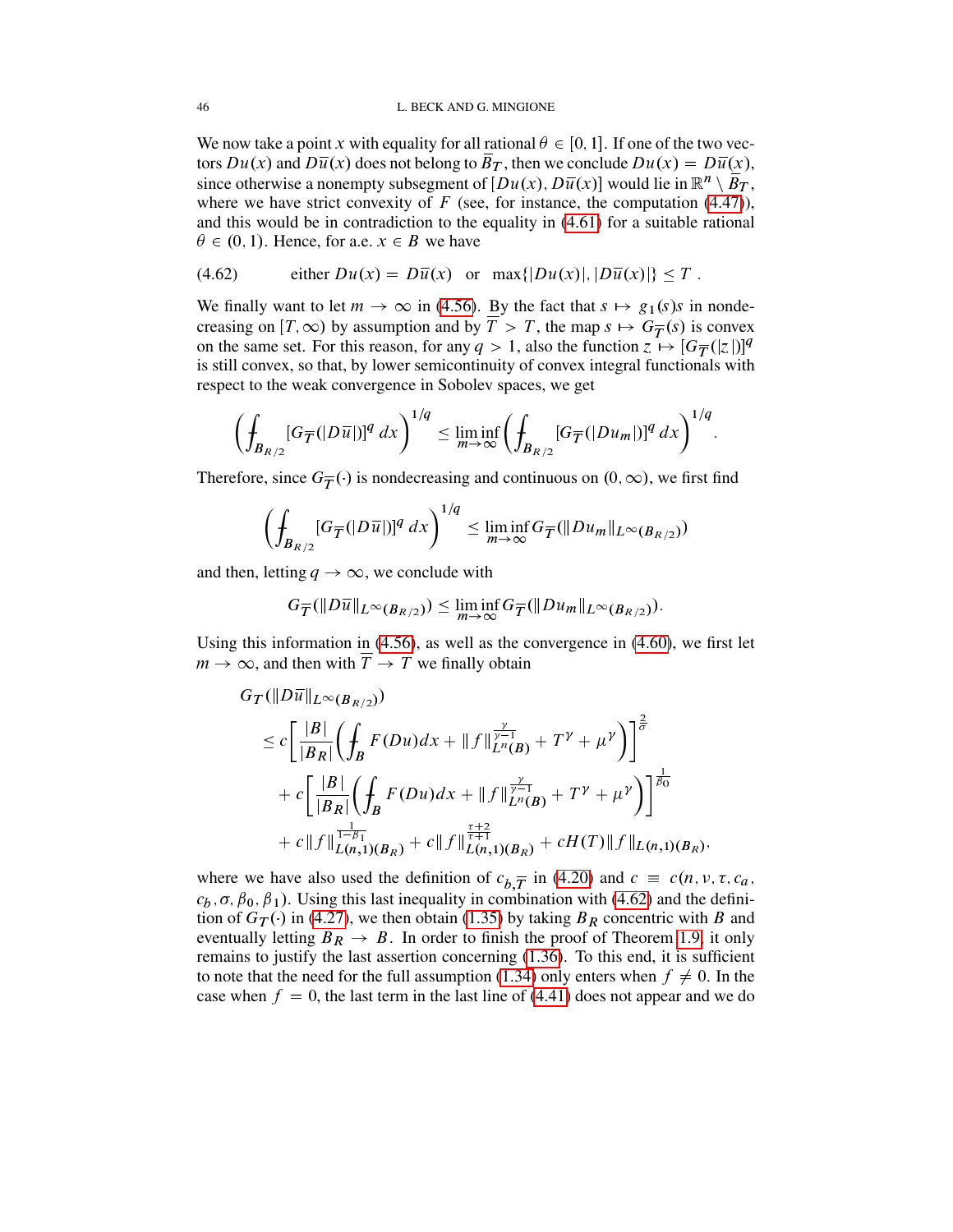not need the inequality (coming from [\(4.19\)](#page-28-0))

$$
\frac{g_{2,\varepsilon}(t)}{g_1(t)} \lesssim c_b \left( \frac{1}{t^{1/\beta_1}} \int_{\overline{T}}^t g_1(s) s \, ds \right)^{\frac{4\beta_1}{n-2}} + c_{b,\overline{T}}
$$

to estimate it.

## <span id="page-46-2"></span>4.5 Regularity in Two Dimensions and Theorem [1.11](#page-10-0)

The proof of Theorem [1.11](#page-10-0) is a modification of the one given for Theorem [1.9](#page-9-2) above and proceeds essentially unchanged up to estimate [\(4.42\)](#page-38-0) in the proof of Lemma [4.8.](#page-36-0) Then differences arise. Taking into account [\(4.42\)](#page-38-0) and recalling the notation in [\(2.1\)](#page-17-0), that we deal with the case  $\vartheta = 0$ , and that now we have  $n = 2$ , estimate [\(4.41\)](#page-37-0) now reads, for a constant  $c \equiv c(\nu, c_a, \kappa)$  and  $\kappa \in (0, 1/2)$  to be chosen later, as

<span id="page-46-1"></span>
$$
G_{\overline{T}}(\|Du\|_{L^{\infty}(B_{s})}) + [H(\|Du\|_{L^{\infty}(B_{s})}) - H(\overline{T})]^{\tau+2}
$$
\n
$$
\leq \frac{c}{t-s} \left[ \frac{g_{2,\varepsilon}(\|Du\|_{L^{\infty}(B_{t})})}{g_{1}(\|Du\|_{L^{\infty}(B_{t})})} \right]^{\frac{1+\vartheta}{2}(1+\kappa)}
$$
\n
$$
\cdot \left[ G_{\overline{T}}(\|Du\|_{L^{\infty}(B_{t})}) \right]^{1-\frac{\beta_{0}}{2}} \left( \int_{B_{R}} F_{\varepsilon}(Du)dx \right)^{\frac{1}{2}}
$$
\n
$$
+ c \left[ \frac{g_{2,\varepsilon}(\|Du\|_{L^{\infty}(B_{t})})}{g_{1}(\|Du\|_{L^{\infty}(B_{t})})} \right]^{\frac{1+\vartheta}{2}\kappa}
$$
\n
$$
\cdot [H(\|Du\|_{L^{\infty}(B_{t})}) - H(\overline{T})] \|\mathbf{P}_{1}^{f_{B_{R}}}(\cdot, 2(t-s))\|_{L^{\infty}(B_{t})}
$$
\n
$$
+ c \left[ \frac{g_{2,\varepsilon}(\|Du\|_{L^{\infty}(B_{t})})}{g_{1}(\|Du\|_{L^{\infty}(B_{t})})} \right]^{\frac{1+\vartheta}{2}\kappa} H(\overline{T}) \|\mathbf{P}_{1}^{f_{B_{R}}}(\cdot, 2(t-s))\|_{L^{\infty}(B_{t})}.
$$

In view of [\(4.21\)](#page-29-1) (which replaces [\(4.19\)](#page-28-0) and was used before in the proof of Theorem [1.9,](#page-9-2) and that is in force here since in the two-dimensional case we are assuming [\(1.37\)](#page-10-1)), recalling that here it is  $\vartheta = 0$ , we then get

<span id="page-46-0"></span>
$$
(4.64) \quad G_{\overline{T}}(\|Du\|_{L^{\infty}(B_s)}) + [H(\|Du\|_{L^{\infty}(B_s)}) - H(\overline{T})]^{t+2}
$$
\n
$$
\leq \frac{c}{t-s} [G_{\overline{T}}(\|Du\|_{L^{\infty}(B_t)})]^{(\frac{1+\kappa}{2})(\beta_0-\frac{\sigma}{2})+1-\frac{\beta_0}{2}} \left(\int_{B_R} F_{\varepsilon}(Du)dx\right)^{\frac{1}{2}}
$$
\n
$$
+ \frac{c}{t-s} [G_{\overline{T}}(\|Du\|_{L^{\infty}(B_t)})]^{1-\frac{\beta_0}{2}} \left(\int_{B_R} F_{\varepsilon}(Du)dx\right)^{\frac{1}{2}} +
$$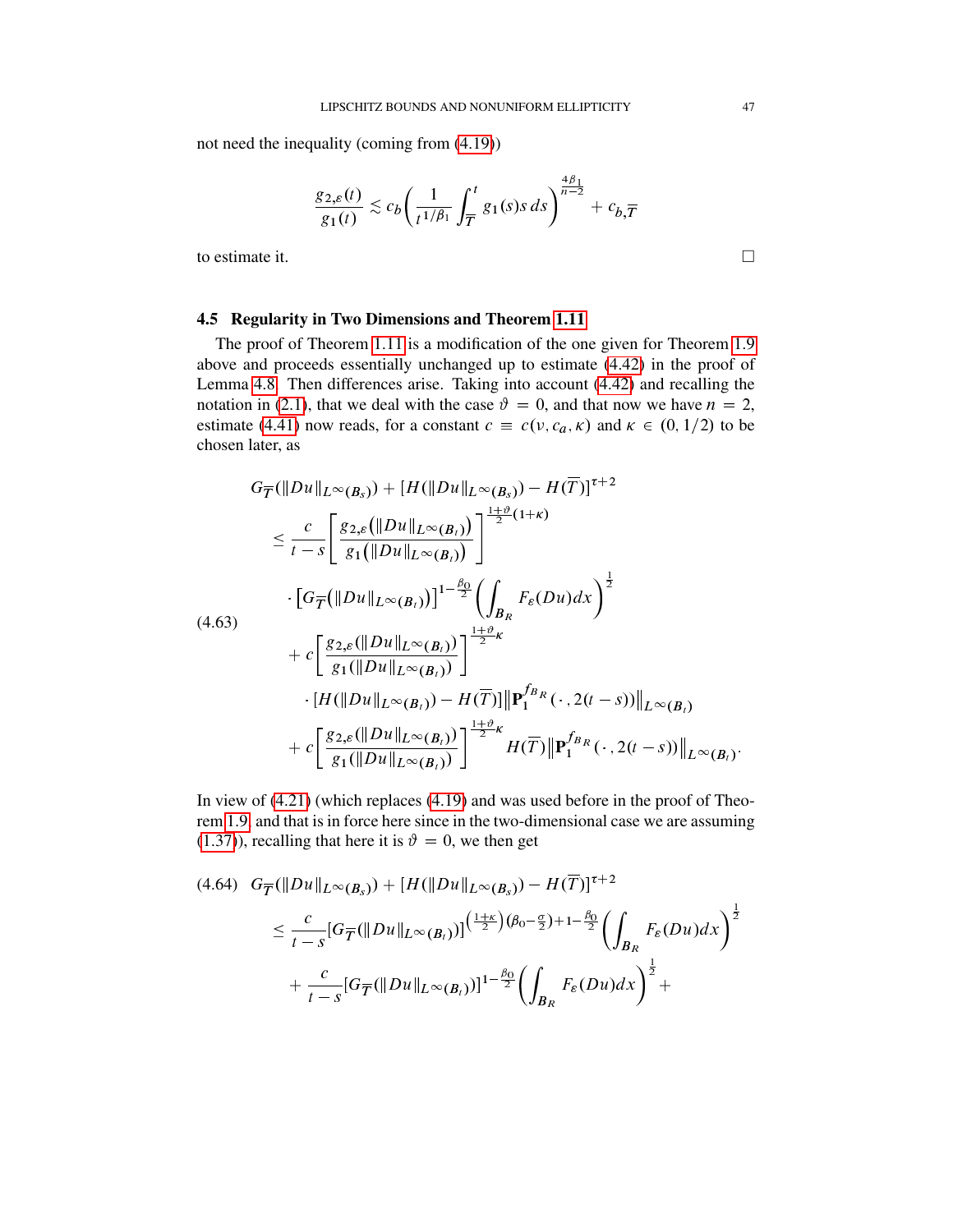+ 
$$
c[G_{\overline{T}}(\|Du\|_{L^{\infty}(B_t)})]^{\frac{\kappa}{2}(\beta_0 - \frac{\sigma}{2})}
$$
  
\n+  $[H(\|Du\|_{L^{\infty}(B_t)}) - H(\overline{T})] \|\mathbf{P}_1^{f_{B_R}}(\cdot, R)\|_{L^{\infty}(B_t)}$   
\n+  $c[H(\|Du\|_{L^{\infty}(B_t)}) - H(\overline{T})] \|\mathbf{P}_1^{f_{B_R}}(\cdot, R)\|_{L^{\infty}(B_t)}$   
\n+  $c[G_{\overline{T}}(\|Du\|_{L^{\infty}(B_t)})]^{\frac{\kappa}{2}(\beta_0 - \frac{\sigma}{2})} H(\overline{T}) \|\mathbf{P}_1^{f_{B_R}}(\cdot, R)\|_{L^{\infty}(B_t)}$   
\n+  $cH(\overline{T}) \|\mathbf{P}_1^{f_{B_R}}(\cdot, R)\|_{L^{\infty}(B_t)}$ 

with  $c \equiv c(\nu, \tau, c_a, c_b, \overline{\tau}, \kappa)$ . As prescribed in the statement of Theorem [1.11,](#page-10-0) we fix  $\theta \in (0, \sigma)$  and then take  $\kappa \in (0, 1/2)$  sufficiently small in order to have

<span id="page-47-0"></span>
$$
(4.65) \ \sigma - \theta \leq (1 + \kappa)\sigma - 2\kappa\beta_0 \Longleftrightarrow \left(\frac{1 + \kappa}{2}\right)\left(\beta_0 - \frac{\sigma}{2}\right) + 1 - \frac{\beta_0}{2} \leq 1 - \frac{\sigma - \theta}{4}.
$$

By possibly choosing  $\kappa$  smaller, we may also assume that

<span id="page-47-1"></span>
$$
(4.66)\quad 0<\frac{\kappa}{2}\left(\beta_0-\frac{\sigma}{2}\right)\left(\frac{1+\theta}{\theta}\right)<\frac{\kappa}{2}\left(\beta_0-\frac{\sigma}{2}\right)\left(\frac{\tau+2}{\tau+1}\right)\left(\frac{\tau+2+\theta}{\theta}\right)<\frac{1}{2}
$$

(recall it is  $\tau > -1$ ). The choice in the last two displays determines the value of  $\kappa \equiv \kappa(\theta, \tau, \sigma, \beta_0)$  and therefore the value of the constant c in inequality [\(4.64\)](#page-46-0).

Taking [\(4.65\)](#page-47-0)–[\(4.66\)](#page-47-1) into account, recalling the definition of the function  $\phi$  introduced in [\(4.45\)](#page-39-3), and using Young inequality repeatedly (compare with [\(4.44\)](#page-38-2)), we find

$$
\phi(s) \leq \frac{1}{2}\phi(t)
$$
  
+ 
$$
\frac{c}{(t-s)^{\frac{4}{\sigma-\theta}}} \left( \int_{B_R} F_{\varepsilon}(Du) dx \right)^{\frac{2}{\sigma-\theta}} + \frac{c}{(t-s)^{\frac{2}{\beta_0}}} \left( \int_{B_R} F_{\varepsilon}(Du) dx \right)^{\frac{1}{\beta_0}}
$$
  
+ 
$$
c \left\| \mathbf{P}_1^{f_{B_R}}(\cdot, R) \right\|_{L^{\infty}(B_R)}^{\frac{\tau+2+\theta}{\tau+1}} + c \left[ H(\overline{T}) \left\| \mathbf{P}_1^{f_{B_R}}(\cdot, R) \right\|_{L^{\infty}(B_R)} \right]^{1+\theta} + c,
$$

where c depends only on v,  $\tau$ ,  $c_a$ ,  $c_b$   $\overline{\tau}$ ,  $\sigma$ ,  $\beta_0$ , and  $\theta$ , but can be taken otherwise independently of  $\overline{T}$  and  $\varepsilon$ . We are now in position to use Lemma [4.9](#page-39-0) as in the proof of Lemma [4.8;](#page-36-0) this yields

<span id="page-47-2"></span>
$$
(4.67) \qquad G_{\overline{T}}(\|Du\|_{L^{\infty}(B_{R/2}))}
$$
\n
$$
\leq c \left(\int_{B_R} F_{\varepsilon}(Du)dx\right)^{\frac{2}{\sigma-\theta}} + c \left\| \mathbf{P}_1^{f_{B_R}}(\cdot, R) \right\|_{L^{\infty}(B_R)}^{\frac{\tau+2+\theta}{\tau+1}} + c \left[H(\overline{T}) \left\| \mathbf{P}_1^{f_{B_R}}(\cdot, R) \right\|_{L^{\infty}(B_R)}\right]^{1+\theta} + c,
$$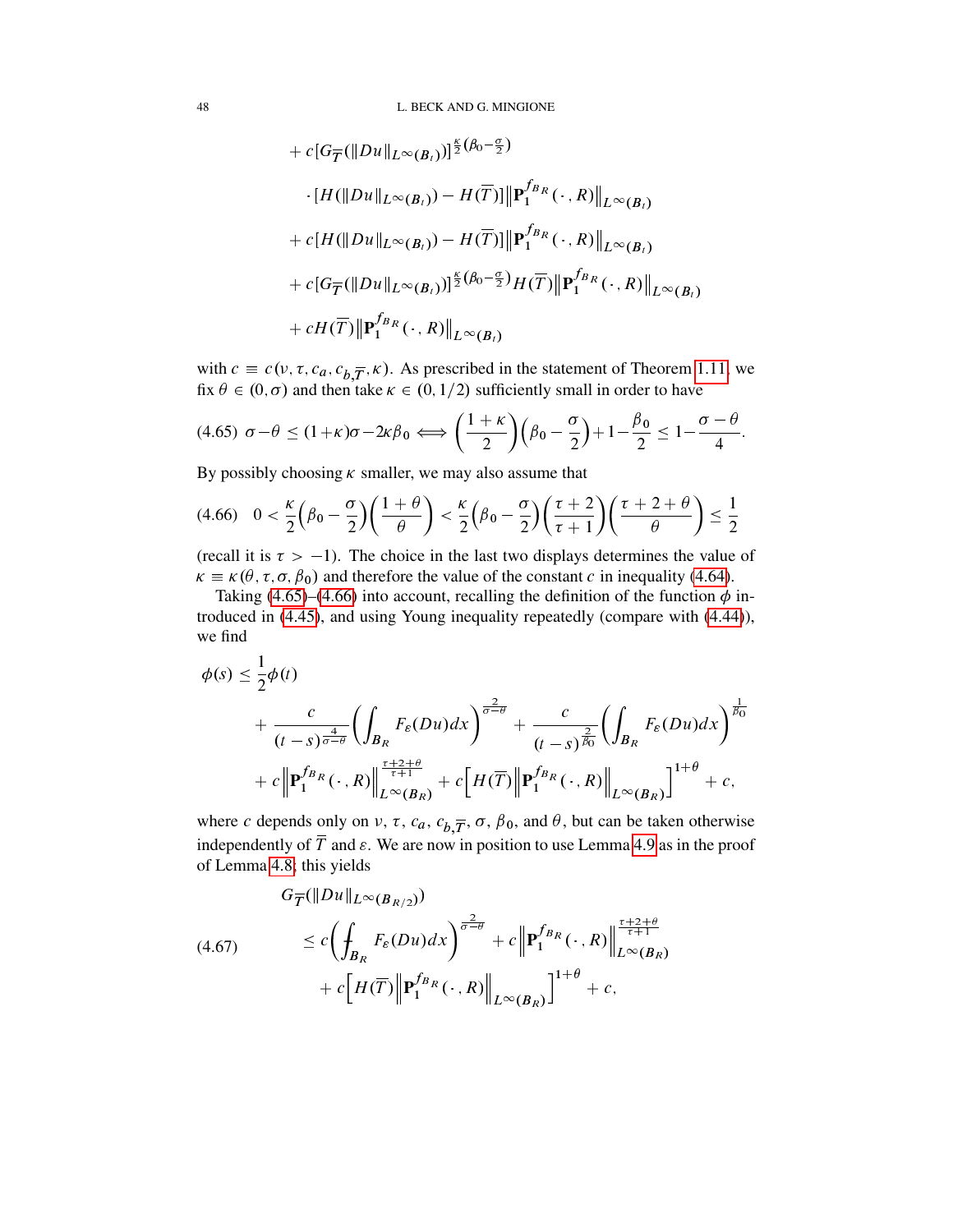where we have also used that  $2/(\sigma - \theta) \geq 1/\beta_0$  and where the constant c still has the same dependencies. This last estimate is the two-dimensional analogue of [\(4.39\)](#page-36-1); from this point on, the rest of the proof follows the one for Theorem [1.9](#page-9-2) (from Section [4.3](#page-39-4) on) with minor variants, most importantly, with [\(2.9\)](#page-20-0) used instead of  $(2.3)$  in order to control the Riesz potential term of f. This finally leads to the assertion [\(1.38\)](#page-10-2) by again using Young's inequality. Note that we are also using that, as  $\sigma \leq \beta_0 \leq 1$ , we have  $2/(\sigma - \theta) \geq 1 + \theta$ .

# 5 Vectorial Estimates and Theorem [1.13](#page-12-0)

The proof breaks down to three different steps, distributed through Sections [5.1–](#page-48-0) [5.3.](#page-66-0) We first find a suitable approximation of the original problem, this time via functionals with polynomial growth. Then, in the second step, we prove uniform a priori estimates for the gradient. In both steps the structure assumption [\(1.43\)](#page-12-1) is essential. Finally, we combine the local a priori estimates and the approximation method to recover the local Lipschitz regularity result for the original minimizer.

Notice that, by replacing  $\tilde{F}$  by  $\tilde{F} - \tilde{F}$  (0), in the rest of the proof we can assume without loss of generality that  $\tilde{F}(0) = 0$ ; notice also that  $\tilde{F}'(0) = 0$ follows by  $(1.42)<sub>1</sub>$  $(1.42)<sub>1</sub>$ . From now on, we assume that all the assumptions of Theorem [1.13](#page-12-0) are in force; moreover, as in the case of the proof of Theorem [1.9,](#page-9-2) we shall assume with no loss of generality that  $f \in L(n, 1)(\mathbb{R}^n; \mathbb{R}^n)$  for  $n > 2$  and  $f \in L^2(\text{Log } L)^\alpha(\mathbb{R}^n; \mathbb{R}^N)$  when  $n = 2$ . We refer the reader to the notation about tensors fixed in Section [2.](#page-16-0)

## <span id="page-48-0"></span>5.1 Approximation in the Vectorial Case

Here we implement an approximation scheme that plays, in the vectorial case, the role of the one developed in Section [4.1](#page-24-0) in the scalar case. Indeed, as in Sec-tion [4.1,](#page-24-0) given the original integrand  $z \mapsto F(z)$  from Theorem [1.13,](#page-12-0) we construct an approximating family  $\{F_{\varepsilon}\}\$  of integrands with standard growth and ellipticity conditions that is uniformly converging to  $F$  on compact subsets. The main point is that the integrands  $F_{\varepsilon}$  must share the structure property in [\(1.43\)](#page-12-1), so we shall construct a family  $\{\widetilde{F}_{\varepsilon}\}$  such that  $F_{\varepsilon}(z) := \widetilde{F}_{\varepsilon}(|z|)$  for some  $\widetilde{F}_{\varepsilon}: [0, \infty) \to [0, \infty)$ . The functions  $\tilde{F}_\varepsilon$  will be locally  $C^1$ , but only piecewise  $C^2$ -regular; this will involve additional technical complications. For approximation methods in this setting, see also [\[46,](#page-89-2) [48\]](#page-90-1).

To start with the construction of the approximating integrands, let us note that from the notation introduced in [\(1.41\)](#page-11-0) we have

<span id="page-48-1"></span>(5.1) 
$$
\partial a(z) = \partial (\tilde{a}(|z|)z) = \tilde{a}(|z|) \mathbb{I}_{N \times n} + \tilde{a}'(|z|) |z| \frac{z \otimes z}{|z|^2},
$$

$$
z \in \mathbb{R}^{N \times n}, \ |z| \neq 0,
$$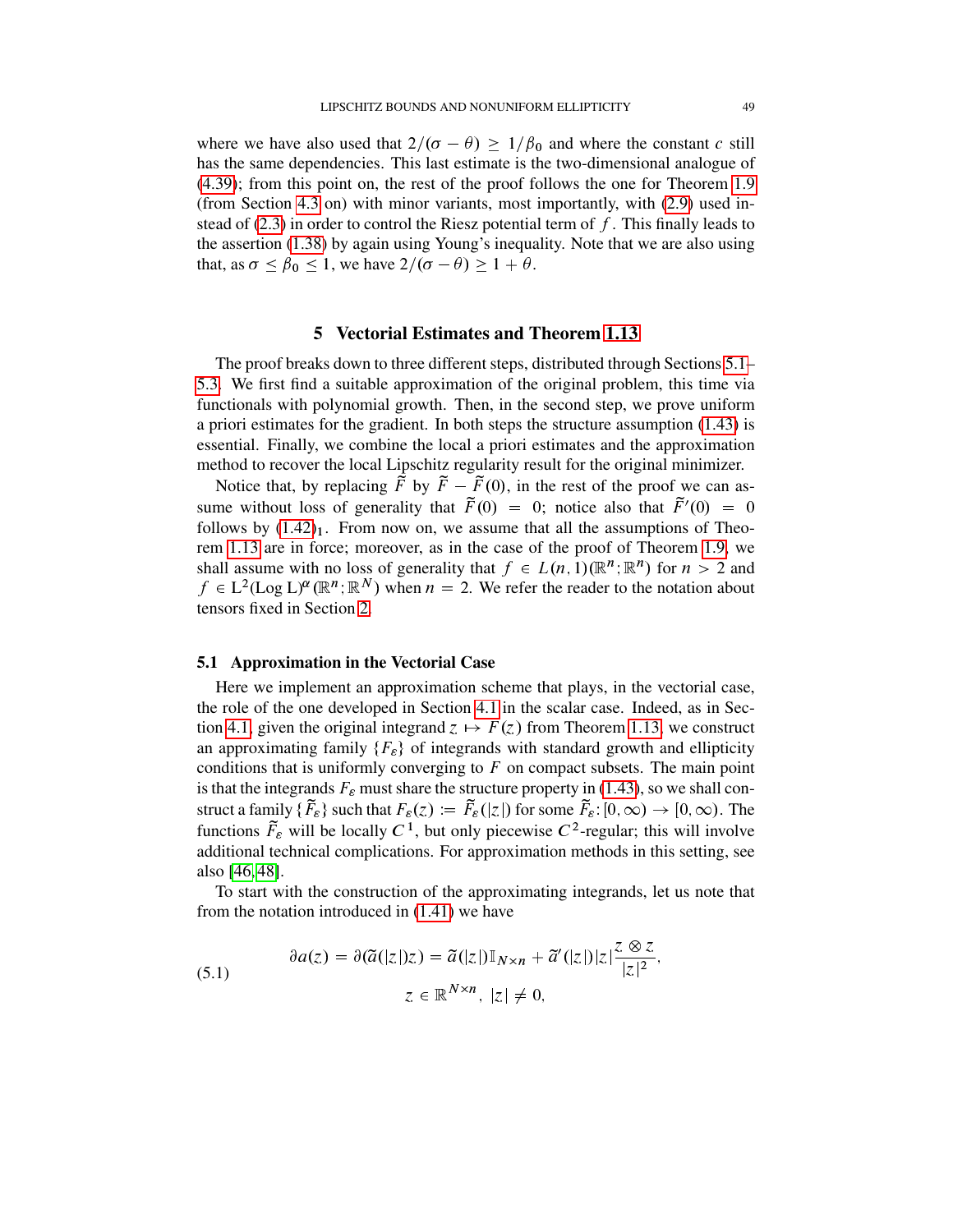and (recalling the free assumption  $\tilde{F}(0) = 0$ )

<span id="page-49-0"></span>(5.2) 
$$
F(z) = \tilde{F}(|z|) \text{ where } \tilde{F}(t) := \int_0^t \tilde{a}(s)s ds.
$$

The symbol  $\mathbb{I}_{N \times n}$  here denotes the fourth-order tensor

<span id="page-49-4"></span>(5.3) 
$$
\mathbb{I}_{N \times n} = \delta_{ij} \delta_{\alpha\beta} (e^{\alpha} \otimes e_i) \otimes (e^{\beta} \otimes e_j)
$$

for  $i, j \in \{1, ..., n\}, \alpha, \beta \in \{1, ..., N\}$ , where  $\delta$  denotes the usual Kronecker's symbol. Using [\(5.1\)](#page-48-1)–[\(5.2\)](#page-49-0) and applying [\(1.32\)](#page-9-3)<sub>4</sub> and (1.32)<sub>1</sub> for  $\xi$   $\perp$  z and for  $\xi$  || z, respectively, we find

<span id="page-49-1"></span>(5.4) 
$$
\begin{cases} \tilde{a}(|z|) \ge g_1(|z|) & \text{for every } z \in \mathbb{R}^{N \times n} \text{ with } |z| > T, \\ \tilde{a}(|z|) + \tilde{a}'(|z|)|z| \ge g_1(|z|) & \text{for every } z \in \mathbb{R}^{N \times n} \text{ with } |z| > T, \\ \tilde{a}(|z|) \ge 0 & \text{for every } z \in \mathbb{R}^{N \times n} \text{ with } |z| > 0, \end{cases}
$$

and, analogously, by means of  $(1.32)_3$  $(1.32)_3$ , we get

<span id="page-49-2"></span>
$$
(5.5) \quad \begin{cases} \widetilde{a}(|z|) \leq g_2(|z|) \\ \widetilde{a}(|z|) + \widetilde{a}'(|z|)|z| \leq g_2(|z|) \end{cases} \quad \text{for every } z \in \mathbb{R}^{N \times n} \text{ with } |z| > T.
$$

Notice that an immediate consequence of assumption [\(1.42\)](#page-12-2) is

<span id="page-49-7"></span>(5.6) 
$$
\begin{cases} t \geq T \implies \tilde{\nu}(t^2 + \mu^2)^{\frac{\nu - 2}{2}} \leq \tilde{a}(t), \\ \tilde{\nu} := \frac{\tilde{a}(T)}{(T^2 + \mu^2)^{\frac{\nu - 2}{2}}} \geq \frac{g_1(T)}{(T^2 + \mu^2)^{\frac{\nu - 2}{2}}} \geq \nu. \end{cases}
$$

In the following we use a parameter  $\varepsilon$  such that  $0 < \varepsilon < \min\{1, T\}/4$ . We now start to construct the approximating family of integrands by introducing

<span id="page-49-5"></span>(5.7) 
$$
\mu_{\varepsilon} = \mu + \varepsilon, \quad T_{\varepsilon} := T + \frac{1}{\varepsilon},
$$

and  $\tilde{a}_{\varepsilon}$ :  $[0,\infty) \rightarrow [0,\infty)$  as

<span id="page-49-6"></span>(5.8) 
$$
\tilde{a}_{\varepsilon}(t) := \begin{cases} \frac{\tilde{a}(\varepsilon)}{(\varepsilon^2 + \mu_{\varepsilon}^2)^{\frac{\gamma - 2}{2}}} (t^2 + \mu_{\varepsilon}^2)^{\frac{\gamma - 2}{2}} & \text{if } 0 \le t < \varepsilon, \\ \tilde{a}(t) & \text{if } \varepsilon \le t < T_{\varepsilon}, \\ \frac{\tilde{a}(T_{\varepsilon})}{(T_{\varepsilon}^2 + \mu_{\varepsilon}^2)^{\frac{\gamma - 2}{2}}} (t^2 + \mu_{\varepsilon}^2)^{\frac{\gamma - 2}{2}} & \text{if } T_{\varepsilon} \le t. \end{cases}
$$

Notice that, thanks to  $(1.42)_1$  $(1.42)_1$ , this function is nondecreasing when  $\gamma \geq 2$ . Then, for  $t > 0$ , we define

<span id="page-49-3"></span>(5.9) 
$$
F_{\varepsilon}(z) := \widetilde{F}_{\varepsilon}(|z|)
$$
 where  $\widetilde{F}_{\varepsilon}(t) := \int_0^t \widetilde{a}_{\varepsilon}(s)s \, ds + \varepsilon L_{\gamma,\varepsilon}(t)$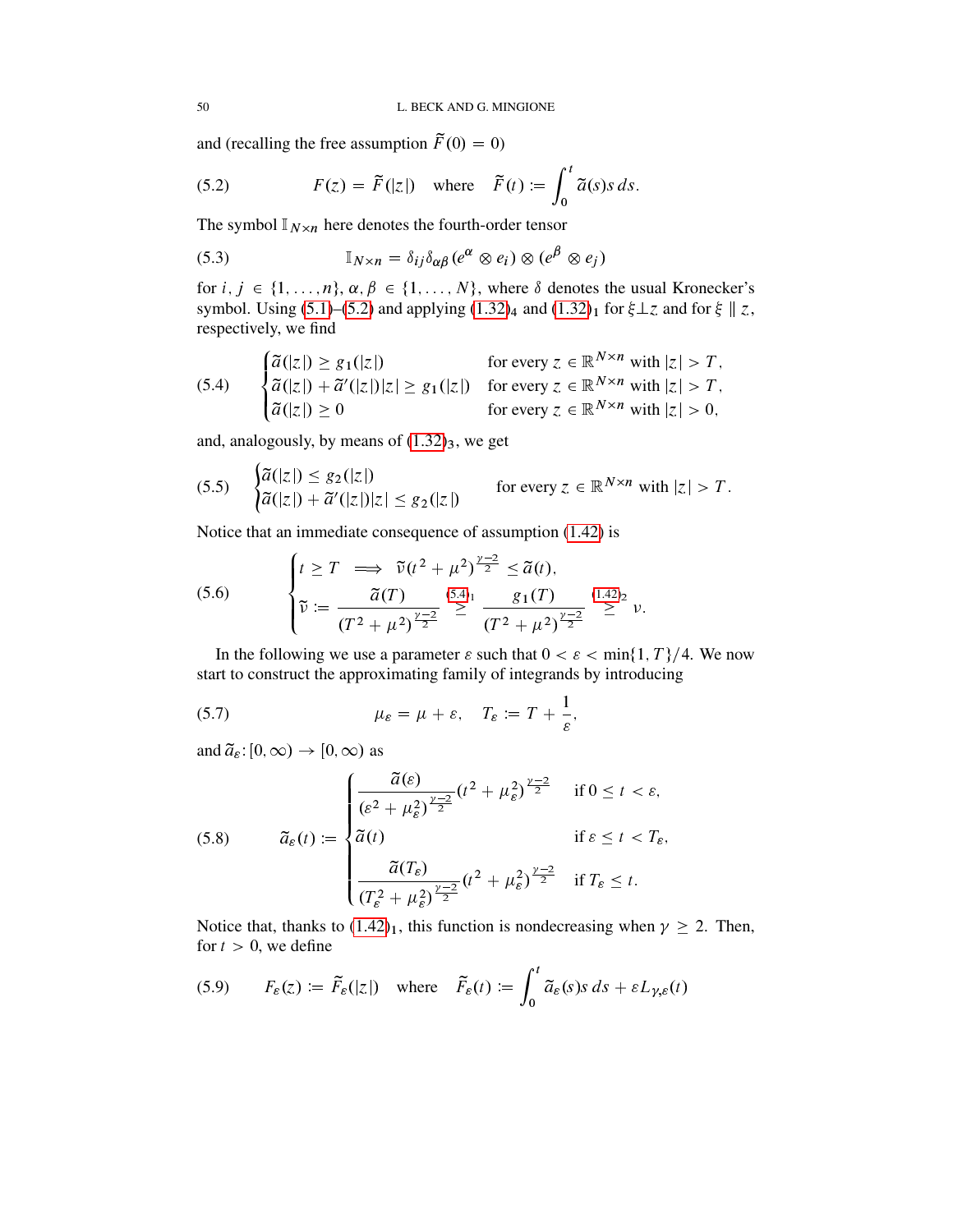and

<span id="page-50-3"></span>(5.10) 
$$
L_{\gamma,\varepsilon}(t) := \frac{1}{\gamma} \big[ \big( t^2 + \mu_{\varepsilon}^2 \big)^{\gamma/2} - \mu_{\varepsilon}^{\gamma} \big] = \int_0^t \big( s^2 + \mu_{\varepsilon}^2 \big)^{\frac{\gamma-2}{2}} s \, ds,
$$

so that, in view of  $(1.42)$  and  $(5.2)$ – $(5.5)$ , it follows that

<span id="page-50-5"></span>(5.11)  
\n
$$
\begin{cases}\n\widetilde{F}_{\varepsilon} \in C_{\text{loc}}^1[0, \infty) \cap W_{\text{loc}}^{2,\infty}[0, \infty) \cap C_{\text{loc}}^2([0, \infty) \setminus \{\varepsilon, T_{\varepsilon}\}, \\
t \mapsto \frac{\widetilde{F}_{\varepsilon}'(t)}{t}, \ \widetilde{a}_{\varepsilon} \in W_{\text{loc}}^{1,\infty}[0, \infty) \cap C_{\text{loc}}^1([0, \infty) \setminus \{\varepsilon, T_{\varepsilon}\}, \\
F_{\varepsilon} \text{ is strictly convex}, \\
t \mapsto \widetilde{F}(t), \ t \mapsto \widetilde{F}_{\varepsilon}(t) \text{ are nondecreasing}, \\
F_{\varepsilon} \to F \text{ uniformly on compact subsets of } \mathbb{R}^{N \times n}.\n\end{cases}
$$

The above definitions then lead to introducing the related control functions  $g_{1,\varepsilon}(\cdot)$ . and  $g_{2,\varepsilon}(\cdot)$  as

<span id="page-50-1"></span>(5.12) 
$$
g_{1,\varepsilon}(t) := \mathfrak{g}_1 \begin{cases} \frac{g_1(\varepsilon)}{(\varepsilon^2 + \mu_{\varepsilon}^2)^{\frac{\gamma - 2}{2}}} (t^2 + \mu_{\varepsilon}^2)^{\frac{\gamma - 2}{2}} & \text{if } 0 < t < \varepsilon, \\ g_1(t) & \text{if } \varepsilon \le t < T_{\varepsilon}, \\ \frac{g_1(T_{\varepsilon})}{(T_{\varepsilon}^2 + \mu_{\varepsilon}^2)^{\frac{\gamma - 2}{2}}} (t^2 + \mu_{\varepsilon}^2)^{\frac{\gamma - 2}{2}} & \text{if } T_{\varepsilon} \le t, \end{cases}
$$

and

<span id="page-50-2"></span>
$$
(5.13) \quad g_{2,\varepsilon}(t) := \mathfrak{g}_2 \begin{cases} \left[ \frac{g_2(\varepsilon)}{(\varepsilon^2 + \mu_\varepsilon^2)^{\frac{\nu - 2}{2}}} + \varepsilon \right] (t^2 + \mu_\varepsilon^2)^{\frac{\nu - 2}{2}} & \text{if } 0 < t < \varepsilon, \\ g_2(t) + \varepsilon (t^2 + \mu_\varepsilon^2)^{\frac{\nu - 2}{2}} & \text{if } \varepsilon \le t < T_\varepsilon, \\ \left[ \frac{g_2(T_\varepsilon)}{(T_\varepsilon^2 + \mu_\varepsilon^2)^{\frac{\nu - 2}{2}}} + \varepsilon \right] (t^2 + \mu_\varepsilon^2)^{\frac{\nu - 2}{2}} & \text{if } T_\varepsilon \le t, \end{cases}
$$

respectively, where the constants  $\mathfrak{g}_1$  and  $\mathfrak{g}_2$  are defined by

<span id="page-50-0"></span>(5.14) 
$$
\min\{1, \gamma - 1\} =: \mathfrak{g}_1 \le 1 \le \mathfrak{g}_2 := 4\sqrt{Nn} + 4\gamma.
$$

We then have the following analogue of Lemma [4.2:](#page-25-0)

<span id="page-50-4"></span>LEMMA 5.1. Let  $F: \mathbb{R}^n \to \mathbb{R}$  be the integrand of Theorem [1.13](#page-12-0) and  $\{F_{\varepsilon}\}\)$  the *family of integrands introduced in* [\(5.9\)](#page-49-3)*, with*  $0 < \varepsilon < \min\{1, T\}/4$ *. Then there exists a constant*  $\Gamma_{\varepsilon} \geq 1$  *such that the following growth and ellipticity properties*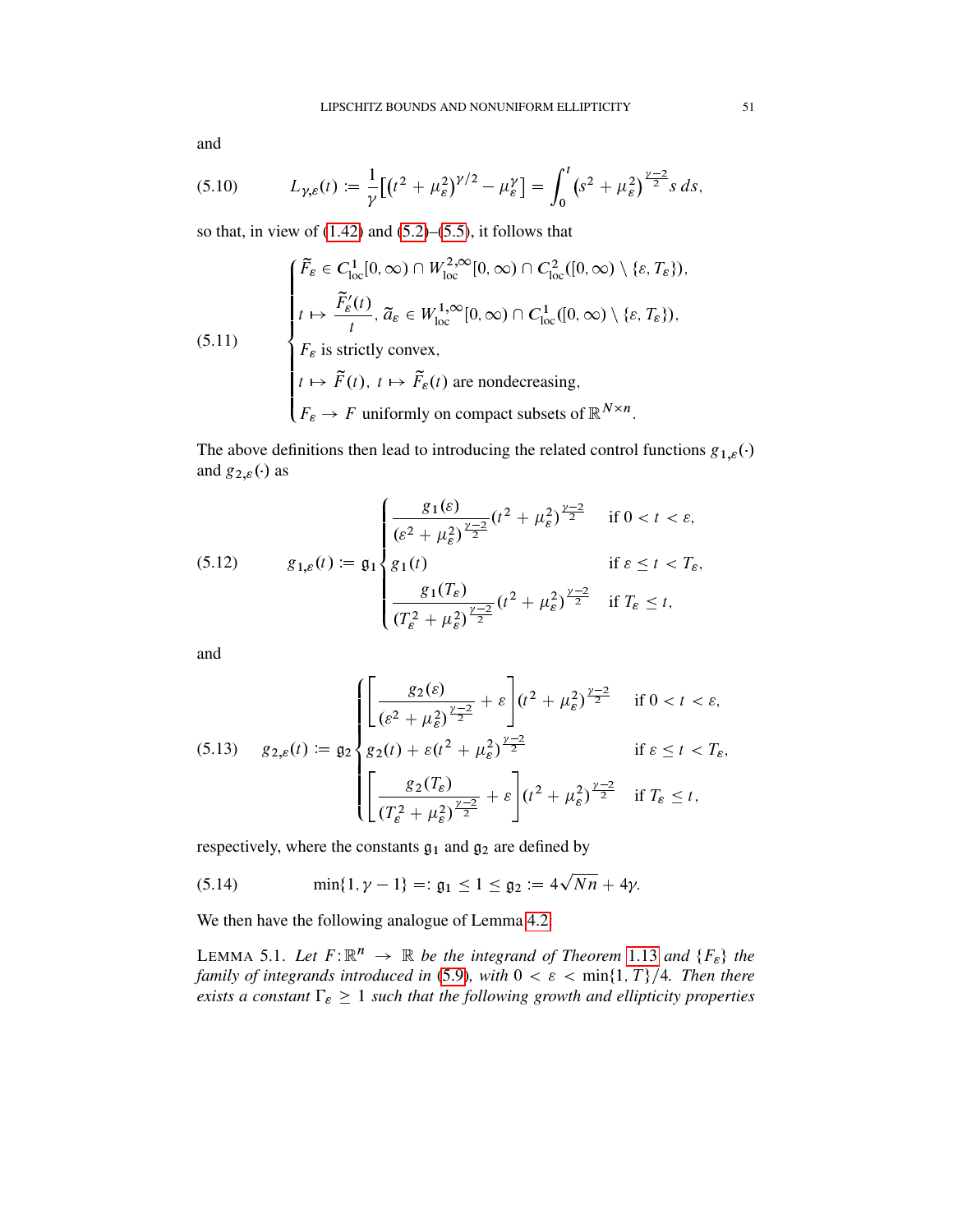*hold*:

<span id="page-51-0"></span>
$$
(5.15) \begin{cases} |\partial^2 F_{\varepsilon}(z)| \le g_{2,\varepsilon}(|z|) & \text{on } \{|z| > T\} \text{ with } |z| \ne T_{\varepsilon}, \\ g_{1,\varepsilon}(|z|) |\xi|^2 \le \langle \partial^2 F_{\varepsilon}(z) \xi, \xi \rangle & \text{on } \{|z| > T\} \text{ with } |z| \ne T_{\varepsilon}, \\ |\partial^2 F_{\varepsilon}(z)| \le \Gamma_{\varepsilon}(|z|^2 + \mu_{\varepsilon}^2)^{\frac{\nu-2}{2}} & \text{on } \{|z| \notin \{\varepsilon, T_{\varepsilon}\}\}, \\ \varepsilon \mathfrak{g}_1(|z|^2 + \mu_{\varepsilon}^2)^{\frac{\nu-2}{2}} |\xi|^2 \le \langle \partial^2 F_{\varepsilon}(z) \xi, \xi \rangle & \text{on } \{|z| \notin \{\varepsilon, T_{\varepsilon}\}\}, \end{cases}
$$

for every  $\xi \in \mathbb{R}^{N \times n}$  and  $\mathfrak{g}_1$  as defined in [\(5.14\)](#page-50-0). Moreover, the following inequali*ties hold on*  $\{|z| > T\}$ :

<span id="page-51-1"></span>(5.16) 
$$
F(z) \ge \int_T^{|z|} g_1(s)s \, ds, \quad F_{\varepsilon}(z) \ge \int_T^{|z|} g_{1,\varepsilon}(s)s \, ds,
$$

$$
F(z) \ge \frac{\nu}{\gamma} \Big[ (|z|^2 + \mu^2)^{\gamma/2} - (T^2 + \mu^2)^{\gamma/2} \Big]
$$

$$
F_{\varepsilon}(z) \ge \frac{\nu}{\gamma 2^{1+\gamma}} \Big[ (|z|^2 + \mu^2)^{\gamma/2} - (T^2 + \mu^2)^{\gamma/2} \Big],
$$

<span id="page-51-3"></span><span id="page-51-2"></span>
$$
(5.18) \qquad [H_{\varepsilon}(t)]^{\gamma}-[H_{\varepsilon}(T)]^{\gamma}\leq \frac{\gamma 2^{1+\gamma}}{\mathfrak{g}_{1}v}\int_{T}^{t}g_{1,\varepsilon}(s)s\,ds \quad \text{for }t\geq T,
$$

*where v* has been introduced in [\(1.42\)](#page-12-2) and  $H_{\varepsilon}$  in [\(2.1\)](#page-17-0)*. Finally, if*  $\gamma \geq 2$  in (1.42)*,* then  $t \mapsto \widetilde{F}'_s(t)/t$  is nondecreasing on  $[0, \infty)$ .

PROOF. By the definition in [\(5.9\)](#page-49-3) and recalling the notation in [\(5.3\)](#page-49-4), we first notice that the  $\partial^2 F_{\varepsilon}(z)$  exists provided  $|z| \notin {\varepsilon}, T_{\varepsilon}$ , with

$$
\partial^2 F_{\varepsilon}(z) = \begin{cases} (|z|^2 + \mu_{\varepsilon}^2)^{\frac{\gamma - 2}{2}} \Bigg[ \frac{\tilde{a}(\varepsilon)}{(\varepsilon^2 + \mu_{\varepsilon}^2)^{\frac{\gamma - 2}{2}}} + \varepsilon \Bigg] \mathcal{D}(z) & \text{if } |z| < \varepsilon, \\ \partial^2 F(\varepsilon) + \varepsilon (|z|^2 + \mu_{\varepsilon}^2)^{\frac{\gamma - 2}{2}} \mathcal{D}(z) & \text{if } \varepsilon < |z| < T_{\varepsilon}, \\ (|z|^2 + \mu_{\varepsilon}^2)^{\frac{\gamma - 2}{2}} \Bigg[ \frac{\tilde{a}(T_{\varepsilon})}{(T_{\varepsilon}^2 + \mu_{\varepsilon}^2)^{\frac{\gamma - 2}{2}}} + \varepsilon \Bigg] \mathcal{D}(z) & \text{if } T_{\varepsilon} < |z|, \end{cases}
$$

where

$$
\mathscr{D}(z) := \mathbb{I}_{N \times n} + (\gamma - 2) \frac{z \otimes z}{|z|^2 + \mu_{\varepsilon}^2} \qquad \forall z \in \mathbb{R}^{N \times n}.
$$

Then,  $(5.15)<sub>1,2</sub>$  $(5.15)<sub>1,2</sub>$  follows directly from [\(1.32\)](#page-9-3), the definitions in  $(5.12)$ – $(5.13)$  and  $(5.4)$ – $(5.5)$ , and  $(5.14)$ . As for  $(5.15)_{3,4}$  $(5.15)_{3,4}$ , these again follow from the explicit expression of  $\partial^2 F_{\varepsilon}(z)$  in the above display; in particular, using  $(1.42)_1$  $(1.42)_1$ , we see that  $(5.15)_3$  $(5.15)_3$  holds for any  $\Gamma_{\varepsilon}$  such that

$$
\Gamma_{\varepsilon} \geq \mathfrak{g}_2 \max \left\{ \frac{\widetilde{a}(T_{\varepsilon})}{(T_{\varepsilon}^2 + \mu_{\varepsilon}^2)^{\frac{\gamma-2}{2}}}, \sup_{\varepsilon \leq |z| \leq T_{\varepsilon}} \frac{|\partial^2 F(z)|}{(|z|^2 + \mu_{\varepsilon}^2)^{\frac{\gamma-2}{2}}} \right\} + \mathfrak{g}_2 \varepsilon,
$$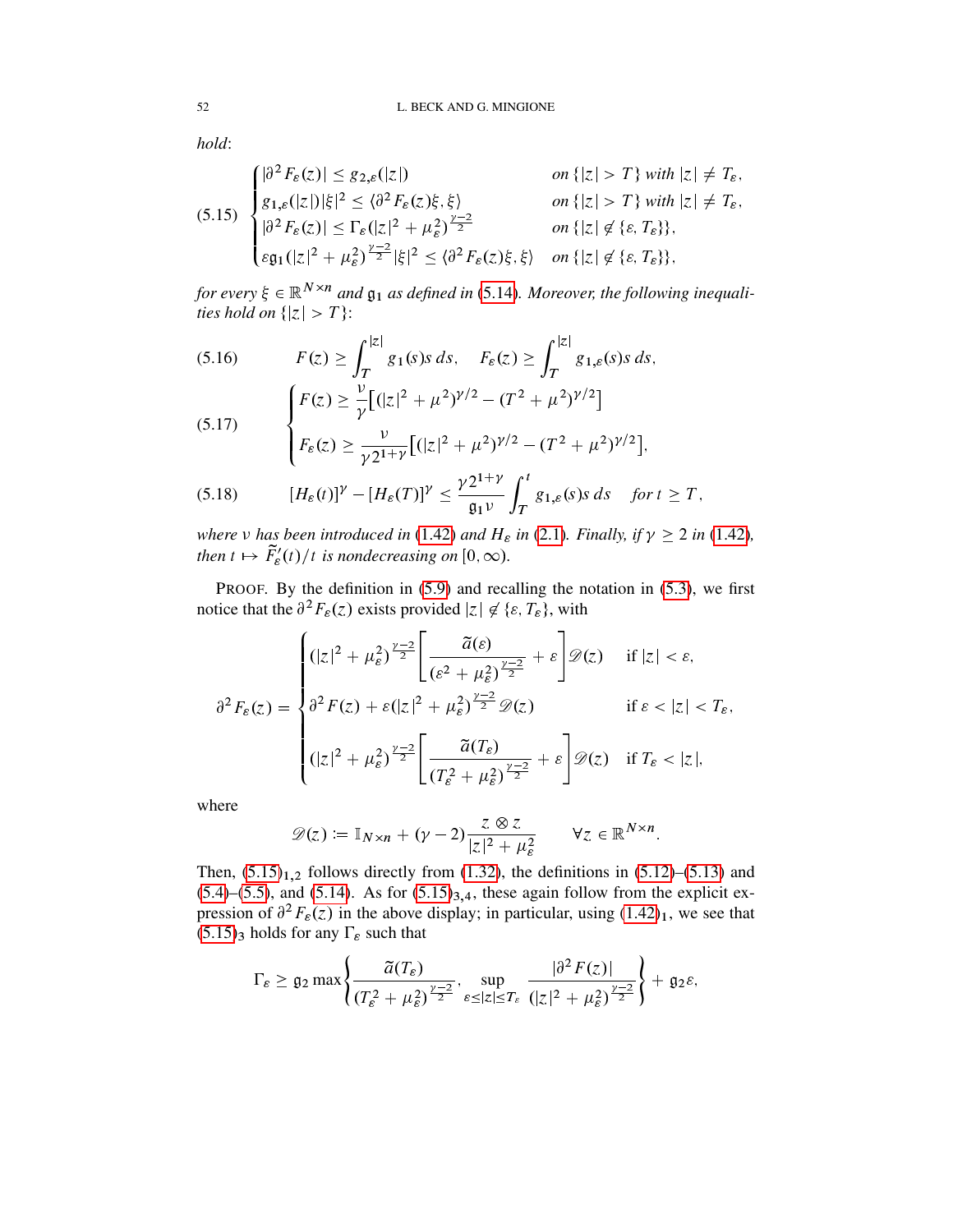and the constant  $g_2$  is as defined in [\(5.14\)](#page-50-0). The two inequalities in [\(5.16\)](#page-51-1) are a straightforward consequence of  $(5.4)$  and of the definitions in  $(5.7)$ – $(5.8)$ ,  $(5.9)$ , and [\(5.12\)](#page-50-1).

<span id="page-52-0"></span>For the proof of  $(5.17)<sub>1</sub>$  $(5.17)<sub>1</sub>$  it is sufficient to estimate

$$
(5.19) \tF(z) \ge \int_T^{|z|} \tilde{a}(s)s \, ds \stackrel{(5.6)}{\ge} \tilde{\nu} \int_T^{|z|} (s^2 + \mu^2)^{\frac{\gamma - 2}{2}} s \, ds
$$

and recall that  $\tilde{v} \ge v$  by [\(5.6\)](#page-49-7). Concerning [\(5.17\)](#page-51-2)<sub>2</sub>, the proof is as in [\(5.19\)](#page-52-0) for the case  $|z| < T_{\varepsilon}$ . In the case  $|z| \geq T_{\varepsilon}$ , we estimate via the positivity of  $L_{\gamma,\varepsilon}(|z|)$ ,  $(5.7)$ – $(5.8)$ , and  $(5.6)$ 

$$
F_{\varepsilon}(z) \geq \int_{T}^{T_{\varepsilon}} \tilde{a}(s)s \, ds + \frac{\tilde{a}(T_{\varepsilon})}{(T_{\varepsilon}^{2} + \mu_{\varepsilon}^{2})^{\frac{\gamma-2}{2}}} \int_{T_{\varepsilon}}^{|z|} (s^{2} + \mu_{\varepsilon}^{2})^{\frac{\gamma-2}{2}} s \, ds
$$
  
\n
$$
\geq \tilde{\nu} \int_{T}^{T_{\varepsilon}} (s^{2} + \mu^{2})^{\frac{\gamma-2}{2}} s \, ds + \tilde{\nu} \frac{(T_{\varepsilon}^{2} + \mu^{2})^{\frac{\gamma-2}{2}}}{(T_{\varepsilon}^{2} + \mu_{\varepsilon}^{2})^{\frac{\gamma-2}{2}}} \int_{T_{\varepsilon}}^{|z|} (s^{2} + \mu_{\varepsilon}^{2})^{\frac{\gamma-2}{2}} s \, ds
$$
  
\n
$$
\geq \nu \min \left\{ 1, \frac{(T_{\varepsilon}^{2} + \mu^{2})^{\frac{\gamma-2}{2}}}{(T_{\varepsilon}^{2} + \mu_{\varepsilon}^{2})^{\frac{\gamma-2}{2}}} \right\} \int_{T}^{|z|} (s^{2} + \mu^{2})^{\frac{\gamma-2}{2}} s \, ds,
$$

so that  $(5.17)_2$  $(5.17)_2$  follows via elementary estimations (recall that  $\varepsilon < T/4$ ). Arguing in a similar way, and using the definition in  $(5.12)$  and  $(1.42)_2$  $(1.42)_2$ , we get that  $2^{1+\gamma}g_{1,\varepsilon}(s) \geq \mathfrak{g}_1 v(s^2+\mu_\varepsilon^2)^{(\gamma-2)/2}$  for  $s \geq T$ , so that [\(5.18\)](#page-51-3) follows after integration. Finally, observe that the last assertion concerning the fact that  $t \mapsto \tilde{F}'_s(t)/t$  is nondecreasing is a straightforward consequence of the fact that  $\gamma \geq 2$  and the def-initions in [\(5.8\)](#page-49-6)–[\(5.9\)](#page-49-3) (recall that  $\gamma \ge 2$  in [\(1.42\)](#page-12-2) implies that  $t \mapsto \tilde{F}'(t)/t = \tilde{a}(t)$ is itself nondecreasing). The proof of the lemma is now complete.  $\Box$ 

Furthermore, we need another technical lemma; the peculiar notation concerning the number  $c_{\sigma}$  below is motivated by later applications (see Section [5.3](#page-66-0) below).

<span id="page-52-3"></span>LEMMA 5.2. *For every*  $\varepsilon$  *such that*  $0 < \varepsilon < \min\{1, T\}/4$ *, the following statements hold*:

<span id="page-52-1"></span>• There exists a constant  $c \equiv c(\tilde{a}(1), v, \gamma)$  such that

(5.20)  $F_{\varepsilon}(z) \le c \big[ F(z) + T^{\gamma} + \mu_{\varepsilon}^{\gamma} \big]$  *for all*  $z \in \mathbb{R}^{N \times n}$ .

• *For every positive number*  $c_{\sigma}$  *there exists*  $\overline{\varepsilon} \equiv \overline{\varepsilon}(c_{\sigma}) < \min\{1, T\}/4$  *such that if*  $0 < \varepsilon_1 \leq \varepsilon_2 < \overline{\varepsilon}$ *, then* 

(5.21) 
$$
|F_{\varepsilon_1}(z) - F_{\varepsilon_2}(z)| \leq c[L_{\gamma, \varepsilon_1}(\varepsilon_1) + L_{\gamma, \varepsilon_2}(\varepsilon_2)] + \varepsilon_1 L_{\gamma, \varepsilon_1}(|z|) + \varepsilon_2 L_{\gamma, \varepsilon_2}(|z|) + c \varepsilon_2,
$$

<span id="page-52-2"></span>*holds whenever*  $|z| \leq c_{\sigma}$ , where  $L_{\gamma, \varepsilon}$  has been defined in [\(5.10\)](#page-50-3) and  $c \equiv$  $c(\tilde{a}(1), \gamma)$ .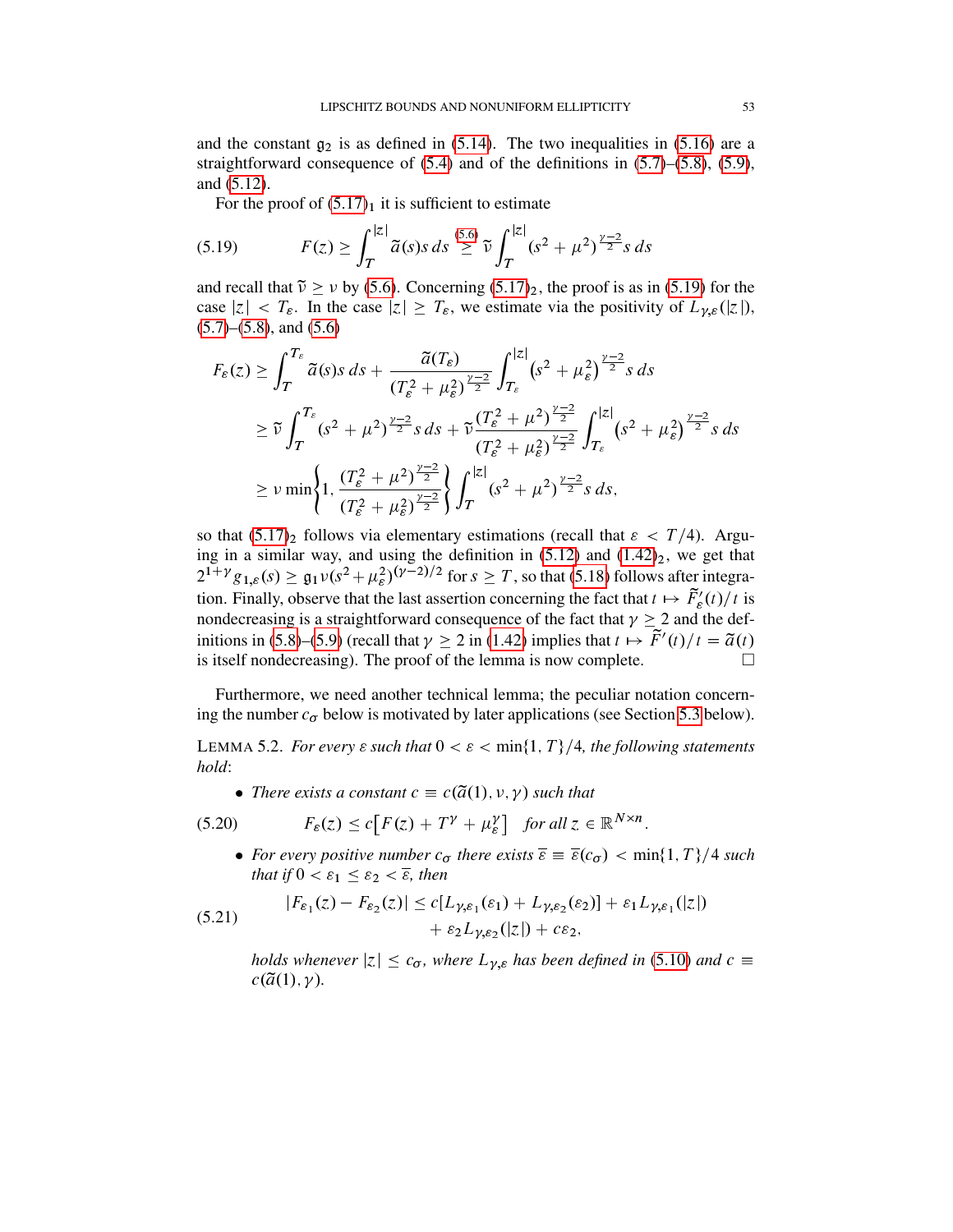#### 54 L. BECK AND G. MINGIONE

PROOF. We start with the proof of [\(5.20\)](#page-52-1); in the following we shall repeatedly use the fact that the functions  $t \mapsto \tilde{F}(t)$  and  $t \mapsto \tilde{F}_\varepsilon(t)$  are nondecreasing. For  $|z| \leq \varepsilon$ , by the definitions in [\(5.7\)](#page-49-5)–[\(5.8\)](#page-49-6) we have

<span id="page-53-0"></span>
$$
F_{\varepsilon}(z) \leq \tilde{F}_{\varepsilon}(\varepsilon)
$$
  
\n
$$
\leq 2 \int_{0}^{\varepsilon} \frac{\tilde{a}(\varepsilon)(s^{2} + \mu_{\varepsilon}^{2})^{\frac{\nu-2}{2}}s}{(\varepsilon^{2} + \mu^{2})^{\frac{\nu-2}{2}}} ds + \varepsilon \int_{0}^{\varepsilon} (s^{2} + \mu_{\varepsilon}^{2})^{\frac{\nu-2}{2}}s ds
$$
  
\n
$$
\leq \frac{(1.42)}{\varepsilon^{2}} 2 \left[ \frac{\tilde{a}(1)}{(1 + \mu^{2})^{\frac{\nu-2}{2}}} + 1 \right] \int_{0}^{\varepsilon} (s^{2} + \mu_{\varepsilon}^{2})^{\frac{\nu-2}{2}}s ds
$$
  
\n
$$
\leq c(\gamma)[\tilde{a}(1) + 1]\mu_{\varepsilon}^{\gamma},
$$

so that the assertion follows in this case. Next, for  $\varepsilon < |z| \leq T_{\varepsilon}$ , by recalling that  $\tilde{a}(\cdot) \ge 0$ , by the above inequality, [\(5.2\)](#page-49-0), and [\(5.7\)](#page-49-5)–[\(5.8\)](#page-49-6), we find

$$
F_{\varepsilon}(z) \leq \int_{\varepsilon}^{|z|} \widetilde{a}(s) s \, ds + \varepsilon L_{\gamma, \varepsilon}(|z|) + \widetilde{F}_{\varepsilon}(\varepsilon) \leq F(z) + c(\widetilde{a}(1), \gamma) \big( |z|^{\gamma} + \mu_{\varepsilon}^{\gamma} \big).
$$

It remains to treat the case when  $|z| \geq T_{\varepsilon}$ . Since the previous estimate in particular implies  $\widetilde{F}_\varepsilon(T_\varepsilon) \leq c(\widetilde{a}(1), \gamma) [F(z) + |z|^\gamma + \mu_\varepsilon^\gamma]$ , we find similarly to the above

$$
F_{\varepsilon}(z) = \int_{T_{\varepsilon}}^{|z|} \frac{\tilde{a}(T_{\varepsilon})(s^2 + \mu_{\varepsilon}^2)^{\frac{\gamma - 2}{2}}s}{(T_{\varepsilon}^2 + \mu_{\varepsilon}^2)^{\frac{\gamma - 2}{2}}} ds + \varepsilon L_{\gamma, \varepsilon}(|z|) + \tilde{F}_{\varepsilon}(T_{\varepsilon})
$$
  

$$
\leq c(\gamma) \int_{T_{\varepsilon}}^{|z|} \tilde{a}(s)s \, ds + c[F(z) + |z|^{\gamma} + \mu_{\varepsilon}^{\gamma}]
$$
  

$$
\leq c(\tilde{a}(1), \gamma) [F(z) + |z|^{\gamma} + \mu_{\varepsilon}^{\gamma}].
$$

Notice that we have also used  $(1.42)_1$  $(1.42)_1$  to estimate

$$
\frac{\widetilde{a}(T_{\varepsilon})(s^2 + \mu_{\varepsilon}^2)^{\frac{\gamma - 2}{2}}}{(T_{\varepsilon}^2 + \mu_{\varepsilon}^2)^{\frac{\gamma - 2}{2}}} \le c(\gamma)\widetilde{a}(s)
$$

when  $T_{\varepsilon} \leq s$ . Employing once again  $(5.17)<sub>1</sub>$  $(5.17)<sub>1</sub>$ , the proof of  $(5.20)$  is then complete. We next show [\(5.21\)](#page-52-2). For this, we consider  $\overline{\varepsilon} > 0$  with  $\overline{\varepsilon} < \min\{1, T\}/4$  such that  $T_{\overline{\epsilon}} > c_{\sigma}$ . By the very definition in [\(5.8\)](#page-49-6) we notice that  $\tilde{a}_{\epsilon_1}(t) = \tilde{a}_{\epsilon_2}(t)$  for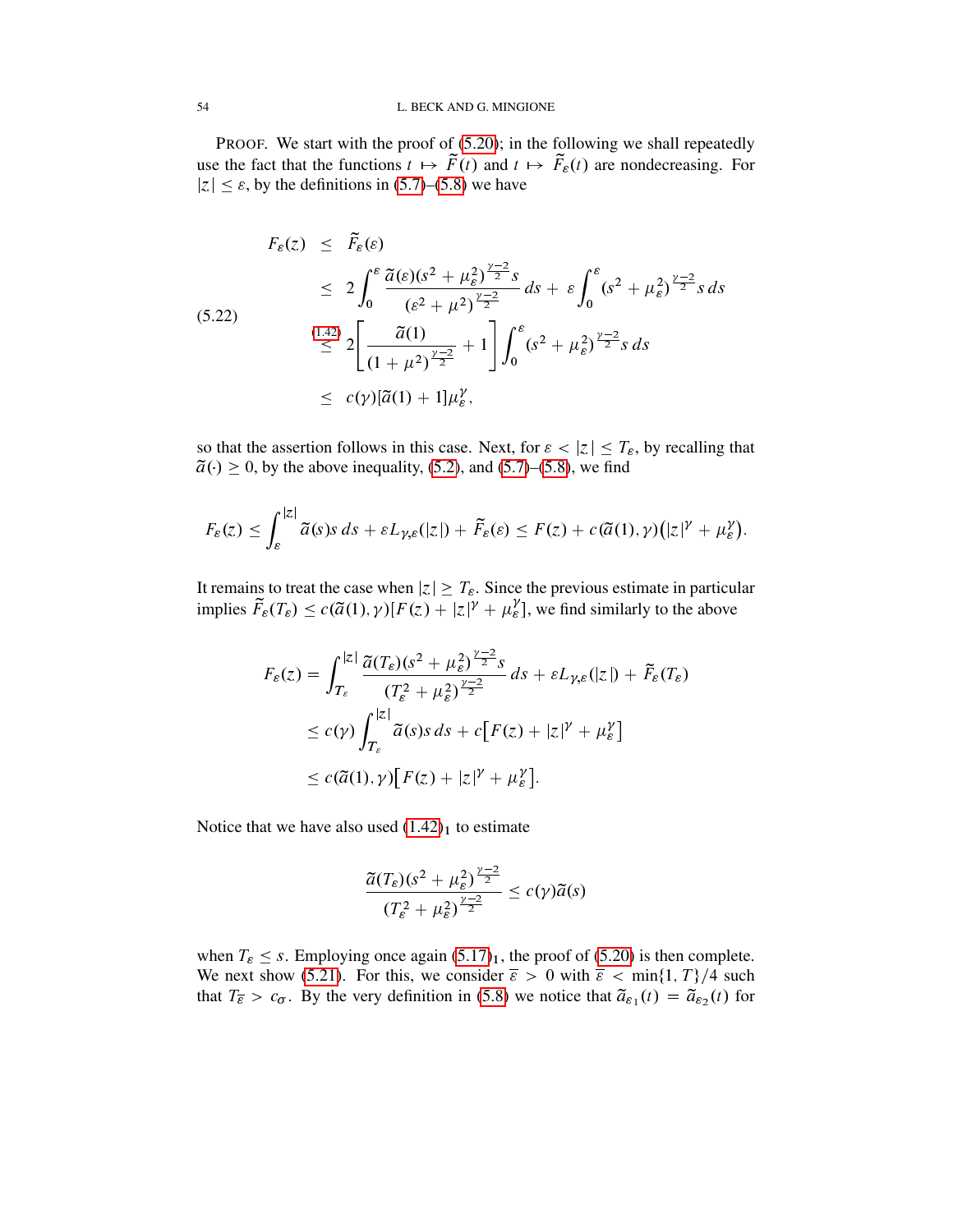$\varepsilon_2 \le t \le c_{\sigma}$ . Therefore, for  $c_{\sigma} \ge |z| \ge \varepsilon_2$ , as for [\(5.22\)](#page-53-0) we get

<span id="page-54-0"></span>
$$
|F_{\varepsilon_{1}}(z) - F_{\varepsilon_{2}}(z)|
$$
  
\n
$$
\leq 2 \int_{0}^{\varepsilon_{1}} \frac{\tilde{a}(\varepsilon_{1})(s^{2} + \mu_{\varepsilon_{1}}^{2})^{\frac{\gamma-2}{2}}s}{(\varepsilon_{1}^{2} + \mu^{2})^{\frac{\gamma-2}{2}}} ds + \int_{\varepsilon_{1}}^{\varepsilon_{2}} \tilde{a}(s) s ds
$$
  
\n(5.23) 
$$
+ 2 \int_{0}^{\varepsilon_{2}} \frac{\tilde{a}(\varepsilon_{2})(s^{2} + \mu_{\varepsilon_{2}}^{2})^{\frac{\gamma-2}{2}}s}{(\varepsilon_{2}^{2} + \mu^{2})^{\frac{\gamma-2}{2}}} ds + \varepsilon_{1} L_{\gamma, \varepsilon_{1}}(|z|) + \varepsilon_{2} L_{\gamma, \varepsilon_{2}}(|z|)
$$
  
\n
$$
\leq c \tilde{a}(1) \int_{0}^{\varepsilon_{1}} (s^{2} + \mu_{\varepsilon_{1}}^{2})^{\frac{\gamma-2}{2}}s ds + c \tilde{a}(1) \int_{\varepsilon_{1}}^{\varepsilon_{2}} (s^{2} + \mu^{2})^{\frac{\gamma-2}{2}}s ds
$$
  
\n
$$
+ c \tilde{a}(1) \int_{0}^{\varepsilon_{2}} (s^{2} + \mu_{\varepsilon_{2}}^{2})^{\frac{\gamma-2}{2}}s ds + \varepsilon_{1} L_{\gamma, \varepsilon_{1}}(|z|) + \varepsilon_{2} L_{\gamma, \varepsilon_{2}}(|z|).
$$

Thus, [\(5.21\)](#page-52-2) easily follows in this case, also recalling [\(5.10\)](#page-50-3). If  $|z| \leq \varepsilon_1$ , by simply estimating (look also at the previous display),

$$
|F_{\varepsilon_1}(z) - F_{\varepsilon_2}(z)|
$$
  
\n
$$
\leq |F_{\varepsilon_1}(z)| + |F_{\varepsilon_2}(z)|
$$
  
\n
$$
\leq c\tilde{a}(1) \int_0^{\varepsilon_1} (s^2 + \mu_{\varepsilon_1}^2)^{\frac{\nu-2}{2}} s \, ds + c\tilde{a}(1) \int_0^{\varepsilon_2} (s^2 + \mu_{\varepsilon_2}^2)^{\frac{\nu-2}{2}} s \, ds
$$
  
\n
$$
+ \varepsilon_1 L_{\gamma, \varepsilon_1}(|z|) + \varepsilon_2 L_{\gamma, \varepsilon_2}(|z|).
$$

Finally, when  $\varepsilon_1 < |z| < \varepsilon_2$  we again estimate  $|F_{\varepsilon_1}(z) - F_{\varepsilon_2}(z)| \leq |F_{\varepsilon_1}(z)| +$  $|F_{\epsilon_2}(z)|$  and come up with [\(5.23\)](#page-54-0). In conclusion, we have proved that [\(5.21\)](#page-52-2) holds in any case and the proof of the lemma is complete.

As for the newly defined functions  $g_{1,\varepsilon}(\cdot)$  and  $g_{2,\varepsilon}(\cdot)$  displayed in [\(5.12\)](#page-50-1) and [\(5.13\)](#page-50-2), respectively, their basic properties can be summarized in the following analogue of Lemma [4.4:](#page-28-2)

<span id="page-54-2"></span>LEMMA 5.3. For every  $\varepsilon$  such that  $0 < \varepsilon < \min\{1, T\}/4$ , the following statements *are true*:

• The functions  $[T,\infty) \ni t \mapsto g_{2,\varepsilon}(t)/g_{1,\varepsilon}(t)$  and  $t \mapsto g_{1,\varepsilon}(t)t$  are almost *nondecreasing and nondecreasing, respectively, in the sense that*

<span id="page-54-1"></span>
$$
(5.24) \begin{cases} T \leq s \leq t \implies \frac{g_{2,\varepsilon}(s)}{g_{1,\varepsilon}(s)} \leq c \frac{g_{2,\varepsilon}(t)}{g_{1,\varepsilon}(t)} \quad \text{for } c \equiv c(n, N, \nu, c_a, \gamma), \\ g_{1,\varepsilon}(s)s \leq g_{1,\varepsilon}(t)t. \end{cases}
$$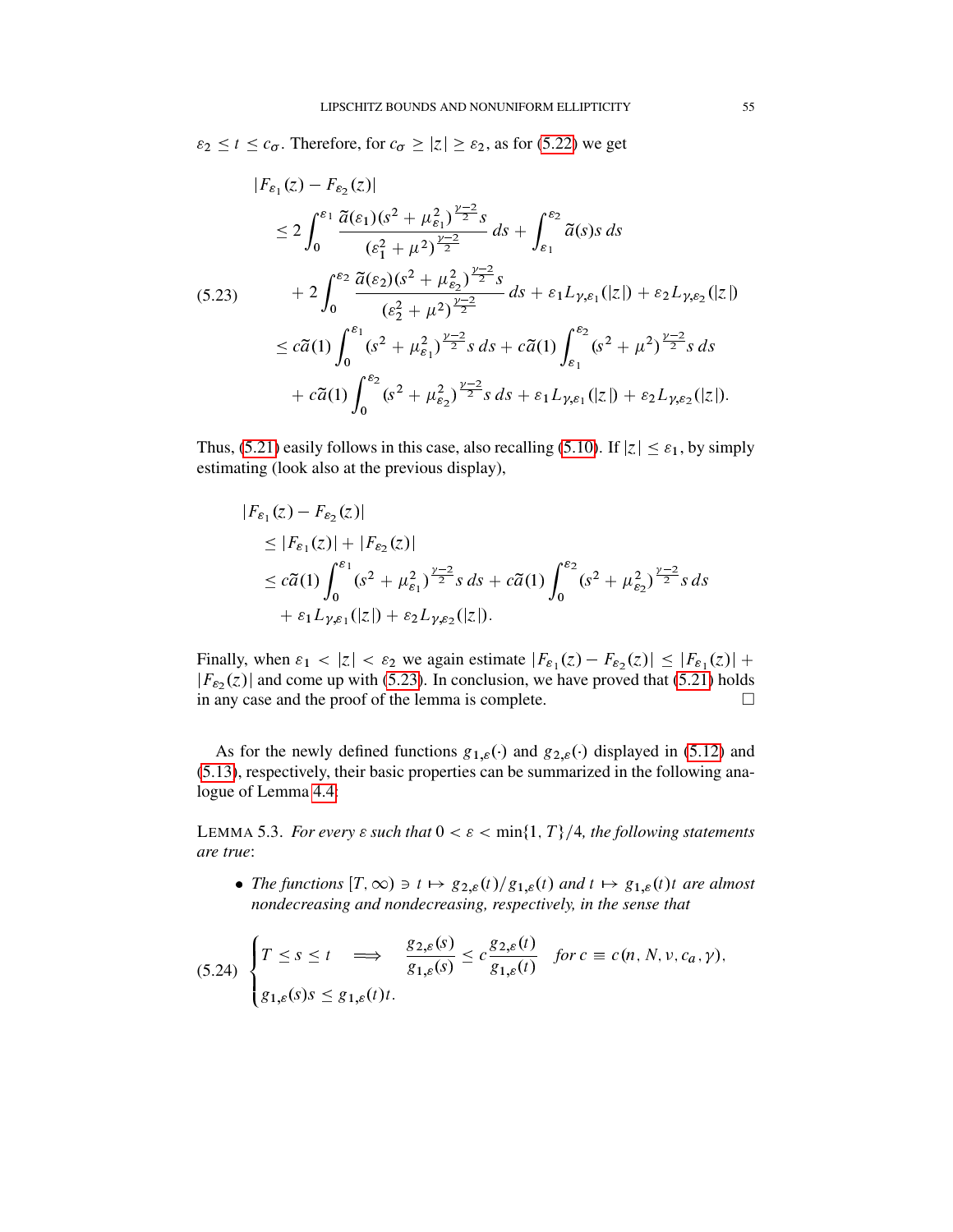<span id="page-55-1"></span>• *If* [\(1.44\)](#page-12-3) *holds, then also the following inequality holds for all*  $t \geq T$ :

(5.25) 
$$
\frac{g_{2,\varepsilon}(t)}{g_{1,\varepsilon}(t)} \leq c c_b \min \left\{ \left( \int_T^t g_{1,\varepsilon}(s) s \, ds \right)^{\frac{2-\sigma}{(1+\vartheta)n}}, \left( \frac{1}{t^{1/\beta_1}} \int_T^t g_{1,\varepsilon}(s) s \, ds \right)^{\frac{4\beta_1}{(1+\vartheta)(n-2)}} \right\} + c c_b,
$$

where  $c \equiv c(n, N, \nu, \gamma)$  and  $\vartheta$  is defined as in the statement of Theo*rem* [1.13](#page-12-0)*.*

<span id="page-55-3"></span>• If [\(1.45\)](#page-12-4) *holds, then also the following inequality holds for all*  $t \geq T$ :

$$
(5.26) \qquad \qquad \frac{g_{2,\varepsilon}(t)}{g_{1,\varepsilon}(t)} \leq c c_b \bigg(\int_T^t g_{1,\varepsilon}(s) s \, ds\bigg)^{\frac{2-\sigma}{(1+\vartheta)n}} + c c_b,
$$

*with*  $c \equiv c(n, N, \nu, \gamma)$ . • For every  $t \geq T$  *it holds that*  $g_{1,\varepsilon}(t)/g_{2,\varepsilon}(t) \leq 1$ .

PROOF. In order to prove that  $y \mapsto g_{1,\varepsilon}(y)y$  is nondecreasing on  $[T,\infty)$ , we take  $T \leq s < t$  and show that  $g_{1,\varepsilon}(s) s \leq g_{1,\varepsilon}(t) t$ . If  $T \leq s < t \leq T_{\varepsilon}$ , by definition [\(5.12\)](#page-50-1) of  $g_{1,\varepsilon}(\cdot)$  this simply means  $g_1(s)s \leq g_1(t)t$ , which is true by assumption [\(1.31\)](#page-8-0). Next, if  $T_{\varepsilon} \leq s < t$ , we trivially obtain  $g_{1,\varepsilon}(s) s \leq g_{1,\varepsilon}(t)t$ since the function  $y \mapsto (y^2 + \mu_\varepsilon^2)^{(\gamma - 2)/2} y$  is nondecreasing (recall that  $\gamma > 1$ ). Finally, if  $T \le s \le T_{\varepsilon} \le t$ , by the previous two cases we have  $g_{1,\varepsilon}(s)s \le$  $g_{1,\varepsilon}(T_{\varepsilon})T_{\varepsilon} \leq g_{1,\varepsilon}(t)t$ , and the second inequality in [\(5.24\)](#page-54-1) is shown. For the proof of the first inequality in [\(5.24\)](#page-54-1), we similarly first consider the case  $T \leq s \leq t \leq T_{\epsilon}$ and distinguish two different situations. If  $\gamma \geq 2$ , we notice that  $4\varepsilon \leq T \leq s$ implies that  $(s^2 + \mu_\varepsilon^2) \le 2(s^2 + \mu^2)$  and therefore, we can estimate

$$
\frac{g_{2,\varepsilon}(s)}{g_{1,\varepsilon}(s)} \le \frac{\mathfrak{g}_2}{\mathfrak{g}_1} \frac{g_2(s) + \varepsilon 2^{\frac{\gamma-2}{2}} (s^2 + \mu^2)^{\frac{\gamma-2}{2}}}{g_1(s)}
$$
\n
$$
(5.27)
$$
\n
$$
\le \frac{(5.6)}{\mathfrak{g}_1} \frac{\mathfrak{g}_2(g_2) + \varepsilon 2^{\frac{\gamma-2}{2}} \widetilde{\nu}^{-1} \widetilde{a}(s)}{g_1(s)}
$$
\n
$$
\le c \frac{g_2(s)}{g_1(s)} \frac{(1.31)}{\le c} \frac{g_2(t)}{g_1(t)} \le c \frac{g_{2,\varepsilon}(t)}{g_1(t)} = c \frac{g_{2,\varepsilon}(t)}{g_{1,\varepsilon}(t)}
$$

where  $c \equiv c(n, N, \nu, c_a, \gamma)$  (recall [\(5.14\)](#page-50-0) and  $\nu \leq \tilde{\nu}$  by [\(5.6\)](#page-49-7)). Otherwise, if  $\gamma < 2$ , we can estimate directly  $(s^2 + \mu_\varepsilon^2)^{(\gamma - 2)/2} \le (s^2 + \mu^2)^{(\gamma - 2)/2}$  and proceed as in the last display. Notice that we have indeed also proved that

<span id="page-55-2"></span>
$$
(5.28) \t\t T \leq s \leq T_{\varepsilon} \implies \frac{g_{2,\varepsilon}(s)}{g_{1,\varepsilon}(s)} \leq c \, \frac{g_2(s)}{g_1(s)}, \quad c \equiv c(n, N, \nu, \gamma).
$$

Next, in the case  $T_{\varepsilon} \leq s < t$ , the assertion follows after observing that

<span id="page-55-0"></span>(5.29) 
$$
\frac{g_{2,\varepsilon}(y)}{g_{1,\varepsilon}(y)} = \frac{g_{2,\varepsilon}(T_{\varepsilon})}{g_{1,\varepsilon}(T_{\varepsilon})} \text{ for all } y \geq T_{\varepsilon}.
$$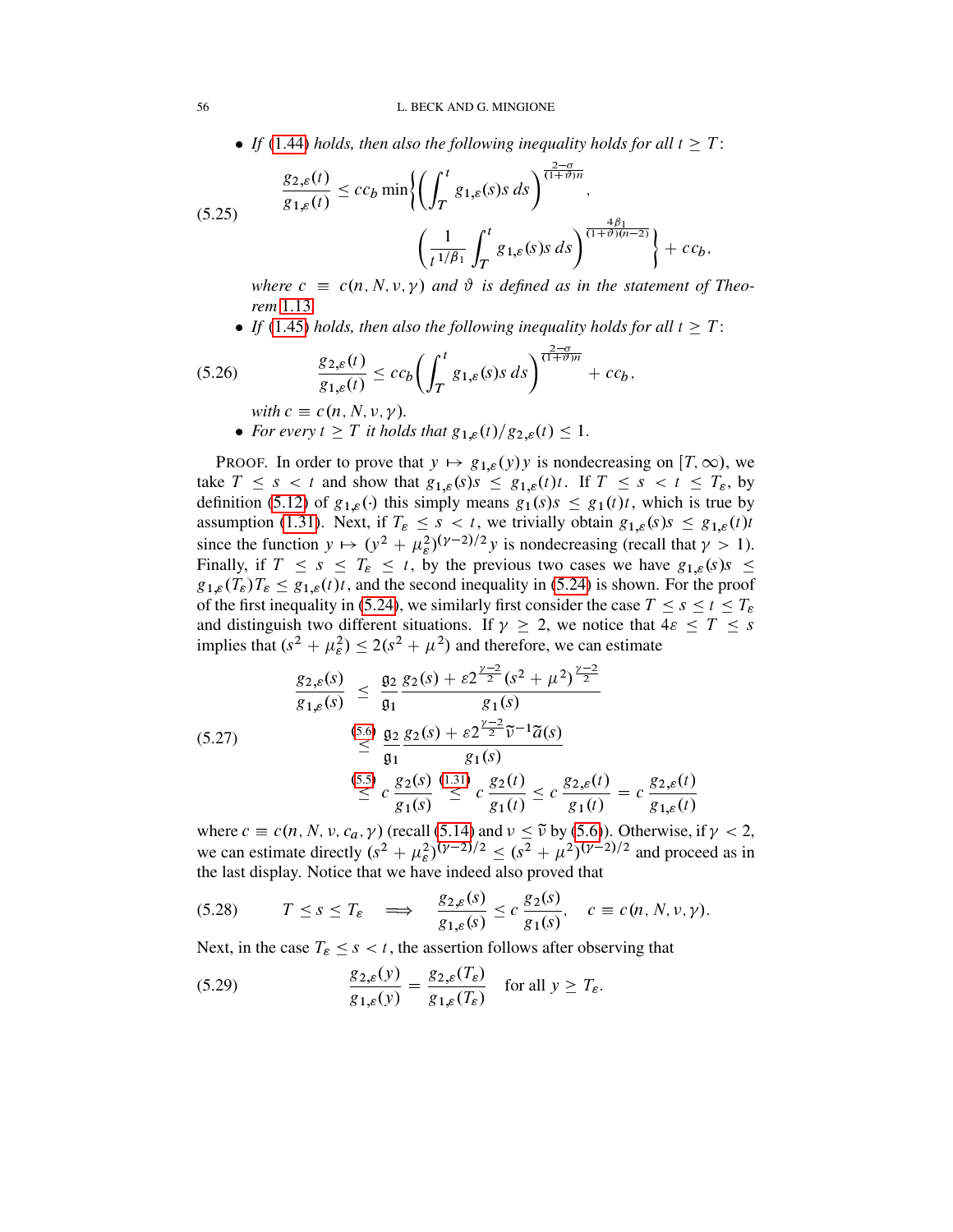In the remaining case  $T \leq s \leq T_{\epsilon} \leq t$ , we again use the last two cases and [\(5.29\)](#page-55-0) to get  $g_{2,\varepsilon}(s)/g_{1,\varepsilon}(s) \leq c g_{2,\varepsilon}(T_{\varepsilon})/g_{1,\varepsilon}(T_{\varepsilon}) = c g_{2,\varepsilon}(t)/g_{1,\varepsilon}(t)$  and the proof of  $(5.24)$  is complete. Next, we prove the second claim  $(5.25)$ . This follows straightaway from the assumption [\(1.44\)](#page-12-3) and [\(5.28\)](#page-55-2) when  $T \le t \le T_{\varepsilon}$ . A different reasoning is needed for the case  $T_{\varepsilon} < t$ . Here we may use the result from the first case and start estimating via [\(5.29\)](#page-55-0)

$$
\frac{g_{2,\varepsilon}(t)}{g_{1,\varepsilon}(t)} = \frac{g_{2,\varepsilon}(T_{\varepsilon})}{g_{1,\varepsilon}(T_{\varepsilon})}
$$
\n
$$
\leq c c_b \min \left\{ \left( \int_T^{T_{\varepsilon}} g_{1,\varepsilon}(s) s \, ds \right)^{\frac{2-\sigma}{(1+\vartheta)n}}, \right\}
$$
\n
$$
\left( \frac{1}{T_{\varepsilon}^{1/\beta_1}} \int_T^{T_{\varepsilon}} g_{1,\varepsilon}(s) s \, ds \right)^{\frac{4\beta_1}{(1+\vartheta)(n-2)}} \right\} + c c_b.
$$

Then it obviously follows that

<span id="page-56-1"></span>(5.31) 
$$
\frac{g_{2,\varepsilon}(t)}{g_{1,\varepsilon}(t)} \leq c c_b \bigg( \int_T^t g_{1,\varepsilon}(s) s \, ds \bigg)^{\frac{2-\sigma}{(1+\vartheta)n}} + c c_b
$$

as  $t \geq T_{\varepsilon}$  for  $c \equiv c(n, N, \nu, \gamma)$ . On the other hand, let us now introduce the nonnegative quantity

$$
\mathcal{Q}_{\varepsilon} := \left(\frac{t}{T_{\varepsilon}}\right)^{1/\beta_1} \frac{\int_{T}^{T_{\varepsilon}} g_{1,\varepsilon}(s)s \, ds}{\int_{T}^{t} g_{1,\varepsilon}(s)s \, ds}
$$
\n
$$
(5.32) = \left(\frac{t}{T_{\varepsilon}}\right)^{1/\beta_1} \frac{I_{\varepsilon}}{I_{\varepsilon} + \frac{\mathfrak{g}_1 g_1(T_{\varepsilon})}{(T_{\varepsilon}^2 + \mu_{\varepsilon}^2)^{\frac{\gamma-2}{2}}} \int_{T_{\varepsilon}}^{t} (s^2 + \mu_{\varepsilon}^2)^{\frac{\gamma-2}{2}} s \, ds
$$
\n
$$
= \frac{t_{\varepsilon}^{1/\beta_1} I_{\varepsilon}}{I_{\varepsilon} + \frac{\mathfrak{g}_1 g_1(T_{\varepsilon}) T_{\varepsilon}^{\gamma}}{\gamma (T_{\varepsilon}^2 + \mu_{\varepsilon}^2)^{\frac{\gamma-2}{2}}} \left\{ \left[ t_{\varepsilon}^2 + \left(\frac{\mu_{\varepsilon}}{T_{\varepsilon}}\right)^2 \right]^{\gamma/2} - \left[ 1 + \left(\frac{\mu_{\varepsilon}}{T_{\varepsilon}}\right)^2 \right]^{\gamma/2} \right\}
$$

where  $t_{\varepsilon} := t/T_{\varepsilon}$  and where, thanks to the fact that  $t \mapsto g_1(t)t$  is nondecreasing on  $[T,\infty)$ , we have

<span id="page-56-0"></span>(5.33) 
$$
I_{\varepsilon} := \mathfrak{g}_1 \int_T^{T_{\varepsilon}} g_1(s) s \, ds \leq \mathfrak{g}_1 g_1(T_{\varepsilon}) T_{\varepsilon}^2.
$$

We now distinguish two cases. If  $t_{\varepsilon} \le 1000$ , then it easily follows that  $\mathcal{Q}_{\varepsilon} \le$  $1000^{1/\beta_1}$ . Otherwise, if  $t_\varepsilon > 1000$ , then by recalling that  $1/\beta_1 \le \gamma$  and  $\mu_\varepsilon/T_\varepsilon \le 2$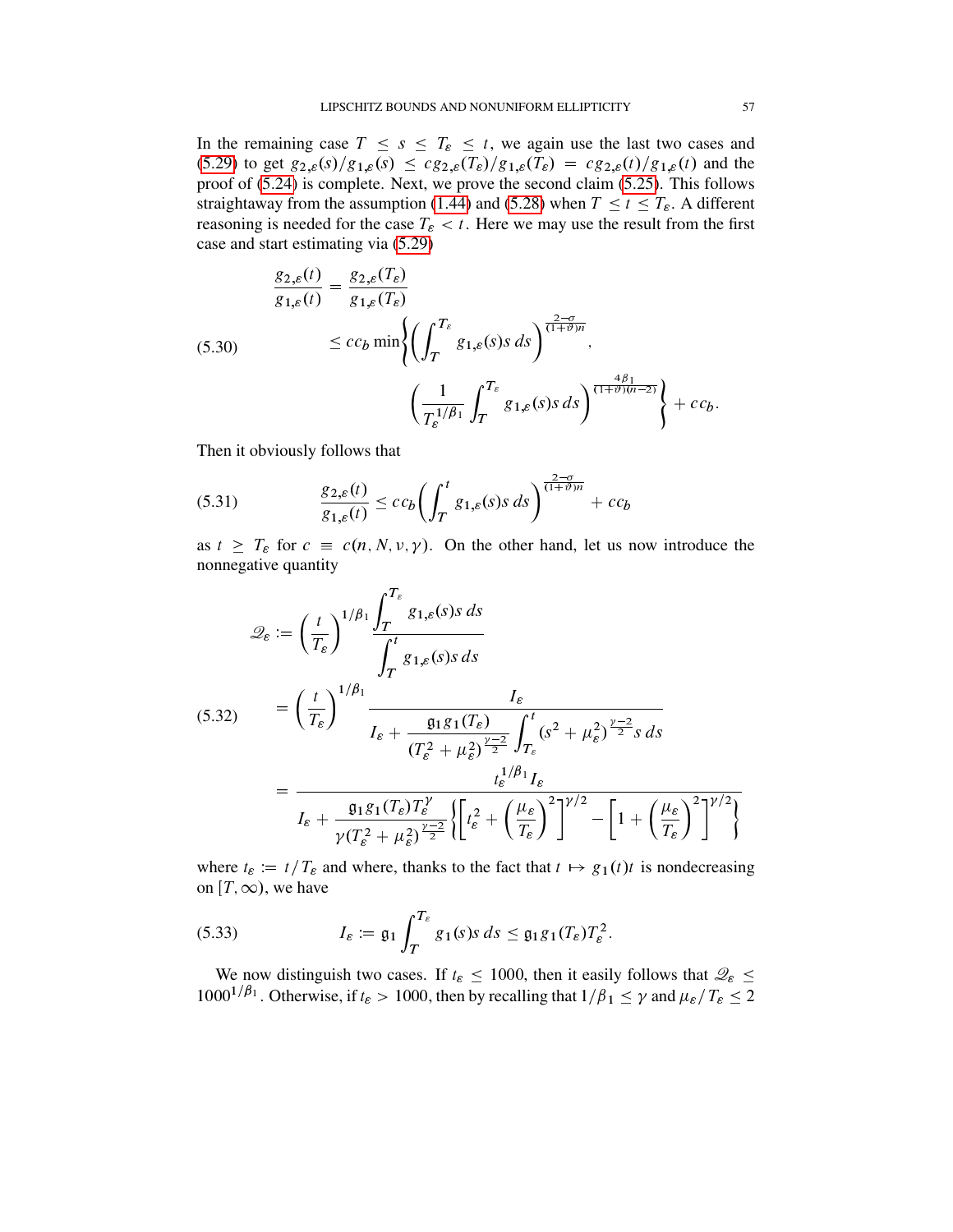we instead have

$$
\mathscr{Q}_{\varepsilon} \stackrel{(5.33)}{\leq} c(\gamma) \frac{\mathfrak{g}_1 t_{\varepsilon}^{\gamma} g_1(T_{\varepsilon}) T_{\varepsilon}^2}{I_{\varepsilon} + \mathfrak{g}_1 t_{\varepsilon}^{\gamma} g_1(T_{\varepsilon}) T_{\varepsilon}^2}.
$$

In any case we conclude that  $\mathcal{Q}_{\varepsilon} \leq c(\gamma)$ , uniformly with respect to  $\varepsilon$ , and therefore we can bound

$$
\frac{g_{2,\varepsilon}(t)}{g_{1,\varepsilon}(t)} \leq c c_b \Big[ \sup_{\varepsilon} \mathcal{Q}_{\varepsilon} \Big]^\frac{4\beta_1}{(1+\vartheta)(n-2)} \Big( \frac{1}{t^{1/\beta_1}} \int_T^t g_{1,\varepsilon}(s) s \, ds \Big)^\frac{4\beta_1}{(1+\vartheta)(n-2)} + c c_b.
$$

Then [\(5.25\)](#page-55-1) follows from [\(5.31\)](#page-56-1) and the above display. Similarly, the third claim [\(5.26\)](#page-55-3) follows. Finally, we observe that [\(5.4\)](#page-49-1)–[\(5.5\)](#page-49-2) imply  $g_1(t) \le g_2(t)$  for all  $t \geq T$ , which in turn shows the final claim  $g_{1,\varepsilon}(t) \leq g_{2,\varepsilon}(t)$  for every  $t \geq T$ , by the very definitions of  $g_{1,\varepsilon}$  and  $g_{2,\varepsilon}$  given in [\(5.12\)](#page-50-1) and [\(5.13\)](#page-50-2), respectively. This completes the proof of the lemma.

# <span id="page-57-3"></span>5.2 A Priori Estimates

In this section we consider again a functional of the type in [\(1.1\)](#page-1-0) under additional assumptions on the integrand  $z \mapsto F(z) \equiv \tilde{F}(|z|)$  and then apply the corresponding estimates to the case of the approximating functionals defined in the previous section. Specifically, with  $B \subset \mathbb{R}^n$  being a fixed ball with  $n \geq 2$ , we start considering a vector-valued weak solution  $u \in W^{1,\gamma}(B; \mathbb{R}^N)$  to the system

<span id="page-57-2"></span>(5.34) 
$$
-\operatorname{div} a(Du) = f \text{ in } B \subset \mathbb{R}^n, \quad f \in L^{\infty}(\mathbb{R}^n; \mathbb{R}^N),
$$

with  $a: \mathbb{R}^{N \times n} \to \mathbb{R}^{N \times n}$  being such that

<span id="page-57-0"></span>(5.35) 
$$
a(z) = \tilde{a}(|z|)z \text{ for all } z \in \mathbb{R}^{N \times n}
$$

where  $\tilde{a}$ :  $[0, \infty) \to [0, \infty)$  is of class  $W^{1,\infty}_{loc}[0, \infty) \cap C^1_{loc}([0, \infty) \setminus \mathcal{N} \mathcal{D})$ ; i.e., it is locally C<sup>1</sup>-regular outside a finite set  $\mathscr{N} \mathscr{D} \subset (0,\infty)$ , and it is such that  $\tilde{a}'(0) = 0$ . This implies that  $a(\cdot) \in W^{1,\infty}_{loc}(\mathbb{R}^{N \times n})$ . The prototype we have in mind is of course given by the function  $\tilde{a}_{\varepsilon}(\cdot)$  in [\(5.8\)](#page-49-6). Note that this structure assumption implies that  $\partial a(z)$  is a symmetric nonnegative bilinear form on  $\mathbb{R}^{N \times n}$  whenever it makes sense. For a fixed  $\varepsilon \in (0, 1)$  such that  $0 < \varepsilon < \min\{1, T\}/4$  as in Section [5.1,](#page-48-0) we then assume that the following growth and ellipticity conditions are satisfied whenever  $\partial a(z)$  makes sense (this in fact happens whenever  $|z| \notin \mathcal{N} \mathcal{D}$ ):

;

<span id="page-57-1"></span>(5.36) 
$$
\begin{cases}\n|\partial a(z)| \leq g_{2,\varepsilon}(|z|) & \text{on } \{|z| > T, |z| \notin \mathcal{ND}\}, \\
g_{1,\varepsilon}(|z|)|\xi|^2 \leq \langle \partial a(z)\xi, \xi \rangle & \text{on } \{|z| > T, |z| \notin \mathcal{ND}\}, \\
|\partial a(z)| \leq \Gamma(|z|^2 + \mu_{\varepsilon}^2)^{\frac{\nu-2}{2}} & \text{on } \{|z| \notin \mathcal{ND}\}, \\
\nu_0(|z|^2 + \mu_{\varepsilon}^2)^{\frac{\nu-2}{2}}|\xi|^2 \leq \langle \partial a(z)\xi, \xi \rangle & \text{on } \{|z| \notin \mathcal{ND}\},\n\end{cases}
$$

for every  $\xi \in \mathbb{R}^{N \times n}$ , where the functions  $g_{1,\varepsilon}, g_{2,\varepsilon} : (0, \infty) \to (0, \infty)$  have been defined in [\(5.12\)](#page-50-1) and [\(5.13\)](#page-50-2), respectively, while  $\mu_{\varepsilon} = \mu + \varepsilon > 0$ , as defined in [\(5.7\)](#page-49-5). Here  $0 < v_0 \le 1 \le \Gamma$  denote fixed constants that are not going to play any quantitative role in the forthcoming a priori estimates. Exactly as for [\(5.4\)](#page-49-1)–[\(5.5\)](#page-49-2),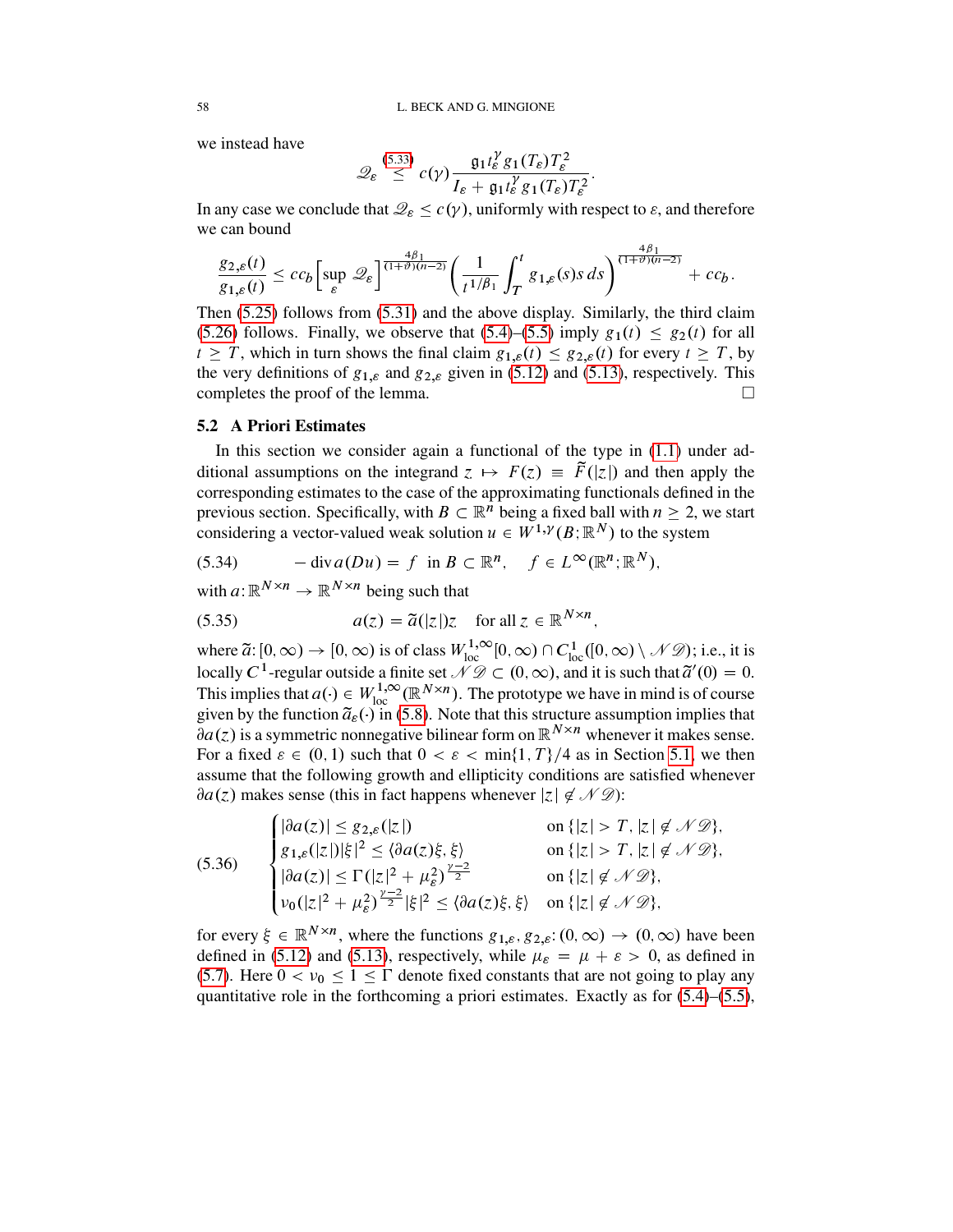we find from  $(5.35)$ – $(5.36)$  and from the definitions in  $(5.8)$  and  $(5.12)$ – $(5.13)$  that for any  $z \in \mathbb{R}^{N \times n}$  such that  $|z| > T$  it holds that

<span id="page-58-0"></span>(5.37) 
$$
\widetilde{a}(|z|) \geq g_{1,\varepsilon}(|z|) \quad \text{and} \quad \widetilde{a}(|z|) \leq g_{2,\varepsilon}(|z|)
$$

and

<span id="page-58-1"></span>(5.38) 
$$
\begin{cases} \tilde{a}(|z|) + \tilde{a}'(|z|)|z| \geq g_{1,\varepsilon}(|z|) \\ \tilde{a}(|z|) + \tilde{a}'(|z|)|z| \leq g_{2,\varepsilon}(|z|) \end{cases}
$$
 if, in addition,  $|z| \notin \mathcal{ND}$ .

A trivial consequence of [\(5.37\)](#page-58-0)–[\(5.38\)](#page-58-1) is

<span id="page-58-2"></span>(5.39) 
$$
|\tilde{a}'(|z|)||z| \le g_{2,\varepsilon}(|z|) \quad \text{if } |z| > T \text{ and } |z| \notin \mathcal{ND},
$$

while, similarly to [\(5.37\)](#page-58-0), we have that

$$
(5.40) \qquad \tilde{a}(|z|) \ge v_0(|z|^2 + \mu_\varepsilon^2)^{\frac{\nu - 2}{2}} \quad \text{and} \quad \tilde{a}(|z|) \le \Gamma(|z|^2 + \mu_\varepsilon^2)^{\frac{\nu - 2}{2}}
$$

hold this time whenever  $|z| \ge 0$  (recall that  $\tilde{a}(\cdot)$  is continuous). We notice that, upon defining

<span id="page-58-4"></span>(5.41) 
$$
F(z) := \widetilde{F}(|z|) := \int_0^{|z|} \widetilde{a}(s)s \, ds,
$$

which by  $(5.36)$  is a strictly convex integrand, by  $(5.34)$  we have that u is a local minimizer of the functional

<span id="page-58-8"></span>(5.42) 
$$
w \mapsto \int_B [\widetilde{F}(|Dw|) - fw] dx = \int_B [F(Dw) - fw] dx
$$

in the sense of Definition [1.1.](#page-3-0) By [\(5.2\)](#page-58-2) we get that

<span id="page-58-3"></span>
$$
(5.43) \qquad \frac{\nu_0}{\gamma}(t^2 + \mu_{\varepsilon}^2)^{\gamma/2} - \frac{\nu_0 \mu_{\varepsilon}^{\gamma}}{\gamma} \leq \widetilde{F}(t) \leq \Gamma(t^2 + \mu_{\varepsilon}^2)^{\gamma/2} \quad \forall t \geq 0.
$$

Assumptions  $(5.36)_{3,4}$  $(5.36)_{3,4}$  made on  $a(·)$  and  $(5.43)$  allow us to verify that assumptions [\(8.2\)](#page-84-0) below are satisfied by the integrand in [\(5.41\)](#page-58-4) (for a suitable choice of parameters  $\nu$  and  $\Lambda$  adopted there). Therefore the regularity results in [\(8.3\)](#page-84-1) apply to  $u$ and read

<span id="page-58-7"></span>(5.44) 
$$
Du \in L_{loc}^{\infty}(B; \mathbb{R}^{N \times n}),
$$

$$
u \in W_{loc}^{2,2}(B; \mathbb{R}^{N}), \quad a(Du) \in W_{loc}^{1,2}(B; \mathbb{R}^{N \times n}).
$$

We start with a technical lemma, exploiting the structure assumption  $(5.35)$  (see also Remark [5.5](#page-61-0) below).

<span id="page-58-6"></span>LEMMA 5.4. Let  $a: \mathbb{R}^{N \times n} \to \mathbb{R}^{N \times n}$  be the vector field considered in [\(5.34\)](#page-57-2) and therefore satisfy conditions [\(5.35\)](#page-57-0) and [\(5.36\)](#page-57-1). Then, for every  $w \in W^{2,2}_{\rm loc}(B;\mathbb R^N)\cap$  $W^{1,\infty}_{\text{loc}}(B;\mathbb{R}^N)$ , the inequality

<span id="page-58-5"></span>
$$
(5.45) \qquad \sum_{s=1}^{n} \left\langle \frac{\partial a(Dw)}{|Dw|} DD_s w, D_s w \otimes D|Dw| \right\rangle \ge g_{1,\varepsilon}(|Dw|) |D|Dw| |^2
$$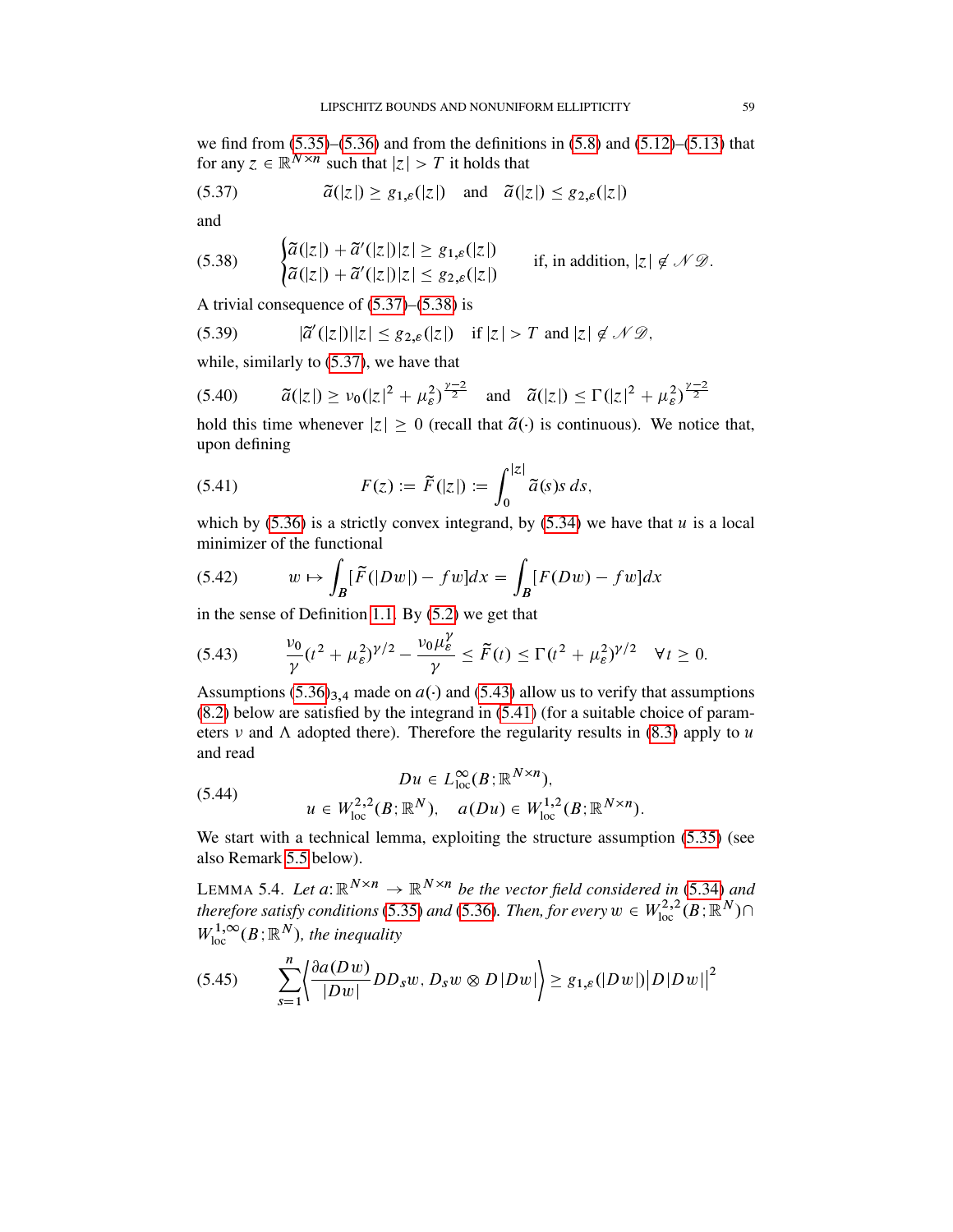*holds at almost every point*  $x \in B$  *such that*  $|Dw(x)| > T$  *and*  $|Dw(x)| \notin \mathcal{ND}$ *.* Furthermore, if  $H \in L^1_{loc}(B)$  and  $\eta \in W^{1,1}_{loc}(B)$  are two functions, again at almost *every point*  $x \in B$  *such that*  $|Dw(x)| > T$  *and*  $|Dw(x)| \notin \mathcal{ND}$ *, the inequality* 

<span id="page-59-2"></span>(5.46) 
$$
\sum_{s=1}^{n} \left\{ \frac{\partial a(Dw)}{|Dw|} DD_s w, D_s w \otimes (\eta^2 D |Dw| + H \eta D \eta) \right\}
$$

$$
\geq \frac{1}{2} g_{1,\varepsilon} (|Dw|) |D| Dw| |^2 \eta^2 - \frac{1}{2} g_{2,\varepsilon} (|Dw|) H^2 |D\eta|^2
$$

*holds provided*  $\tilde{a}(\cdot)$  *is nondecreasing on*  $[T,\infty)$ *.* 

<span id="page-59-0"></span>PROOF. Recalling  $(5.1)$  and  $(5.3)$  we have

$$
(5.47) \qquad \left(\frac{\partial a(z)}{|z|}\right)^{\alpha,\beta}_{i,j} = \frac{\partial_{z_j^{\beta}} a_i^{\alpha}}{|z|} = \frac{\tilde{a}(|z|)}{|z|} \delta_{ij} \delta_{\alpha\beta} + \tilde{a}'(|z|) \frac{z_i^{\alpha} z_j^{\beta}}{|z|^2}
$$

for  $|z| \neq 0$ ,  $|z| \notin \mathcal{N} \mathcal{D}$ . We calculate (recall the notation in [\(5.3\)](#page-49-4))

<span id="page-59-3"></span>(5.48) 
$$
\sum_{s=1}^{n} \frac{\langle \mathbb{I}_{N \times n} DD_{s} w, D_{s} w \otimes D | Dw | \rangle}{|D w|}
$$

$$
= \sum_{i,s=1}^{n} \sum_{\alpha=1}^{N} \frac{D_{i} D_{s} w^{\alpha} D_{s} w^{\alpha} D_{i} |D w |}{|D w|}
$$

$$
= \sum_{i=1}^{n} |D_{i} |D w| |^{2} = |D |D w| |^{2}
$$

and

<span id="page-59-1"></span>
$$
\sum_{s=1}^{n} \frac{\langle (Dw \otimes Dw)DD_sw, D_sw \otimes D|Dw| \rangle}{|Dw|^2}
$$
  
= 
$$
\sum_{i,j,s=1}^{n} \sum_{\alpha,\beta=1}^{N} \frac{D_i w^{\alpha} D_j w^{\beta} D_j D_s w^{\beta} D_s w^{\alpha} D_i|Dw|}{|Dw|^2}
$$
  
= 
$$
\sum_{i,s=1}^{n} \sum_{\alpha=1}^{N} \frac{D_i w^{\alpha} D_s w^{\alpha} D_s|Dw|D_i|Dw|}{|Dw|}
$$
  
= 
$$
\sum_{\alpha=1}^{N} \frac{|\langle Dw^{\alpha}, D|Dw| \rangle|^2}{|Dw|}.
$$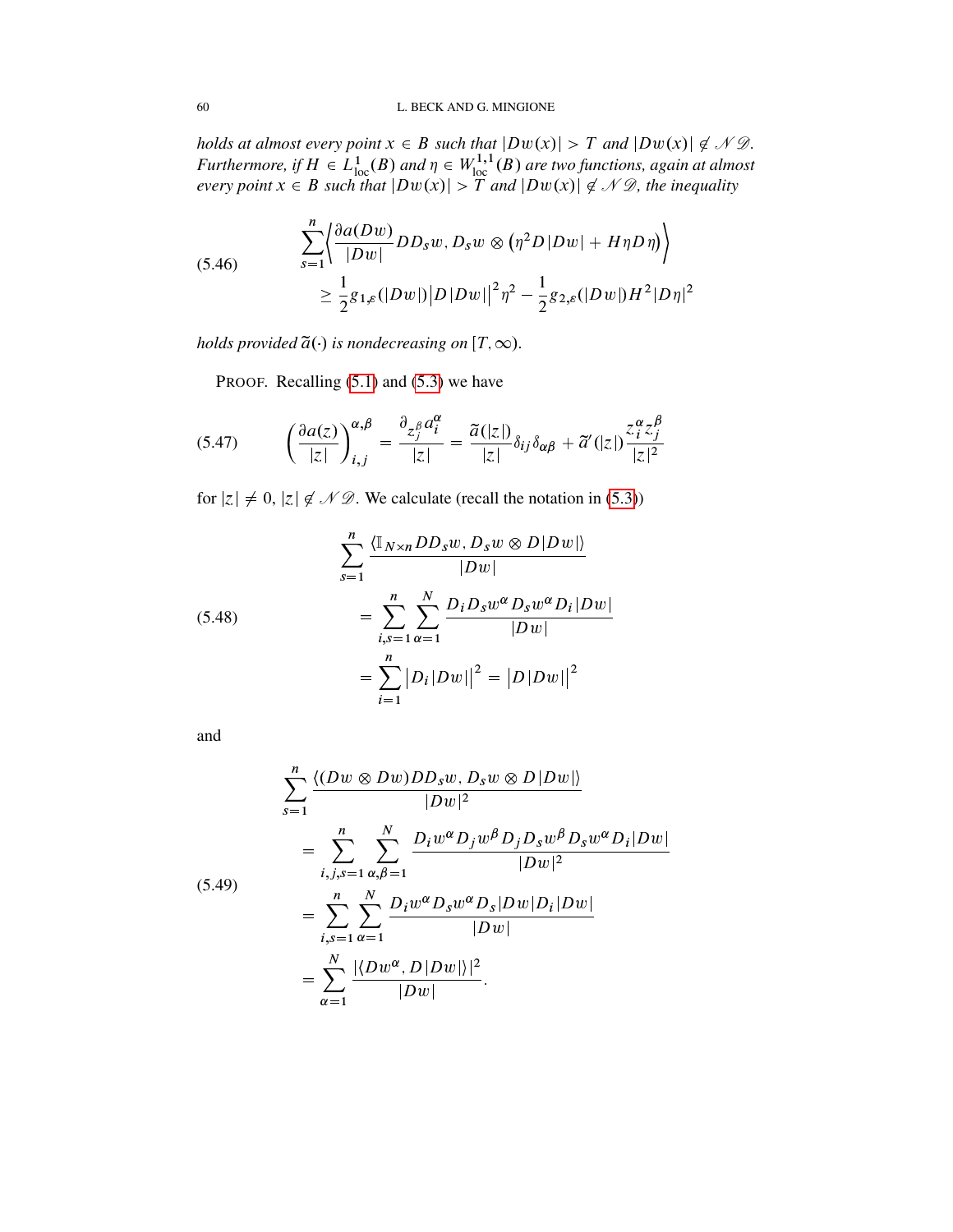Merging [\(5.47\)](#page-59-0)–[\(5.49\)](#page-59-1) yields

<span id="page-60-0"></span>
$$
(5.50) \quad \sum_{s=1}^{n} \left\langle \frac{\partial a(Dw)}{\partial w} DD_s w, D_s w \otimes \eta^2 D|Dw| \right\rangle
$$
  
=  $\eta^2 \tilde{a} (|Dw|) |D|Dw| |^2 + \eta^2 \tilde{a}' (|Dw|) |Dw| \sum_{\alpha=1}^{N} \frac{| \langle Dw^{\alpha}, D|Dw| \rangle |^2}{|Dw|^2}.$ 

*Proof of* [\(5.45\)](#page-58-5). The assertion in [\(5.45\)](#page-58-5) follows immediately from [\(5.50\)](#page-60-0) and the first inequality in [\(5.37\)](#page-58-0), whenever  $\tilde{a}'(|Dw(x)|)$  is non-negative. Otherwise, when  $\tilde{a}'(|Dw|)$  is negative, we estimate

(5.51) 
$$
\sum_{\alpha=1}^{N} \frac{|\langle Dw^{\alpha}, D|Dw|\rangle|^2}{|Dw|^2} \leq |D|Dw||^2
$$

so that, by [\(5.50\)](#page-60-0), as we are evaluating Dw at those points x where  $|Dw(x)| > T$ and  $|Dw(x)| \notin \mathcal{N} \mathcal{D}$ , we obtain

<span id="page-60-1"></span>
$$
\sum_{s=1}^{n} \left\langle \frac{\partial a(Dw)}{|Dw|} DD_s w, D_s w \otimes D|Dw| \right\rangle
$$
  
\n
$$
\geq \left[ \widetilde{a}(|Dw|) + \widetilde{a}'(|Dw|)|Dw| \right] |D|Dw| \right]^2
$$
  
\n(5.38)<sub>1</sub>  
\n
$$
\geq g_{1,\varepsilon}(|Dw|) |D|Dw| |^2
$$

and [\(5.45\)](#page-58-5) is completely proved.

*Proof of* [\(5.46\)](#page-59-2). Proceeding as for [\(5.48\)](#page-59-3), we here find

$$
H\eta \sum_{s=1}^{n} \frac{\langle \mathbb{I}_{N\times n} DD_s w, D_s w \otimes D\eta \rangle}{|Dw|} = H\eta \sum_{i,s=1}^{n} \sum_{\alpha=1}^{N} \frac{D_i D_s w^{\alpha} D_s w^{\alpha} D_i \eta}{|Dw|}
$$
  
=  $H\eta \langle D|Dw|, D\eta \rangle$ 

and, as for [\(5.49\)](#page-59-1), we get

$$
H\eta \sum_{s=1}^{n} \frac{\langle (Dw \otimes Dw)DD_s w, D_s w \otimes D\eta \rangle}{|Dw|^3}
$$
  
=  $H\eta \sum_{i,j,s=1}^{n} \sum_{\alpha,\beta=1}^{N} \frac{D_i w^{\alpha} D_j w^{\beta} D_j D_s w^{\beta} D_s w^{\alpha} D_i \eta}{|Dw|^3}$   
=  $H\eta \sum_{i,s=1}^{n} \sum_{\alpha=1}^{N} \frac{D_i w^{\alpha} D_s w^{\alpha} D_s |Dw| D_i \eta}{|Dw|^2}$   
=  $H\eta \sum_{\alpha=1}^{N} \frac{\langle Dw^{\alpha}, D|Dw| \rangle \langle Dw^{\alpha}, D\eta \rangle}{|Dw|^2}.$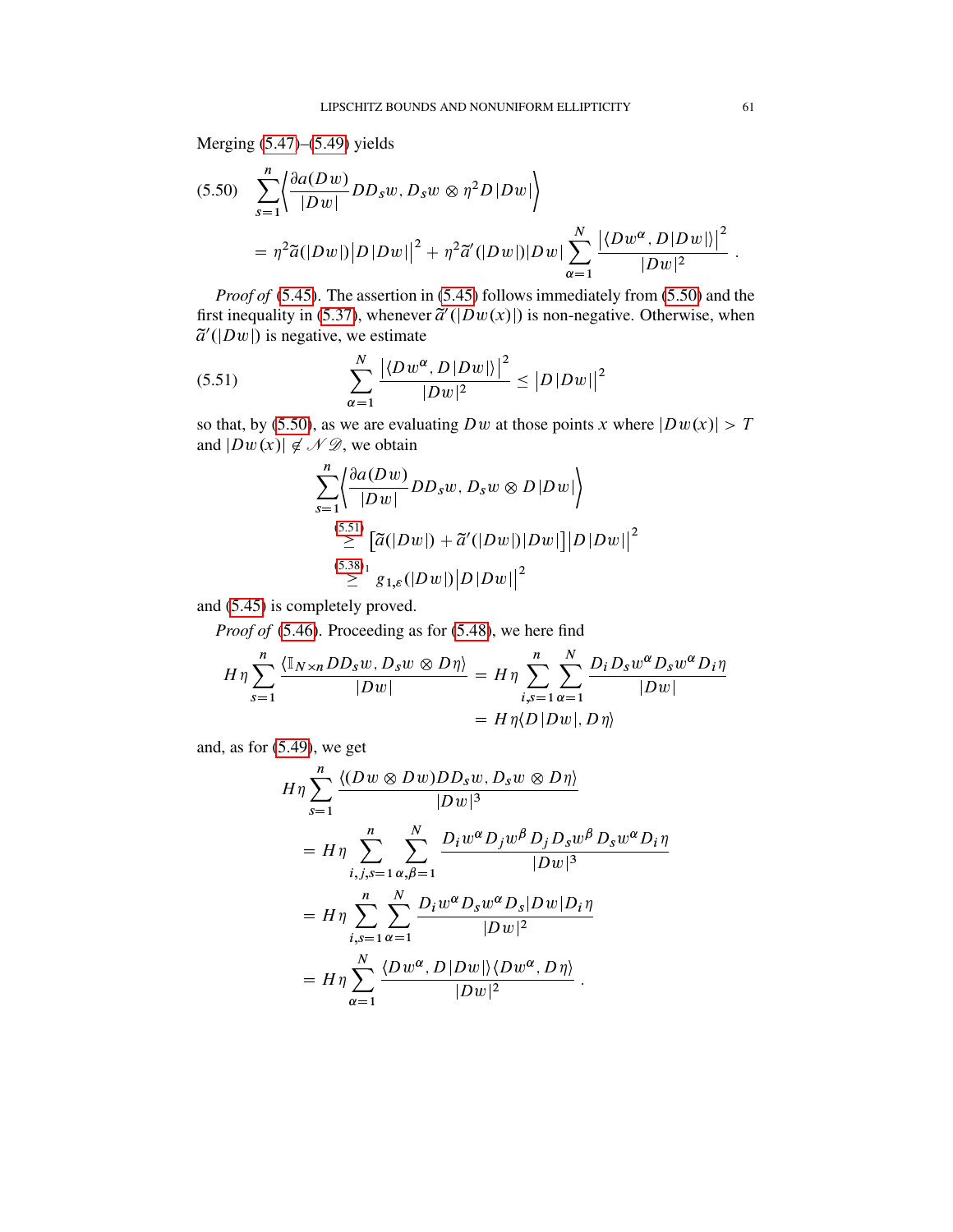Recalling that  $\tilde{a}'(\cdot) \ge 0$  on  $[T, \infty)$ , it follows that

<span id="page-61-1"></span>
$$
\sum_{s=1}^{n} \left\{ \frac{\partial a(Dw)}{\partial w} DD_s w, D_s w \otimes H \eta D \eta \right\}
$$
  
=  $\tilde{a}(|Dw|) H \eta \langle D|Dw|, D \eta \rangle$   
+  $\tilde{a}'(|Dw|) |Dw| H \eta \sum_{\alpha=1}^{N} \frac{\langle Dw^{\alpha}, D|Dw| \rangle \langle Dw^{\alpha}, D \eta \rangle}{|Dw|^2}$   
(5.52)  

$$
\geq \tilde{a}(|Dw|) \left[ -\frac{1}{2} |D|Dw||^2 \eta^2 - \frac{1}{2} H^2 |D \eta|^2 \right]
$$

$$
+ \tilde{a}'(|Dw|) |Dw|
$$

$$
\cdot \left[ -\frac{\eta^2}{2} \sum_{\alpha=1}^{N} \frac{|\langle Dw^{\alpha}, D|Dw| \rangle|^2}{|Dw|^2} - \frac{1}{2} \frac{H^2 |D \eta|^2}{|Dw|^2} \sum_{\alpha=1}^{N} |Dw^{\alpha}|^2 \right].
$$

Adding up [\(5.52\)](#page-61-1) and [\(5.50\)](#page-60-0), and using  $(5.38)<sub>1</sub>$  $(5.38)<sub>1</sub>$ , finally yields [\(5.46\)](#page-59-2).

<span id="page-61-0"></span>*Remark* 5.5. Lemma [5.4](#page-58-6) continues to hold a.e. in  $\{ |Dw| \in \mathcal{N} \mathcal{D} \} \cap \{ |Dw| > T \}$ provided some conventions are made. Indeed, as  $|Dw| \in W^{1,2}_{loc}(B)$ , by [\(5.35\)](#page-57-0) the standard chain rule applies and gives that  $a(Dw) \in W^{1,2}_{loc}(B; \mathbb{R}^{N \times n})$ . Moreover, for any  $s \in \{1, \ldots, n\}$  it holds that

<span id="page-61-2"></span>(5.53) 
$$
D_s[a(Dw)] = \partial a(Dw)DD_s w
$$

$$
= \tilde{a}(|Dw|)DD_s w + \tilde{a}'(|Dw|)D_s|Dw|Dw
$$

while the co-area formula gives that  $|D|Dw|| \equiv 0$  a.e. on  $\{|Dw| \in \mathcal{N}\mathcal{D}\}\cap$  $\{|Dw| > T\}$ . This fact allows us to give meaning to the right-hand side of [\(5.53\)](#page-61-2) a.e. on  $\{ |Dw| \in \mathcal{N}\mathcal{D} \}$ . Specifically, we interpret [\(5.53\)](#page-61-2) as  $\partial a(Dw)DD_s w =$  $\tilde{a}$ (|Dw|)DD<sub>s</sub>w; that is, we set (recall the notation in [\(5.3\)](#page-49-4))

<span id="page-61-3"></span>(5.54) 
$$
\partial a(Dw) = \tilde{a}(|Dw|) \mathbb{I}_{N \times n} \quad \text{a.e. in } \{|Dw| \in \mathcal{ND}\}.
$$

With such notation, it is now straightforward to note that both  $(5.45)$  and  $(5.46)$ also hold a.e. on  $\{ |Dw| \in \mathcal{NB} \} \cap \{ |Dw| > T \}.$  In particular, [\(5.46\)](#page-59-2) turns out to be valid independently of whether  $\tilde{a}(\cdot)$  is nondecreasing or not, as the proof works in this case as if it were  $\tilde{a}'(|Dw(x)|) \equiv 0$ .

In the following, with  $0 < \varepsilon < \min\{1, T\}/4$ , accordingly to what was done in [\(4.27\)](#page-30-4), we define

<span id="page-61-4"></span>(5.55) 
$$
G_{T,\varepsilon}(t) := \int_T^{\max\{t,T\}} g_{1,\varepsilon}(s) s \, ds.
$$

We then have the following lemma:

LEMMA 5.6. Let  $u \in W^{1,\gamma}_{loc}(B;\mathbb{R}^N)$  be a weak solution to [\(5.34\)](#page-57-2) under the as*sumptions* [\(5.35\)](#page-57-0) *and* [\(5.36\)](#page-57-1) *and with*  $n \geq 2$ . Let  $B_r(x_0) \in B$  *be another ball and*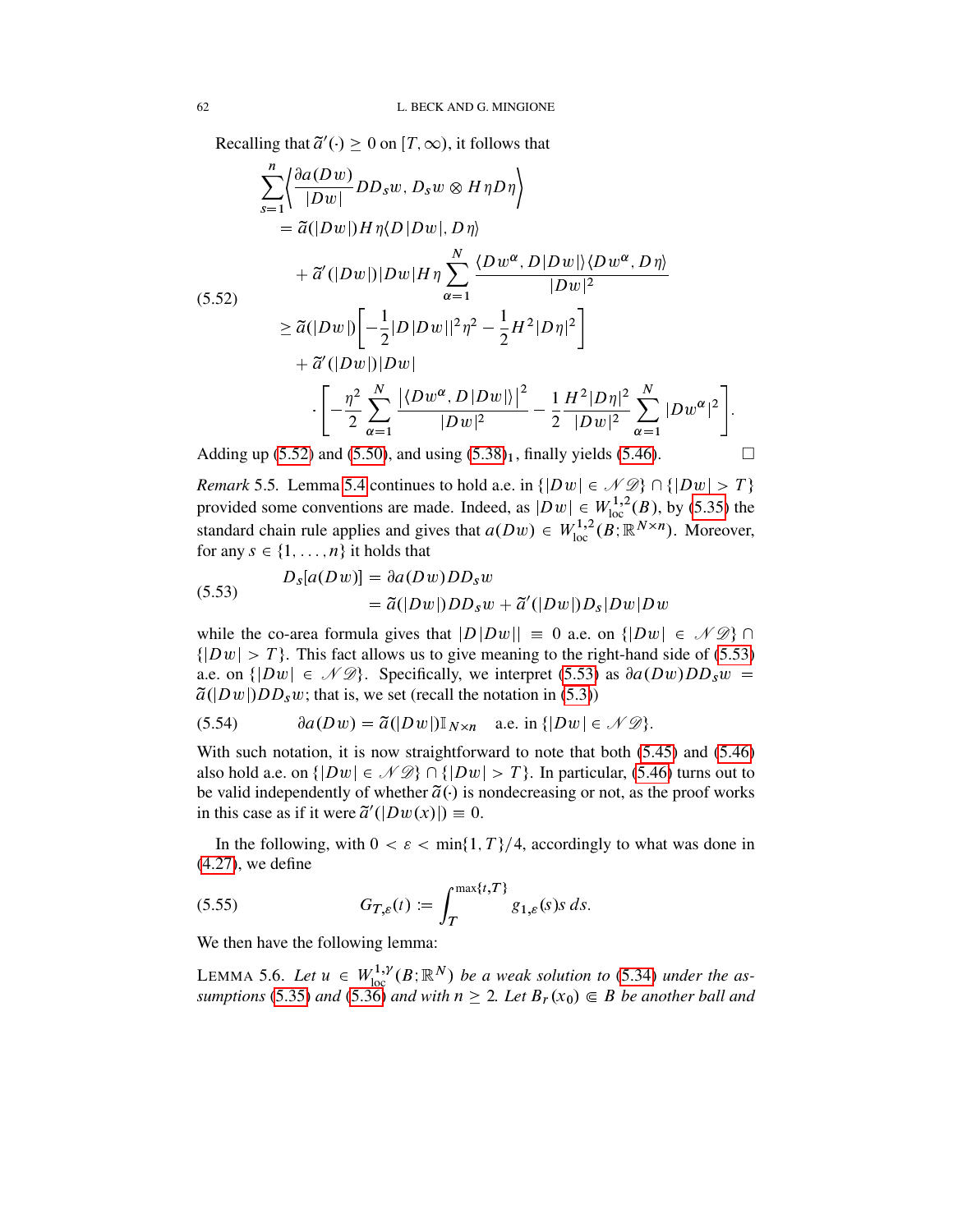M be such that  $||Du||_{L^{\infty}(B_r(x_0))} \leq M$  and  $T \leq M$ . Then, for each  $k \geq 0$ , the *inequality*

<span id="page-62-3"></span>
$$
\int_{B_{r/2}(x_0)} |D(G_{T,\varepsilon}(|Du|) - k)_{+}|^2 dx
$$
\n(5.56)\n
$$
\leq \frac{c}{r^2} \bigg[ \frac{g_{2,\varepsilon}(M)}{g_{1,\varepsilon}(M)} \bigg]^{1+\vartheta} \int_{B_r(x_0)} (G_{T,\varepsilon}(|Du|) - k)_{+}^2 dx
$$
\n
$$
+ c M^2 \int_{B_r(x_0) \cap \{G_{T,\varepsilon}(|Du|) > k\}} |f|^2 dx
$$

*holds for*  $c \equiv c(n, N, \nu, c_a, \gamma)$ , with  $\vartheta = 0$  if  $\tilde{a}(\cdot)$  in [\(5.35\)](#page-57-0) is a nondecreasing *function on*  $[T, \infty)$  *and*  $\vartheta = 1$  *otherwise.* 

PROOF. We recall that  $u$  enjoys the regularity properties in  $(5.44)$ . We follow the same strategy as for the proof of Lemma [4.5,](#page-30-5) and hence we adopt the same notation used there (in particular, for the localization function  $\eta$ ). Throughout the proof we use the simplified notation  $G() \equiv G_{T,\varepsilon}(.)$ , and we keep in mind the convention fixed in Remark [5.5](#page-61-0) to treat those points x where  $|Du(x)| \in \mathcal{N} \mathcal{D}$  and  $|Du(x)| > T$ . Specifically, we use [\(5.54\)](#page-61-3) with  $Dw \equiv Du$ . As in the scalar case we have

<span id="page-62-1"></span>
$$
(5.57) \quad D_i(G(|Du|) - k)_+ = g_{1,\varepsilon}(|Du|) \sum_{s=1}^n \sum_{\alpha=1}^N D_i D_s u^{\alpha} D_s u^{\alpha}
$$

$$
= g_{1,\varepsilon}(|Du|) |Du| D_i |Du| \quad \text{and} \quad g_{1,\varepsilon}(|Du|) > 0
$$

for every  $i \in \{1, ..., n\}$  and whenever  $G(|Du|) > k$ . The differentiated form of the system [\(5.34\)](#page-57-2), that is,

(5.58) 
$$
\int_{B} \langle \partial a(Du) DD_{s} u, D\varphi \rangle dx = - \int_{B} f D_{s} \varphi dx
$$

(as in [\(4.32\)](#page-31-0)) for  $s \in \{1, \ldots, n\}$  can be tested with

<span id="page-62-0"></span>
$$
\varphi \equiv \varphi_s := \eta^2 (G(|Du|) - k)_+ D_s u \in W_0^{1,2}(B; \mathbb{R}^n)
$$

so that

<span id="page-62-2"></span>(5.59) 
$$
D\varphi_s = \eta^2 (G(|Du|) - k)_+ DD_s u + \eta^2 D_s u \otimes D(G(|Du|) - k)_+ + 2\eta (G(|Du|) - k)_+ D_s u \otimes D\eta.
$$

Summing over  $s \in \{1, \ldots, n\}$  accordingly, three terms appear on the left-hand side of [\(5.58\)](#page-62-0). For the first one we use [\(5.36\)](#page-57-1)<sub>2</sub> for those points where  $|Dw| \notin \mathcal{ND}$ , while for a.e. point where  $|Dw| \in \mathcal{N} \mathcal{D}$ , we use [\(5.54\)](#page-61-3) with  $Dw \equiv Du$  and the first inequality in [\(5.37\)](#page-58-0) (the remaining set of points is negligible); summarizing,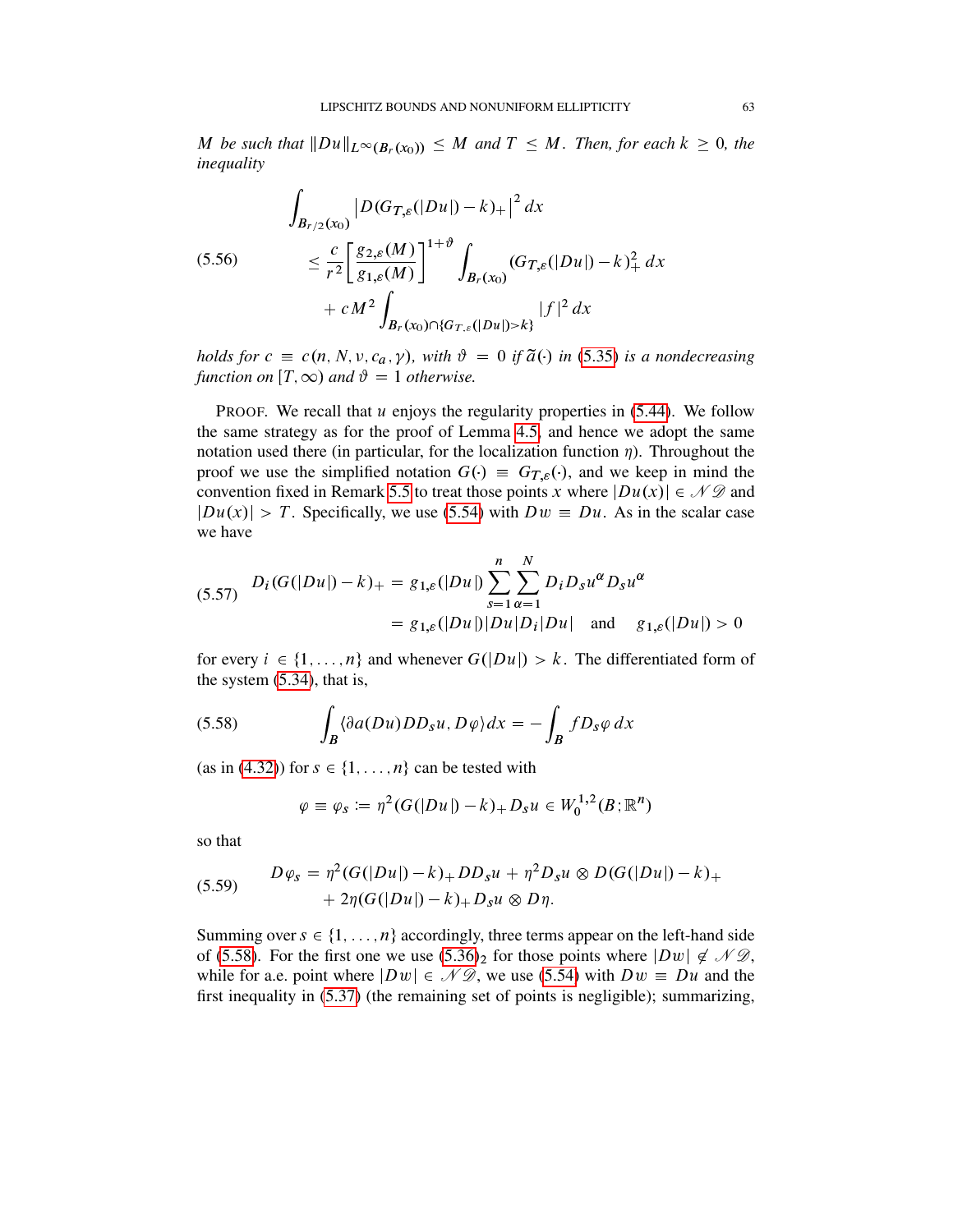we get the nonnegative contribution

$$
\sum_{s=1}^n \int_B \langle \partial a(Du)DD_s u, DD_s u \rangle (G(|Du|) - k)_+ \eta^2 dx
$$
  
\n
$$
\geq \frac{1}{2} \int_B g_{1,\varepsilon}(|Du|) (G(|Du|) - k)_+ |D^2 u|^2 \eta^2 dx.
$$

To estimate the remaining two terms, we use Lemma [5.4,](#page-58-6) taking into account also the content of Remark [5.5.](#page-61-0) We first consider the situation when  $\tilde{a}(\cdot)$  is nondecreasing (and therefore  $\tilde{a}'(\cdot) \ge 0$ ). In this case we apply [\(5.46\)](#page-59-2) with the choice

$$
H = \mathbb{1}_{\{|Du| > T\}} \frac{2(G(|Du|) - k)_+}{g_{1,\varepsilon}(|Du|) |Du|} \in L^{\infty}(B_r)
$$

in order to estimate

$$
\sum_{s=1}^{n} \int_{B} \left\{ \frac{\partial a(Du)DD_{s}u}{\partial P_{s}U \otimes \left[ \eta^{2}D(G(|Du|)-k)_{+} + 2(G(|Du|)-k)_{+} \eta D \eta \right] \right\} dx
$$
\n
$$
= \sum_{s=1}^{n} \int_{B \cap \{G(|Du|)>k\}} g_{1,s}(|Du|)|Du| \left\{ \frac{\partial a(Du)DD_{s}u}{\partial P_{s}U \otimes \left[ \eta^{2}D|Du| + \frac{2(G(|Du|)-k)_{+}}{g_{1,s}(|Du|)|Du|} \eta D \eta \right] \right\} dx
$$
\n
$$
\geq \frac{1}{2} \int_{B \cap \{G(|Du|)>k\}} [g_{1,s}(|Du|)]^{2}|Du|^{2}|D|Du|^{2}|\eta^{2}dx
$$
\n
$$
-2 \int_{B} \frac{g_{2,s}(|Du|)}{g_{1,s}(|Du|)} (G(|Du|)-k)_{+}^{2}|D\eta|^{2}dx
$$
\n
$$
\geq \frac{1}{2} \int_{B \cap \{G(|Du|)>k\}} |D(G(|Du|)-k)_{+}|^{2} \eta^{2}dx
$$
\n
$$
- \frac{c}{r^{2}} \left[ \frac{g_{2,s}(M)}{g_{1,s}(M)} \right] \int_{B_{r}(x_{0})} (G(|Du|)-k)_{+}^{2}dx.
$$

with  $c \equiv c(n, N, \nu, c_a, \gamma)$ ; recall [\(5.57\)](#page-62-1). Notice that in the last estimation we have also used [\(5.24\)](#page-54-1). This concludes the estimates for the right-hand side terms in [\(5.58\)](#page-62-0) when  $\tilde{a}(\cdot)$  is a nondecreasing function on  $[T,\infty)$ . In the general case, when no additional information on  $\tilde{a}(\cdot)$  is available, we instead use [\(5.45\)](#page-58-5) (again keeping Remark [5.5](#page-61-0) in mind) to have only an estimate for the second term arising from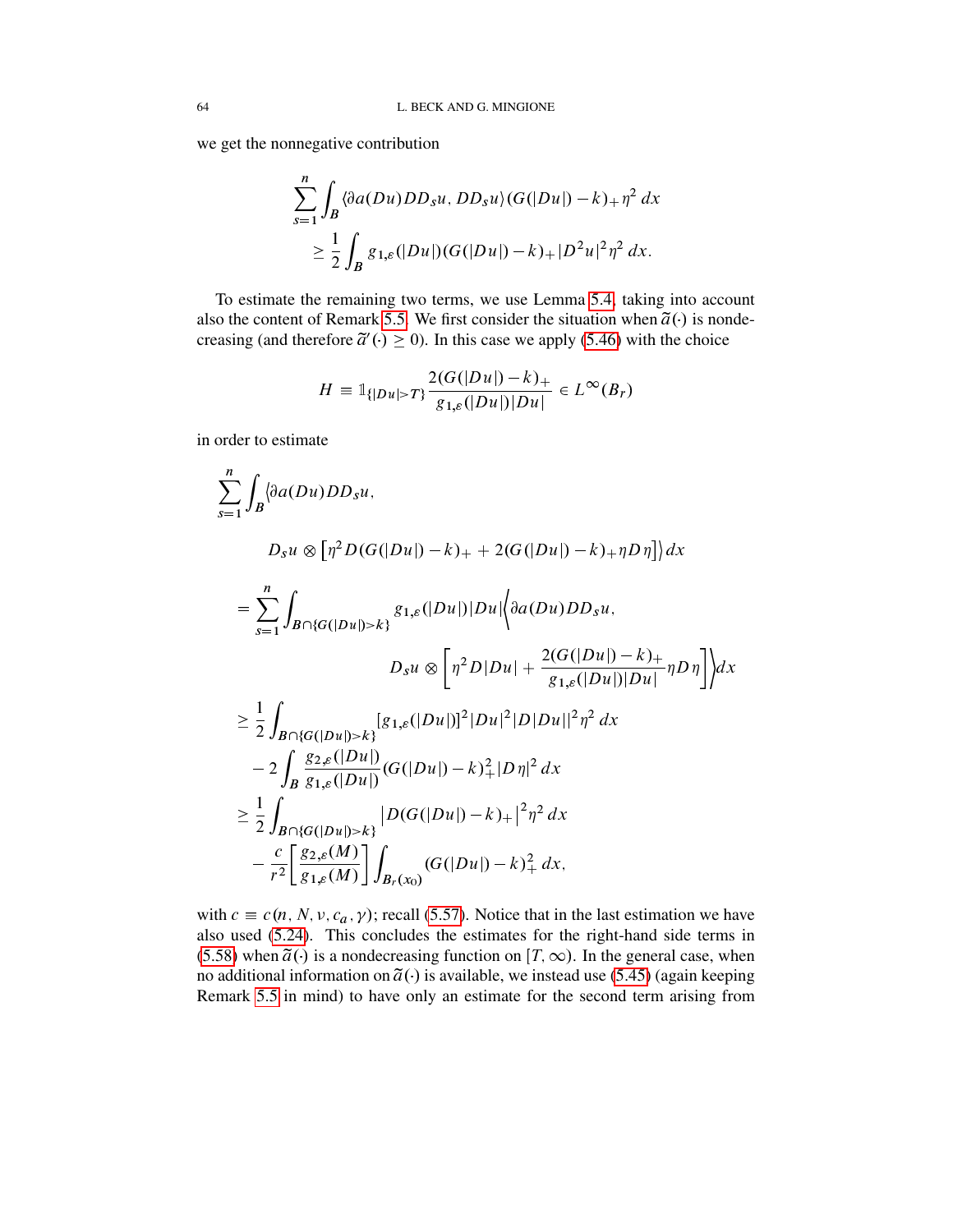[\(5.59\)](#page-62-2); that is, recalling [\(5.57\)](#page-62-1), we here find

$$
\sum_{s=1}^{n} \int \langle \partial a(Du)DD_s u, D_s u \otimes D(G(|Du|) - k) + \rangle \eta^2 dx
$$
  
= 
$$
\sum_{s=1}^{n} \int_{B \cap \{G(|Du|) > k\}} g_{1,\varepsilon}(|Du|) |Du| \langle \partial a(Du)DD_s u, D_s u \otimes D|Du| \rangle \eta^2 dx
$$
  

$$
\geq \int_{B \cap \{G(|Du|) > k\}} [g_{1,\varepsilon}(|Du|)]^2 |Du|^2 |D|Du||^2 \eta^2 dx
$$
  
= 
$$
\int_{B} |D(G(|Du|) - k) + |^2 \eta^2 dx.
$$

Finally, we treat the third term coming from [\(5.59\)](#page-62-2). Recalling [\(5.47\)](#page-59-0) and [\(5.57\)](#page-62-1), we use the first identity in [\(5.52\)](#page-61-1) with the choice  $H \equiv 2(G(|Du|) - k)_{+}$ , getting

$$
\sum_{s=1}^{n} \langle \partial a(Du)DD_{s}u, D_{s}u \otimes H\eta D\eta \rangle
$$
\n
$$
= \tilde{a}(|Du|)H\eta \sum_{s,i=1}^{n} \sum_{\alpha=1}^{N} D_{i}D_{s}u^{\alpha}D_{s}u^{\alpha}D_{i}\eta
$$
\n
$$
+ \tilde{a}'(|Du|)|Du|H\eta \sum_{i,j,s=1}^{n} \sum_{\alpha,\beta=1}^{N} \frac{D_{i}u^{\alpha}D_{j}u^{\beta}D_{j}D_{s}u^{\beta}D_{s}u^{\alpha}D_{i}\eta}{|Du|^{2}}
$$
\n
$$
= \frac{\tilde{a}(|Du|)}{g_{2,\varepsilon}(|Du|)} \frac{g_{2,\varepsilon}(|Du|)}{g_{1,\varepsilon}(|Du|)} (G(|Du|) - k) + 2\eta \sum_{i=1}^{n} D_{i}(G(|Du|) - k) + D_{i}\eta
$$
\n
$$
+ \frac{\tilde{a}'(|Du|)|Du|}{g_{2,\varepsilon}(|Du|)} \frac{g_{2,\varepsilon}(|Du|)}{g_{1,\varepsilon}(|Du|)} (G(|Du|) - k) +
$$
\n
$$
\cdot 2\eta \sum_{i,s=1}^{n} \sum_{\alpha=1}^{N} \frac{D_{s}(G(|Du|) - k) + D_{i}u^{\alpha}D_{s}u^{\alpha}D_{i}\eta}{|Du|^{2}}.
$$

By the above identity and using  $(5.37)_2$  $(5.37)_2$  and  $(5.39)$ , and eventually also the Young inequality, we get

$$
2\left|\sum_{s=1}^{n}\int_{B}\left\langle \partial a(Du)DD_{s}u,(G(|Du|)-k)_{+}D_{s}u\otimes D\eta\right\rangle \eta\,dx\right|
$$
  

$$
\leq \frac{1}{2}\int_{B}\left|D(G(|Du|)-k)_{+}\right|^{2}\eta^{2}\,dx + \frac{c}{r^{2}}\left[\frac{g_{2,\varepsilon}(M)}{g_{1,\varepsilon}(M)}\right]^{2}\int_{B}(G(|Du|)-k)_{+}^{2}\,dx,
$$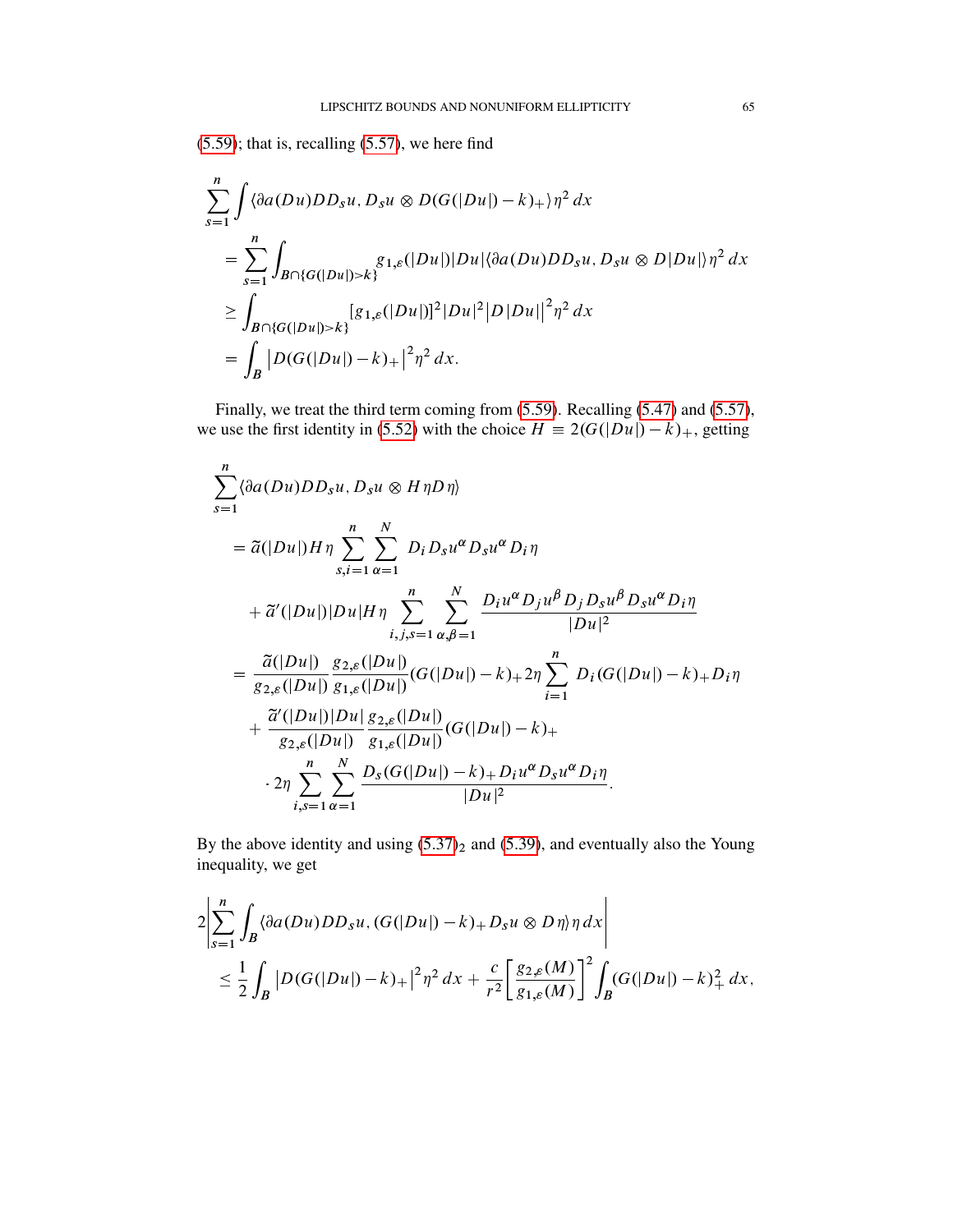again with  $c \equiv c(n, N, \nu, c_a, \gamma)$ . Connecting all the estimates in the displays coming after [\(5.59\)](#page-62-2), in any case we have

$$
\int_{B} (g_{1,\varepsilon}(|Du|)(G(|Du|)-k) + |D^2u|^2 + |D(G(|Du|)-k) + |^2)\eta^2 dx
$$
\n
$$
\leq \frac{c}{r^2} \bigg[ \frac{g_{2,\varepsilon}(M)}{g_{1,\varepsilon}(M)} \bigg]^{1+\vartheta} \int_{B} (G(|Du|)-k)_{+}^2 dx + c \sum_{s=1}^n \int_{B} |f||D_s\varphi_s| dx,
$$

where  $c \equiv c(n, N, \nu, c_a, \gamma)$ . The last term in the above display can be estimated exactly as it was done in the scalar Lemma [4.5](#page-30-5) (compare with [\(4.36\)](#page-33-0) and subsequent estimates, and use the last point in Lemma [5.3\)](#page-54-2), which then leads to the claim  $(5.56)$ .

We now apply the above results to the setting of Section [5.1,](#page-48-0) that is, to the case that  $\tilde{a}(\cdot)$  in [\(5.35\)](#page-57-0) is such that  $\tilde{a}(s) \equiv \tilde{a}_{\varepsilon}(s) + \varepsilon (s^2 + \mu_{\varepsilon}^2)^{(\gamma - 2)/2}$  and therefore that the functionals in [\(5.42\)](#page-58-8) have integrands  $F \equiv F_{\varepsilon}$  as in [\(5.9\)](#page-49-3) while the functions  $\tilde{a}_{\varepsilon}$  are defined in [\(5.8\)](#page-49-6). We recall that Lemma [5.1](#page-50-4) gives that  $t \mapsto \tilde{F}_{\varepsilon}'(t)/t$  is nondecreasing if  $\gamma \ge 2$  in [\(1.42\)](#page-12-2). The inequalities deriving from [\(5.56\)](#page-62-3) with the choices  $\vartheta = 0$  ( $\gamma \ge 2$ ) and  $\vartheta = 1$  ( $\gamma < 2$ ) are formally equal to those displayed in Lemmas [4.5](#page-30-5) and [4.6,](#page-34-0) respectively. Here we are taking  $\beta_0 = 1$  in [\(1.34\)](#page-9-1) while  $g_1(·), g_2(·)$  in this setting are replaced by the functions  $g_{1,\varepsilon}(·), g_{2,\varepsilon}(·)$  in [\(5.12\)](#page-50-1)– [\(5.13\)](#page-50-2). The only difference is that the value of  $\vartheta$  now depends on the behavior of  $t \mapsto \tilde{F}'(t)/t = \tilde{a}(t)$  (and therefore on the value of  $\gamma$  in [\(1.42\)](#page-12-2)), and it is no longer fixed as  $\vartheta = 0$  as for Theorem [1.9.](#page-9-2) Using inequality [\(5.56\)](#page-62-3) we can therefore proceed as in Lemma [4.7,](#page-35-1) thereby getting the quantitative  $L^{\infty}$ -estimate [\(4.38\)](#page-35-0) for the gradient. In turn, with [\(4.38\)](#page-35-0) at our disposal, we can repeat the proof of Lemma [4.8](#page-36-0) and arrive at [\(4.41\)](#page-37-0), with the only further modification that we have to use the second inequality in [\(5.16\)](#page-51-1) in order to get the last inequality in the estimate [\(4.40\)](#page-37-1) (with  $\beta_0 = 1$ ). After having established [\(4.41\)](#page-37-0) (again with  $\beta_0 = 1$ and using [\(5.18\)](#page-51-3) to estimate as in [\(4.42\)](#page-38-0) with  $\gamma = \tau + 2$ ), we need to distinguish between the situation with  $n \geq 3$  and  $n = 2$ . In the case  $n \geq 3$ , we now have to use [\(5.25\)](#page-55-1) instead of [\(4.19\)](#page-28-0), according to whether  $t \mapsto \tilde{F}'(t)/t$  is nondecreasing or not, and therefore if  $\gamma \ge 2$  or not in [\(1.42\)](#page-12-2). These precisely yield inequality [\(4.43\)](#page-38-1) with  $\tau = \gamma - 2$  in any case ( $\vartheta = 0, 1$ ), from which we then arrive at [\(4.39\)](#page-36-1) with  $\beta_0 = 1$ , that is

<span id="page-65-0"></span>
$$
G_{T,\varepsilon}(\|Du\|_{L^{\infty}(B_{R/2}))})
$$
  
\n
$$
\leq c \left( \int_{B_R} F_{\varepsilon}(Du) dx \right)^{\frac{2}{\sigma}} + c \int_{B_R} F_{\varepsilon}(Du) dx
$$
  
\n
$$
+ c \left\| \mathbf{P}_1^{f_{B_R}}(\cdot, R) \right\|_{L^{\infty}(B_R)}^{\frac{1}{1-\beta_1}} + c \left\| \mathbf{P}_1^{f_{B_R}}(\cdot, R) \right\|_{L^{\infty}(B_R)}^{\frac{\gamma}{\gamma-1}}
$$
  
\n
$$
+ c H_{\varepsilon}(T) \left\| \mathbf{P}_1^{f_{B_R}}(\cdot, R) \right\|_{L^{\infty}(B_R)},
$$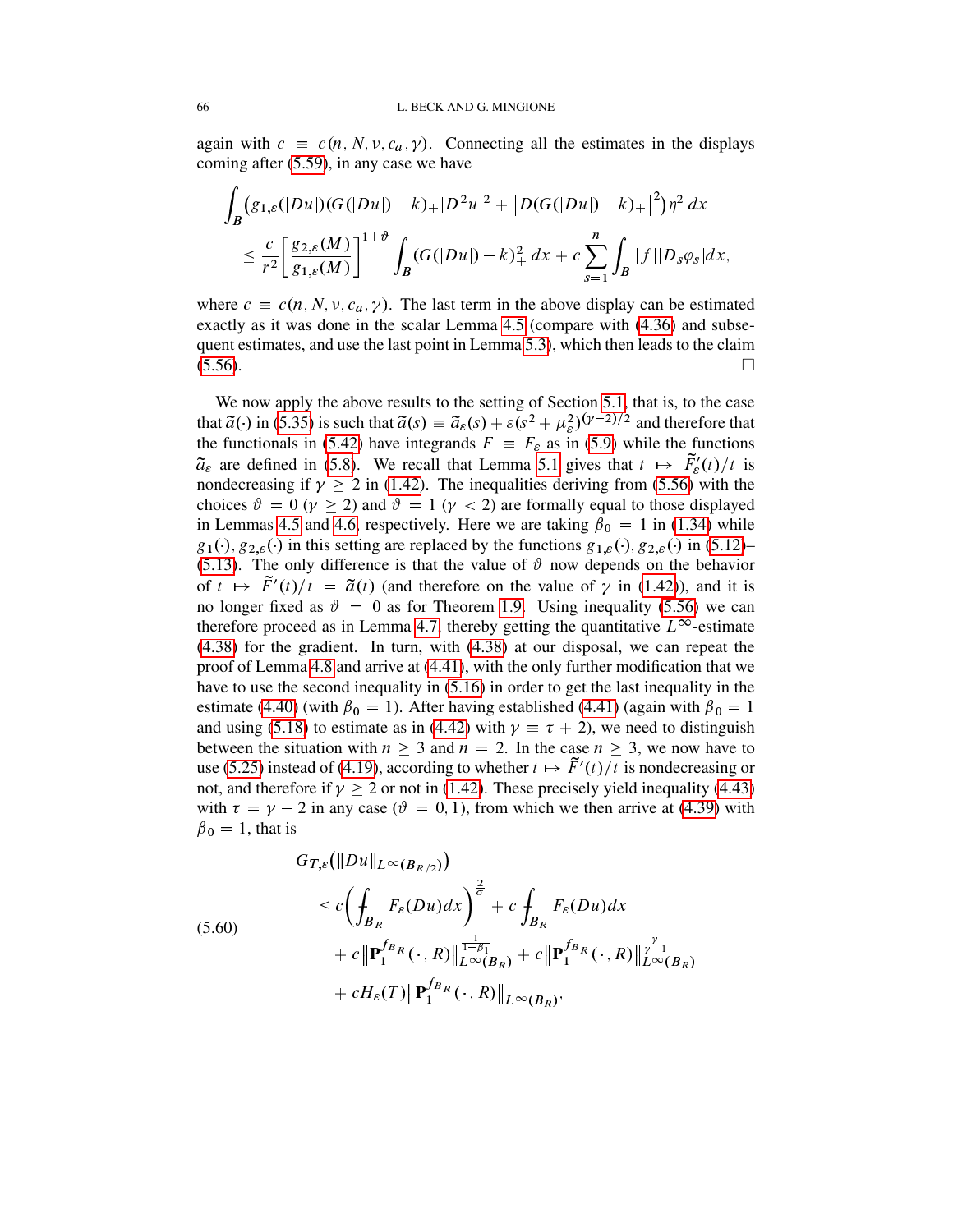for a constant c depending only on n, N, v,  $c_a$ ,  $c_b$ ,  $\gamma$ ,  $\sigma$ , and  $\beta_1$ . If  $f \equiv 0$ , then it is easy to see that the bound in [\(5.25\)](#page-55-1) can be replaced by the one in [\(5.26\)](#page-55-3) (which holds upon assuming [\(1.45\)](#page-12-4)) and [\(5.60\)](#page-65-0) follows without the potential terms. Finally, in the case  $n = 2$ , estimate [\(4.41\)](#page-37-0) implies [\(4.63\)](#page-46-1) (still with  $\beta_0 = 1$ ,  $\tau + 2 = \gamma$ , and  $\theta = 0, 1$ , as above depending on the behavior of  $t \mapsto \tilde{F}'(t)/t$ ). By then taking advantage of [\(5.26\)](#page-55-3) instead of [\(4.21\)](#page-29-1), fixing an arbitrary  $\theta \in (0, \sigma)$  and choosing  $\kappa \in (0, 1/2)$  such that [\(4.65\)](#page-47-0) and [\(4.66\)](#page-47-1) hold, we then arrive at [\(4.67\)](#page-47-2), which now reads as

<span id="page-66-1"></span>(5.61) 
$$
G_{T,\varepsilon}(\|Du\|_{L^{\infty}(B_{R/2}))}
$$
  
\n
$$
\leq c \left( \int_{B_R} F_{\varepsilon}(Du) dx \right)^{\frac{2}{\sigma-\theta}} + c \left\| \mathbf{P}_1^{f_{B_R}}(\cdot, R) \right\|_{L^{\infty}(B_R)}^{\frac{\gamma+\theta}{\gamma-1}} + c \left\| H_{\varepsilon}(T) \left\| \mathbf{P}_1^{f_{B_R}}(\cdot, R) \right\|_{L^{\infty}(B_R)} \right\|^{1+\theta} + c
$$

for a constant c depending only on N, v,  $c_a$ ,  $c_b$ ,  $\gamma$ ,  $\sigma$ ,  $\beta_1$ , and  $\theta$ . The a priori estimates in [\(5.60\)](#page-65-0) and [\(5.61\)](#page-66-1) are now needed to conclude with the proof of Theorem [1.13](#page-12-0) via the approximation argument from the next section.

#### <span id="page-66-0"></span>5.3 Passage to the Limit and Conclusion

We shall follow the strategy of Section [4.4,](#page-41-1) to which we shall often refer, but with several important modifications. We start by fixing a ball  $B \in \Omega$ , and we define a decreasing sequence  $\{\varepsilon_m\}$  of positive numbers such that  $\varepsilon_m \to 0$  as  $m \to \infty$ and  $0 < \varepsilon_m < \min\{\text{dist}(B, \partial \Omega), |B|^{1/n}, 1, T\}/4$  for all  $m \in \mathbb{N}$ ; in addition, we define a sequence of positive numbers  $\{\mu_m\}$  as  $\mu_m := \mu_{\varepsilon_m}$  (recall the notation of  $\mu_{\varepsilon}$ in [\(5.7\)](#page-49-5)) and a sequence of integrands  $\{L_m\}$  as  $L_m := L_{\gamma, \varepsilon_m}$  as in [\(5.10\)](#page-50-3). In what follows, we denote by  $u$  the local minimizer from the statement of Theorem [1.13,](#page-12-0) for which [\(5.17\)](#page-51-2) implies  $u \in W^{1, \gamma}_{loc}(\Omega; \mathbb{R}^N)$ . Then, we define the sequence of regularized functions  $\{\overline{u}_m\}$  in  $W^{1,\gamma}(B; \mathbb{R}^N)$  as in [\(4.48\)](#page-41-2), where the family of mollifiers  $\{\phi_{\varepsilon}\}\$ is as in [\(4.2\)](#page-24-1). The functionals  $\mathcal{F}_m$  are then defined as

<span id="page-66-2"></span>
$$
\mathscr{F}_m(w;B) := \int_B [F_m(Dw) - f_m w] dx,
$$

as in [\(4.49\)](#page-41-3), where this time the family of integrands  $\{F_m\}$  is defined through  $F_m := F_{\varepsilon_m}$  via [\(5.9\)](#page-49-3), while the functions  $\{f_m\}$  are defined as

(5.62) 
$$
f_m := \begin{cases} f & \text{if } |f| \leq m, \\ \frac{mf}{|f|}, & \text{if } |f| > m. \end{cases}
$$

In this way we have that  $|f_m| \le \min\{|f|, m\}$ , and thus  $f_m \in L^{\infty}(\Omega; \mathbb{R}^N)$  for every  $m \in \mathbb{N}$ , and, as a consequence of the fact that  $f \in L^n(\Omega; \mathbb{R}^N)$  by assumption, we also have  $f_m \to f$  in  $L^n(\Omega; \mathbb{R}^N)$ . We remark that we are in the situation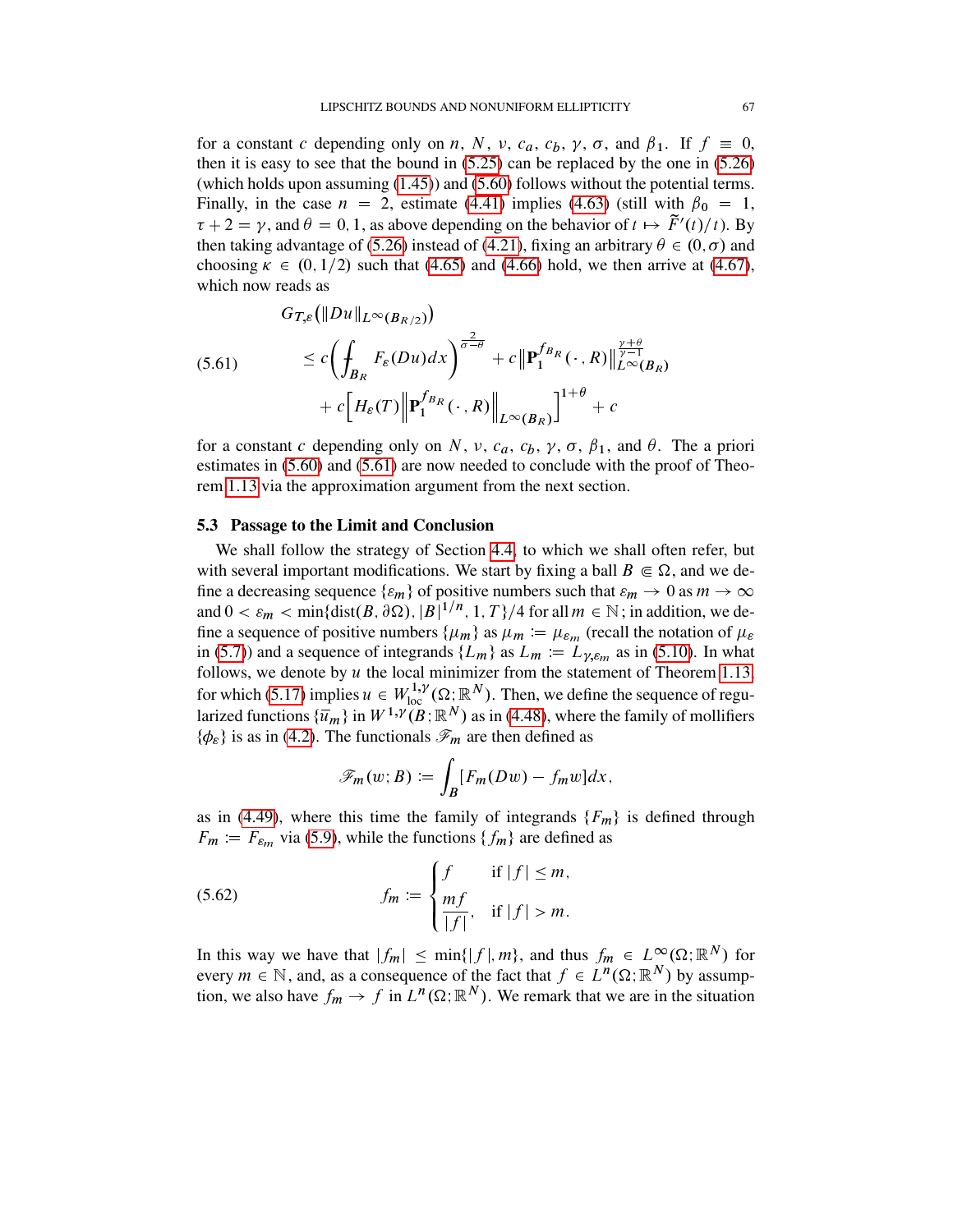of Section [5.2](#page-57-3) with  $\tilde{F} = \tilde{F}_m$  (and in particular of [\(5.41\)](#page-58-4)),  $\mathcal{N} \mathcal{D} = \{\varepsilon_m, T_{\varepsilon_m}\},$  $\tilde{a}(\cdot) \equiv \tilde{a}_m(\cdot)$ , and  $a(\cdot) \equiv \partial F_m(\cdot)$ , where

$$
F_m(z) = \widetilde{F}_m(|z|) = \int_0^{|z|} \widetilde{a}_m(s)s\,ds, \quad \widetilde{a}_m(s) := \widetilde{a}_{\varepsilon_m}(s) + \varepsilon_m(s^2 + \mu_{\varepsilon}^2)^{\frac{\gamma - 2}{2}}.
$$

Therefore, conditions [\(5.36\)](#page-57-1) are satisfied by [\(5.15\)](#page-51-0), and the results of Section [5.2](#page-57-3) can be applied to local minimizers of the functional  $\mathcal{F}_m$ . In particular, the local estimates [\(5.60\)](#page-65-0) and [\(5.61\)](#page-66-1) apply. Notice also that using Lemma [5.2](#page-52-3) and  $(5.17)<sub>2</sub>$  $(5.17)<sub>2</sub>$ , we get

<span id="page-67-0"></span>(5.63) 
$$
\sup_m \|F_m(Du)\|_{L^1(B+\varepsilon_m B_1)} + \|D\overline{u}_m\|_{L^{\gamma}(B)} < \infty.
$$

Finally, we define the sequence  $\{u_m\}$ ,  $u_m \in \bar{u}_m + W_0^{1, \gamma}$  $\binom{1}{0}^1 (B; \mathbb{R}^N)$ , as that of the solutions to the Dirichlet problems in [\(4.50\)](#page-41-4). Also in this case direct methods apply as all the functionals  $\mathcal{F}_m$  are lower-semicontinuous and coercive in the Dirichlet class  $\overline{u}_m + W_0^{1,\gamma}$  $\int_0^{1,\gamma}(B; \mathbb{R}^N)$ . This last fact can be checked by noticing that in [\(4.52\)](#page-42-2)– [\(4.54\)](#page-42-1) one can replace  $u_m$  by any other function  $w \in \overline{u}_m + W_0^{1, \gamma}$  $\binom{1, Y}{0}$   $(B; \mathbb{R}^N)$ . Indeed, by also using  $(5.17)_2$  $(5.17)_2$  in  $(4.54)$  (with  $u_m$  replaced by w) we get

$$
\frac{\mathscr{F}_m(w;B)}{|B|} \ge \frac{1}{c} \int_B |Dw|^\gamma dx - \int_B |f_m \overline{u}_m| dx
$$
  
 
$$
- \frac{|B + \varepsilon_m B_1|}{|B|} \int_{B + \varepsilon_m B_1} F_m(Du) dx - c ||f||_{L^n(B)}^{\frac{\gamma}{\gamma - 1}} - cT^\gamma - c\mu^\gamma
$$

for a constant c still depending only on  $n$ ,  $N$ ,  $\nu$ , and  $\gamma$ . This easily gives coercivity of  $\mathscr{F}_m$  in the Dirichlet class  $\overline{u}_m + W_0^{1,\gamma}$  $\int_0^1$ ,  $\binom{1}{V}$   $(B; \mathbb{R}^N)$  and therefore yields the existence of the needed minimizer  $u_m$  for [\(4.50\)](#page-41-4). Next, proceeding as in [\(4.52\)](#page-42-2)–[\(4.54\)](#page-42-1), we can then arrive at [\(4.55\)](#page-43-0), which, combined with Lemma [5.2](#page-52-3) (use [\(5.20\)](#page-52-1) with  $F<sub>\epsilon</sub> \equiv$  $F_m$ ) and  $(5.17)_2$  $(5.17)_2$ , gives

$$
\int_{B} (|Du_m|^2 + \mu_m^2)^{\gamma/2} dx + \int_{B} F_m(Du_m) dx
$$
\n
$$
\leq c \int_{B + \varepsilon_m B_1} F(Du) dx + c \|f\|_{L^n(B)}^{\frac{\gamma}{\gamma - 1}} + cT^{\gamma} + c\mu^{\gamma},
$$

with  $c \equiv c(n, N, \nu, \tilde{a}(1), \gamma)$ . Using this last inequality in [\(5.60\)](#page-65-0) (again with  $F_{\varepsilon} \equiv$  $F_m$ ,  $u \equiv u_m$ ), and proceeding as in the proof of Theorem [1.9,](#page-9-2) we again arrive at [\(4.56\)](#page-43-1), where on the right-hand side  $F_m(Du)$  is replaced by  $F(Du)$  and T by T, while on the left-hand side we find  $G_{T,\varepsilon}(\cdot)$  as defined in [\(5.55\)](#page-61-4). By a standard covering argument, we then find for every  $\sigma < 1$  a constant  $c_{\sigma}$ , also depending on  $\sigma$  but independent of m, such that  $\|Du_m\|_{L^{\infty}(\sigma B)} \leq c_{\sigma}$  for every index  $m \in \mathbb{N}$ . Therefore, we can proceed by extracting a converging subsequence such that the convergences in [\(4.57\)](#page-43-2) hold, with limit function  $\overline{u} \in u + W_0^{1, \gamma}$  $\int_0^1 Y(B; \mathbb{R}^N)$ , which, by lower semicontinuity, also satisfies  $||D\overline{u}||_{L^{\infty}(\sigma B)} \leq c_{\sigma}$ . Accordingly, using Lemma [5.2,](#page-52-3) and in particular [\(5.21\)](#page-52-2), we have that for every  $\sigma \in (0, 1)$ , there exists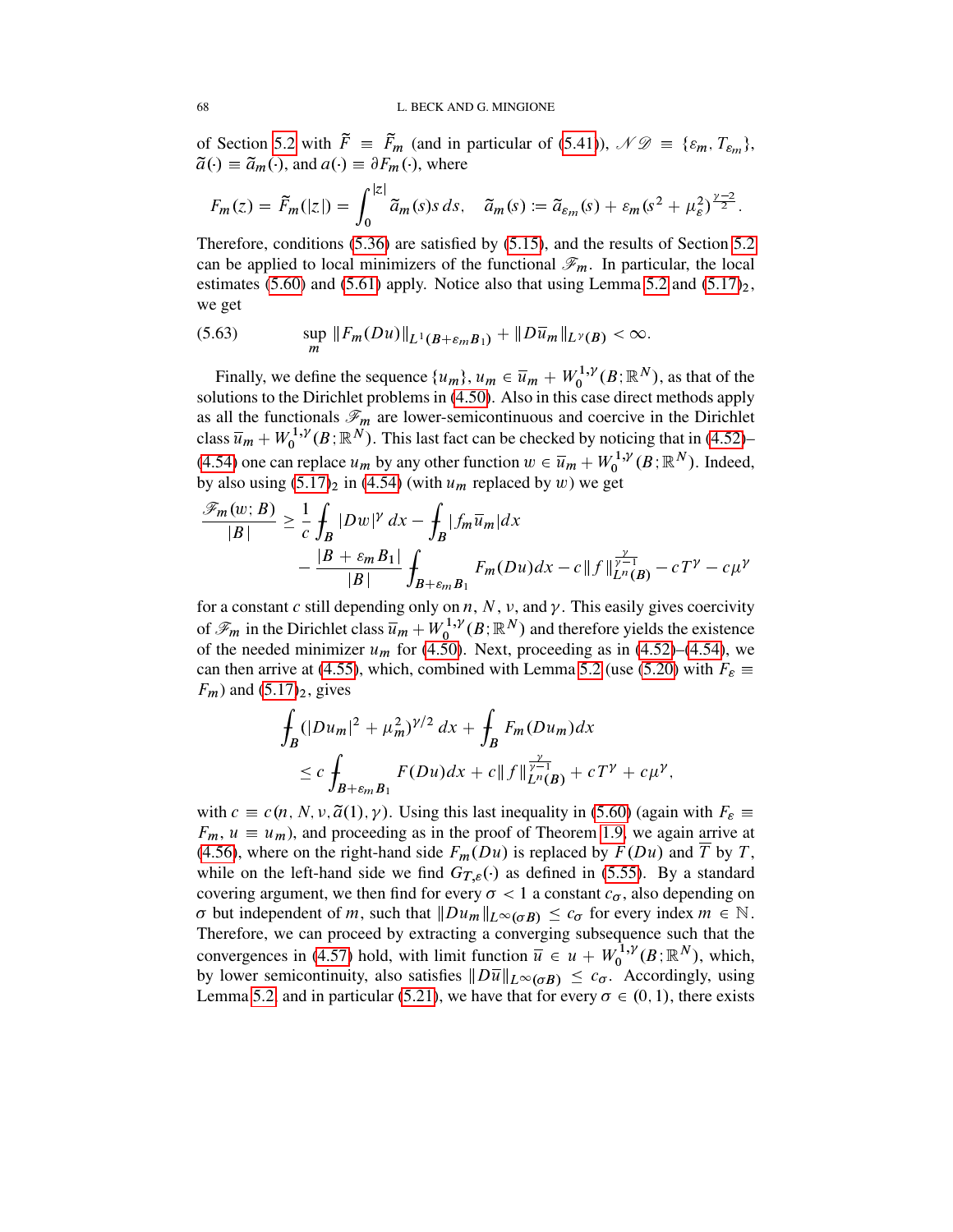$\overline{m} \in \mathbb{N}$ , depending on  $c_{\sigma}$  and therefore ultimately on  $\sigma$ , such that the following holds:

<span id="page-68-0"></span>
$$
(5.64) \quad |z| \leq c_{\sigma} \quad \text{and} \quad \overline{m} \leq m_0 \leq m
$$
\n
$$
\implies \quad |F_m(z) - F_{m_0}(z)| \leq c \varepsilon_{m_0} (c_{\sigma} + \mu + 1)^{\gamma} + \mathbf{o}(m_0) + \mathbf{o}(m),
$$

where  $o(m_0), o(m) \rightarrow 0$  for  $m_0, m \rightarrow \infty$ , respectively, and the constant c is independent of m, m<sub>0</sub>. Using the definitions of  $\overline{u}_m$  and  $f_m$  in [\(4.48\)](#page-41-2) and [\(5.62\)](#page-66-2), respectively, and recalling  $(4.57)_2$  $(4.57)_2$ , we infer that

<span id="page-68-1"></span>(5.65) 
$$
f_m u_m \to f \overline{u}
$$
 and  $f_m \overline{u}_m \to f u$  strongly in  $L^1(B)$ .

As every integrand  $F_{m_0}$  is convex, with  $m_0$  being fixed, by lower semicontinuity we have

<span id="page-68-2"></span>
$$
(5.66) \qquad \int_{\sigma B} [F_{m_0}(D\overline{u}) - f\overline{u}]dx \le \liminf_{m \to \infty} \int_{\sigma B} [F_{m_0}(Du_m) - f_m u_m]dx.
$$

On the other hand, with  $m \ge m_0 \ge \overline{m}$ , employing, in order, [\(5.64\)](#page-68-0), the minimality of  $u_m$ , and [\(4.53\)](#page-42-0), we have that

$$
\int_{\sigma} [F_{m_0}(Du_m) - f_m u_m] dx
$$
\n
$$
\leq \int_{\sigma} [F_m(Du_m) - f_m u_m] dx + c \varepsilon_{m_0}(c_{\sigma} + \mu + 1)^{\gamma} + \mathbf{o}(m_0) + \mathbf{o}(m)
$$
\n
$$
\leq \int_B [F_m(D\bar{u}_m) - f_m \bar{u}_m] dx + \int_{B \setminus \sigma} f_m u_m dx
$$
\n
$$
+ c \varepsilon_{m_0}(c_{\sigma} + \mu + 1)^{\gamma} + \mathbf{o}(m_0) + \mathbf{o}(m)
$$
\n
$$
\leq \int_{B + \varepsilon_m B_1} F_m(Du) dx - \int_B f_m \bar{u}_m dx + \int_{B \setminus \sigma} f_m u_m dx
$$
\n
$$
+ c \varepsilon_{m_0}(c_{\sigma} + \mu + 1)^{\gamma} + \mathbf{o}(m_0) + \mathbf{o}(m).
$$

Using [\(5.63\)](#page-67-0) and [\(5.65\)](#page-68-1), the above inequality implies

$$
\limsup_{m_0 \to \infty} \liminf_{m \to \infty} \int_{\sigma B} [F_{m_0}(Du_m) - f_m u_m] dx
$$
\n
$$
\leq \limsup_{m_0 \to \infty} \limsup_{m \to \infty} \int_{\sigma B} [F_{m_0}(Du_m) - f_m u_m] dx \leq \mathcal{F}(u; B) + \int_{B \setminus \sigma B} f \bar{u} dx.
$$

Notice that here we have used [\(5.20\)](#page-52-1) and Lebesgue's dominated convergence theorem. Connecting the last display with [\(5.66\)](#page-68-2), recalling that  $D\bar{u}$  is bounded on  $\sigma B$ , and taking advantage of  $(5.11)_3$  $(5.11)_3$ , we arrive at  $\mathscr{F}(\overline{u}; \sigma B) \leq \mathscr{F}(u; B)$ . Letting  $\sigma \to 1$ , we finally conclude that  $\mathscr{F}(\overline{u};B) \leq \mathscr{F}(u;B)$ . We have therefore obtained [\(4.59\)](#page-44-1) again. From this point on, recalling that now [\(4.56\)](#page-43-1) holds in this case too (with  $F_m(Du)$  replaced by  $F(Du)$  and  $\overline{T}$  by  $T, \tau \equiv \gamma - 2$ , and  $\beta_0 = 1$ ), the rest of the proof, and in particular the a priori estimates for the vectorial case, that is,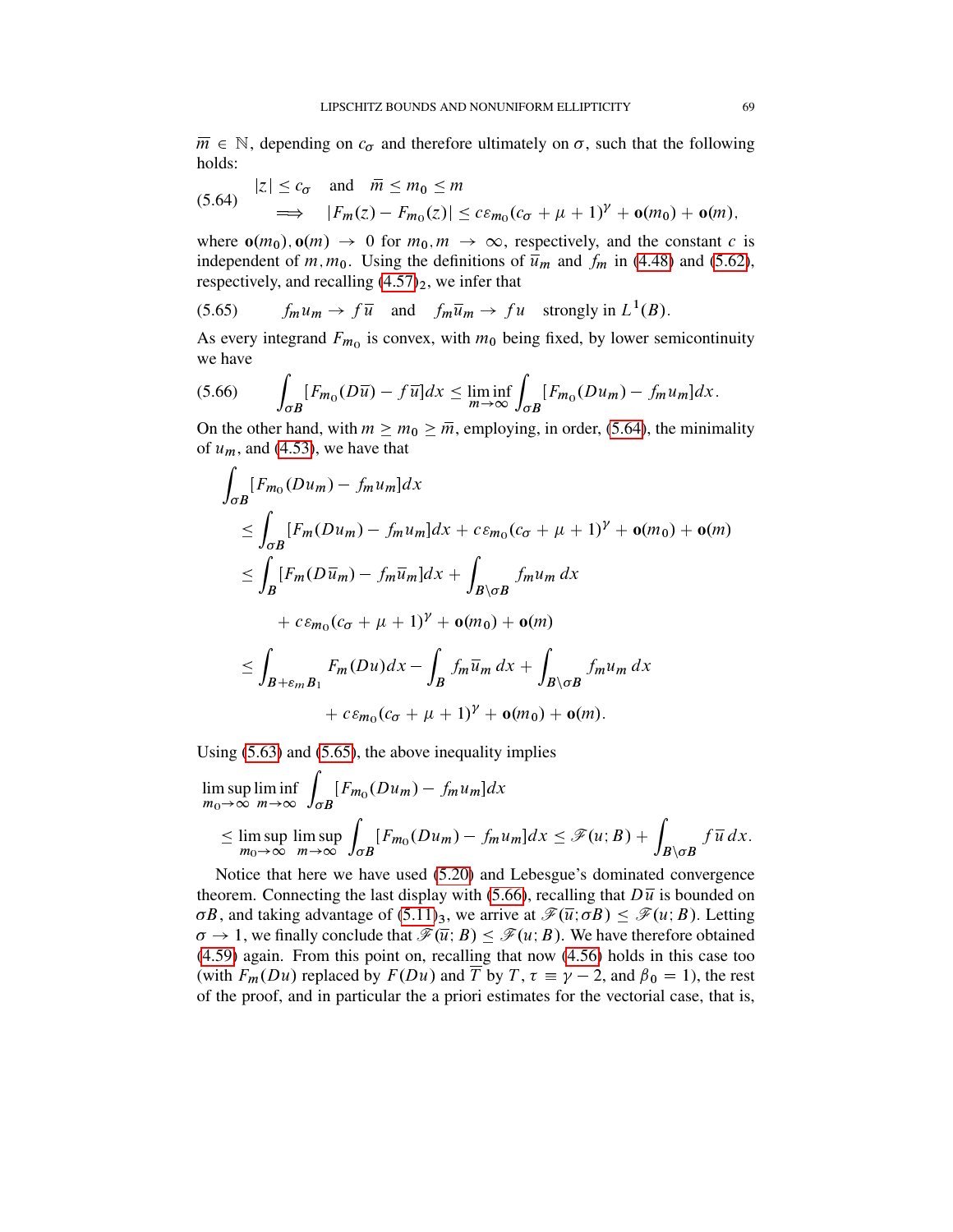[\(1.35\)](#page-9-4) for  $n \ge 3$  and [\(1.38\)](#page-10-2) for  $n = 2$ , follows as in Section [4.4](#page-41-1) in the setting of Theorem [1.9](#page-9-2) and as in Section [4.5](#page-46-2) in the setting of Theorem [1.11,](#page-10-0) respectively.

Let us finally comment on the case  $f \equiv 0$ . Here, exactly as in the scalar case, the second term in estimate [\(4.41\)](#page-37-0) does not appear. Hence, only assumption [\(1.45\)](#page-12-4) (which implies the corresponding version [\(5.26\)](#page-55-3) for  $g_{2,\varepsilon}/g_{1,\varepsilon}$ ) instead of [\(1.44\)](#page-12-3) is needed to prove a local quantitative  $L^{\infty}$ -estimate for the gradients  $Du_m$  and to then pass to the limit.

*Remark* 5.7*.* A careful analysis of the proof of Theorem [1.13](#page-12-0) reveals that the con-stant c appearing in estimate [\(1.35\)](#page-9-4) depends on  $\nu$  in a such a way that  $c \rightarrow \infty$ when  $\nu \rightarrow 0$ ; see in particular [\(5.17\)](#page-51-2) in Lemma [5.1.](#page-50-4)

## 6 Applications and Theorems [1.2–](#page-4-0)[1.8](#page-8-1) and [1.16](#page-14-0)

Here we show how to obtain Theorems [1.2](#page-4-0)[–1.8](#page-8-1) and [1.16](#page-14-0) from Theorems [1.9,](#page-9-2) [1.11,](#page-10-0) and [1.13.](#page-12-0)

## 6.1 Proof of Theorems [1.2–](#page-4-0)[1.5](#page-6-0)

We here prove all results on minimizers of functionals with  $(p, q)$ -growth by showing the applicability of Theorems [1.9](#page-9-2) and [1.11](#page-10-0) in the scalar setting and of Theorem [1.13](#page-12-0) in the vectorial setting. Since  $(1.12)$  is assumed throughout Theorems [1.2–](#page-4-0)[1.5,](#page-6-0) in what follows, we shall permanently work with the choice

(6.1) 
$$
\begin{cases} g_1(t) = v(t^2 + \mu^2)^{(p-2)/2}, \\ g_2(t) = \Lambda(t^2 + \mu^2)^{(q-2)/2} + \Lambda(t^2 + \mu^2)^{(p-2)/2}, \end{cases}
$$

for  $t \in (0,\infty)$ . In this way, since the functions  $t \mapsto g_2(t)/g_1(t)$  and  $t \mapsto g_1(t)t$ are continuous and nondecreasing on  $(0, \infty)$ , assumption [\(1.31\)](#page-8-0) is fulfilled with constant  $c_a = 1$  for any  $T > 0$ , while the assumptions in [\(1.32\)](#page-9-3) are automatically satisfied. Moreover, we shall also fix the parameter  $\tau = p - 2$ . We start with the proof of Theorem [1.2](#page-4-0) as a consequence of Theorem [1.9;](#page-9-2) here it is  $n > 2$ . We fix the parameters  $\beta_0$ ,  $\beta_1$ ,  $\sigma$  as

<span id="page-69-0"></span>(6.2) 
$$
\beta_0 = 1
$$
,  $\beta_1 = \frac{4 + (n-2)(q-p)}{4p}$ , and  $\sigma = 2 - n\left(\frac{q}{p} - 1\right)$ .

We next determine the constants  $v, c_a, c_b$  in order to meet the requirements of Theorems [1.9;](#page-9-2) all of the following computations will hold for any choice of  $T > 0$ , and we shall always consider  $T \leq 1$ . We note that  $(1.33)<sub>1</sub>$  $(1.33)<sub>1</sub>$  is true for our choice  $\tau = p - 2$  for any  $T > 0$ . Moreover, with

$$
p \int_T^t g_1(s) s \, ds = p \nu \int_T^t (s^2 + \mu^2)^{(p-2)/2} s \, ds = \nu (t^2 + \mu^2)^{p/2} - \nu (T^2 + \mu^2)^{p/2}
$$

for all  $t \geq T > 0$ , also  $(1.33)<sub>2</sub>$  $(1.33)<sub>2</sub>$  is verified, due to  $(1.12)<sub>1</sub>$  $(1.12)<sub>1</sub>$ .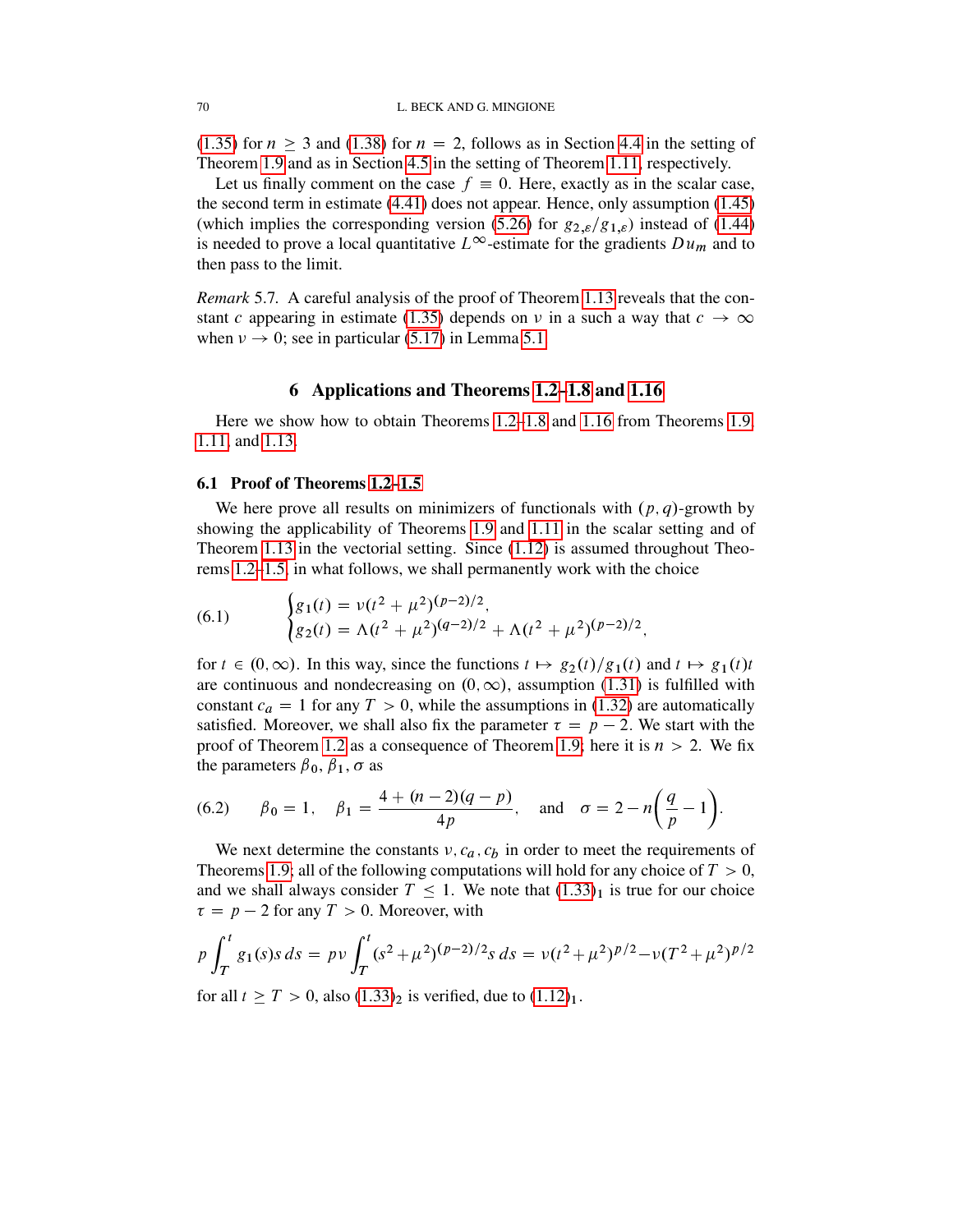In order to deal with the final assumption [\(1.34\)](#page-9-1), let us first notice that  $q \ge p$ implies  $\sigma \leq 2 = 2\beta_0$ , while we also have the implications

$$
\frac{q}{p} < 1 + \frac{2}{n} \implies \sigma > 0 \quad \text{and} \quad \frac{q}{p} < 1 + \frac{4(p-1)}{p(n-2)} \implies \beta_1 < 1.
$$

Thus, the choices of  $\sigma$  and  $\beta_1$  in [\(6.2\)](#page-69-0) are admissible, according to assumption [\(1.15\)](#page-4-2). Next we observe that, for all  $t \geq T > 0$ , the calculation above yields, with  $(q - p)/p = (2\beta_0 - \sigma)/n \le 1$  by the choice of the exponent  $\sigma$ ,

<span id="page-70-1"></span>
$$
\frac{g_2(t)}{g_1(t)} = \frac{\Lambda}{\nu} (t^2 + \mu^2)^{(q-p)/2} + \frac{\Lambda}{\nu}
$$
  
\n
$$
\leq \frac{\Lambda}{\nu} [(t^2 + \mu^2)^{p/2} - (T^2 + \mu^2)^{p/2}]^{\frac{q-p}{p}}
$$
  
\n(6.3)  
\n
$$
+ \frac{\Lambda}{\nu} (T^2 + \mu^2)^{(q-p)/2} + \frac{\Lambda}{\nu}
$$
  
\n
$$
\leq p^{\frac{q-p}{p}} \frac{\Lambda}{\nu^{q/p}} \left( \int_T^t g_1(s) s \, ds \right)^{\frac{2\beta_0 - \sigma}{n}} + \frac{\Lambda}{\nu} (T^2 + \mu^2)^{(q-p)/2} + \frac{\Lambda}{\nu}.
$$

Similarly, we find for all  $t \geq T > 0$ , with  $\frac{4 + (n-2)(q-p)}{(n-2)p} = \frac{4\beta_1}{n-2} \leq 5$  by the choice of the exponent  $\beta_1$ ,

$$
\frac{g_2(t)}{g_1(t)} \le 2^5 \frac{\Lambda}{\nu} (t^2 + \mu^2)^{-\frac{2}{n-2}} [(t^2 + \mu^2)^{p/2} - (T^2 + \mu^2)^{p/2}]^{\frac{4 + (n-2)(q-p)}{(n-2)p}}
$$
  
+  $2^5 \frac{\Lambda}{\nu} (T^2 + \mu^2)^{(q-p)/2} + \frac{\Lambda}{\nu}$   
 $\le (2p)^5 \frac{\Lambda}{\nu^6} \left[ \frac{1}{t^{1/\beta_1}} \int_T^t g_1(s) s \, ds \right]^{\frac{4\beta_1}{n-2}} + (1 + 2^{5 + (q-p)/2}) \frac{\Lambda}{\nu}.$ 

Therefore, the assumption [\(1.34\)](#page-9-1) is verified with the choice of the constants

<span id="page-70-0"></span>(6.4) 
$$
c_b = \max \left\{ (2p)^5 \frac{\Lambda}{v^6}, \left( 1 + 2^{5 + (q-p)/2} \right) \frac{\Lambda}{v} \right\}.
$$

In conclusion, we have proved that all assumptions  $(1.31)$ – $(1.34)$  are satisfied in the setting of Theorem [1.2.](#page-4-0) We can thus apply Theorem [1.9,](#page-9-2) getting estimate [\(1.35\)](#page-9-4), that with  $\tau = p - 2$  and the values displayed in [\(6.2\)](#page-69-0) becomes

$$
\max \{ (\|Du\|_{L^{\infty}(B/2)}^2 + \mu^2)^{p/2} - (T^2 + \mu^2)^{p/2}, 0 \}
$$
  
\n
$$
\leq c \Big( \int_B F(Du) dx + \|f\|_{L^n(B)}^{\frac{p}{p-1}} + T^p + \mu^p \Big)
$$
  
\n
$$
+ c \Big( \int_B F(Du) dx + \|f\|_{L^n(B)}^{\frac{p}{p-1}} + T^p + \mu^p \Big)^{\frac{2p}{(n+2)p - nq}}
$$
  
\n
$$
+ c \|f\|_{L(n,1)(B)}^{\frac{p}{p-1}} + c \|f\|_{L(n,1)(B)}^{\frac{4p}{4(p-1)-(n-2)(q-p)}} + c (T + \mu) \|f\|_{L(n,1)(B)}.
$$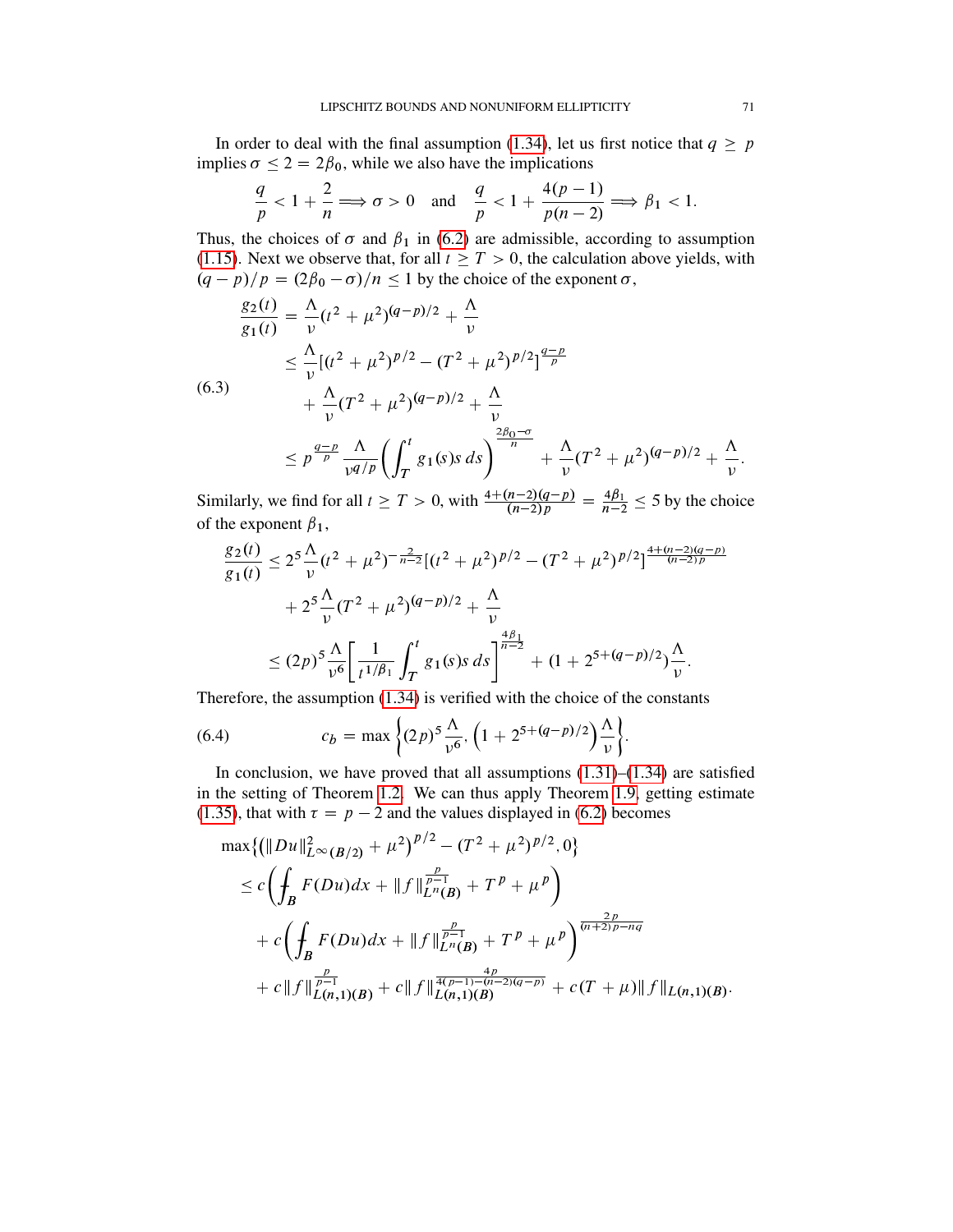By [\(6.4\)](#page-70-0) this holds for  $c \equiv c(n, p, v, \Lambda)$ , independently of  $T \in (0, 1]$ . Letting  $T \to 0$ , noting  $F(z) > v \mu^p$ , and finally using the Young inequality with conjugate exponents  $(p, p/(p-1))$  to estimate the last term, we get the assertion [\(1.16\)](#page-5-0), also using the obvious inequality  $|| f ||_{L^n} \lesssim || f ||_{L(n,1)}$ .

Finally, we comment on the assertion that condition [\(1.15\)](#page-4-2) can be replaced by the weaker one [\(1.14\)](#page-4-3) when  $p \ge 2-4/(n + 2)$  or when  $f \equiv 0$ . In the first case  $p \ge 2-4/(n+2)$ , this is trivial since here we have  $2/n \le 4(p-1)/(p(n-2))$ . In the second case  $f \equiv 0$ , one easily checks from the above computations that [\(1.36\)](#page-9-5) is ensured by [\(1.14\)](#page-4-3) for the choice of the constant  $c_b = 4^{q-p+1} (\Lambda/\nu)^{q/p}$ , and the conclusion then follows as above, after applying Theorem [1.9](#page-9-2) in the version with  $f \equiv 0.$ 

The proofs of Theorems [1.3](#page-5-1) and [1.5](#page-6-0) follow from Theorems [1.13](#page-12-0) and [1.11](#page-10-0) in a similar fashion, and we therefore only comment on the suitable choices and necessary modifications. The remaining details are left to the interested reader.

We continue with the proof of Theorem [1.3,](#page-5-1) which is found as a consequence of Theorem [1.13](#page-12-0) (for  $n > 2$ ). Here the conditions in [\(1.42\)](#page-12-2) are satisfied by assump-tions [\(1.20\)](#page-5-2) and [\(1.12\)](#page-4-1) with  $\gamma = p$ . As a main difference, one needs to replace the definition of the parameters  $\beta_1$  and  $\sigma$  in [\(6.2\)](#page-69-0) by

<span id="page-71-0"></span>(6.5) 
$$
\beta_1 = \frac{4 + (1 + \vartheta)(n - 2)(q - p)}{4p}
$$
 and  $\sigma = 2 - (1 + \vartheta)\frac{n(q - p)}{p}$ ,

where once again we have set  $\vartheta = 0$  if  $p = \gamma \ge 2$  and  $\vartheta = 1$  otherwise. With these choices one can follow exactly the computations from above to show that assumption [\(1.44\)](#page-12-3) is satisfied. Furthermore, we observe that the parameters in [\(6.5\)](#page-71-0) are indeed admissible: the assumptions  $\beta_1 \geq 1/p = 1/\gamma$  and  $\sigma \leq 2$  are trivially satisfied in view of  $q \ge p$ , while  $\beta_1 < 1$  and  $\sigma > 0$  follow precisely from the assumptions [\(1.15\)](#page-4-2) and [\(1.19\)](#page-5-3), for the cases  $\vartheta = 0$  and  $\vartheta = 1$ , respectively. Thus, all assumptions of Theorem [1.13](#page-12-0) are satisfied and the local boundedness of  $Du$ follows (with an estimate coming from [\(1.35\)](#page-9-4) with  $\beta_0 = 1$  and  $T = 0$ ).

Next, we comment on how to derive Theorem [1.4](#page-6-1) from Theorem [1.11;](#page-10-0) here we have  $n = 2$ . We may fix the parameters  $\beta_0$  and  $\sigma$  as in [\(6.2\)](#page-69-0), which again ensures that the assumptions in [\(1.33\)](#page-9-0) are satisfied. Moreover, the computation in [\(6.3\)](#page-70-1) shows that also [\(1.37\)](#page-10-1) holds true. Concerning the admissibility of  $\sigma$ , we note that  $\sigma > 0$  is implied by the assumption  $q < 2p$  in [\(1.22\)](#page-6-2), and  $\sigma \le \beta_0 = 1$ can be guaranteed by possibly taking q larger such that  $q \geq 3p/2$  is satisfied. (Note that this does not change the validity of the other conditions, for the reason that if the assumptions  $(1.12)$  are satisfied for some q, then the same assumptions are satisfied for larger values of  $q$ .) Thus, all assumptions of Theorem [1.11](#page-10-0) are satisfied and the local boundedness of  $Du$  follows (with an estimate coming from [\(1.38\)](#page-10-2) with  $T = 0$ , which is at this point similar to the one in [\(1.16\)](#page-5-0)).

Finally, we deduce Theorem [1.5](#page-6-0) from Theorem [1.13](#page-12-0) (for  $n = 2$ ). Again, con-dition [\(1.42\)](#page-12-2) is satisfied by assumption, while [\(1.45\)](#page-12-4) is true when choosing  $\sigma$  as in [\(6.5\)](#page-71-0) (distinguishing by the value of  $\vartheta$  once again the settings when  $p = \gamma \geq 2$  or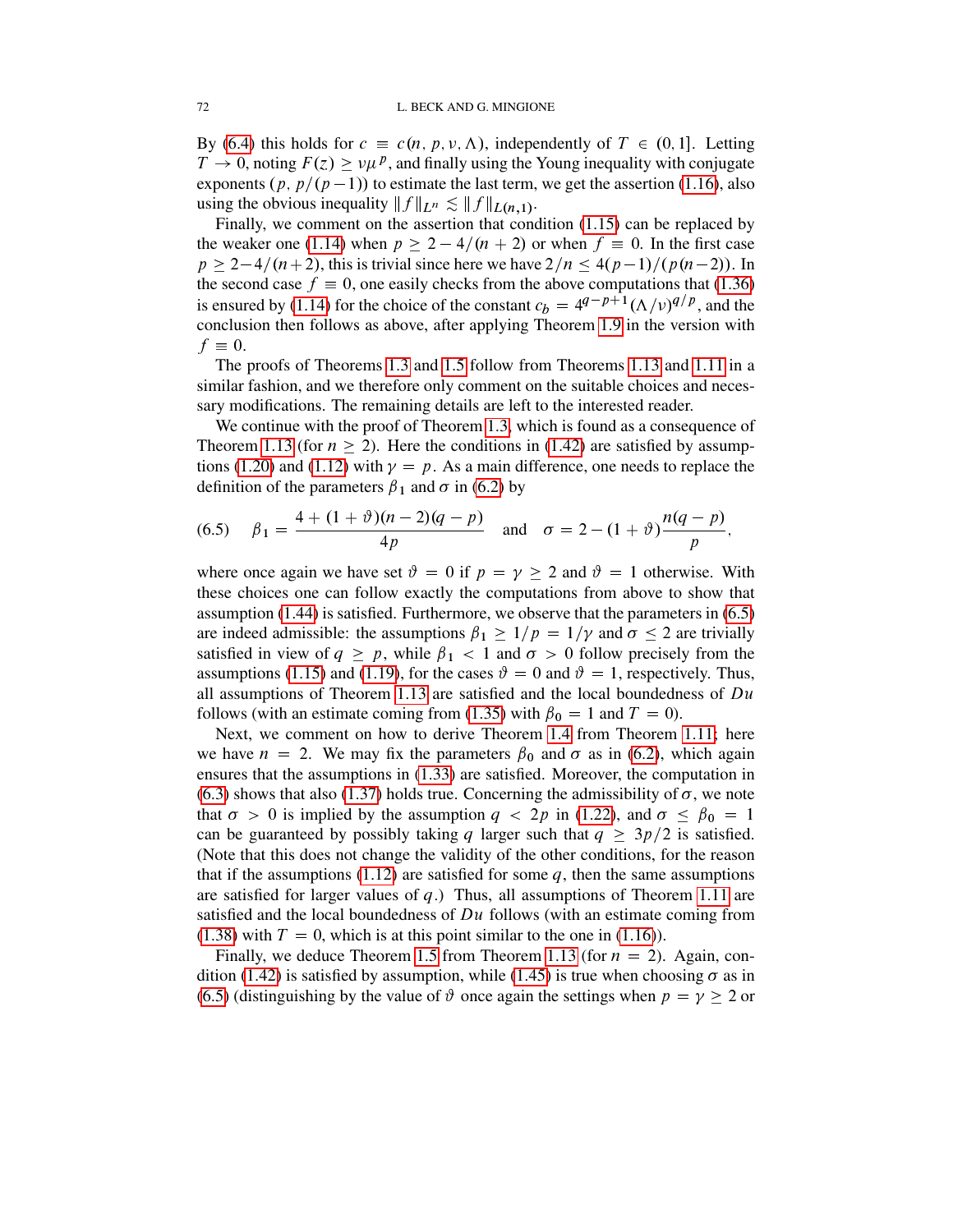not). The choice of  $\sigma$  is once again admissible, since  $\sigma > 0$  is true by the assump-tions [\(1.22\)](#page-6-0) and [\(1.23\)](#page-6-1) for the cases  $\vartheta = 0$  and  $\vartheta = 1$ , respectively, and  $\sigma \le 1$  can be guaranteed by possibly choosing q larger such that  $q \geq (1 + 1/(2(1 + \vartheta))) p$ . Thus, all assumptions of Theorem [1.13](#page-12-0) for  $n = 2$  are satisfied and the local bound-edness of Du follows (with an estimate coming from [\(1.38\)](#page-10-0) and  $T = 0$ ).

## 6.2 Proof of Theorem [1.7](#page-7-0)

We deduce Theorem [1.7](#page-7-0) on minimizers of functionals with exponential growth from Theorem [1.13](#page-12-0) by making a suitable choice of the structure functions  $g_1(\cdot)$ and  $g_2(\cdot)$  and of the parameters  $\sigma$ ,  $\beta_1$ ,  $c_a$ ,  $c_b$ ,  $\nu$ ,  $\mu$ ,  $\vartheta$ , and  $\gamma$  and for  $T = 1$ . We consider  $n > 2$ ; the two-dimensional case  $n = 2$  can be obtained in a similar way from Theorem [1.11.](#page-10-1) The functions  $g_1(\cdot)$  and  $g_2(\cdot)$ , defined below, provide lower and upper bounds on the second-order derivative of the integrands  $e_k(\cdot)$ , which are given by

<span id="page-72-0"></span>(6.6) 
$$
\partial^2 \mathbf{e}_k(|z|) = \mathbf{e}_k''(|z|) \frac{z \otimes z}{|z|^2} + \mathbf{e}_k'(|z|) \left[ \frac{\mathbb{I}_{N \times n}}{|z|} - \frac{z \otimes z}{|z|^3} \right]
$$

for every  $z \in \mathbb{R}^{N \times n}$  such that  $|z| \neq 0$  (again recall the notation in [\(5.3\)](#page-49-0)). By a straightforward computation, [\(6.6\)](#page-72-0) gives

(6.7) 
$$
|\partial^2 \mathbf{e}_k(|z|)|^2 = \left[\mathbf{e}_k''(|z|)\right]^2 + \left[\frac{\mathbf{e}_k'(|z|)}{|z|}\right]^2 (Nn-1), \quad |z| \neq 0.
$$

In order to evaluate and bound the expressions in the last two displays, we first infer by induction that

<span id="page-72-1"></span>(6.8)  
\n
$$
\mathbf{e}'_0(t) = p_0 t^{p_0 - 1} \mathbf{e}_0(t),
$$
\n
$$
\mathbf{e}'_k(t) = p_k t^{p_0 - 1} \mathbf{e}_k(t) \prod_{j=0}^{k-1} p_j [\mathbf{e}_j(t)]^{p_j + 1} \text{ for } k \ge 1,
$$

holds for every  $t \in (0, \infty)$ , and we note that  $e'_t$  $k'$ (·) is always positive. By differen-tiating the identities in [\(6.8\)](#page-72-1), we obtain, for  $k \ge 2$ , that

<span id="page-72-2"></span>
$$
\mathbf{e}_{k}''(t) = t^{p_0-1} \mathbf{e}_{k}'(t) \left\{ p_k \prod_{j=0}^{k-1} p_j [\mathbf{e}_j(t)]^{p_j+1} + \sum_{s=0}^{k-2} p_{s+2} p_{s+1} \prod_{j=0}^{s} p_j [\mathbf{e}_j(t)]^{p_j+1} \right\}
$$

$$
+ t^{p_0-1} \mathbf{e}_{k}'(t) \left\{ p_1 p_0 + \frac{p_0-1}{t^{p_0}} \right\},
$$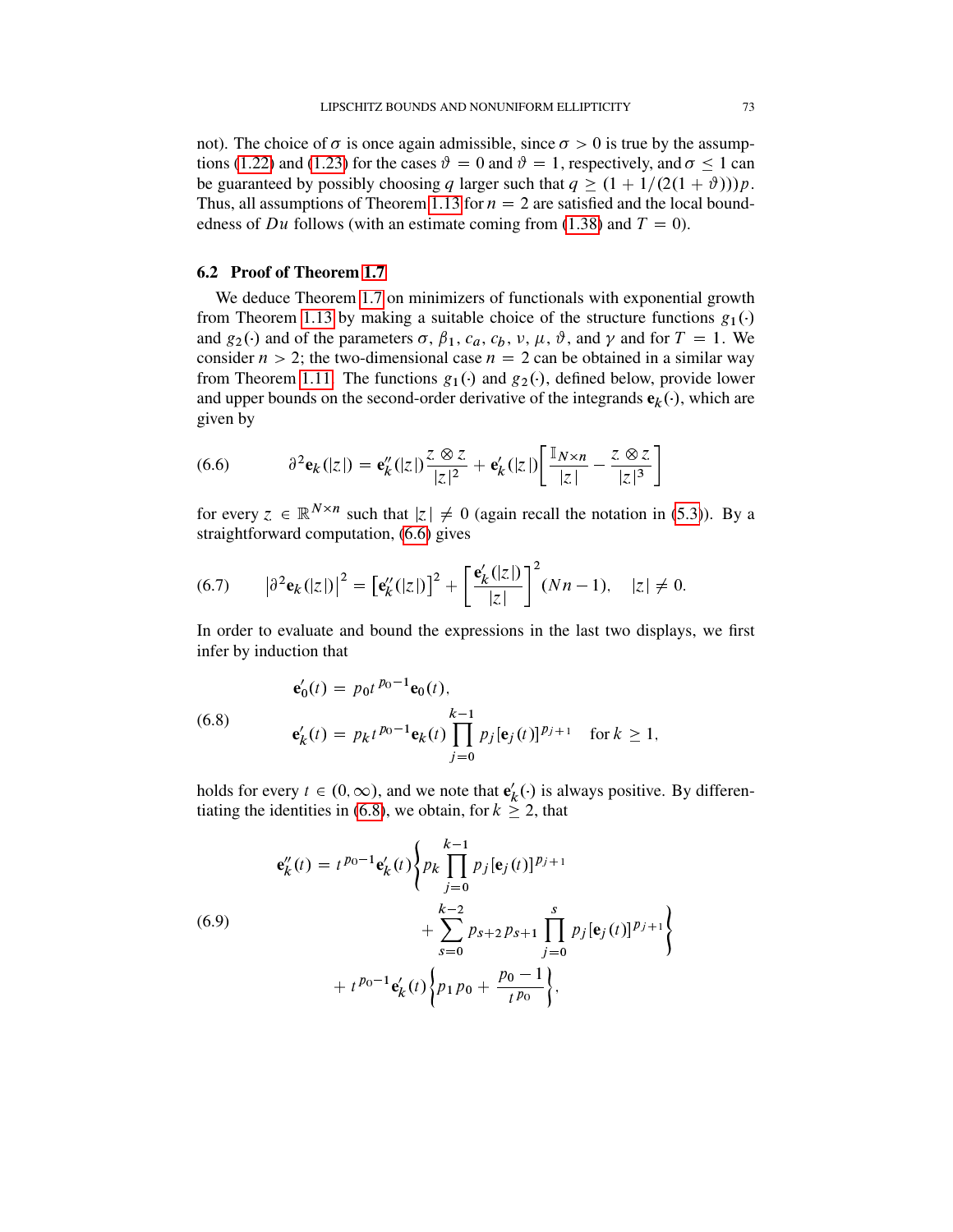;

while, in the remaining cases  $k = 1, 0$ , we instead have

<span id="page-73-0"></span>(6.10) 
$$
\begin{cases} \mathbf{e}_{1}^{"}(t) = t^{p_{0}-1} \mathbf{e}_{1}^{\prime}(t) \bigg\{ p_{1} p_{0} [\mathbf{e}_{0}(t)]^{p_{1}} + p_{1} p_{0} + \frac{p_{0}-1}{t^{p_{0}}} \bigg\} \\ \mathbf{e}_{0}^{"}(t) = t^{p_{0}-1} \mathbf{e}_{0}^{\prime}(t) \bigg\{ p_{0} + \frac{p_{0}-1}{t^{p_{0}}} \bigg\}, \end{cases}
$$

respectively. This in turn implies that both matrices on the right-hand side of [\(6.6\)](#page-72-0) are positive definite (recall that we are assuming that  $p_0 > 1$ ), and we have that

<span id="page-73-1"></span>(6.11) 
$$
\langle \partial^2 \mathbf{e}_k(|z|) \xi, \xi \rangle \geq \min \left\{ \mathbf{e}_k''(|z|), \frac{\mathbf{e}_k'(|z|)}{|z|} \right\} |\xi|^2
$$

holds for every choice of  $z, \xi \in \mathbb{R}^{N \times n}$  with  $z \neq 0$ . By [\(6.9\)](#page-72-2)–[\(6.10\)](#page-73-0), and essentially using only the second-to-last terms appearing in the curly brackets, for  $k \geq 1$  we find

<span id="page-73-2"></span>(6.12) 
$$
t \ge 1 \implies \mathbf{e}_k''(t) \ge p_1 p_0 \frac{\mathbf{e}_k'(t)}{t} \text{ and } \mathbf{e}_0''(t) \ge p_0 \frac{\mathbf{e}_0'(t)}{t}.
$$

We now consider the situation where  $k \geq 1$  and find upper and lower bounds for the eigenvalues of the matrix  $\partial^2 \mathbf{e}_k$  using [\(6.11\)](#page-73-1). We next define  $g_1(\cdot) \equiv g_{1,k}(\cdot)$ and  $g_2(\cdot) \equiv g_{2,k}(\cdot)$  as

<span id="page-73-4"></span>(6.13) 
$$
\begin{cases} g_1(t) := 1_{\{t \geq 1\}} \min\{p_1, 1\} \frac{\mathbf{e}_k'(t)}{t}, \\ g_2(t) := 1_{\{t \geq 1\}} 10 \hat{p}_k^{k+1} \left[\sqrt{k+2} + \sqrt{Nn}\right] t^{p_0 - 1} \mathbf{e}_k'(t) \\ \cdot \prod_{j=0}^{k-1} \mathbf{e}_j(t) \end{cases}
$$

for every  $t > 0$  (recall that  $p_0 > 1$ ), respectively, where we have set  $\hat{p}_k$  $\Omega = 1 + \max_{0 \le i \le k} \{p_0, \ldots, p_k\}.$  The definition of the lower-bound function  $g_1(\cdot)$ is justified by the first inequality in [\(6.12\)](#page-73-2), while the definition of the upper-bound function  $g_2(\cdot)$  follows by taking into account  $(6.9)$ – $(6.10)_1$  $(6.10)_1$ . In the case  $k = 0$ , by the second inequality in  $(6.12)$  and by  $(6.10)_2$  $(6.10)_2$ , we set analogously

<span id="page-73-3"></span>(6.14) 
$$
\begin{cases} g_1(t) := \mathbb{1}_{\{t \geq 1\}} \frac{\mathbf{e}'_0(t)}{t}, \\ g_2(t) := \mathbb{1}_{\{t \geq 1\}} 10p_0 \big[ 2 + \sqrt{Nn} \big] t^{p_0 - 1} \mathbf{e}'_0(t). \end{cases}
$$

Now, let us verify that with the above settings all assumptions of Theorem [1.13](#page-12-0) are satisfied for suitable choices of the parameters, in particular, for any  $\sigma \in (0, 2)$ ,  $\gamma = p_0, \mu = 0, \beta_1 \in [1/p_0, 1) = [1/\gamma, 1), \vartheta = 1, \nu = \min\{p_1, 1\} \min\{p_0 p_1 \cdots$  $p_k$ , 1}, and finally  $T = 1$ . We shall treat the case  $k \ge 1$ ; the case  $k = 0$  can be treated in a similar way, also by recalling [\(6.14\)](#page-73-3). We first observe that the functions  $t \mapsto g_2(t)/g_1(t)$  and  $t \mapsto g_1(t)t$  are continuous and increasing on  $[1,\infty)$ , which shows that assumption [\(1.31\)](#page-8-0) is fulfilled with constant  $c_a = 1$ . Next, note that, by  $(6.8)$  and  $(6.11)$ – $(6.13)$ , the growth and ellipticity assumptions  $(1.32)$  are satisfied.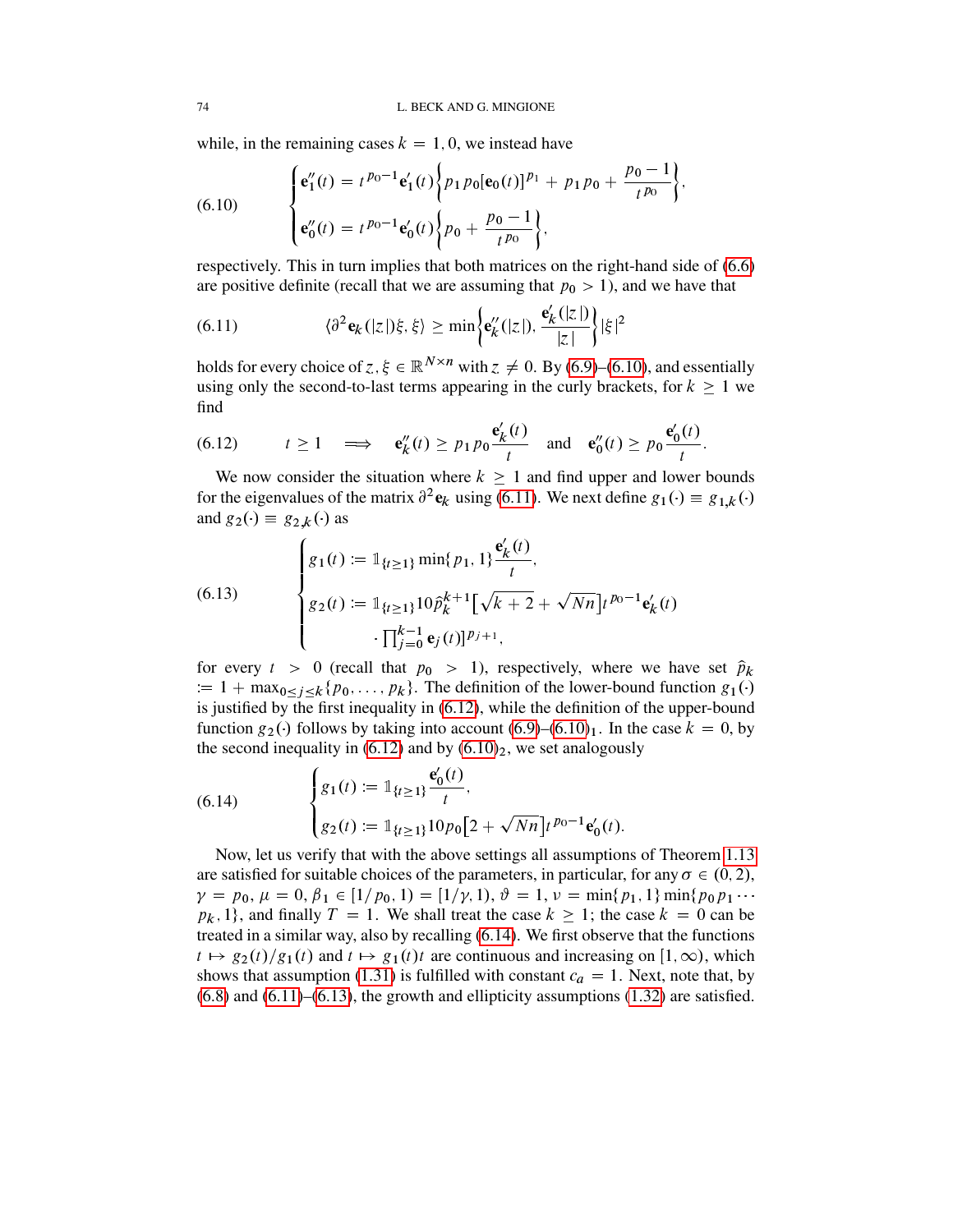In order to verify [\(1.42\)](#page-12-1) with  $\mu = 0$  and  $\gamma = p_0$ , it is sufficient to take into account that  $\tilde{a}(t) \equiv \mathbf{e}_t'$  $k(t)/t$  and the identity in [\(6.8\)](#page-72-1). We finally check [\(1.44\)](#page-12-2). For this, noting that the first identity in [\(6.13\)](#page-73-4) implies

<span id="page-74-0"></span>(6.15) 
$$
\int_1^t g_1(s)s \, ds = \min\{p_1, 1\}[\mathbf{e}_k(t) - \mathbf{e}_k(1)]
$$

for every  $k \ge 1$  and  $t \ge 1$ . Then, recalling the definitions in [\(6.13\)](#page-73-4) and [\(1.44\)](#page-12-2) follows with any  $\sigma \in (0, 2)$  and  $\beta_1 \in [1/p_0, 1)$  provided that the constant  $c_b$  is chosen large enough as a function of k,  $p_0, p_1, \ldots, p_k, \sigma, \beta_1$ . With these choices all the assumptions of Theorem [1.13](#page-12-0) are satisfied. We therefore conclude with the local Lipschitz continuity of minimizers of the functional in [\(1.26\)](#page-7-1) whenever we have  $f \in L(n, 1)(\Omega; \mathbb{R}^N)$  for  $n > 2$  and, in an analogous way, whenever we have  $f \in L^2(\text{Log } L)^\alpha(\Omega; \mathbb{R}^N)$  for  $\alpha > 2$  for  $n = 2$ .

Finally, in order to deal with the case  $f \equiv 0$  and prove estimate [\(1.27\)](#page-7-2), we apply Theorem [1.16.](#page-14-0) Assumption [\(1.49\)](#page-14-1) is obviously satisfied thanks to [\(6.15\)](#page-74-0). By the definition in [\(1.25\)](#page-7-3) it follows that, for every integer  $k \geq 0$ ,

$$
\begin{cases}\n\mathbf{e}_{k+1}^{-1}(t) := \mathbf{e}_k^{-1} [(\log t)^{1/p_{k+1}}], \\
\mathbf{e}_0^{-1}(t) := (\log t)^{1/p_0},\n\end{cases}
$$

with every  $e_k^{-1}$  $\frac{1}{k}$ <sup>1</sup>(), which is defined on [ $e_k(0), \infty$ ). It is therefore easy to see that each function  $e_k^{-1}$  $\frac{1}{k}$ <sup>1</sup>() satisfies [\(1.50\)](#page-14-2) for every  $v > 1$  and suitable constants  $c_v, d_v > 1$  depending on  $v, k, p_0, p_1, \ldots, p_k$ . We can apply estimate [\(1.51\)](#page-14-3), which in turn yields  $(1.27)$ , and the proof is complete.

### 6.3 Proof of Theorem [1.8](#page-8-1)

Theorem [1.8](#page-8-1) concerning the anisotropic functionals  $\mathscr{E}_a$  can be obtained as a corollary of Theorem [1.9,](#page-9-1) and again we restrict to the case  $n > 2$  for brevity. The proof is similar to that of Theorem [1.7.](#page-7-0) This time, again with  $T = 1$ , it is sufficient to choose

$$
\begin{cases}\ng_1(t) := \mathbb{1}_{\{t \ge 1\}} \min\{(A_0 p)^2, 1\} t^{p-2} \exp(A_0 t^p), \\
g_2(t) := \mathbb{1}_{\{t \ge 1\}} 10[p(1 + A_n)(n+1)]^2 t^{2p-2} \exp(A_n t^p).\n\end{cases}
$$

The functions  $t \mapsto g_2(t)/g_1(t)$  and  $t \mapsto g_1(t)t$  are continuous and nondecreasing on  $[1, \infty)$ , and thus [\(1.31\)](#page-8-0) holds with  $c_a = 1$ , and [\(1.32\)](#page-9-0) is satisfied. By  $\int_1^{\tilde{t}} g_1(s) s ds \approx \exp(A_0 t^p) - \exp(A_0)$  for  $t \ge 1$ , and, as for Theorem [1.7,](#page-7-0) we check that [\(1.34\)](#page-9-2) and [\(1.36\)](#page-9-3) are satisfied provided [\(1.30\)](#page-8-2) holds,  $\beta_0 = 1$ ,  $\sigma$  is sufficiently close to 0, and  $\beta_1$  close to 1 for a suitable choice of  $c_b$  depending on *n*, *p*,  $A_0$ ,  $A_n$ ,  $\beta_1$ , and  $\sigma$ . Similarly, [\(1.33\)](#page-9-4) holds for  $\tau = p - 2$ ,  $\mu = 0$ , and  $v = \min\{(A_0 p)^2, 1\}$ . Theorem [1.9](#page-9-1) applies, thereby yielding the local Lipschitz continuity of minimizers of  $\mathscr{E}_a$ .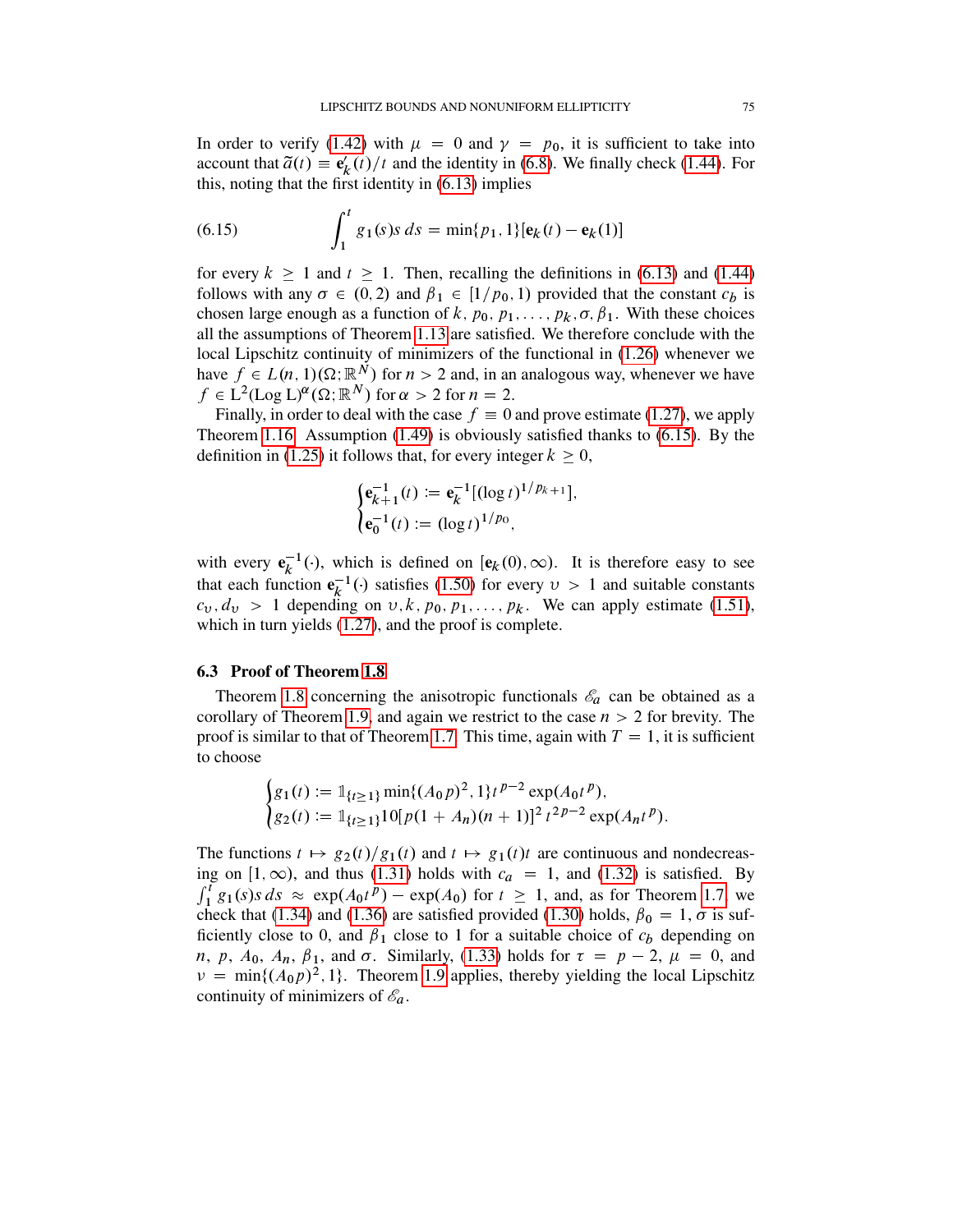# 6.4 Proof of Theorem [1.16](#page-14-0)

The proof builds on an application of Theorem [1.13](#page-12-0) and the arguments developed for its proof, where we take  $\tilde{F}(|z|) \equiv A(|z|)$ ; needless to say, we can assume that  $A(0) = 0$ . Notice that by [\(5.2\)](#page-49-1) and [\(5.4\)](#page-49-2) it follows that  $t \mapsto A(t)$  is a. nondecreasing function, which is increasing and therefore invertible on  $[T,\infty)$ . By the extension specified in the statement, i.e.,  $A^{-1}(t) \equiv T$  for every  $t \in$ [0,  $A(T)$ ], the function  $t \mapsto A^{-1}(t)$  is also nondecreasing (and actually increasing on  $[A(T), \infty)$ ).

We start by recalling a few immediate consequences of  $(1.50)$ . First, by a sim-ple iteration argument we see that the validity of [\(1.50\)](#page-14-2), for some couple  $(v, c_v)$ such that  $v, c_v > 1$  actually implies that, *for every*  $\overline{v} > 1$ , there exists constants  $c_{\overline{v}}$ ,  $d_{\overline{v}} > 1$  such that

<span id="page-75-0"></span>(6.16) 
$$
A^{-1}(t^{\bar{v}}) \leq c_{\bar{v}}A^{-1}(t) + d_{\bar{v}} \quad \forall t \geq A(T).
$$

(Indeed, fix  $\overline{\nu}$  and take  $t \geq A(T)$ ). Let us first consider the case  $t > 1$ ; if  $\overline{\nu} \leq \nu$ , then, obviously  $A^{-1}(t^{\bar{\upsilon}}) \leq A^{-1}(t^{\upsilon}) \leq c_{\upsilon}A^{-1}(t) + d_{\upsilon}$ . Otherwise, if  $\bar{\upsilon} > \upsilon$ , let  $m \equiv m(\overline{v}, v) \ge 1$  be the smallest integer such that  $v^m \ge \overline{v}$ ; then, iterating [\(1.50\)](#page-14-2) we find

$$
A^{-1}(t^{\overline{v}}) \leq A^{-1}(t^{v^m})h \leq c_v^m A^{-1}(t) + d_v \sum_{k=0}^{m-1} c_v^k =: c_{\overline{v}} A^{-1}(t) + d_{\overline{v}},
$$

that is, the claim [\(6.16\)](#page-75-0). Next, if  $t \leq 1$  there is nothing to prove as  $A^{-1}(t^{\bar{\nu}}) \leq$  $A^{-1}(t) \leq c_{\bar{v}}A^{-1}(t) + d_{\bar{v}}$ . Moreover, we have the estimates

<span id="page-75-1"></span>
$$
(6.17) \quad\n\begin{cases}\nA^{-1}(a+b) \le A^{-1}(2a) + A^{-1}(2b) & \forall a, b \ge 0, \\
A^{-1}(ab) \le c_2[A^{-1}(a) + A^{-1}(b)] & \forall a, b \ge 0 \\
\text{such that } \max\{a, b\} \ge A(T).\n\end{cases}
$$

(Indeed,  $(6.17)_1$  $(6.17)_1$  just follows from the fact that  $t \mapsto A^{-1}(t)$  is nondecreasing. For  $(6.17)_2$  $(6.17)_2$  note that we can assume  $a, b \ge 1$ , since otherwise we can simply use the fact that  $t \mapsto A^{-1}(t)$  is nondecreasing. Also, recalling that max $\{a, b\} \ge A(T)$ , we can confine ourselves to treat the case  $a \ge A(T) \ge b \ge 1$ ; thus  $A^{-1}(a) \ge T =$  $A^{-1}(b)$ , so that the others will follow similarly. In that case, using [\(6.16\)](#page-75-0) we have  $A^{-1}(ab) \le A^{-1}(a^2) \le c_2A^{-1}(a) + d_2$ ). To proceed, we observe that the current assumptions allow Theorem [1.13](#page-12-0) to be applied with  $f \equiv 0$  and  $\widetilde{F} \equiv A$ . We can assume that  $\|Du\|_{L^{\infty}(B/2)} > T$ ; otherwise [\(1.51\)](#page-14-3) follows immediately, provided c is suitably chosen. Then, combining [\(1.35\)](#page-9-5) (used with  $\beta_0 = 1$ ) and [\(1.49\)](#page-14-1) we get, after a few simple manipulations

$$
A(\|Du\|_{L^{\infty}(B/2)})\leq c\bigg(1+A(T)+T^{\gamma}+\int_BA(|Du|)dx\bigg)^{2/\sigma}+\Lambda,
$$

where the constant c depends only on n, N, v,  $\Lambda$ ,  $c_a$ ,  $c_b$ ,  $\gamma$ ,  $\sigma$ , and  $A'(1)$ ; we may of course assume that  $c \geq A(T)$ . Applying  $A^{-1}$  to both sides of the previous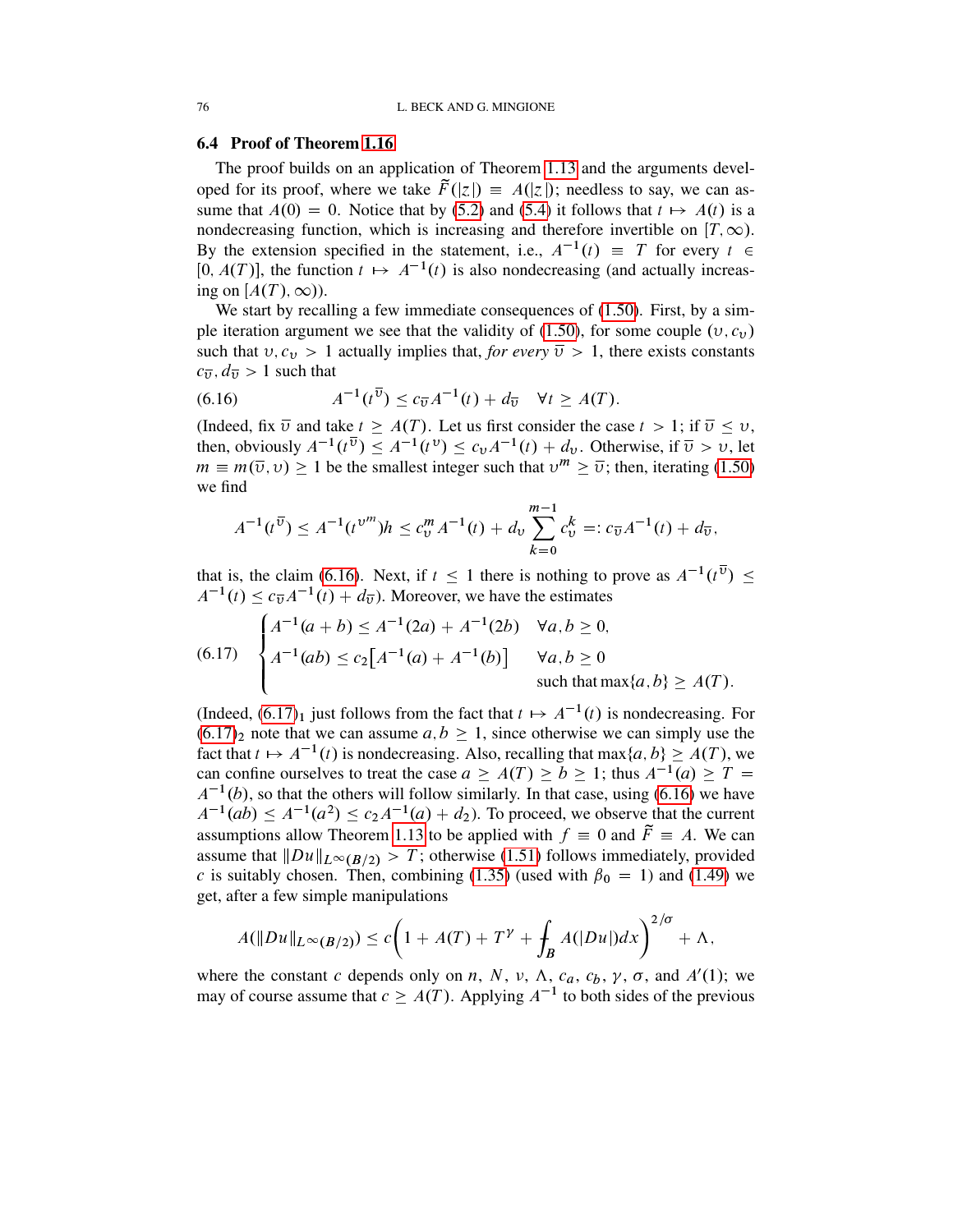inequality, and using [\(6.16\)](#page-75-0) and [\(6.17\)](#page-75-1) repeatedly, we arrive at [\(1.51\)](#page-14-3) with the asserted dependence of the constant c.

#### 6.5 Proof of Theorem [1.15](#page-13-0)

The natural growth estimates under a  $\Delta_2$ -condition stated in Theorem [1.15](#page-13-0) are deduced as a consequence of Theorem [1.13](#page-12-0) applied with  $F(z) \equiv A(|z|)$ . To this end, we will work with lower- and upper-bound functions

(6.18) 
$$
g_1(t) = (i_a + 1)\tilde{a}(t)
$$
 and  $g_2(t) = (s_a + 1)\tilde{a}(t)$ 

and now verify the assumptions of Theorem [1.13](#page-12-0) by relying on the uniform ellip-ticity assumption [\(1.3\)](#page-1-0). First, notice that (1.3) implies that  $\tilde{a}(1)t^{i_a+1} \leq \tilde{a}(t)t \leq$  $\tilde{a}(1)t^{s_a+1}$  for  $t > 0$ , and therefore  $A \in C^1_{loc}[0, \infty) \cap C^2_{loc}(0, \infty)$ . Needless to say, we have that  $g_1(t) > 0$  for  $t > 0$ . Obviously,  $t \mapsto g_2(t)/g_1(t)$  is constant, so in particular it is nondecreasing, while  $t \mapsto g_1(t)t$  is increasing on  $(0, \infty)$  because of [\(1.3\)](#page-1-0), which yields [\(1.31\)](#page-8-0) for every  $T > 0$ . Next, (1.3) is used once again to see, in view of [\(5.1\)](#page-48-0), that [\(1.32\)](#page-9-0) holds for every  $T > 0$ , and that condition [\(1.42\)](#page-12-1) is satisfied with  $\mu = 0$ ,  $\gamma = i_a + 2 > 1$ , and  $\nu = (i_a + 1)\tilde{a}(T)/T^{i_a}$ . We finally verify [\(1.44\)](#page-12-2) for  $c_b = (s_a + 1)/(i_a + 1)$  and  $\sigma = 2$ ,  $\beta_1 = 1/(i_a + 2)$  (these parameters provide the best estimates; the value of  $\vartheta$  is irrelevant here and we can formally take  $\vartheta = 1$ ). Thus, Theorem [1.13](#page-12-0) applies and yields the estimate [\(1.35\)](#page-9-5) with  $\beta_0 = 1$  and  $\tau = i_a$  for any choice of  $T \in (0, 1]$  and a constant depending on the quantity  $\tilde{a}(T)/T^{i_a}$ ; eventually applying Young's inequality, we get

<span id="page-76-1"></span>
$$
(6.19) \qquad A(\|Du\|_{L^{\infty}(B/2)}) \leq c \int_B A(|Du|)dx + c\|f\|_{L(n,1)(B)}^{\frac{ia+2}{ia+1}} + cT^{ia+2}.
$$

The constant here depends on *n*, *N*, *i<sub>a</sub>*, *s<sub>a</sub>*, and  $\tilde{a}(T)/T^{i_a}$ .

In order to conclude with the desired estimate [\(1.46\)](#page-13-1), we choose  $T = 1$  and employ a few elementary arguments. We need to prove that for every  $c_1 \geq 1$ , it holds that

(6.20) 
$$
A^{-1}(c_1s) \le c_1 A^{-1}(s) \quad \forall s > 0.
$$

For this, notice that the lower bound in [\(1.3\)](#page-1-0) implies that the function  $s \mapsto \tilde{a}(s)s$  is nondecreasing; therefore, changing variables, we have that

<span id="page-76-0"></span>
$$
\int_0^t \widetilde{a}(s)s\,ds = \int_0^{c_1t} \widetilde{a}\left(\frac{s}{c_1}\right)\frac{s}{c_1}\,\frac{ds}{c_1} \le \frac{1}{c_1}\int_0^{c_1t} \widetilde{a}(s)s\,ds.
$$

By the definition in [\(1.5\)](#page-2-0) we have therefore proved that  $c_1A(t) \leq A(c_1t)$ , for every  $t > 0$ , which in turn implies [\(6.20\)](#page-76-0). Finally, applying  $A^{-1}(\cdot)$  to both sides of [\(6.19\)](#page-76-1) and combining [\(6.20\)](#page-76-0) with  $(6.17)<sub>1</sub>$  $(6.17)<sub>1</sub>$  (which is still valid in this case as  $A(\cdot)$  is nondecreasing), we easily get the first claim [\(1.46\)](#page-13-1) of the theorem. We then consider the second claim, asserting that if [\(1.47\)](#page-13-2) is in force, then the estimate [\(1.46\)](#page-13-1) holds with  $c_2 = 0$ . To this end, let us choose a sequence  $\{T_k\}$  in  $(0, 1]$ such that  $T_k \to 0$  and  $\tilde{a}(T_k)/T_k^{i_a} \to i_2$ . We then apply [\(6.19\)](#page-76-1) with  $T = T_k$ for every  $k \in \mathbb{N}$ , getting a corresponding estimate. By assumption [\(1.47\)](#page-13-2), the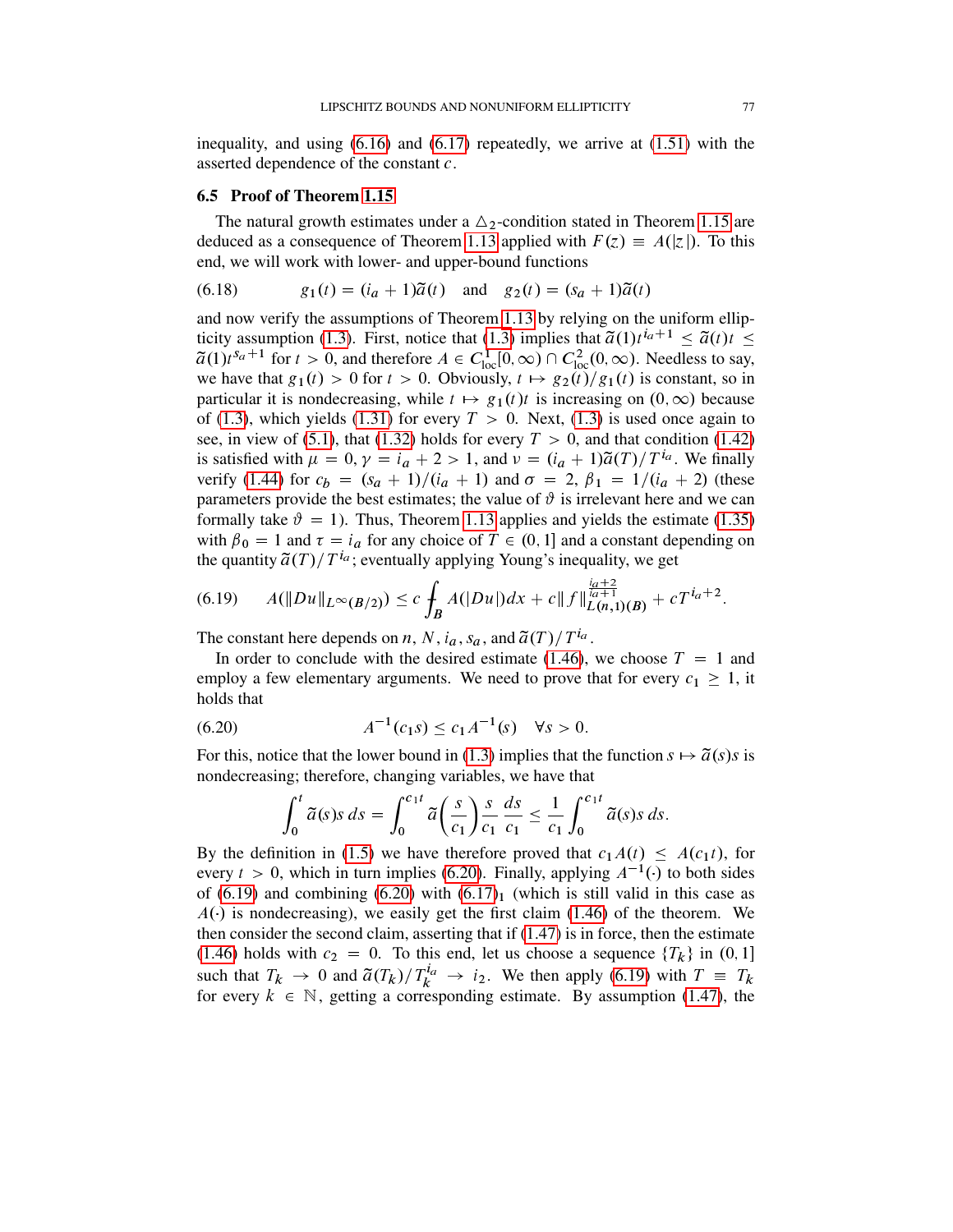constants involved now depend also on  $i_2$  but are independent of  $k$ . Therefore, letting  $k \to \infty$ , we arrive at [\(6.19\)](#page-76-1) without the final T term, and the rest of the proof is as in the case where [\(1.47\)](#page-13-2) is not in force. This completes the proof of Theorem [1.15.](#page-13-0)

### 6.6 Comparisons with Marcellini's Theory

Following Remark [1.14,](#page-13-3) we briefly compare our assumptions with those in Mar-cellini's seminal papers [\[46,](#page-89-0) [47\]](#page-90-0) when  $f \equiv 0$ . The overall outcome is that our assumptions are not weaker than those in [\[46\]](#page-89-0) for the vectorial case and for functionals with superquadratic growth, while they are essentially equivalent to those in [\[47\]](#page-90-0) for the scalar one. Let us remark that the assumptions in [\[48\]](#page-90-1) remarkably capture simultaneously fast-growth conditions as well as linear-type growth conditions. These are not considered here, mainly due to the presence of the right-hand side  $f$ , but they will be the object of future investigation.

Let us now compare the results with the vectorial case, thereby considering The-orem [1.13.](#page-12-0) For simplicity we shall consider the case that  $t \mapsto \tilde{F}'(t)/t$  is nondecreasing (implied by  $\gamma \geq 2$  and in turn implying that  $\tilde{F}'(t)/t \leq \tilde{F}''(t)$ ). In this case Theorem [1.13](#page-12-0) involves the following bound:

<span id="page-77-0"></span>(6.21) 
$$
\frac{g_2(t)}{g_1(t)} \lesssim \left(\int_0^t g_1(s)s\,ds\right)^{\frac{2-\sigma}{n}} + 1
$$

for large values of t and some  $\sigma < 2$  (we are formally taking  $T \equiv 0$  as here only the behavior for large values of the gradient variable matters). By looking at  $(5.1)$ – $(5.4)$ , and recalling the definitions in  $(1.41)$ , with our notation we have  $g_1(t) \approx \tilde{F}'(t)/t$  and  $g_2(t) \approx \tilde{F}'(t)/t + \tilde{F}''(t)$ , so that [\(6.21\)](#page-77-0) amounts to requiring that

<span id="page-77-1"></span>(6.22) 
$$
\frac{\widetilde{F}''(t)t}{\widetilde{F}'(t)} \lesssim [\widetilde{F}(t)]^{\frac{2-\sigma}{n}} + 1 =: \mathscr{R}_2(t).
$$

On the other hand, the main assumption in [\[46\]](#page-89-0) (see [\[46,](#page-89-0) lemma 2.3]) prescribes that

<span id="page-77-3"></span>(6.23) 
$$
\lim_{t \to \infty} \frac{\tilde{F}''(t)t^{1+\kappa}}{[\tilde{F}'(t)]^{1+\kappa}} < \infty \quad \forall \kappa > 0,
$$

and in particular that this limit exists. In turn, the latter assumption implies that

<span id="page-77-2"></span>(6.24) 
$$
\frac{\tilde{F}''(t)t}{\tilde{F}'(t)} \lesssim \left[\frac{\tilde{F}'(t)}{t}\right]^{\kappa} =: \mathscr{R}_1(t) \quad \forall \kappa > 0,
$$

holds for large values of  $t$ ; see [\[46,](#page-89-0) [48\]](#page-90-1). The right-hand side of  $(6.22)$  cannot be controlled by the one in [\(6.24\)](#page-77-2). This can be easily seen by observing that positive solutions to the differential inequality  $t[\widetilde{F}(t)]^{\beta} \lesssim \widetilde{F}'(t)$  for  $1 < \beta \approx (2-\sigma)/(n\kappa)$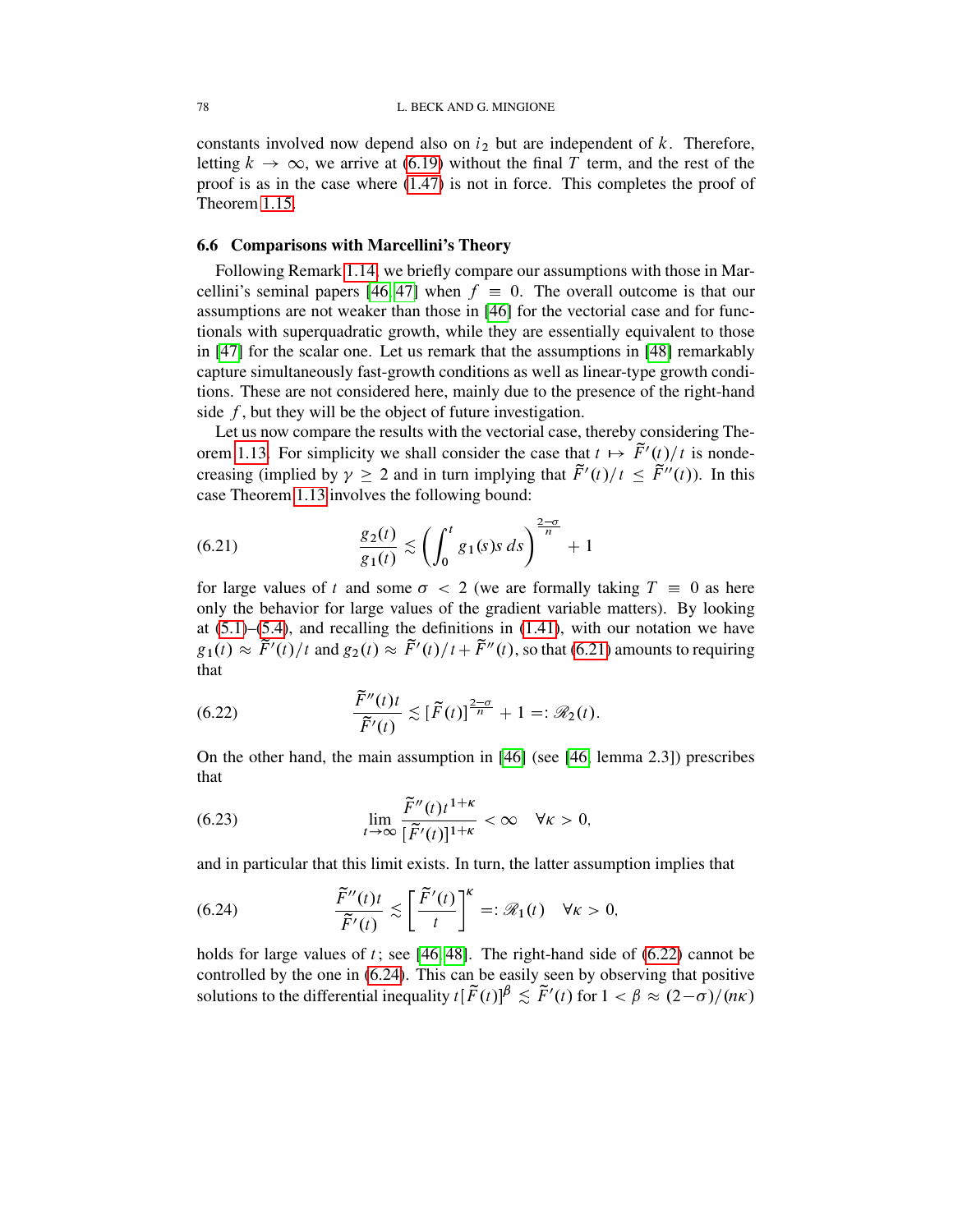exhibit a finite-time blowup. We can conclude that in the case of vectorial functionals such that  $t \mapsto \tilde{F}'(t)/t$  is nondecreasing, our assumptions are not covered by those in [\[46\]](#page-89-0). Moreover, notice that comparing [\(6.22\)](#page-77-1) and [\(6.24\)](#page-77-2) in the case of the exponential-type functionals in  $(1.25)$ – $(1.26)$  leads us to the expressions for  $\tilde{F}'(t)$  and  $\tilde{F}''(t)$  computed in [\(6.8\)](#page-72-1) and [\(6.9\)](#page-72-2), respectively. We then get  $[\mathbf{e}_k(t)]^{(2/n)-\varepsilon} \lesssim \mathcal{R}_2(t)/\mathcal{R}_1(t)$  for every  $\varepsilon > 0$  and for t suitably large, depending on  $\sigma$ , n, N,  $p_0, \ldots, p_k$ , and  $\varepsilon$ . Therefore, the right-hand side in [\(6.22\)](#page-77-1) is asymp-totically much larger than the right-hand side in [\(6.24\)](#page-77-2) whenever  $\sigma \in (0, 2)$  for all  $\kappa < (2-\sigma)/n$ . So, in the case of fast-growth conditions, assumption [\(6.21\)](#page-77-0) seems to be weaker than [\(6.23\)](#page-77-3) from [\[46\]](#page-89-0), although a direct comparison is difficult.

We then switch to the case of abstract  $(p, q)$ -growth conditions, that is, when the only available information is in [\(1.12\)](#page-4-0). As noted in Section [1,](#page-0-0) the assumptions considered here recover in the scalar case the bounds in [\[45\]](#page-89-1). On the other hand, notice that conditions of the type [\(6.24\)](#page-77-2) and in [\[46,](#page-89-0) [48\]](#page-90-1) do not apply to this case unless additional structure assumptions are satisfied (consider, for instance, the oscillating integrand in [\[48,](#page-90-1) (2.10)], where in fact no bound is required on  $q/p$ . Indeed, [\(6.24\)](#page-77-2) would prescribe in the general  $(p, q)$ -growth case that  $q/p = 1$ , thereby yielding no result. We can conclude that the assumptions considered here provide a unified approach to both exponential and  $(p, q)$ -growth conditions in the vectorial case.

We finally turn to the scalar case, where our main reference is [\[47\]](#page-90-0). A direct comparison in this case is not straightforward, as Marcellini's assumptions involve a wide set of parameters. Anyway, an optimal choice of such parameters, as de-tailed in [\[47,](#page-90-0) remark 2.1], determines as assumptions  $g'_1(t)t \leq g_1(t)$  for every  $t > 0$ , and  $g_2(|z|)|z|^2 \lesssim \min\{g_1(|z|)|z|^2, F(z)\}^{1+(2-\sigma)/n} + 1$  for every  $z \in \mathbb{R}^n$ and some  $\sigma \in (0, 2]$ . Notice that in [\[47\]](#page-90-0), we have that  $g_1(.)$  and  $g_2(.)$  are defined on  $[0, \infty)$ . The above assumption on  $g_1(.)$  gives  $g_1(t)t^2 \lesssim \int_0^t g_1(s)s ds$ , and therefore the assumptions in [\[46\]](#page-89-0) amount to requiring

$$
\frac{g_2(|z|)}{g_1(|z|)} \lesssim \min \left\{ \int_0^{|z|} g_1(s)s \, ds, F(z) \right\}^{\frac{2-\sigma}{n}} + 1 \quad \text{for some } \sigma \in (0, 2].
$$

These are essentially equivalent to the assumptions [\(1.34\)](#page-9-2) of Theorem [1.9,](#page-9-1) when  $\beta_0 = 1$  and taking  $(1.33)_2$  $(1.33)_2$  into account. Notice that here the comparison is complete and is not only restricted to the case of functionals with superquadratic growth as done above in the vectorial case. Notice also that we are assuming here the additional superlinear growth in  $(1.33)_1$  $(1.33)_1$ . This is avoidable at several stages and is linked to the presence of the right-hand side  $f$  in Theorem [1.9.](#page-9-1)

# 7 General Equations and Theorem [1.17](#page-15-0)

<span id="page-78-0"></span>For the proof of Theorem [1.17](#page-15-0) we shall confine ourselves to the case  $n > 2$ . The proof in the case  $n = 2$  can be obtained easily as the proof in the higherdimensional case and looking at the proof of Theorem [1.11.](#page-10-1) As usual, we assume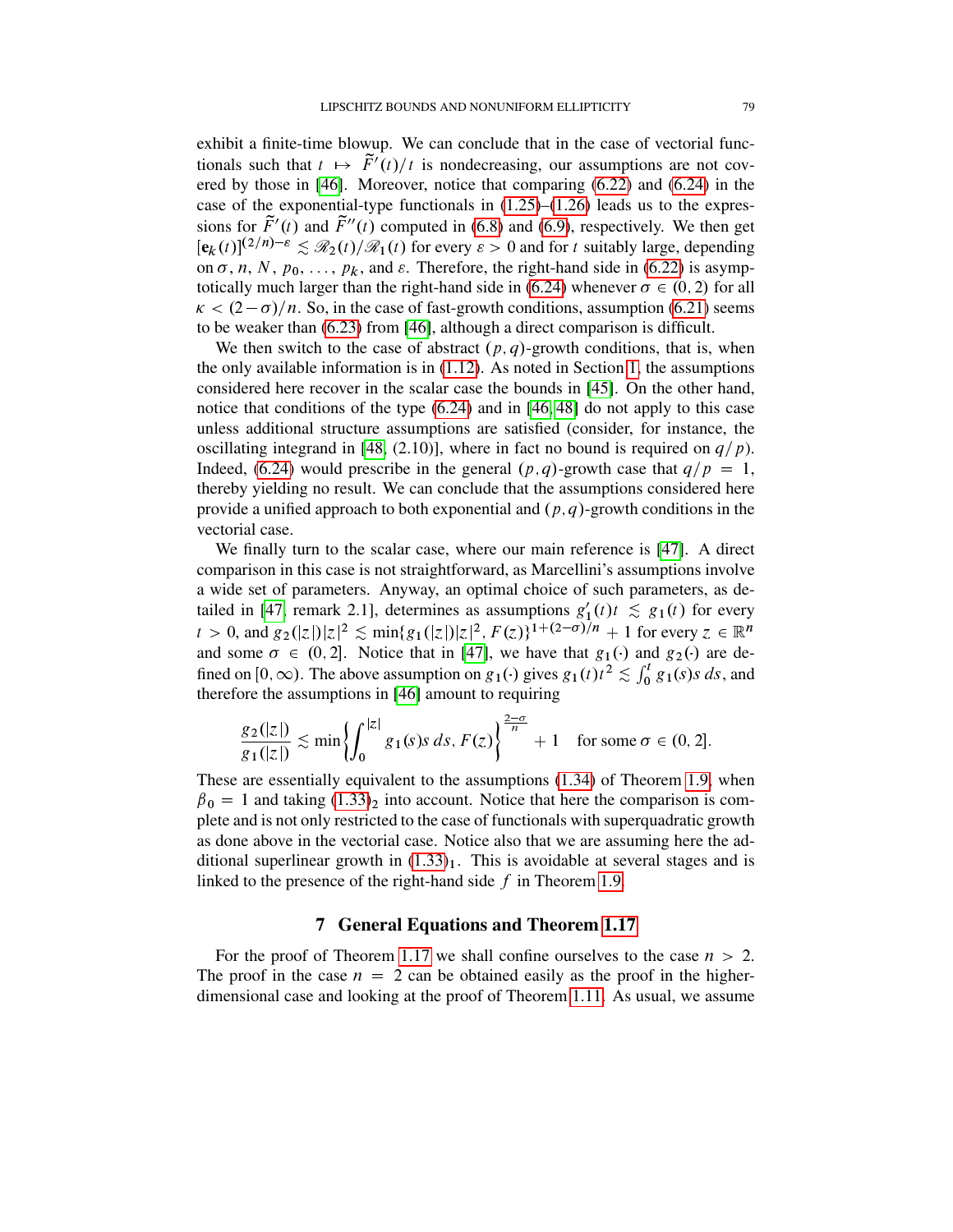that  $f \in L(n, 1)(\mathbb{R}^n; \mathbb{R}^N)$  by letting  $f \equiv 0$  outside  $\Omega$ . We start the proof by modifying an approximation scheme that appears in various forms in the literature. For instance, we refer to [\[26,](#page-89-2) [45\]](#page-89-1). For any  $\varepsilon \in (0, 1]$ , we denote  $\mu_{\varepsilon} := \mu + \varepsilon$  as in [\(2.1\)](#page-17-0), and recalling [\(4.2\)](#page-24-0), we define the mollified vector field  $\bar{a}_{\varepsilon} \colon \mathbb{R}^n \to \mathbb{R}^n$  and the truncated functions  $f_{\varepsilon}$  as follows:

<span id="page-79-3"></span>(7.1) 
$$
\begin{cases} \bar{a}_{\varepsilon}(z) := (a * \phi_{\varepsilon})(z) = \int_{B_1} a(z + \varepsilon y) \phi(y) dy, \\ f_{\varepsilon}(x) := \min\{\max\{f(x), -1/\varepsilon\}, 1/\varepsilon\}. \end{cases}
$$

Thanks to [\(1.53\)](#page-15-1), and using calculations similar to those in [\[26,](#page-89-2) sec. 3], we get that  $\overline{a}_{\varepsilon}$ :  $\mathbb{R}^n \to \mathbb{R}^n$  satisfies the following conditions:

<span id="page-79-0"></span>
$$
(7.2) \qquad \begin{cases} |\overline{a}_{\varepsilon}(z)| + H_{\varepsilon}(|z|) |\partial \overline{a}_{\varepsilon}(z)| \le c [H_{\varepsilon}(|z|)]^{q-1} + c [H_{\varepsilon}(|z|)]^{p-1}, \\ [H_{\varepsilon}(|z|)]^{p-2} |\xi|^2 \le c \langle \partial \overline{a}_{\varepsilon}(z) \xi, \xi \rangle, \end{cases}
$$

for a constant  $c \equiv c(n, p, q, v, \Lambda)$  that is independent of  $\varepsilon \in (0, 1]$ ; recall the notation of  $H_{\varepsilon}$  in [\(2.1\)](#page-17-0). Finally, we define the q-growth vector field  $a_{\varepsilon} : \mathbb{R}^n \to \mathbb{R}^n$ as  $a_{\varepsilon}(z) := \overline{a}_{\varepsilon}(z) + \varepsilon [H_{\varepsilon}(|z|)]^{q-2} z$  for every  $z \in \mathbb{R}^n$ . The newly defined family  ${a_{\varepsilon}}$  of vector fields is such that

(7.3) 
$$
a_{\varepsilon}(\cdot) \to a(\cdot)
$$
 uniformly on compact subsets of  $\mathbb{R}^n$  as  $\varepsilon \to 0$ .

Moreover, by [\(7.2\)](#page-79-0) it follows that for every  $\varepsilon \in (0, 1]$  there exists a constant  $c_{\varepsilon} \geq 1$ such that the following growth and ellipticity conditions are satisfied:

<span id="page-79-1"></span>(7.4)  

$$
\begin{cases}\n|a_{\varepsilon}(z)| + H_{\varepsilon}(|z|) |\partial a_{\varepsilon}(z)| \le c [H_{\varepsilon}(|z|)]^{q-1} + c [H_{\varepsilon}(|z|)]^{p-1}, \\
[H_{\varepsilon}(|z|)]^{p-2} |\xi|^2 + \varepsilon [H_{\varepsilon}(|z|)]^{q-2} |\xi|^2 \le c \langle \partial a_{\varepsilon}(z) \xi, \xi \rangle, \\
|a_{\varepsilon}(z)| + H_{\varepsilon}(|z|) |\partial a_{\varepsilon}(z)| \le c_{\varepsilon} [H_{\varepsilon}(|z|)]^{q-1}, \\
[H_{\varepsilon}(|z|)]^{q-2} |\xi|^2 \le c_{\varepsilon} \langle \partial a_{\varepsilon}(z) \xi, \xi \rangle,\n\end{cases}
$$

whenever  $z, \xi \in \mathbb{R}^n$ , for another constant  $c \equiv c(n, p, q, \nu, \Lambda) \geq 1$ , which is this time independent of  $\varepsilon$ . The lower bound in [\(7.4\)](#page-79-1)<sub>2</sub> implies that for every choice of  $z_1, z_2 \in \mathbb{R}^n$  the following monotonicity inequality holds:

(7.5)  
\n
$$
(|z_1|^2 + |z_2|^2 + \mu_\varepsilon^2)^{(p-2)/2} |z_1 - z_2|^2
$$
\n
$$
+ \varepsilon (|z_1|^2 + |z_2|^2 + \mu_\varepsilon^2)^{(q-2)/2} |z_1 - z_2|^2
$$
\n
$$
\leq c \langle a_\varepsilon(z_1) - a_\varepsilon(z_2), z_1 - z_2 \rangle,
$$

for a constant  $c \equiv c(n, p, q, v, \Lambda)$  that is independent of  $\varepsilon \in (0, 1]$ . In turn, using this last inequality and recalling again the notation in [\(2.1\)](#page-17-0), the next estimate can now be obtained via minor variants of the arguments developed for [\[45,](#page-89-1) lemma 4.4]:

<span id="page-79-2"></span>
$$
(7.6)\ \ [H_{\varepsilon}(|z_1|)]^p+\varepsilon[H_{\varepsilon}(|z_1|)]^q\leq c\big(|z_2|^2+1\big)^{\frac{p(q-1)}{2(p-1)}}+c\langle a_{\varepsilon}(z_1),z_1-z_2\rangle.
$$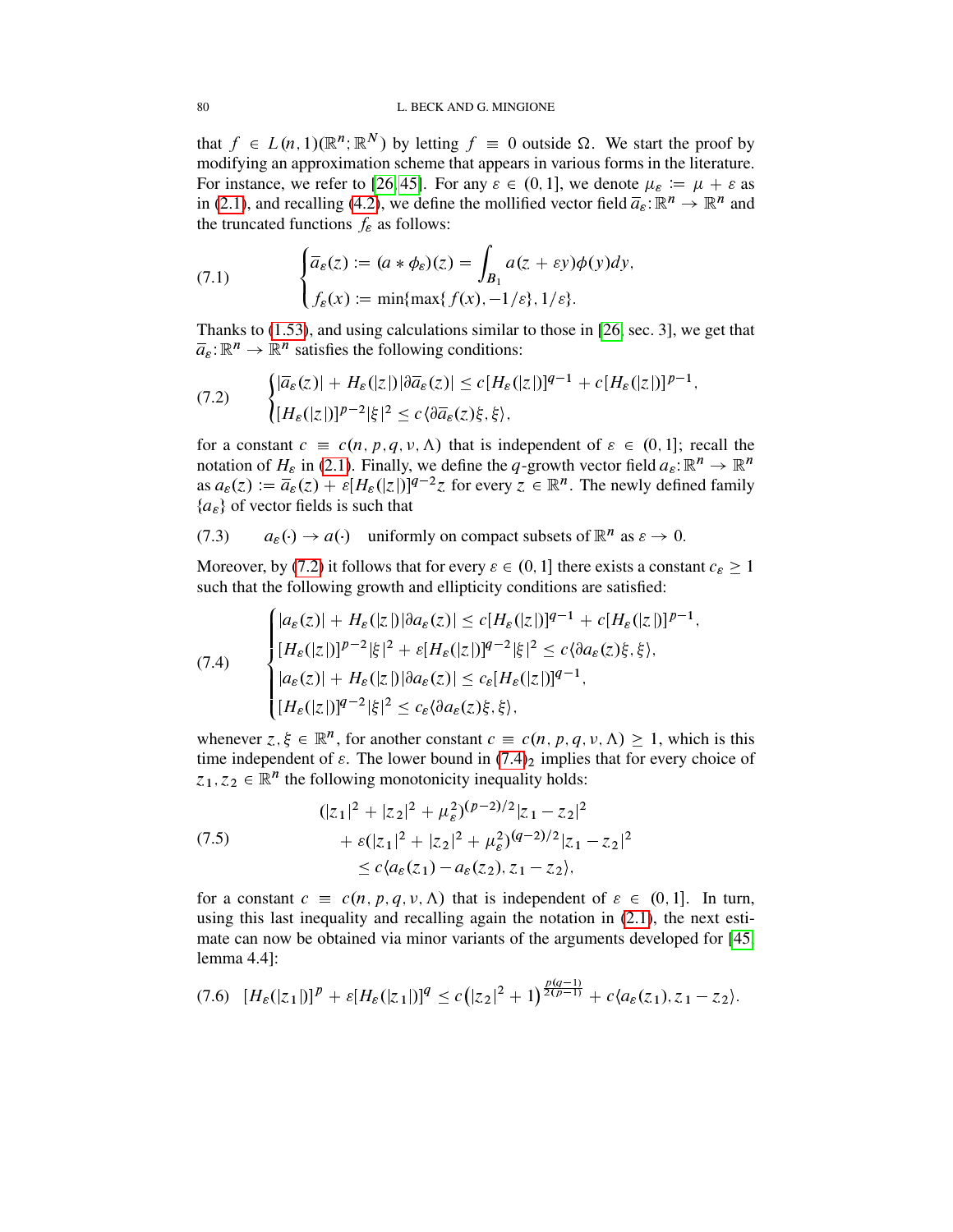This holds uniformly in  $\varepsilon \in (0, 1]$  and for every choice of  $z_1, z_2 \in \mathbb{R}^n$ , where  $c \equiv c(n, p, q, v, \Lambda)$ . We now define  $u_{\varepsilon} \in u_0 + W_0^{1,q}$  $\chi_0^{1,q}(\Omega)$  as the (unique) solution to the regularized Dirichlet problem

<span id="page-80-0"></span>(7.7) 
$$
\begin{cases}\n-\operatorname{div} a_{\varepsilon}(Du_{\varepsilon}) = f_{\varepsilon} & \text{in } \Omega, \\
u \equiv u_0 & \text{on } \partial \Omega.\n\end{cases}
$$

Existence follows by standard monotonicity methods in the Dirichlet class  $u_0$  +  $W_0^{1,q}$  $p_0^{1,q}(\Omega)$ . Notice also that  $p(q-1)/(p-1) \ge q$  as  $p \le q$ , so that, in particular, it is  $u_0 \in W^{1,q}(\Omega)$ . We then have the following:

LEMMA 7.1. Let  $u_{\varepsilon} \in W^{1,q}(\Omega)$  be the solution to the Dirichlet problem in [\(7.7\)](#page-80-0); *then the inequality*

<span id="page-80-2"></span>(7.8) 
$$
\int_{\Omega} \{ [H_{\varepsilon}(Du_{\varepsilon})]^p + \varepsilon [H_{\varepsilon}(Du_{\varepsilon})]^q \} dx \leq c \mathcal{D}^p
$$

*holds for a constant c depending only on n, p, q, v, and*  $\Lambda$ *, uniformly with respect to*  $\varepsilon \in (0, 1]$ *. We recall that*  $\mathscr{D}$  *has been defined in* [\(1.55\)](#page-15-2)*.* 

PROOF. Using [\(7.6\)](#page-79-2) and the fact that  $u_{\varepsilon}$  solves [\(7.7\)](#page-80-0), we get

<span id="page-80-1"></span>(7.9) 
$$
\int_{\Omega} \{ [H_{\varepsilon}(Du_{\varepsilon})]^p + \varepsilon [H_{\varepsilon}(Du_{\varepsilon})]^q \} dx
$$

$$
\leq c \int_{\Omega} (|Du_0|^2 + 1)^{\frac{p(q-1)}{2(p-1)}} dx + \tilde{c} \int_{\Omega} |f_{\varepsilon}(u_{\varepsilon} - u_0)| dx
$$

for c,  $\tilde{c} \equiv c, \tilde{c}(n, p, q, v, \Lambda)$ , and it remains to estimate the last integral in the righthand side of the above inequality. For this we distinguish two cases. If  $p < n$ , we set  $p^* := np/(n - p)$ , so that  $(p^*)' \leq n$ . Then, using the first Sobolev inequality and then the Hölder inequality, and recalling the definition of  $f_{\varepsilon}$  in [\(7.1\)](#page-79-3), we have

$$
\int_{\Omega} |f_{\varepsilon}(u_{\varepsilon} - u_0)| dx \leq \|u_{\varepsilon} - u_0\|_{L^{p^*}(\Omega)} \|f_{\varepsilon}\|_{L^{(p^*)'}(\Omega)}
$$
\n
$$
\leq c \|Du_{\varepsilon} - Du_0\|_{L^p(\Omega)} \|f\|_{L^{(p^*)'}(\Omega)}
$$
\n
$$
\leq c |\Omega|^{\frac{p-1}{p}} \|Du_{\varepsilon} - Du_0\|_{L^p(\Omega)} \|f\|_{L^n(\Omega)}.
$$

Otherwise, if  $p \geq n$ , we similarly find

$$
\int_{\Omega} |f_{\varepsilon}(u_{\varepsilon}-u_0)| dx \leq \|u_{\varepsilon}-u_0\|_{L^{\frac{n}{n-1}}(\Omega)} \|f_{\varepsilon}\|_{L^{n}(\Omega)}
$$
\n
$$
\leq c |\Omega|^{\frac{1}{n}} \|Du_{\varepsilon}-Du_0\|_{L^{\frac{n}{n-1}}(\Omega)} \|f\|_{L^{n}(\Omega)}
$$
\n
$$
\leq c |\Omega|^{\frac{p-1}{p}} \|Du_{\varepsilon}-Du_0\|_{L^{p}(\Omega)} \|f\|_{L^{n}(\Omega)}.
$$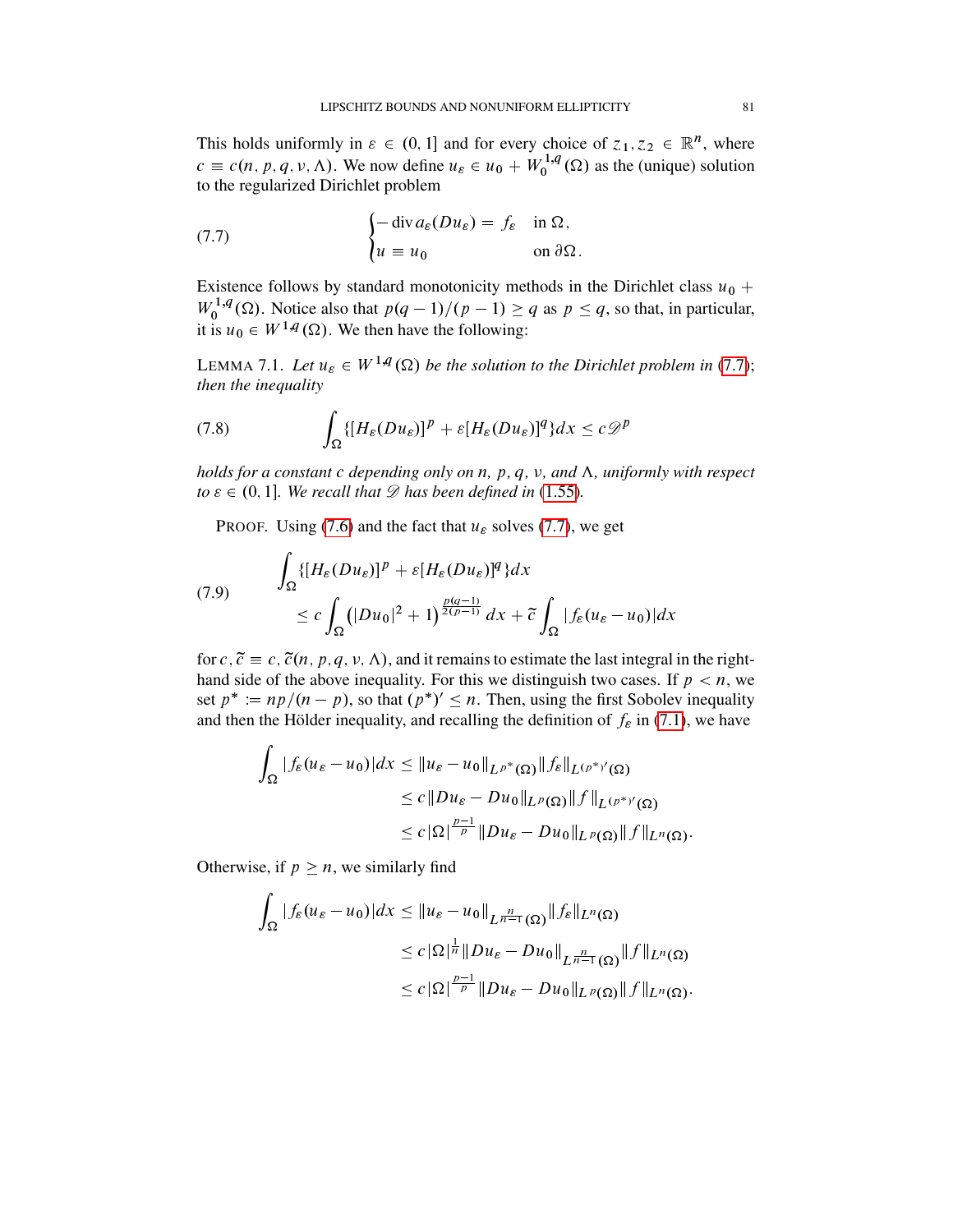Taking into account the content of the last two displays and using the Young inequality, we get

$$
\tilde{c} \int_{\Omega} |f_{\varepsilon}(u_{\varepsilon} - u_0)| dx
$$
  
\n
$$
\leq \frac{1}{2} \int_{\Omega} [H_{\varepsilon}(Du_{\varepsilon})]^p dx + c |\Omega| \|f\|_{L^p(\Omega)}^{p/(p-1)} + c \int_{\Omega} (|Du_0|^2 + \mu^2)^{p/2} dx
$$

for a new constant  $c = c(n, p, q, v, \Lambda)$ , where  $\tilde{c}$  is the constant appearing in [\(7.9\)](#page-80-1). Combining this last estimate with the one in [\(7.9\)](#page-80-1) yields [\(7.8\)](#page-80-2) and the proof is complete.

We are ready for the crucial uniform a priori estimate, which is a counterpart of the one contained in Lemma [4.8.](#page-36-0)

<span id="page-81-2"></span>LEMMA 7.2. Let  $u_{\varepsilon} \in W^{1,q}(\Omega)$  be the solution to the Dirichlet problem in [\(7.7\)](#page-80-0); *there exists a constant*  $c \equiv c(n, p, q, v, \Lambda)$ *, but otherwise independent of*  $\varepsilon \in$ .0; 1*, such that the inequality*

<span id="page-81-1"></span>
$$
(7.10) \quad \|H_{\varepsilon}(|Du_{\varepsilon}|)\|_{L^{\infty}(B_{R/2})}^p \leq c \left(\frac{\mathcal{D}^p}{|B_R|}\right)^{\frac{p}{p-(q-p)n}} + c \frac{\mathcal{D}^p}{|B_R|} + c \frac{2p}{|B_R|} + c \|f\|_{L(n,1)(B_R)}^{\frac{p}{p-1}} + c \|f\|_{L(n,1)(B_R)}^{\frac{2p}{2(p-1)-(q-p)(n-2)}}
$$

*holds for any ball*  $B_R \in \Omega$ *, where the quantity*  $\mathscr D$  *has been defined in* [\(1.55\)](#page-15-2)*.* 

PROOF. By [\(7.4\)](#page-79-1)<sub>3,4</sub> the vector field  $a_{\varepsilon} : \mathbb{R}^n \to \mathbb{R}^n$  has standard and nondegenerate q-growth and ellipticity, so by standard regularity theory it follows that  $u_{\varepsilon}$ satisfies the regularity properties displayed in  $(4.31)$ . Thanks to  $(7.4)$ <sub>1,2</sub>, we then intend to adapt to the setting of Section [4.2](#page-30-0) with the choices

<span id="page-81-0"></span>(7.11) 
$$
\begin{aligned} \tilde{a}(\cdot) &\equiv a_{\varepsilon}(\cdot), \quad g_1(t) \equiv g_{1,\varepsilon}(t) := [H_{\varepsilon}(t)]^{p-2}/c, \\ g_{2,\varepsilon}(t) &\coloneqq c [H_{\varepsilon}(t)]^{p-2} + c [H_{\varepsilon}(t)]^{q-2}, \end{aligned}
$$

for a suitable constant  $c \equiv c(n, p, q, v, \Lambda)$  and, finally, with  $\overline{T} = T = 0$ . In particular, notice that the conditions in [\(4.26\)](#page-30-1) are satisfied with the choice in [\(7.11\)](#page-81-0), provided  $c$  is chosen suitably large. Notice also that we shall use several a priori estimates derived in Section [4.2](#page-30-0) for the choice  $\overline{T} = T = 0$  although these have been derived for the case  $0 < T < \overline{T}$ . Indeed, all the estimates are uniform with respect to  $\overline{T}$ , and therefore we may choose a small  $\overline{T}$  and eventually let  $\overline{T} \to 0$ . We are therefore able to proceed as for the Caccioppoli inequalities in Lemmas [4.5](#page-30-2) and [4.6,](#page-34-0) and eventually we arrive at the quantitative  $L^{\infty}$ -estimate [\(4.38\)](#page-35-0). We use this estimate as done in Lemma [4.8](#page-36-0) but with  $\vartheta = 1$  since the vector field  $a_{\varepsilon} : \mathbb{R}^n \to \mathbb{R}^n$ is not assumed to be symmetric.

Let's see the details. Notice that with the choice [\(7.11\)](#page-81-0) (and  $\overline{T} = 0$ ), and re-calling [\(2.1\)](#page-17-0), we also have that  $G_0(t) = [H_\varepsilon(t)]^p/(cp)$ . Estimate [\(4.38\)](#page-35-0) with  $\vartheta = 1$  applied in the present context (again we now consider concentric balls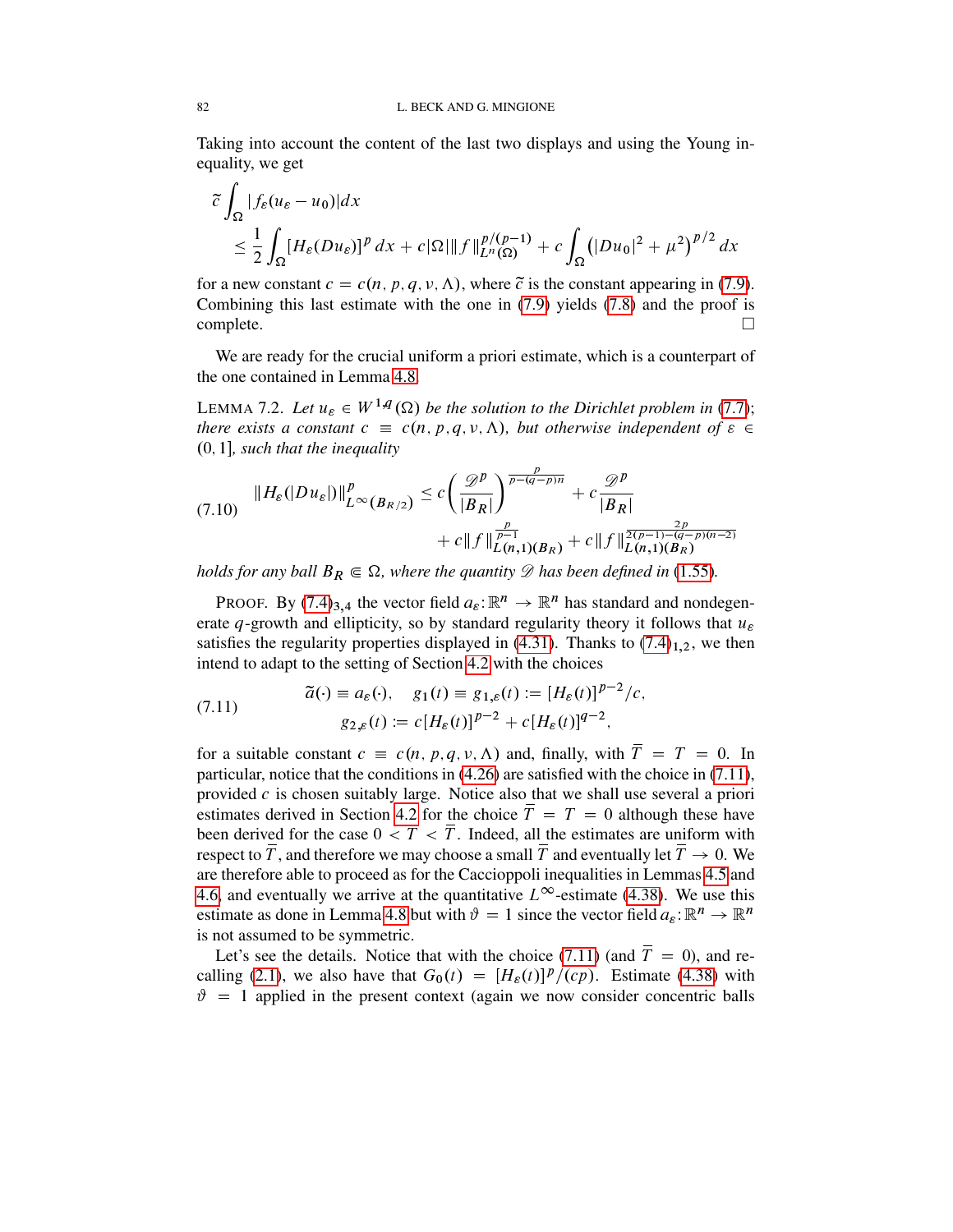$B_{R/2} \in B_s \in B_t \in B_R$ ,  $x_0 \in B_t$ , and  $R_0 = t - s$  such that  $B_{R_0}(x_0) \subset B_t$  and  $k = 0$  as done for Lemma [4.8\)](#page-36-0), using computations similar to those in [\(6.3\)](#page-70-0), and finally taking also [\(7.8\)](#page-80-2) into account, now gives

$$
[H_{\varepsilon}(|Du_{\varepsilon}(x_{0})|)]^{p}
$$
  
\n
$$
\leq \frac{c}{(t-s)^{n/2}} [\|H_{\varepsilon}(|Du_{\varepsilon}|)\|_{L^{\infty}(B_{t})} + 1]^{\frac{(q-p)n}{2}} \|H_{\varepsilon}(|Du_{\varepsilon}|)\|_{L^{\infty}(B_{t})}^{p/2} \mathscr{D}^{p/2}
$$
  
\n
$$
+ c [\|H_{\varepsilon}(|Du_{\varepsilon}|)\|_{L^{\infty}(B_{t})} + 1]^{\frac{(q-p)(n-2)}{2}} \|H_{\varepsilon}(|Du_{\varepsilon}|)\|_{L^{\infty}(B_{t})} \mathbf{P}_{1}^{f_{B_{R}}}(x_{0}, 2R_{0}),
$$

with  $c \equiv c(n, p, q, v, \Lambda)$  being independent of  $\varepsilon$ . Notice that, in proceeding as in Lemma [4.8,](#page-36-0) we have used the obvious pointwise inequality  $|(f_{\varepsilon})_{B_R}| \leq |f_{B_R}|$ , which is an immediate consequence of the definition in [\(7.1\)](#page-79-3). Recalling that  $x_0 \in$  $B_t$  is arbitrary, the previous estimate implies

$$
\|H_{\varepsilon}(|Du_{\varepsilon}|)\|_{L^{\infty}(B_{s})}^{p}
$$
\n
$$
\leq \frac{c}{(t-s)^{n/2}} \Biggl[ \|H_{\varepsilon}(|Du_{\varepsilon}|)\|_{L^{\infty}(B_{t})}^{\frac{(q-p)n+p}{2}} + \|H_{\varepsilon}(|Du_{\varepsilon}|)\|_{L^{\infty}(B_{t})}^{p/2} \Biggr] \mathscr{D}^{p/2}
$$
\n
$$
+ c \Bigl[ \|H_{\varepsilon}(|Du_{\varepsilon}|)\|_{L^{\infty}(B_{t})} \Bigr] \frac{(q-p)(n-2)+2}{2} \Bigl\| \mathbf{P}_{1}^{f_{B_{R}}}(\cdot, 2(t-s)) \Bigr\|_{L^{\infty}(B_{t})}
$$
\n
$$
+ c \|H_{\varepsilon}(|Du_{\varepsilon}|)\|_{L^{\infty}(B_{t})} \Bigl\| \mathbf{P}_{1}^{f_{B_{R}}}(\cdot, 2(t-s)) \Bigr\|_{L^{\infty}(B_{t})}.
$$

The bound on  $q/p$  assumed in [\(1.19\)](#page-5-0) (recall we are considering the case  $n > 2$ ) implies  $\left[\frac{q-p}{n} + \frac{p}{2} < p \text{ and } \frac{q-p}{n-2} + \frac{2}{2} < p$ . We may therefore apply the Young inequality to get

$$
\|H_{\varepsilon}(|Du_{\varepsilon}|)\|_{L^{\infty}(B_{s})}^{p}
$$
\n
$$
\leq \frac{1}{2} \|H_{\varepsilon}(|Du_{\varepsilon}|)\|_{L^{\infty}(B_{t})}^{p} + c \frac{\mathcal{D}^{p}}{(t-s)^{n}} + c \left[\frac{\mathcal{D}^{p}}{(t-s)^{n}}\right]^{\frac{p}{p-(q-p)n}}
$$
\n
$$
+ c \left\| \mathbf{P}_{1}^{f_{B_{R}}}(\cdot, 2(t-s)) \right\|_{L^{\infty}(B_{t})}^{\frac{p}{p-1}} + c \left\| \mathbf{P}_{1}^{f_{B_{R}}}(\cdot, 2(t-s)) \right\|_{L^{\infty}(B_{t})}^{\frac{2p}{2(p-1)-(q-p)(n-2)}},
$$

which again holds for a constant  $c \equiv c(n, p, q, v, \Lambda)$  that is independent of  $\varepsilon$ . We are now again able to apply the iteration Lemma [4.9](#page-39-0) as was done at the end of the proof of Lemma [4.8,](#page-36-0) this time with  $\phi(y) := ||H_{\varepsilon}(Du_{\varepsilon})||_{L}^{p}$ .  $L^p(\mathcal{B}_y)$  for  $y \in [R/2, R]$ . This and  $(2.3)$  finally yields  $(7.10)$  with the dependence of the constant c described in the statement.  $\Box$ 

We complete the proof of Theorem [1.17](#page-15-0) with a convergence argument. We take a decreasing sequence  $\{\varepsilon_m\}$  in  $(0, 1]$  such that  $\varepsilon_m \to 0$  and denote  $\{Du_m\} :=$  $\{Du_{\varepsilon_m}\}\$ . By using [\(7.8\)](#page-80-2) with  $u_{\varepsilon} \equiv u_m$ , we infer that the sequence  $\{u_m\}$  is bounded in  $W^{1,p}(\Omega)$  and therefore, up to a not-relabeled subsequence, we may assume that there exists  $u \in u_0 + W_0^{1, p}$  $v_0^{1,p}(\Omega)$  such that  $u_m \rightharpoonup u$  in  $W^{1,p}(\Omega)$ . We are now going to prove that u is a distributional solution to  $-\text{div } a(Du) = f$  and satisfies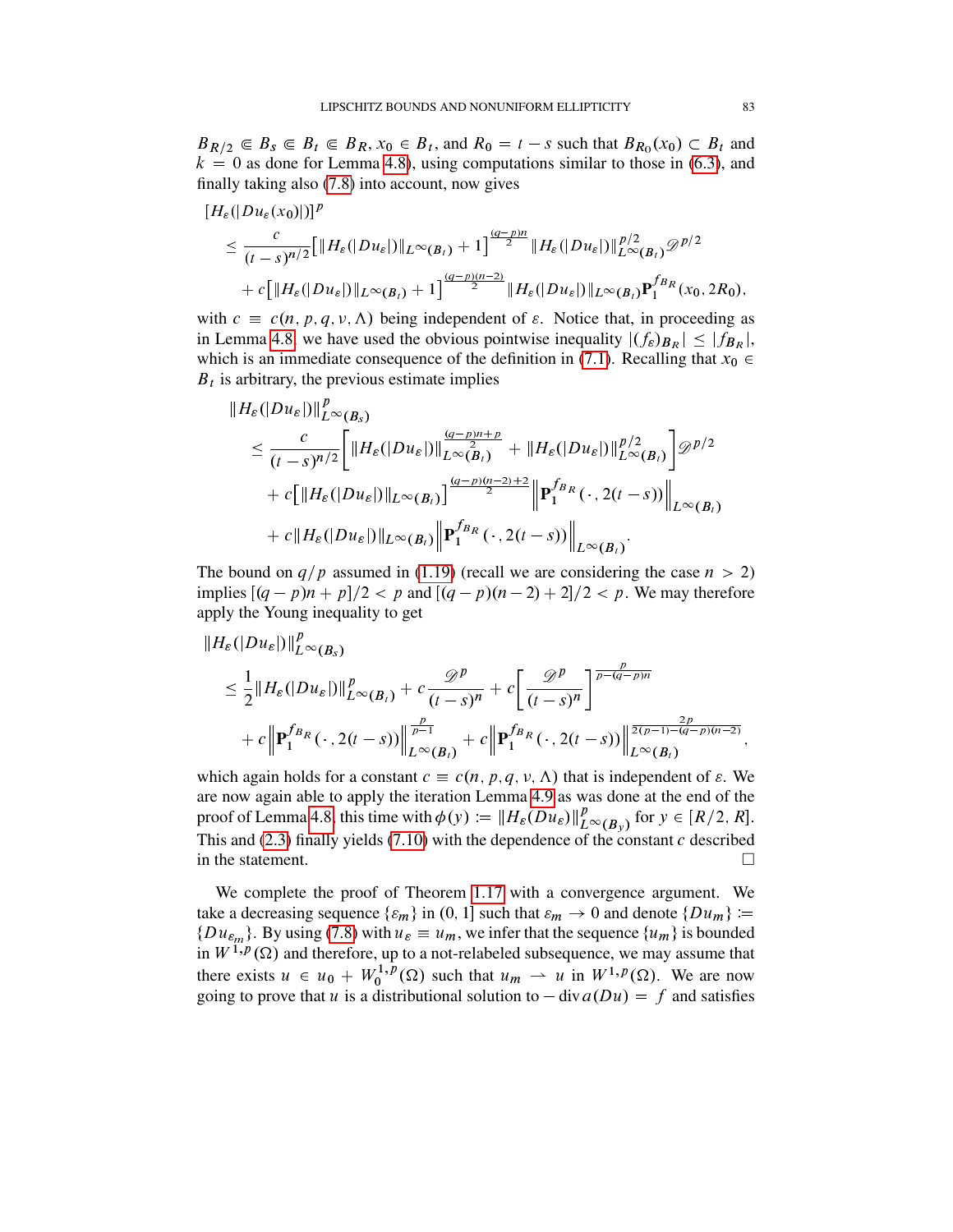the conditions stated in Theorem [1.17,](#page-15-0) thereby concluding the proof. Applying Lemma [7.2](#page-81-2) and a standard covering argument, we infer for every bounded  $\Omega \in \Omega$ , there exists a constant  $M \equiv M(\text{dist}(\tilde{\Omega}, \partial \Omega)) > 1$  such that

<span id="page-83-0"></span>(7.12) kDumkL1./ <sup>z</sup> <sup>M</sup> 8m <sup>2</sup> N:

By using [\(7.12\)](#page-83-0) we can essentially reduce to the standard case  $p = q$  in [\(7.2\)](#page-79-0) (with the involved constant c additionally depending on  $M^{q-p}$ ), as in this case the problem becomes uniformly elliptic.

In this case several estimates are already available. When  $p \geq 2$  one can use the results in [\[57\]](#page-90-2) and [\[25,](#page-89-3) theorem 5.2] (formally with  $p = q$ ), or directly combine the estimates in [\[50,](#page-90-3) sec. 4] with those of [\[25,](#page-89-3) theorem 5.2]. The outcome, after a standard diagonalization and localization argument, is that the sequence  $\{Du_m\}$ is bounded in  $W_{\text{loc}}^{\sigma,p}(\tilde{\Omega};\mathbb{R}^n)$  for any  $\sigma < 1/(p-1)$ . In the case  $p < 2$  we can use more directly the information in [\(7.12\)](#page-83-0) to deduce that  $\{Du_m\}$  is bounded in  $W^{1,2}_{loc}(\tilde{\Omega};\mathbb{R}^n)$ . This is more classical; see, for instance, step 3 in Section [8](#page-83-1) below. In any case, as  $\tilde{\Omega} \in \Omega$  is arbitrary, again up to a subsequence we deduce that  $Du_m \to$ Du in  $L^1_{loc}(\Omega)$ , which, together with [\(7.12\)](#page-83-0), implies that  $Du_m \to Du$  strongly in  $L_{loc}^t(\Omega)$  for every  $t < \infty$ . This allows us to let  $m \to \infty$  in the distributional form of  $(7.7)_1$  $(7.7)_1$ , thereby getting that u solves the Dirichlet problem [\(1.52\)](#page-15-3) (recall that  $a_m(\cdot) \to a(\cdot)$  as  $m \to \infty$ , uniformly on compact subset of  $\mathbb{R}^n$  and  $f_m \to f$  in  $L^n$ ). Finally, estimate [\(1.54\)](#page-15-4) follows letting  $m \to \infty$  in [\(7.10\)](#page-81-1) ( $\varepsilon \equiv \varepsilon_m$ ) and using lower semicontinuity. The proof of Theorem [1.17](#page-15-0) is therefore complete.

### <span id="page-83-1"></span>8 Regularity for Irregular Functionals with Polynomial Growth

In this final section we justify [\(5.44\)](#page-58-0); therefore we use the notation adopted in Section [5](#page-48-1) and proceed via another approximation argument. We could have incorporated it into the one used in Section [5.1,](#page-48-2) but this would have led to several additional complications while several of the arguments needed are already available elsewhere. Indeed, the result follows as a combination of various hidden facts scattered in the literature, and we could not find any explicit reference to what we needed. Since we also believe that the facts reported here could be useful somewhere else in the future, we briefly report the proofs here.

We consider a functional of the type in [\(1.1\)](#page-1-1), where now it is  $f \in L^{\infty}(\Omega;\mathbb{R}^N)$ and the integrand  $F(z)$  satisfies the structure condition in [\(1.43\)](#page-12-3) for some  $\tilde{F} \in$  $C^1[0, \infty) \cap W^{2,\infty}_{loc}[0, +\infty)$  such that

<span id="page-83-2"></span>(8.1) 
$$
\widetilde{a}(\cdot) \in W^{1,\infty}_{loc}[0,+\infty), \quad \widetilde{F}(t) := \int_0^t \widetilde{a}(s)s \, ds,
$$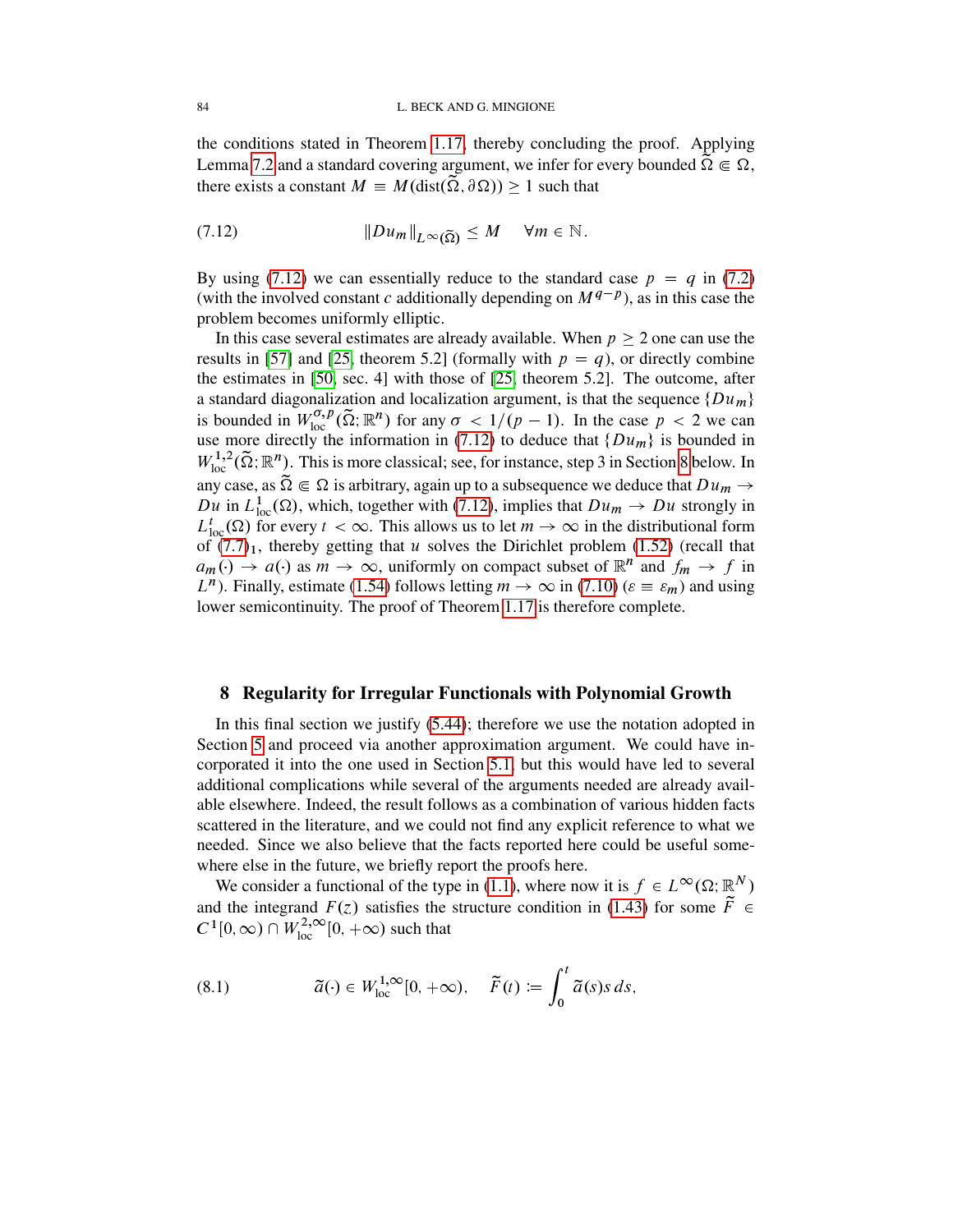and furthermore satisfies the bounds

<span id="page-84-0"></span>(8.2) 
$$
\begin{cases} v(t^2 + \mu^2)^{\gamma/2} - \Lambda \mu^{\gamma/2} \le \tilde{F}(t) \le \Lambda (t^2 + \mu^2)^{\gamma/2} \\ |\partial^2 F(z)| \le \Lambda (|z|^2 + \mu^2)^{\frac{\gamma - 2}{2}}, \\ v(|z|^2 + \mu^2)^{\frac{\gamma - 2}{2}} |\xi|^2 \le \langle \partial^2 F(z) \xi, \xi \rangle, \end{cases}
$$

for every choice of  $t \geq 0$  and  $z, \xi \in \mathbb{R}^{N \times n}$  (such that  $\partial^2 F(z)$  exists), where  $0 < \nu \le 1 \le \Lambda$  and  $\mu > 0$  (this is crucial here) are fixed, positive constants. (Notice that, in fact,  $(8.2)_1$  $(8.2)_1$  can be derived from  $(8.2)_{2,3}$  via the argument used for [\(5.43\)](#page-58-1), modulo adjusting the constant v. It also follows that  $\tilde{F}'(0) = 0$ ). Due to [\(8.2\)](#page-84-0)<sub>1</sub>, the functional in [\(1.1\)](#page-1-1) is then naturally defined in  $W^{1, \gamma}_{loc}(\Omega; \mathbb{R}^N)$  and, in what follows, we consider a local minimizer  $u \in W^{1,\gamma}_{loc}(\Omega; \mathbb{R}^N)$  of  $\mathscr{F}$  in the sense of Definition [1.1.](#page-3-0) Our aim is to prove, in several steps and via an approximation argument, that

$$
(8.3) \quad Du \in L^{\infty}_{loc}(\Omega;\mathbb{R}^{N \times n}), \ \ u \in W^{2,2}_{loc}(\Omega;\mathbb{R}^N), \ \ a(Du) \in W^{1,2}_{loc}(\Omega;\mathbb{R}^{N \times n}),
$$

where  $a(z) := \tilde{a}(|z|)z = \partial F(z)$  for every  $z \in \mathbb{R}^{N \times n}$ . This provides a justification to [\(5.44\)](#page-58-0). To this end, because of standard covering arguments, it is actually sufficient to prove that

<span id="page-84-2"></span>(8.4) 
$$
Du \in L^{\infty}(B/2; \mathbb{R}^{N \times n}), \quad u \in W^{2,2}(B/8; \mathbb{R}^{N}),
$$

$$
a(Du) \in W^{1,2}(B/8; \mathbb{R}^{N \times n}),
$$

holds for any fixed ball  $B \in \Omega$  such that  $|B| \le 1$ .

*Step* 1. *Introduction of approximate problems*. We are able to use the argu-ments [\[26,](#page-89-2) lemmas 3.1 and 3.2] to get a sequence of approximating and  $C_{\text{loc}}^2[0,\infty)$ regular functions  $\tilde{F}_k$  such that

<span id="page-84-1"></span>(8.5) 
$$
\begin{cases} \frac{1}{c_*}(t^2 + \mu_k^2)^{\gamma/2} - c_*\mu_k^{\gamma} \le \tilde{F}_k(t) \le c_*(t^2 + \mu_k^2)^{\gamma/2}, \\ |\partial^2 F_k(z)| \le c_*(|z|^2 + \mu_k^2)^{\frac{\gamma-2}{2}}, \\ \frac{1}{c_*}(|z|^2 + \mu_k^2)^{\frac{\gamma-2}{2}} |\xi|^2 \le \langle \partial^2 F_k(z) \xi, \xi \rangle, \end{cases}
$$

for every  $z, \xi \in \mathbb{R}^{N \times n}$ ,  $t \ge 0$ , where  $c_* \equiv c_*(n, N, \nu, \Lambda, \gamma) \ge 1$  is independent of  $k, \mu_k := \mu + 1/k$ , and  $F_k(z) := \tilde{F}_k(|z|)$ . The uniform convergence  $F_k \to F$  of these integrands takes place on compact subsets of  $\mathbb{R}^{N \times n}$ . Here we need to remark that the arguments in [\[26,](#page-89-2) lemmas 3.1 and 3.2] work in a more general situation, where no upper bound on  $\partial^2 F$  as in [\(8.2\)](#page-84-0) is in force. Accordingly, these lemmas yield [\(8.5\)](#page-84-1) without the upper bound on  $\partial^2 F_k$  displayed in (8.5)<sub>3</sub>. Essentially, what we can do here is use [\[26,](#page-89-2) lemmas 3.1 and 3.2] with the choice  $p = q$  (with the notation used in [\[26\]](#page-89-2); these correspond to  $\gamma$  in the present setting) and  $(8.2)_{2,3}$  $(8.2)_{2,3}$ being in force. This makes several of the constructions in [\[26,](#page-89-2) lemmas 3.1 and

;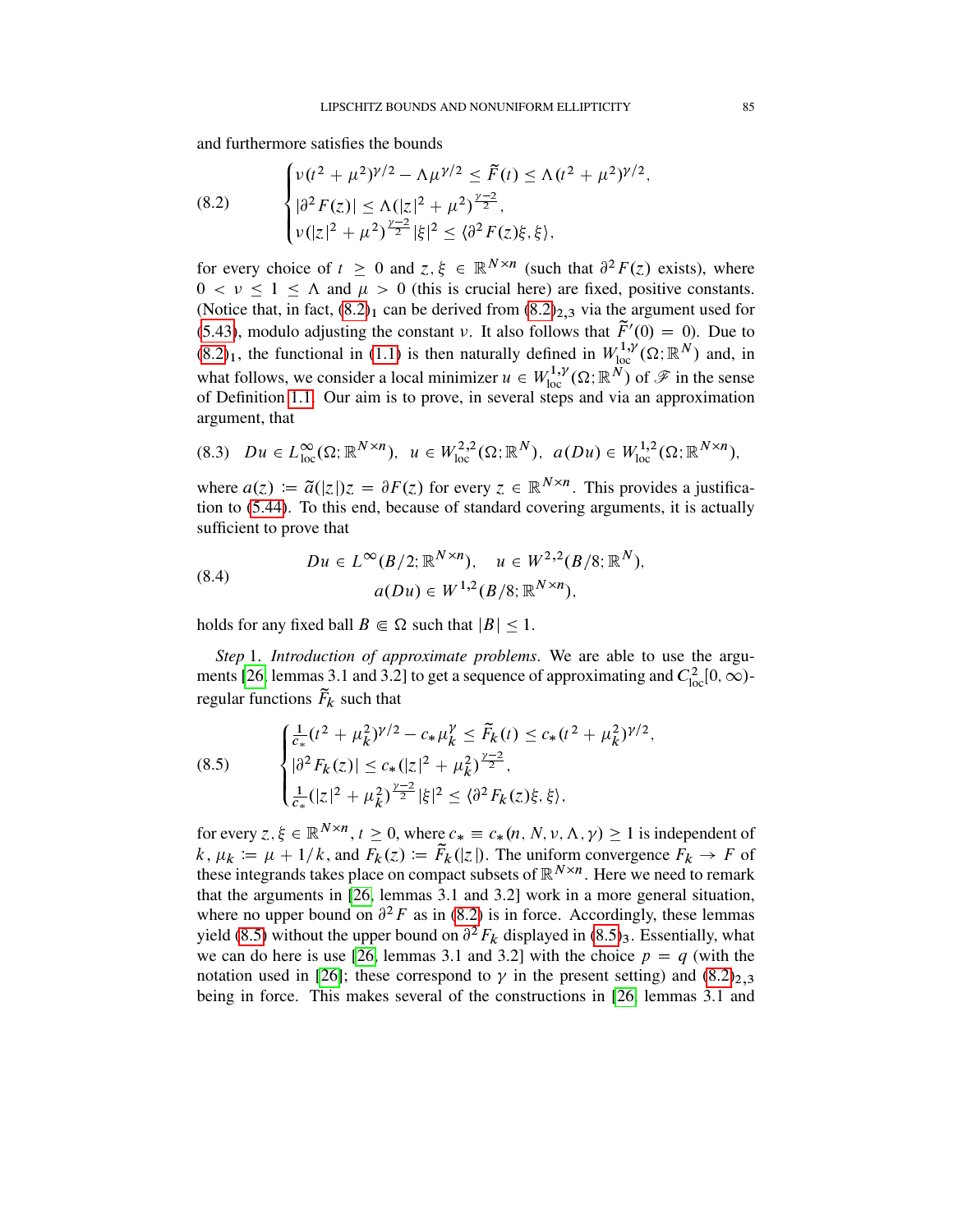3.2] superfluous; essentially, the initial mollification procedure in those lemmas suffices. We then consider, for every  $k \in \mathbb{N}$ , the variational problem

<span id="page-85-1"></span>(8.6) 
$$
\min_{w \in u + W_0^{1,\nu}(B)} \int_B [F_k(Dw) - fw] dx
$$

and denote by  $u_k \in u + W_0^{1,\gamma}$  $\chi_0^{1,\gamma}(B;\mathbb{R}^N)$  its unique solution.

*Step* 2.  $Du \in L^{\infty}(B/2; \mathbb{R}^{N \times n})$ . By the growth conditions of  $F_k$  in [\(8.5\)](#page-84-1), the minimality of  $u_k$ , and using an argument that is very similar to the one in Section [4.4](#page-41-0) (in particular, see estimate [\(4.55\)](#page-43-0)), we get

<span id="page-85-0"></span>
$$
(8.7) \qquad \int_B (|Du_k|^2 + \mu_k^2)^{\gamma/2} \, dx \le c \int_B (|Du|^2 + \mu_k^2)^{\gamma/2} \, dx + c \|f\|_{L^n(B)}^{\frac{\gamma}{\gamma - 1}}
$$

with  $c \equiv c(n, N, \nu, \Lambda, \gamma)$ . By the arguments of [\[26,](#page-89-2) sec. 5] or those of Sec-tion [4.4,](#page-41-0) it follows that (up to the choice of a subsequence)  $u_k \rightharpoonup u$  weakly in  $W^{1,\gamma}(B;\mathbb{R}^N)$ . By known regularity theory for standard growth functionals (see [\[24,](#page-88-0) [33,](#page-89-4) [36\]](#page-89-5)), we get the following local estimate for  $u_k$ :

$$
||Du_k||_{L^{\infty}(B/2)} \leq c \bigg(\int_B (|Du_k|^2 + \mu_k^2)^{\gamma/2} dx\bigg)^{\frac{1}{\gamma}} + c[|B|^{1/n} ||f||_{L^{\infty}(B)}]^{\frac{1}{\gamma-1}},
$$

still with  $c \equiv c(n, N, \nu, \Lambda, \gamma)$ . Letting  $k \to \infty$  and taking advantage of [\(8.7\)](#page-85-0), we get

$$
||Du||_{L^{\infty}(B/2)} \leq c \left( \int_B (|Du|^2 + \mu^2)^{\gamma/2} dx \right)^{\frac{1}{\gamma}} + c||B|^{1/n} ||f||_{L^{\infty}(B)}]^{\frac{1}{\gamma-1}}.
$$

*Step* 3.  $Du \in W^{1,2}(B/8; \mathbb{R}^{N \times n})$ . A crucial point here is that all the numbers  $\{\mu_k\}, \mu$  are uniformly bounded away from 0 as we are assuming that  $\mu > 0$  holds from the beginning. We use standard difference quotient arguments. We refer to [\[29,](#page-89-6) chap. 8] for the basic properties of difference quotient operators  $\Delta_{s,h}\varphi(x)$  :=  $[\varphi(x + h e_s) - \varphi(x)]/h$  (here  $|h| > 0$  and  $\{e_s\}$  is the standard basis of  $\mathbb{R}^n$ ) and their use. In the Euler-Lagrange equation of the functional in [\(8.6\)](#page-85-1),

$$
\int_B \langle \partial F_k (Du_k), D\varphi \rangle dx = \int_B f\varphi dx,
$$

which holds for every  $\varphi \in C_0^{\infty}(B; \mathbb{R}^N)$ , we take  $\Delta_{s,-h}\varphi$  instead of  $\varphi$ , for  $0 <$  $|h| < min\{dist(spt(\varphi), \partial B), r/8\}$ , where r denotes the radius of B. Integration by parts for finite differences yields

<span id="page-85-2"></span>(8.8) 
$$
\int_{B} \langle \Delta_{s,h} [\partial F_k(Du_k)], D\varphi \rangle dx = - \int_{B} f \Delta_{s,-h} \varphi dx.
$$

We then take a standard cutoff function  $\eta \in C_0^{\infty}(B/4, [0, 1])$  with  $\eta \equiv 1$  in  $B/8$ and  $|D\eta| \lesssim 1/r$  and define  $\varphi = \varphi_s := \eta^2 \Delta_{s,h} u_k$  so that  $\varphi \in W_0^{1,2}$  $\int_0^{1,2} (B/4; \mathbb{R}^N).$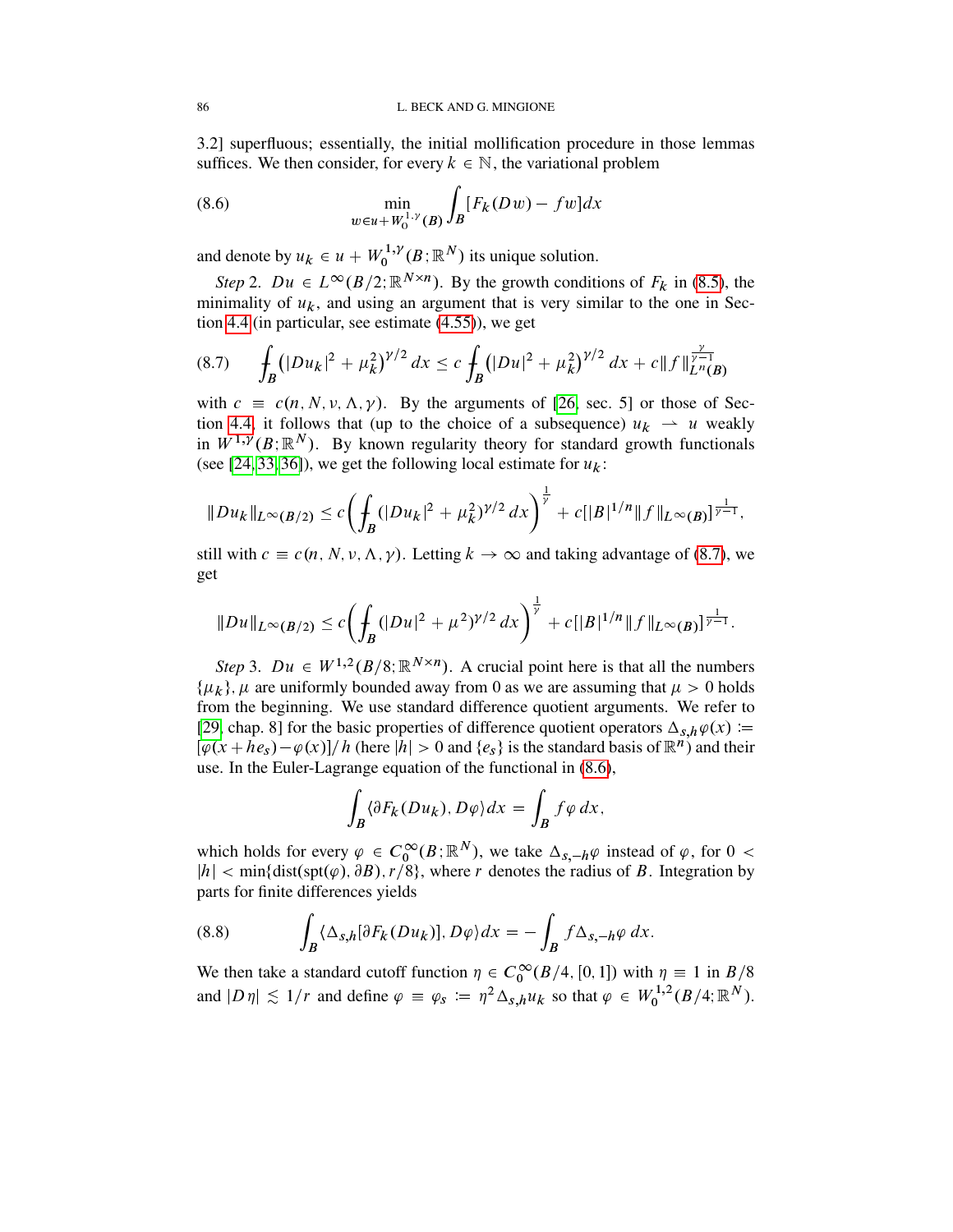Using this test function in [\(8.8\)](#page-85-2) and employing the bounds in [\(8.5\)](#page-84-1), and also the by-now classical methods explained in [\[29,](#page-89-6) theorem 8.1], we first find

$$
\int_{B/4} (|Du_k|^2 + \mu_k^2)^{\frac{\gamma-2}{2}} |\Delta_{s,h} Du_k|^2 \eta^2 dx
$$
\n
$$
\leq c \int_{B/4} (|Du_k|^2 + \mu_k^2)^{\frac{\gamma-2}{2}} |\Delta_{s,h} Du_k||\Delta_{s,h} u_k||D\eta|\eta dx
$$
\n
$$
+ c \int_{B/4} |f||\Delta_{s,-h}\varphi| dx.
$$

By the uniform estimates from Step 2,  $M := \sup_k \|Du_k\|_{L^{\infty}(B/2)}$  is finite, so that we have

$$
(8.9) \int_{B/4} |f||\Delta_{s,-h}\varphi|dx \leq \|f\|_{L^{\infty}(\Omega)} \int_{B/4} |D\varphi|dx
$$
  

$$
\leq c \|f\|_{L^{\infty}(\Omega)} \bigg[M r^{n-1} + \int_{B/4} |\Delta_{s,h} Du_k| \eta^2 dx\bigg].
$$

Then, after using standard norm estimates for difference quotients and Young's inequality and proceeding in a standard way by reabsorbing terms, we arrive at

<span id="page-86-0"></span>
$$
\int_{B/4} (|Du_k|^2 + \mu_k^2)^{\frac{\nu-2}{2}} |\Delta_{s,h} Du_k|^2 \eta^2 dx
$$
\n
$$
\leq c \int_{B/4} (|Du_k|^2 + \mu_k^2)^{\frac{\nu-2}{2}} |\Delta_{s,h} u_k|^2 |D\eta|^2 dx
$$
\n
$$
+ c \|f\|_{L^{\infty}(\Omega)} \bigg[ M + \int_{B/4} |\Delta_{s,h} Du_k| \eta^2 dx \bigg].
$$

In the case  $\gamma \geq 2$ , the above estimate and a further use of the Young inequality implies

<span id="page-86-1"></span>(8.11) 
$$
\mu^{\gamma-2} \int_{B/4} |\Delta_{s,h} Du_k|^2 \eta^2 dx
$$
  
 
$$
\leq c \left(M^2 + \mu_k^2\right)^{\gamma/2} + c \left[\|f\|_{L^\infty(\Omega)}^2 (1 + \mu^{2-\gamma}) + M^2\right].
$$

Otherwise, [\(8.10\)](#page-86-0) implies

<span id="page-86-2"></span>
$$
(8.12) \qquad (M^2 + \mu_k^2)^{\frac{\gamma - 2}{2}} \int_{B/4} |\Delta_{s,h} Du_k|^2 \eta^2 dx
$$
  

$$
\leq c \mu^{\gamma - 2} M^2 + c \left\{ \|f\|_{L^\infty(\Omega)}^2 \Big[1 + (M^2 + \mu_k^2)^{\frac{2 - \gamma}{2}} \Big] + M^2 \right\}.
$$

In both cases the involved constant c only depends on n, N, v,  $\Lambda$ , and  $\gamma$  and is otherwise independent of  $k \in \mathbb{N}$ . Since h (small) and  $s \in \{1, \ldots, n\}$  are arbitrary, the fact that  $\eta = 1$  in  $B/8$  shows  $Du_k \in W^{1,2}(B/8; \mathbb{R}^{N \times n})$ . Furthermore, in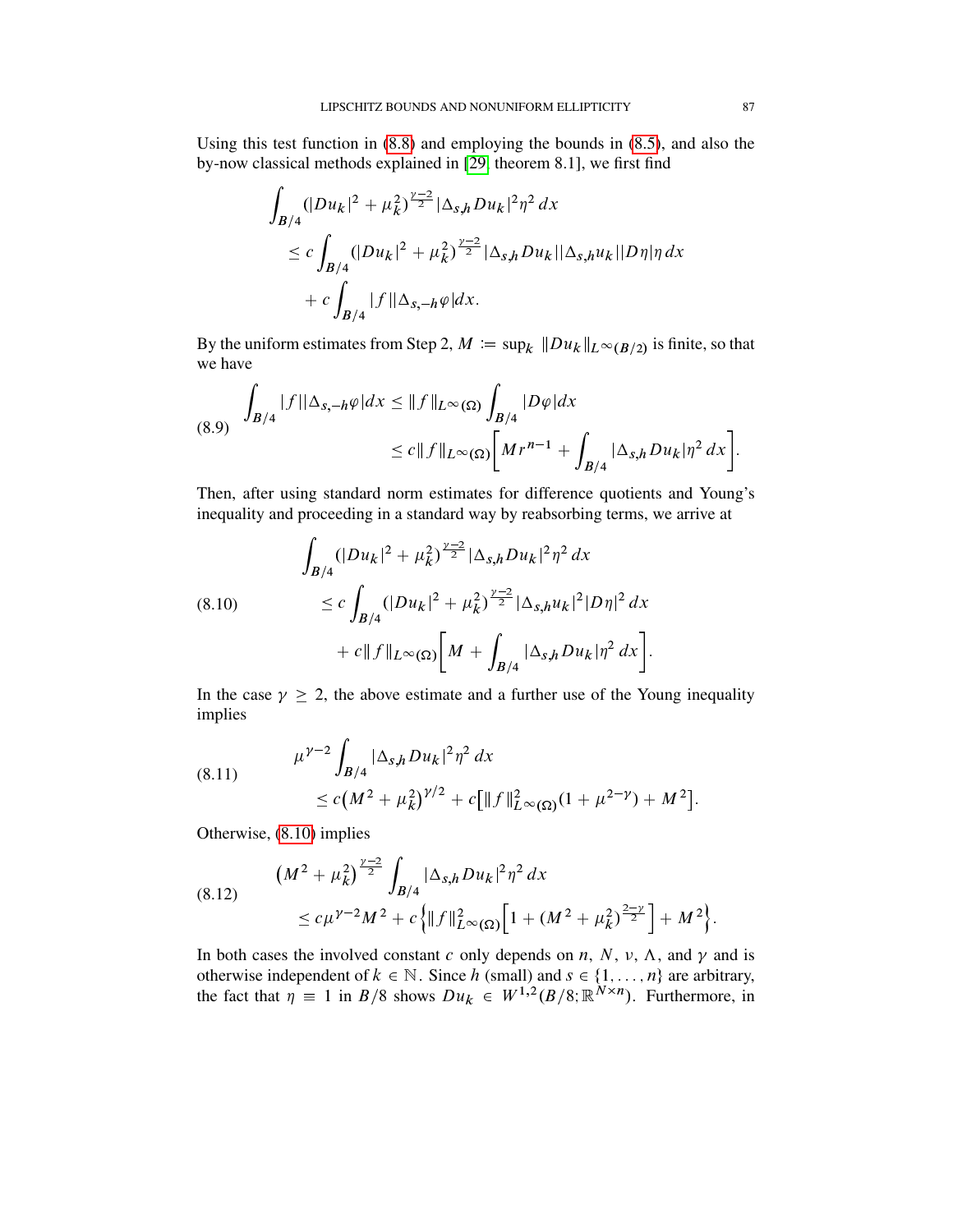view of  $\Delta_{s,h}Du_k \to D_sDu_k$  strongly in  $L^2(B/8; \mathbb{R}^{N \times n})$ , we may let  $h \to 0$  in  $(8.11)$ – $(8.12)$ , and this yields

<span id="page-87-0"></span>
$$
(8.13) \qquad \int_{B/8} |D^2 u_k|^2 \, dx \le c(n, N, \nu, \Lambda, \gamma, \mu, M, \|f\|_{L^{\infty}(\Omega)})
$$

for each  $k \in \mathbb{N}$ , and the constant is independent of  $k \in \mathbb{N}$ . As a consequence of this uniform boundedness of the sequence  $\{D^2u_k\}$  in  $L^2(B/8; \mathbb{R}^{N \times n})$  in combination with the weak convergence  $u_k \rightharpoonup u$  in  $W^{1,\gamma}(B; \mathbb{R}^N)$  established in Step 2, we then find (again up to a subsequence) the weak convergence  $D^2u_k \rightharpoonup D^2u$  in  $L^2(B/8; \mathbb{R}^{N \times n})$ , and  $D^2u$  satisfies, by lower semicontinuity, the corresponding estimate. We have therefore proved that  $Du \in W^{1,2}(B/8; \mathbb{R}^{N \times n})$ . A similar argument actually gives  $u_k \in W^{2,2}_{loc}(B/2;\mathbb{R}^N)$ .

In this respect, when  $\gamma \leq 2$ , we can further improve [\(8.13\)](#page-87-0). In fact, we have that  $|f||\Delta_{s,-h}\varphi| \leq \varepsilon |\Delta_{s,-h}\varphi|^2 + |f|^2/\varepsilon$  holds for  $\varepsilon \in (0,1)$ . We use this estimate to replace the last term in [\(8.10\)](#page-86-0); then, letting  $h \rightarrow 0$ , summing on s, and choosing  $\varepsilon \equiv \varepsilon(M)$  small enough to reabsorb terms, we arrive at [\(8.13\)](#page-87-0) but with the righthand side independent of  $\mu$ , and where  $|| f ||_{L^{\infty}}$  is now replaced by  $|| f ||_{L^2}$ . As a consequence, a similar estimate holds for  $Du$  after letting  $k \to \infty$ . In turn, if we a priori know that  $\{Du_k\}$  is locally uniformly bounded, we can infer that  $u \in W^{2,2}_{loc}$ loc under the only assumption that  $f \in L^2$  and including the case  $\mu = 0$ . This can be used for equations with standard  $\gamma$ -growth and ellipticity, as done in the final convergence argument at the end of Section [7.](#page-78-0)

*Step* 4.  $a(Du) \in W^{1,2}(B/8; \mathbb{R}^{N \times n})$ . Note that the previous step also implies  $|Du| \in W^{1,2}(B/8)$ , and so, in view of [\(8.1\)](#page-83-2) and  $\partial F(Du) = a(Du)$ .  $\tilde{a}$ ( $|Du|$ ) $Du$ , the chain rule for Sobolev functions gives

$$
a(Du) \in W^{1,2}(B/8; \mathbb{R}^{N \times n})
$$

(see also Remark [5.5\)](#page-61-0). Thus, all the assertions in [\(8.4\)](#page-84-2) are established and the proof is complete.

Acknowledgments. We would like to thank the referee for providing a number of observations on the originally submitted manuscript that eventually led to a better version of the paper. We also would like to thank Cristiana De Filippis, Francesco Leonetti, and Jihoon Ok for a careful reading of former versions of the manuscript and related important remarks and discussions.

# Bibliography

- [1] Baroni, P. Riesz potential estimates for a general class of quasilinear equations. *Calc. Var. Partial Differential Equations* 53 (2015), no. 3-4, 803–846. [doi:10.1007/s00526-014-0768-z](http://dx.doi.org/doi:10.1007/s00526-014-0768-z)
- [2] Baroni, P.; Colombo, M.; Mingione, G. Regularity for general functionals with double phase. *Calc. Var. Partial Differential Equations* 57 (2018), no. 2, Art. 62, 48 pp. [doi:10.1007/s00526-](http://dx.doi.org/doi:10.1007/s00526-018-1332-z) [018-1332-z](http://dx.doi.org/doi:10.1007/s00526-018-1332-z)
- [3] Beck, L.; Schmidt, T. On the Dirichlet problem for variational integrals in BV. *J. Reine Angew. Math.* 674 (2013), 113–194.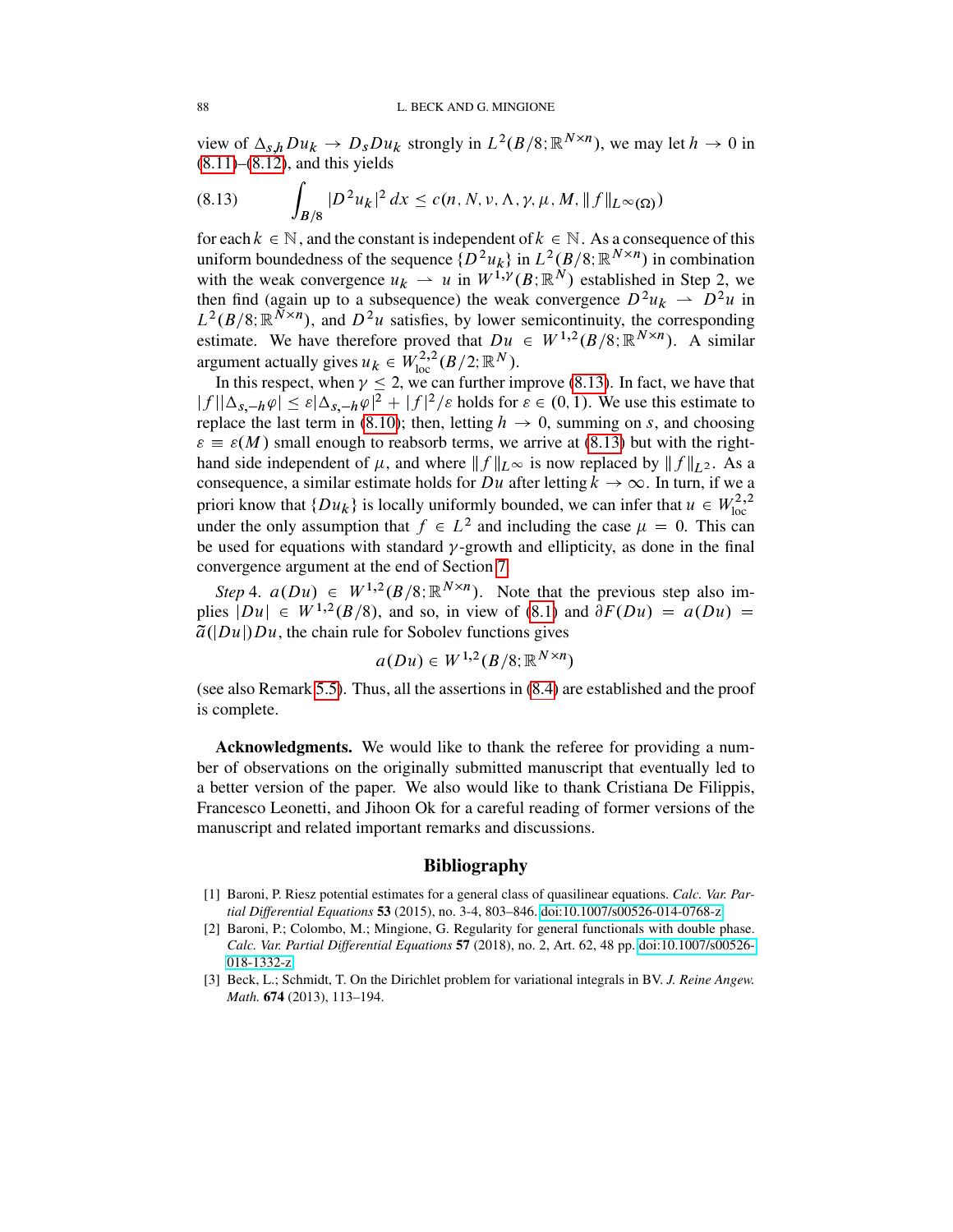- [4] Beck, L.; Schmidt, T. Interior gradient regularity for BV minimizers of singular variational problems. *Nonlinear Anal.* 120 (2015), 86–106. [doi:10.1016/j.na.2015.02.011](http://dx.doi.org/doi:10.1016/j.na.2015.02.011)
- [5] Bildhauer, M.; Fuchs, M. Partial regularity for variational integrals with  $(s, \mu, q)$ -growth. *Calc. Var. Partial Differential Equations* 13 (2001), no. 4, 537–560. [doi:10.1007/s005260100090](http://dx.doi.org/doi:10.1007/s005260100090)
- [6] Bousquet, P.; Brasco, L. Global Lipschitz continuity for minima of degenerate problems. *Math. Ann.* 366 (2016), no. 3-4, 1403–1450. [doi:10.1007/s00208-016-1362-9](http://dx.doi.org/doi:10.1007/s00208-016-1362-9)
- [7] Byun, S.-S.; Oh, J. Global gradient estimates for non-uniformly elliptic equations. *Calc. Var. Partial Differential Equations* 56 (2017), no. 2, Art. 46, 36 pp. [doi:10.1007/s00526-017-1148-2](http://dx.doi.org/doi:10.1007/s00526-017-1148-2)
- [8] Byun, S.-S.; Youn, Y. Riesz potential estimates for a class of double phase problems. *J. Differential Equations* 264 (2018), no. 2, 1263–1316. [doi:10.1016/j.jde.2017.09.038](http://dx.doi.org/doi:10.1016/j.jde.2017.09.038)
- [9] Carozza, M.; Kristensen, J.; Passarelli di Napoli, A. Higher differentiability of minimizers of convex variational integrals. *Ann. Inst. H. Poincaré Anal. Non Linéaire* 28 (2011), no. 3, 395– 411. [doi:10.1016/j.anihpc.2011.02.005](http://dx.doi.org/doi:10.1016/j.anihpc.2011.02.005)
- [10] Carozza, M.; Kristensen, J.; Passarelli di Napoli, A. Regularity of minimizers of autonomous convex variational integrals. *Ann. Sc. Norm. Super. Pisa Cl. Sci. (5)* 13 (2014), no. 4, 1065– 1089.
- [11] Cellina, A. Strict convexity and the regularity of solutions to variational problems. *ESAIM Control Optim. Calc. Var.* 22 (2016), no. 3, 862–871. [doi:10.1051/cocv/2015034](http://dx.doi.org/doi:10.1051/cocv/2015034)
- [12] Cellina, A.; Staicu, V. On the higher differentiability of solutions to a class of variational problems of fast growth. *Calc. Var. Partial Differential Equations* 57 (2018), no. 2, Art. 66, 13 pp. [doi:10.1007/s00526-018-1323-0](http://dx.doi.org/doi:10.1007/s00526-018-1323-0)
- [13] Cianchi, A. Maximizing the  $L^{\infty}$  norm of the gradient of solutions to the Poisson equation. *J. Geom. Anal.* 2 (1992), no. 6, 499–515. [doi:10.1007/BF02921575](http://dx.doi.org/doi:10.1007/BF02921575)
- [14] Cianchi, A.; Maz'ya, V. G. Global Lipschitz regularity for a class of quasilinear elliptic equations. *Comm. Partial Differential Equations* 36 (2011), no. 1, 100–133. [doi:10.1080/03605301003657843](http://dx.doi.org/doi:10.1080/03605301003657843)
- $[15]$  Cianchi, A.; Maz'ya, V. G. Global boundedness of the gradient for a class of nonlinear elliptic systems. *Arch. Ration. Mech. Anal.* 212 (2014), no. 1, 129–177. [doi:10.1007/s00205-013-0705](http://dx.doi.org/doi:10.1007/s00205-013-0705-x) [x](http://dx.doi.org/doi:10.1007/s00205-013-0705-x)
- [16] Cianchi, A.; Maz'ya, V. G. Gradient regularity via rearrangements for  $p$ -Laplacian type elliptic boundary value problems. *J. Eur. Math. Soc. (JEMS)* 16 (2014), no. 3, 571–595. [doi:10.4171/JEMS/440](http://dx.doi.org/doi:10.4171/JEMS/440)
- [17] Cianchi, A.; Maz'ya, V. G. Global gradient estimates in elliptic problems under minimal data and domain regularity. *Commun. Pure Appl. Anal.* 14 (2015), no. 1, 285–311. [doi:10.3934/cpaa.2015.14.285](http://dx.doi.org/doi:10.3934/cpaa.2015.14.285)
- [18] Colombo, M.; Mingione, G. Bounded minimisers of double phase variational integrals. *Arch. Ration. Mech. Anal.* 218 (2015), no. 1, 219–273. [doi:10.1007/s00205-015-0859-9](http://dx.doi.org/doi:10.1007/s00205-015-0859-9)
- [19] Colombo, M.; Mingione, G. Calderón-Zygmund estimates and non-uniformly elliptic operators. *J. Funct. Anal.* 270 (2016), no. 4, 1416–1478. [doi:10.1016/j.jfa.2015.06.022](http://dx.doi.org/doi:10.1016/j.jfa.2015.06.022)
- [20] Daskalopoulos, P.; Kuusi, T.; Mingione, G. Borderline estimates for fully nonlinear elliptic equations. *Comm. Partial Differential Equations* 39 (2014), no. 3, 574–590. [doi:10.1080/03605302.2013.866959](http://dx.doi.org/doi:10.1080/03605302.2013.866959)
- [21] De Filippis, C. Higher integrability for constrained minimizers of integral functionals with  $(p, q)$ -growth in low dimension. *Nonlinear Anal.* **170** (2018), 1–20. [doi:10.1016/j.na.2017.12.007](http://dx.doi.org/doi:10.1016/j.na.2017.12.007)
- [22] De Giorgi, E. Sulla differenziabilità e l'analiticità delle estremali degli integrali multipli regolari. *Mem. Accad. Sci. Torino. Cl. Sci. Fis. Mat. Nat. (3)* 3 (1957), 25–43.
- [23] Duc, D. M.; Eells, J. Regularity of exponentially harmonic functions. *Internat. J. Math.* 2 (1991), no. 4, 395–408. [doi:10.1142/S0129167X91000223](http://dx.doi.org/doi:10.1142/S0129167X91000223)
- <span id="page-88-0"></span>[24] Duzaar, F.; Mingione, G. Local Lipschitz regularity for degenerate elliptic systems. *Ann. Inst. H. Poincaré Anal. Non Linéaire* 27 (2010), no. 6, 1361–1396. [doi:10.1016/j.anihpc.2010.07.002](http://dx.doi.org/doi:10.1016/j.anihpc.2010.07.002)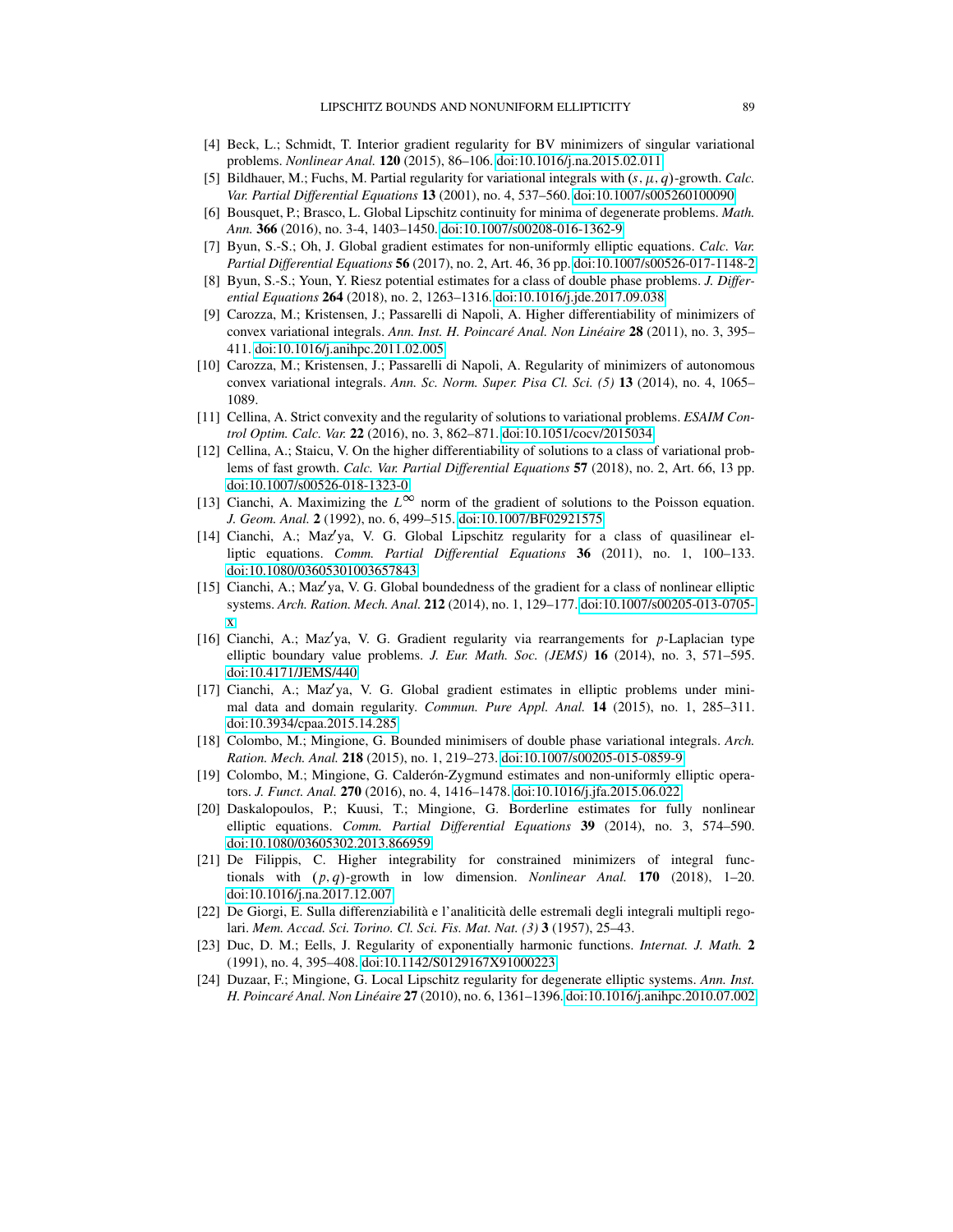#### 90 L. BECK AND G. MINGIONE

- <span id="page-89-3"></span>[25] Esposito, L.; Leonetti, F.; Mingione, G. Higher integrability for minimizers of integral functionals with  $(p, q)$  growth. *J. Differential Equations* 157 (1999), no. 2, 414–438. [doi:10.1006/jdeq.1998.3614](http://dx.doi.org/doi:10.1006/jdeq.1998.3614)
- <span id="page-89-2"></span>[26] Esposito, L.; Leonetti, F.; Mingione, G. Regularity results for minimizers of irregular integrals with  $(p, q)$  growth. *Forum Math.* **14** (2002), no. 2, 245–272. [doi:10.1515/form.2002.011](http://dx.doi.org/doi:10.1515/form.2002.011)
- [27] Fuchs, M.; Mingione, G. Full  $C^{1,\alpha}$ -regularity for free and constrained local minimizers of elliptic variational integrals with nearly linear growth. *Manuscripta Math.* 102 (2000), no. 2, 227–250. [doi:10.1007/s002291020227](http://dx.doi.org/doi:10.1007/s002291020227)
- [28] Giaquinta, M. Growth conditions and regularity, a counterexample. *Manuscripta Math.* 59 (1987), no. 2, 245–248. [doi:10.1007/BF01158049](http://dx.doi.org/doi:10.1007/BF01158049)
- <span id="page-89-6"></span>[29] Giusti, E. *Direct methods in the calculus of variations*. World Scientific, River Edge, N.J., 2003. [doi:10.1142/9789812795557](http://dx.doi.org/doi:10.1142/9789812795557)
- [30] Hamburger, C. Regularity of differential forms minimizing degenerate elliptic functionals. *J. Reine Angew. Math.* 431 (1992), 7–64. [doi:10.1515/crll.1992.431.7](http://dx.doi.org/doi:10.1515/crll.1992.431.7)
- [31] Kilpeläinen, T.; Malý, J. The Wiener test and potential estimates for quasilinear elliptic equations. *Acta Math.* 172 (1994), no. 1, 137–161. [doi:10.1007/BF02392793](http://dx.doi.org/doi:10.1007/BF02392793)
- [32] Kristensen, J.; Mingione, G. The singular set of Lipschitzian minima of multiple integrals. *Arch. Ration. Mech. Anal.* 184 (2007), no. 2, 341–369. [doi:10.1007/s00205-006-0036-2](http://dx.doi.org/doi:10.1007/s00205-006-0036-2)
- <span id="page-89-4"></span>[33] Kuusi, T.; Mingione, G. Potential estimates and gradient boundedness for nonlinear parabolic systems. *Rev. Mat. Iberoam.* 28 (2012), no. 2, 535–576.
- [34] Kuusi, T.; Mingione, G. Guide to nonlinear potential estimates. *Bull. Math. Sci.* 4 (2014), no. 1, 1–82. [doi:10.1007/s13373-013-0048-9](http://dx.doi.org/doi:10.1007/s13373-013-0048-9)
- [35] Kuusi, T.; Mingione, G. Linear potentials in nonlinear potential theory. *Arch. Ration. Mech. Anal.* 207 (2013), no. 1, 215–246. [doi:10.1007/s00205-012-0562-z](http://dx.doi.org/doi:10.1007/s00205-012-0562-z)
- <span id="page-89-5"></span>[36] Kuusi, T.; Mingione, G. Vectorial nonlinear potential theory. *J. Eur. Math. Soc. (JEMS)* 20 (2018), no. 4, 929–1004. [doi:10.4171/JEMS/780](http://dx.doi.org/doi:10.4171/JEMS/780)
- [37] Ladyzhenskaya, O. A.; Ural'tseva, N. N. Local estimates for gradients of solutions of nonuniformly elliptic and parabolic equations. *Comm. Pure Appl. Math.* 23 (1970), 677–703. [doi:10.1002/cpa.3160230409](http://dx.doi.org/doi:10.1002/cpa.3160230409)
- [38] Leonetti, F.; Mascolo, E.; Siepe, F. Everywhere regularity for a class of vectorial functionals under subquadratic general growth conditions. *J. Math. Anal. Appl.* 287 (2003), no. 2, 593–608. [doi:10.1016/S0022-247X\(03\)00584-5](http://dx.doi.org/doi:10.1016/S0022-247X(03)00584-5)
- [39] Lieberman, G. M. The natural generalization of the natural conditions of Ladyzhenskaya and Ural'tseva for elliptic equations. *Comm. Partial Differential Equations* 16 (1991), no. 2-3, 311– 361. [doi:10.1080/03605309108820761](http://dx.doi.org/doi:10.1080/03605309108820761)
- [40] Lieberman, G. M. On the regularity of the minimizer of a functional with exponential growth. *Comment. Math. Univ. Carolin.* 33 (1992), no. 1, 45–49.
- [41] Lieberman, G. M. Gradient estimates for a class of elliptic systems. *Ann. Mat. Pura Appl. (4)* 164 (1993), 103–120. [doi:10.1007/BF01759317](http://dx.doi.org/doi:10.1007/BF01759317)
- [42] Manfredi, J. J. Regularity of the gradient for a class of nonlinear possibly degenerate elliptic equations. Ph.D. thesis, Washington University in St. Louis, 1986.
- [43] Manfredi, J. J. Regularity for minima of functionals with p-growth. *J. Differential Equations* 76 (1988), no. 2, 203–212. [doi:10.1016/0022-0396\(88\)90070-8](http://dx.doi.org/doi:10.1016/0022-0396(88)90070-8)
- [44] Marcellini, P. Regularity of minimizers of integrals of the calculus of variations with nonstandard growth conditions. *Arch. Rational Mech. Anal.* 105 (1989), no. 3, 267–284. [doi:10.1007/BF00251503](http://dx.doi.org/doi:10.1007/BF00251503)
- <span id="page-89-1"></span>[45] Marcellini, P. Regularity and existence of solutions of elliptic equations with  $p$ ,  $q$ -growth conditions. *J. Differential Equations* 90 (1991), no. 1, 1–30. [doi:10.1016/0022-0396\(91\)90158-6](http://dx.doi.org/doi:10.1016/0022-0396(91)90158-6)
- <span id="page-89-0"></span>[46] Marcellini, P. Everywhere regularity for a class of elliptic systems without growth conditions. *Ann. Scuola Norm. Sup. Pisa Cl. Sci. (4)* 23 (1996), no. 1, 1–25.